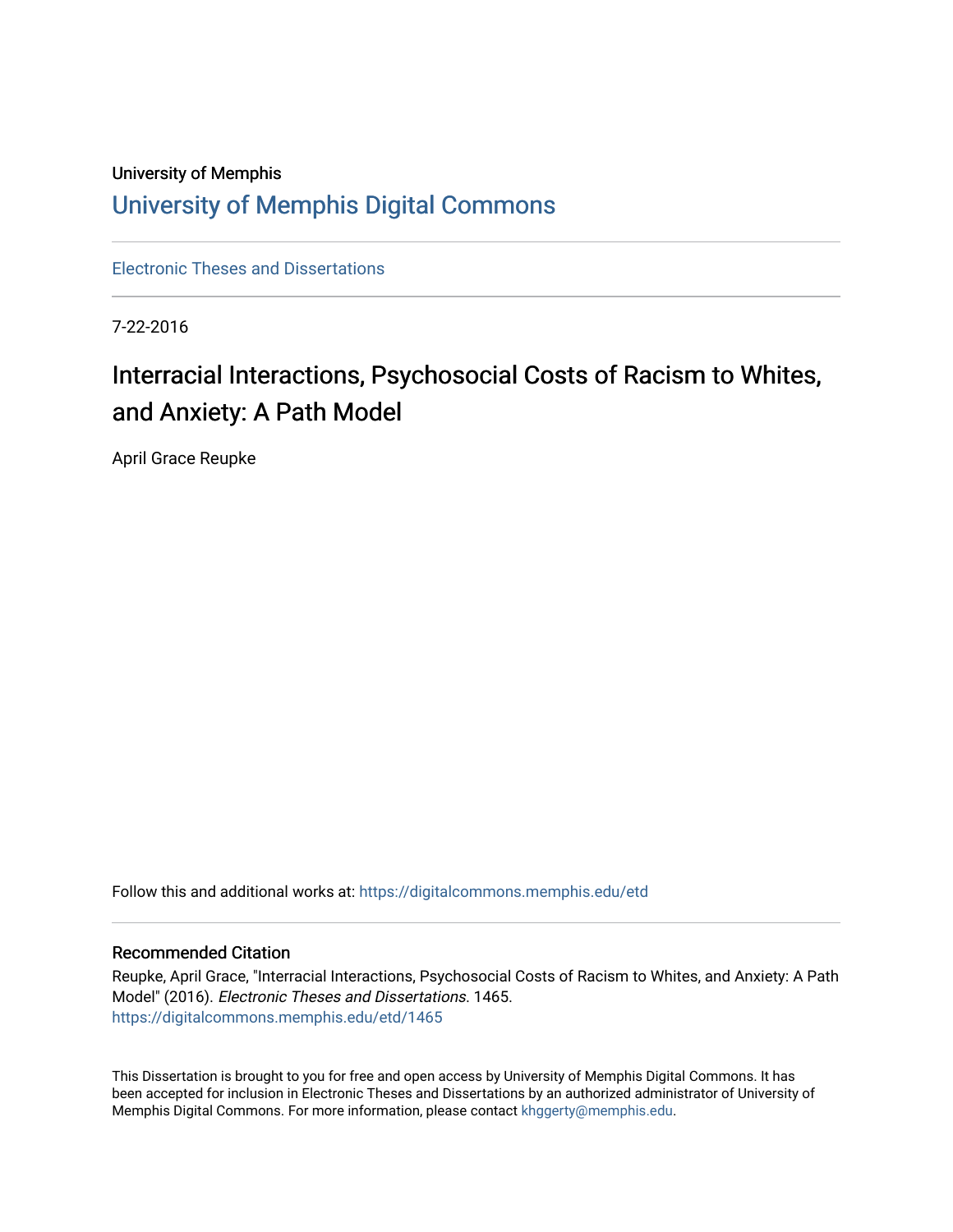# INTERRACIAL INTERACTIONS, PSYCHOSOCIAL COSTS OF RACISM TO

### WHITES, AND ANXIETY: A PATH MODEL

by

April G. Reupke

A Dissertation

Submitted in Partial Fulfillment of the

Requirements for the Degree of

Doctor of Philosophy

Major: Counseling Psychology

The University of Memphis

August 2016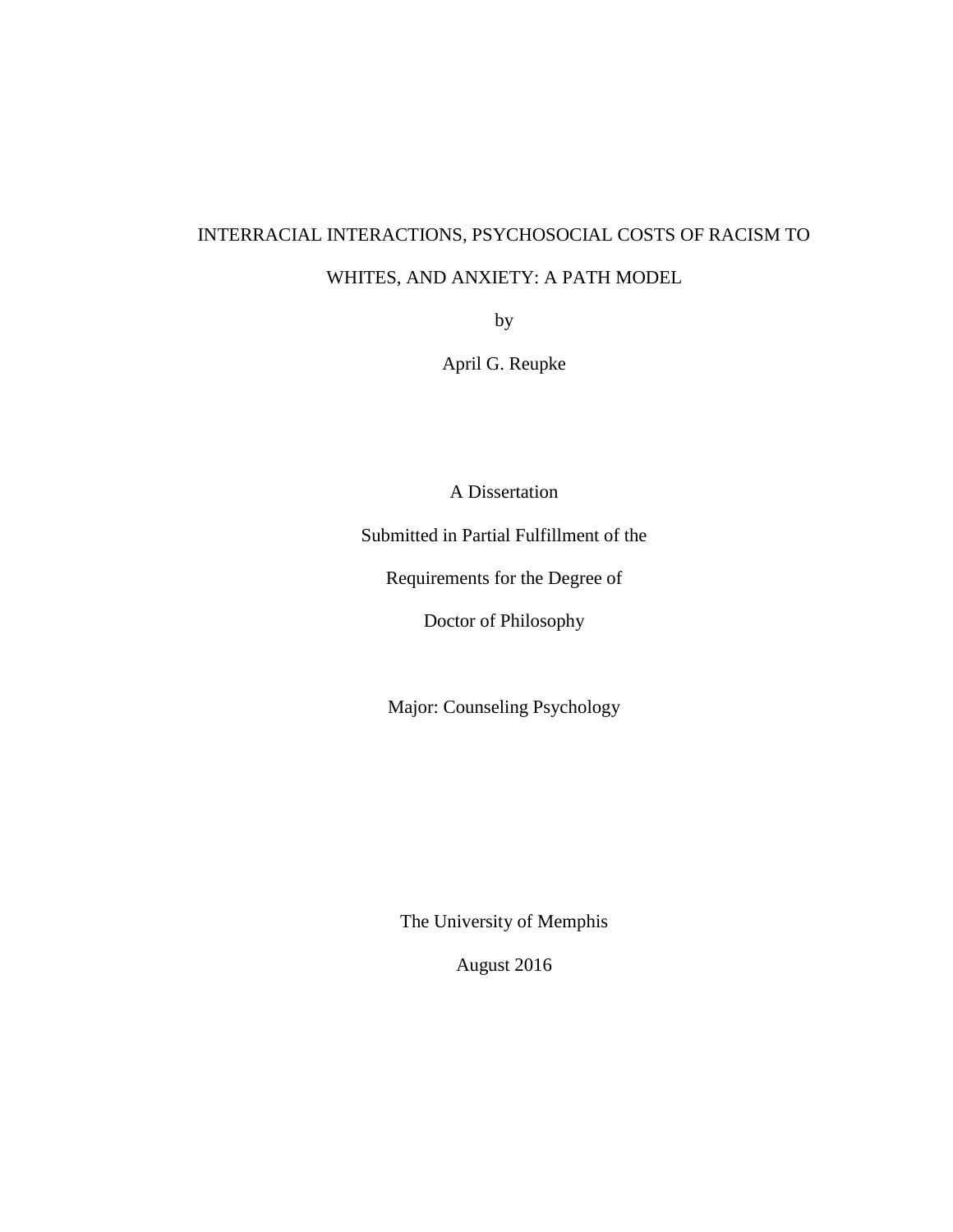### **Abstract**

Reupke, April G. Ph.D. The University of Memphis. August 2016. Interracial Interactions, Psychosocial Costs of Racism to Whites, and Anxiety: A Path Model. Major Professor: Dr. Richard Lightsey.

The psychosocial costs of racism to Whites are the negative consequences that White people experience due to societal racism. Psychosocial costs include fear of racial minorities, guilt about being White, and empathy about racism. Psychosocial costs have been linked to negative outcomes, such as color-blind racial attitudes and cultural insensitivity. However, no studies have examined psychosocial costs in relation to negative mental health outcomes. This study integrated Plant and Devine's (2003) theory of intergroup anxiety and the literature on White racial attitudes with psychosocial costs. Plant and Devine argued that negative experiences with racial minorities foster negative expectations about future interracial interactions, which results in intergroup anxiety, or anxiety occurring during interactions with persons from a different social group. Furthermore, some studies have found that Whites experience anxiety and guilt due to awareness of or witnessing racism. No studies have examined whether quality of interracial interactions predicts psychosocial costs, and whether psychosocial costs, in turn, predict aspects of mental health—in particular state anxiety. The present study fills this gap by testing this hypothesized path model as well as a plausible second model in which trait anxiety predicts quality of interracial interactions, which, in turn, predicts psychosocial costs. The models were analyzed separately between men and women. In the target model, it was hypothesized that quality of interracial interactions would predict all three psychosocial costs. In turn, psychosocial costs would predict state anxiety. Models were tested using path analysis. All models resulted in good or acceptable fit

ii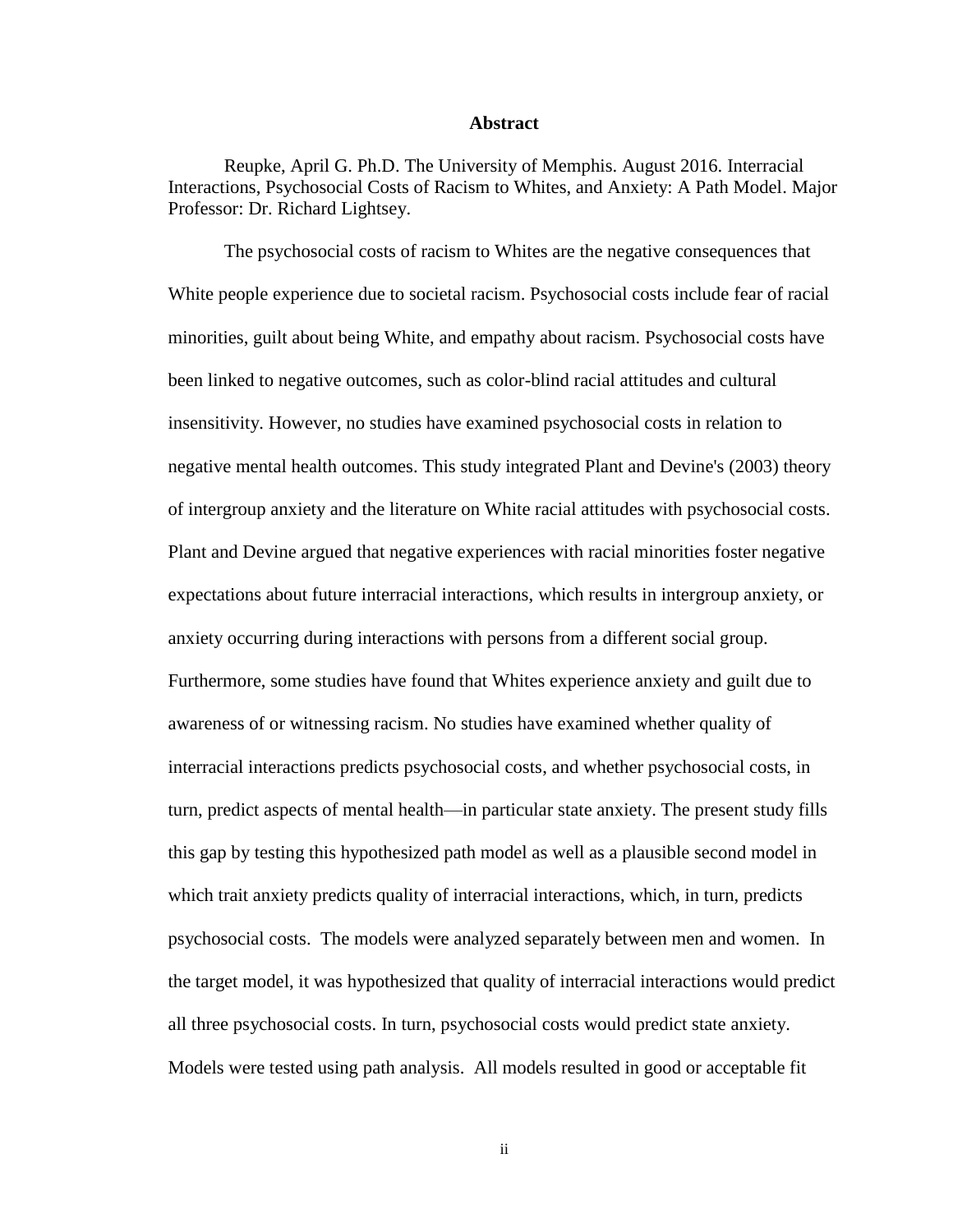according to most fit indices after model modifications. However, no models appeared viable for men and women in this sample, as many of the hypothesized paths were nonsignificant. For instance, in the target model for women, no psychosocial cost predicted state anxiety, and in the target model for men, only one psychosocial cost— White guilt—predicted state anxiety. In the second model, trait anxiety did not predict quality of interracial interactions. However, bias-corrected bootstrapping indicated that quality of interracial interactions mediated the relationship between trait anxiety and White fear among men. Additionally, quality of interracial interactions predicted all psychosocial costs among women.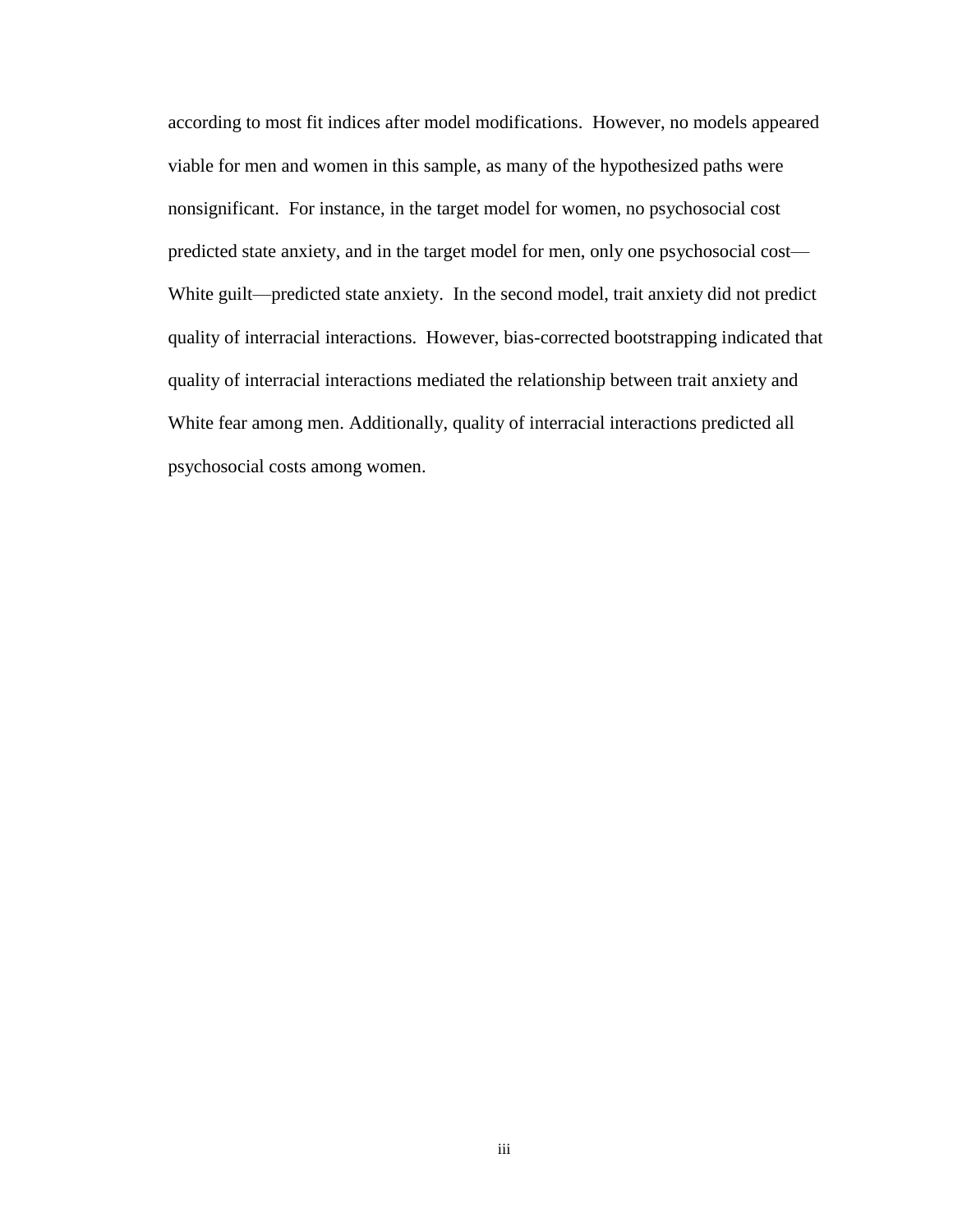### **Table of Contents**

| Chapter        |                                                                                                                                                                                                                                                                                                       | Page                                                     |
|----------------|-------------------------------------------------------------------------------------------------------------------------------------------------------------------------------------------------------------------------------------------------------------------------------------------------------|----------------------------------------------------------|
| $\mathbf{1}$   | Psychosocial Costs of Racism to Whites and Anxiety                                                                                                                                                                                                                                                    | 1                                                        |
| $\overline{2}$ | <b>Literature Review</b><br>Psychosocial Costs of Racism to Whites<br><b>Intergroup Anxiety</b>                                                                                                                                                                                                       | 16<br>16<br>24                                           |
|                | <b>White Racial Attitudes</b><br>Purpose of the Study                                                                                                                                                                                                                                                 | 31<br>35                                                 |
| 3              | <b>Research Method</b><br>Participants<br>Instruments<br><b>Psychosocial Costs Measure</b><br><b>State Anxiety Measure</b><br><b>Trait Anxiety Measure</b><br>Quality of Previous Interracial Interactions Measure<br><b>Social Desirability Measure</b><br>Procedures<br><b>Statistical Analyses</b> | 39<br>39<br>39<br>39<br>41<br>42<br>43<br>44<br>44<br>46 |
| $\overline{4}$ | Results<br><b>Descriptive Statistics and Preliminary Analyses</b><br>Table 1<br>Model 1 for Women<br>Model 1 for Men<br>Model 2 for Women<br>Model 2 for Men                                                                                                                                          | 50<br>50<br>55<br>56<br>57<br>58<br>60                   |
| 5              | Discussion<br>Model 1<br>Model 2<br>Implications<br>Limitations                                                                                                                                                                                                                                       | 63<br>63<br>67<br>68<br>74                               |
| References     |                                                                                                                                                                                                                                                                                                       | 76                                                       |
| Appendices     |                                                                                                                                                                                                                                                                                                       | 87                                                       |
|                | A.<br>Demographic Form<br><b>B.</b><br>Psychosocial Costs of Racism to Whites Scale<br>C.<br><b>Beck Anxiety Inventory</b><br><b>Beck Anxiety Inventory-Trait</b><br>D.                                                                                                                               | 87<br>89<br>90<br>91                                     |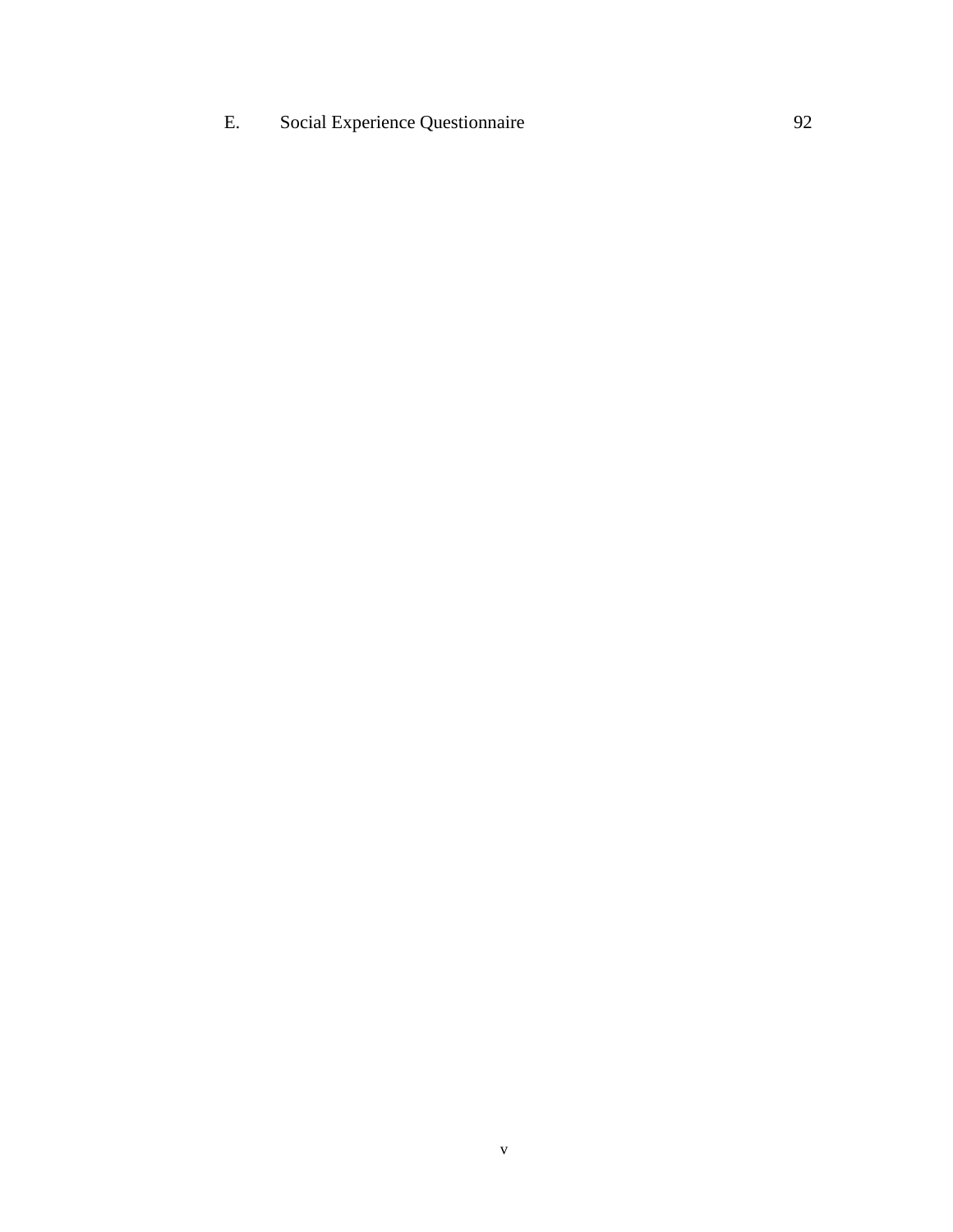### **List of Figures**

| Figure                        | Page |
|-------------------------------|------|
| 1. Model 1: Target Model      | 10   |
| 2. Model 2: Alternative Model | 11   |
| 3. Model 1 for Women          | 58   |
| 4. Model 1 for Men            | 59   |
| 5. Model 2 for Women          | 60   |
| 6. Model 2 for Men            | 61   |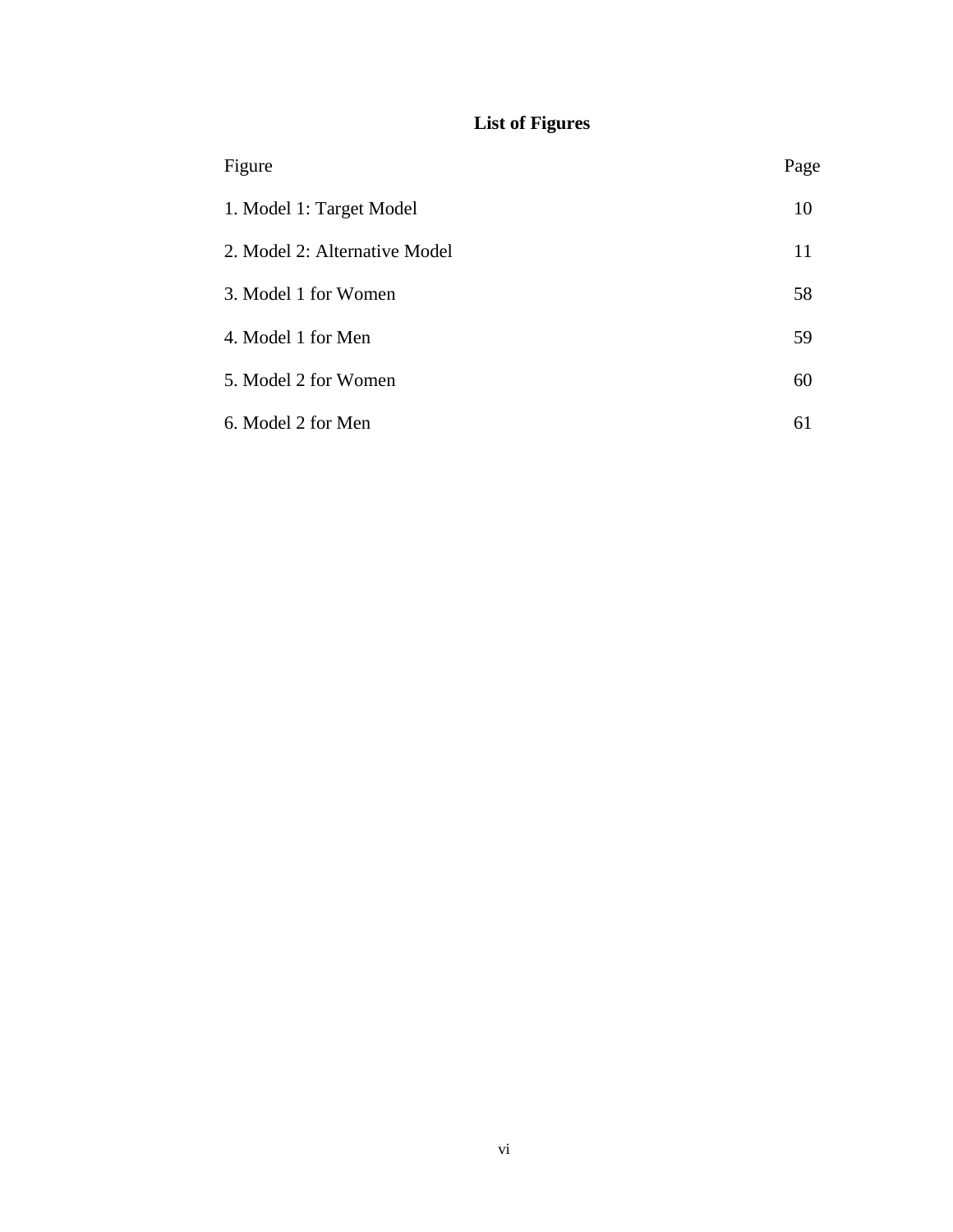### **Chapter 1: Psychosocial Costs of Racism to Whites and Anxiety**

In 2004, Spanierman and Heppner published their preliminary work on a construct they termed "psychosocial costs," which refers to the negative effects of racism on White individuals. They posited that racism has both positive and negative effects. Although benefits of racism for White individuals (e.g., increased access to society's resources and advanced educational opportunities) are widely recognized, psychosocial costs have seldom been studied. Spanierman, Poteat, Beer, and Armstrong (2006) argued that these costs or disadvantages can be affective, cognitive, or behavioral.

Spanierman and Heppner (2004) noted that several scholars had recently examined various topics related to Whiteness and racism (e.g., White racism, White racial identity, etc.), but none had empirically measured or assessed the psychosocial costs of racism to Whites. Thus, Spanierman and Heppner developed a scale to measure White individuals' levels of psychosocial costs entitled the Psychosocial Costs of Racism to Whites Scale (PCRW). It is important to note that all White individuals, irrespective of their differing attitudes toward racial minorities, may experience psychosocial costs. The authors defined affective costs of racism as "emotional consequences experienced by White individuals as a result of racism" (Spanierman & Heppner, 2004, p. 250). For instance, White individuals may experience anxiety and fear around racial minorities due to maladaptive beliefs that racial minorities are dangerous or violent. Other emotional consequences that White individuals may experience include guilt or shame due to the realization of receiving unfair privileges and sadness or helplessness due to the awareness of the deleterious effects of racism and a perceived inability to eradicate racism (Spanierman & Heppner). The cognitive costs of racism to White individuals are what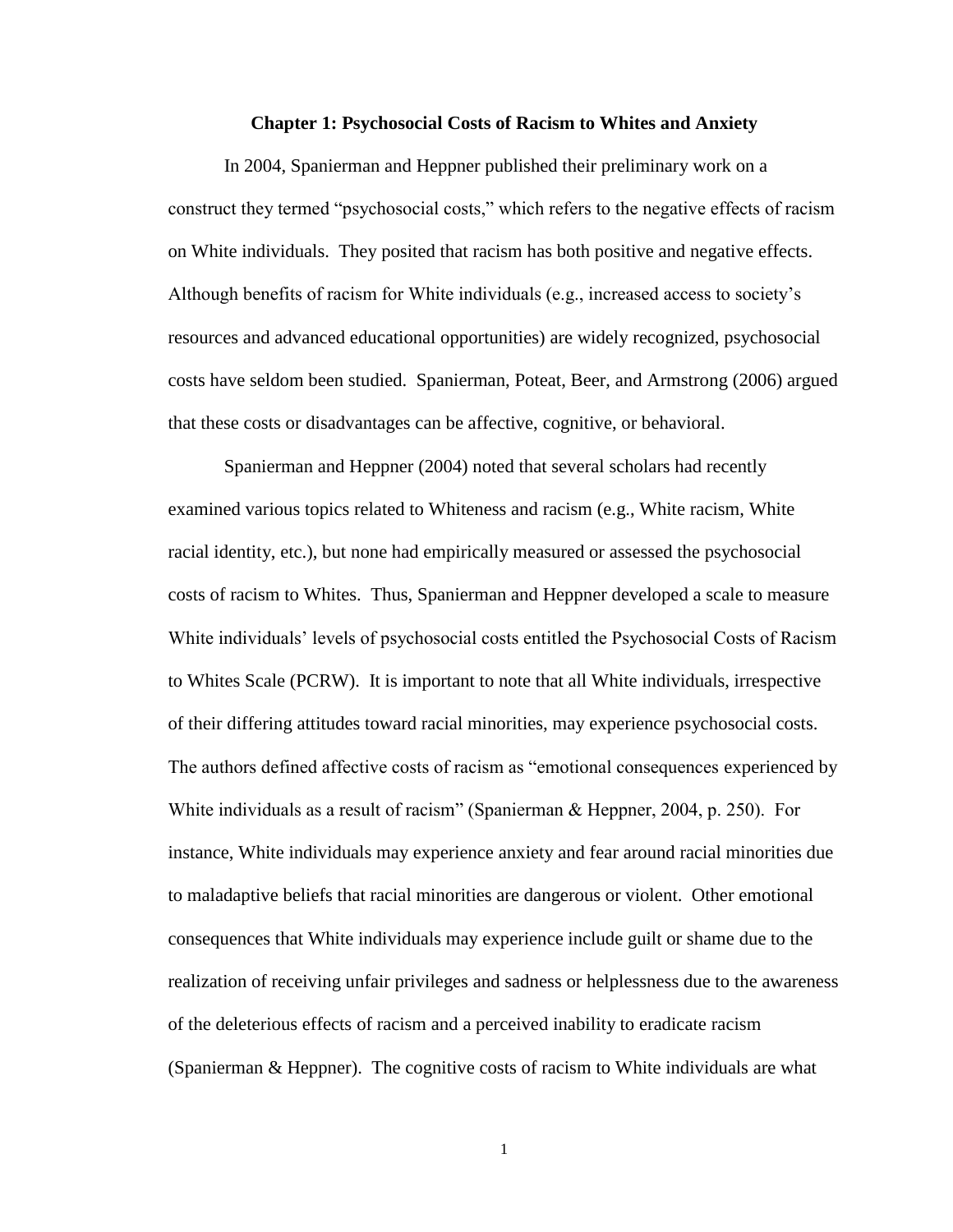cognitive-behavioral theorists refer to as cognitive distortions. Spanierman and Heppner specified that these cognitive distortions must consist of three components: distortions of the self, others, and reality. An example of one of these cognitive distortions is the belief of some White individuals that they lack a racial or ethnic identity. Finally, the behavioral costs of racism include any restrictions of an individual's behavior caused by a desire to avoid racial situations or encounters (Spanierman & Heppner). For instance, one type of behavioral cost is a lack of meaningful interpersonal relationships with racial minorities. Another example of a restricted behavior occurs when some White individuals feel pressured to refrain from speaking out against racism due to fear of rejection from White counterparts (Spanierman & Heppner).

In order to develop the PCRW, the authors conducted an exploratory factor analysis of generated items assessing their proposed tripartite model of the psychosocial of racism to Whites. That is, they generated items reflecting affective, cognitive, and behavioral psychosocial costs. However, the analysis resulted in three distinct factors mainly capturing affective psychosocial costs. The authors noted that many of the original cognitive and behavioral items (e.g., "I live where other Whites live because of racial segregation in society") were eliminated due to their low factor loadings. They attributed the low factor loadings of these items to the sample's low levels of racial awareness, which may have resulted in the items lacking meaning for respondents and their consequent inability to answer these questions. The first of the factors was entitled White Empathic Reactions Toward Racism, which represented respondents' emotional responses to racism and will be referred to hereafter as "White Empathy." Higher scores indicated higher empathic costs such as anger and sadness. The second factor was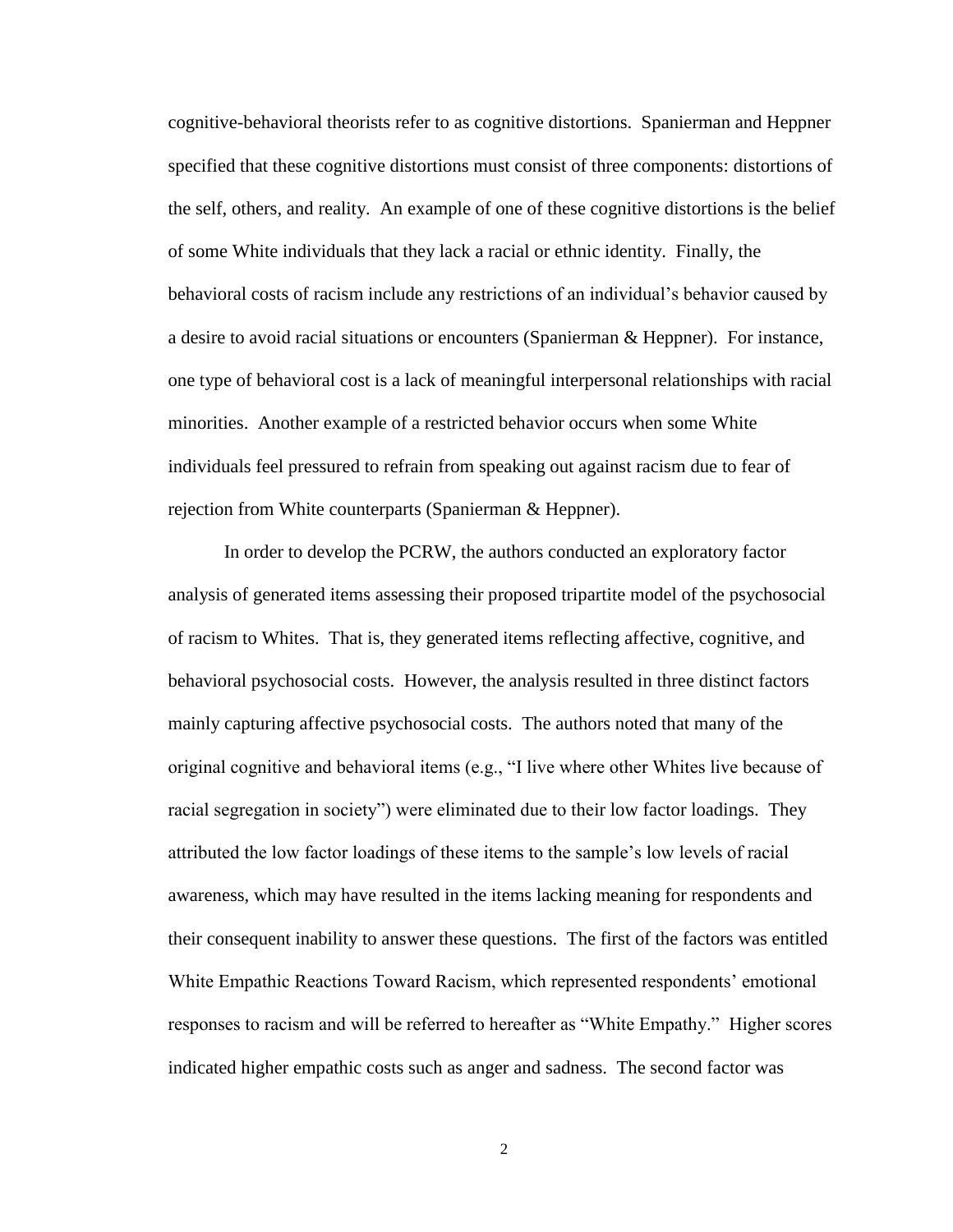entitled White Guilt; higher scores indicated higher levels of guilt and shame regarding being White. The final factor was entitled White Fear of Others; higher scores indicated higher levels of fear regarding being around persons of other races.

Since the initial publication of the PCRW, several studies have found that psychosocial costs are related to various problems. For instance, Spanierman et al. (2006) extended their original study (i.e., Spanierman & Heppner, 2004) by conducting a cluster analysis to identify groups of White individuals who share similar experiences of the various psychosocial costs of racism. They also aimed to study the relationships between each of the identified clusters and cultural sensitivity (i.e., the degree of awareness of and prejudice toward racial minorities) and color-blind racial attitudes, or attitudes characterized by the denial and minimization of the effects of race and racism (Neville, Lilly, Duran, Lee, & Browne, 2000; Ponterotto et al., 1995). Color-blind racial attitudes are associated with stronger negative attitudes toward racial minorities and help to maintain racial inequalities (Neville et al., 2000). Color-blind racial attitudes have also been found to predict modern racism attitudes in White individuals (Poteat & Spanierman, 2012). Spanierman et al. (2006) found that respondents fell into one of five clusters of psychosocial costs: Cluster A was characterized by low levels of White empathy and White guilt; Cluster B was characterized by high levels of White empathy, low levels of White guilt, and low levels of White fear of others; Cluster C was characterized by high levels of White empathy and high levels of White guilt; Cluster D was characterized by high levels of White guilt and White fear of others; and Cluster E was characterized by high levels of White fear of others and low levels of White guilt. Results also indicated that the cluster groups significantly differed on color-blind racial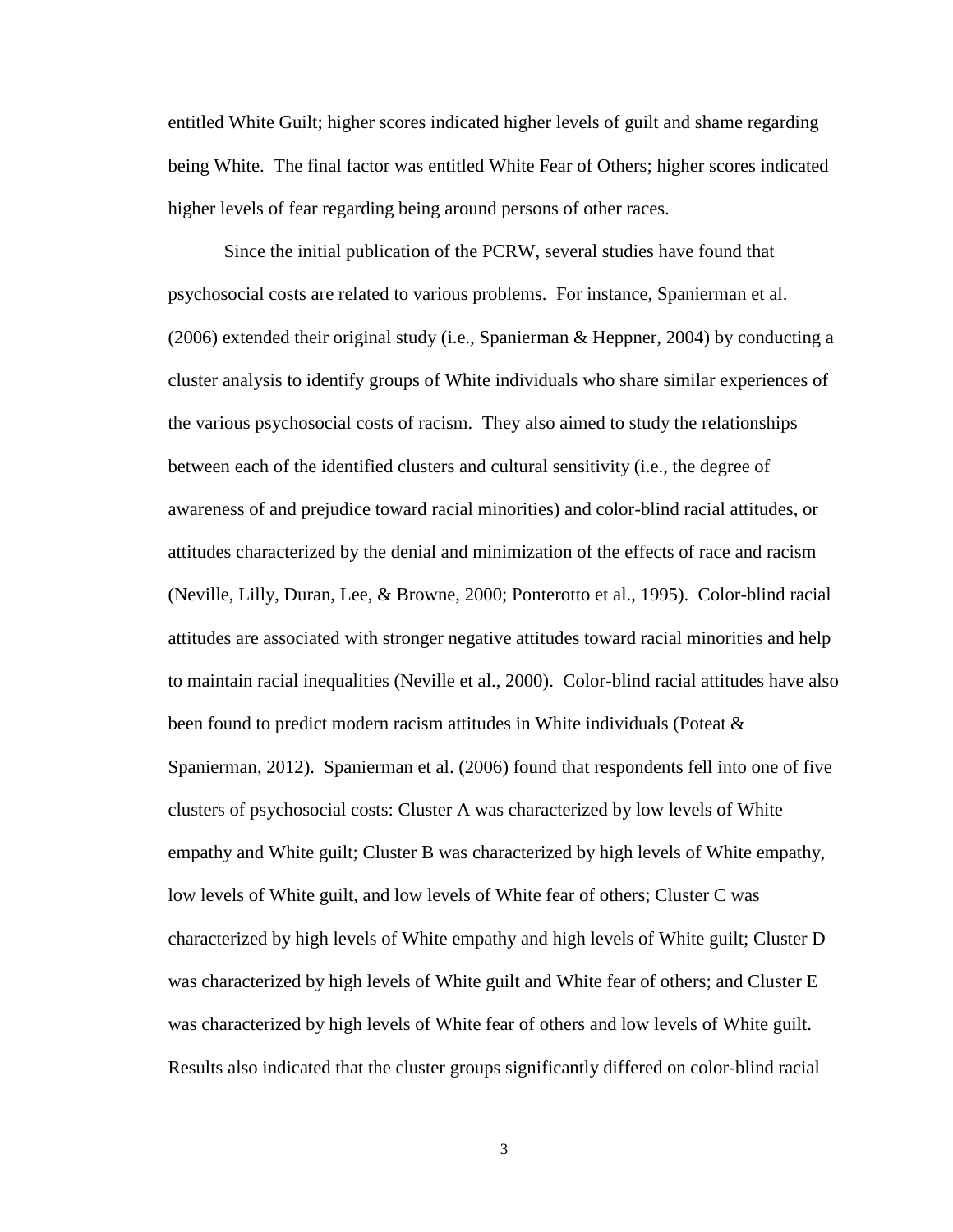attitudes and cultural sensitivity in theoretically consistent ways. For instance, Cluster E demonstrated the lowest levels of sensitivity to racial diversity.

Despite extant studies demonstrating relationships between psychosocial costs and problematic outcomes, such as decreased levels of cultural sensitivity, no empirical studies found by this author have examined the ability of psychosocial costs to predict specific mental health outcomes. It appears particularly plausible that higher levels of psychosocial costs may predict state anxiety as measured by the Beck Anxiety Inventory (BAI; Beck, Epstein, Brown, & Steer, 1988). State anxiety is defined as a temporary and acute anxious reaction in contrast to trait anxiety, which is defined as a tendency to experience anxiety in a wide variety of situations (Spielberger, 1972). State anxiety as measured by the BAI is distinct from state anxiety as measured by other anxiety instruments, such as the commonly used State-Trait Anxiety Inventory (STAI; Spielberger, Gorsuch, Lushene, Vagg, & Jacobs, 1983) in a few ways. First, the BAI is considered a "pure" measure of anxiety that is free from depressive content. Studies have shown that several measures of anxiety are highly correlated with and indistinguishable from measures of depression (Kohn, Kantor, DeCicco, & Beck, 2008). In fact, it has been argued that the Trait subscale of the STAI (STAI-T) measures negative affect, defined as a general dimension of subjective distress and unpleasureable engagement that subsumes a variety of negative mood states including aspects of both depression and anxiety (Watson, Clark, & Tellegen, 1998), rather than trait anxiety, and it has been found to be more highly correlated with measures of depression than measures of anxiety (Bados, Gomez-Benito, Balaguer, 2010; Balsamo et al., 2013). Second, anxiety as measured by the BAI captures the subjective and somatic symptoms of anxiety, two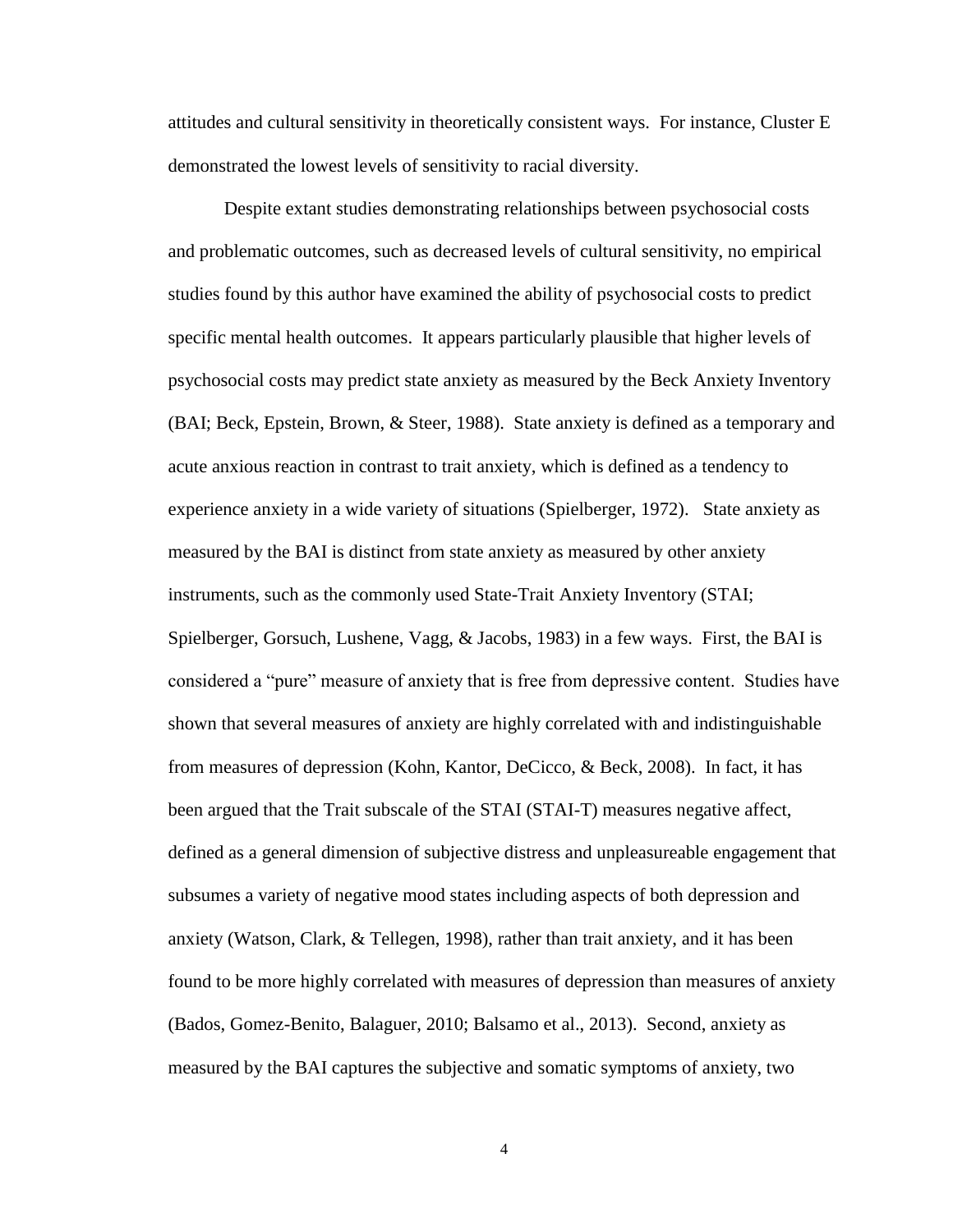characteristics that are unique to anxiety and distinguishable from depression. In other words, the BAI measures state anxiety characterized by both subjective apprehension and arousal of the autonomic nervous system (Beck et al., 1988). It is important to note that although the BAI is a measure of state anxiety, it is specifically a measure of *prolonged*  state anxiety; the BAI measures respondents' anxiety over a period of one week.

The contention that psychosocial costs may predict state anxiety is consistent with Plant and Devine's (2003) model of intergroup anxiety, defined as "feelings of tension and distress that result when interacting with a person from a different social group" (p. 1). Similar to state anxiety, the occurrence of intergroup anxiety is time-limited and hence can be considered a type of situation-specific or state of anxiety. One example of intergroup anxiety is the anxiety that occurs when interacting with a person or persons from a different racial group; this type of state anxiety is also referred to as interracial anxiety (Plant & Devine). According to Plant and Devine's model, a lack of positive experiences with outgroup members (e.g., members of a different race) creates negative expectations about future interracial interactions. This, in turn, results in intergroup anxiety. Although Spanierman and Heppner (2004) were unable to empirically identify behavioral and cognitive psychosocial costs in a factor analysis, anecdotal evidence suggests they do indeed exist (e.g., the prevalence of racially segregated neighborhoods might make it difficult for a person to have significant relationships with persons of another race due to issues of proximity). In Plant and Devine's study, lack of positive experiences with outgroup members may be considered a behavioral cost of racism, whereas negative expectations about future interracial interactions may be considered a cognitive cost of racism; both were found to predict distress (i.e., intergroup anxiety). It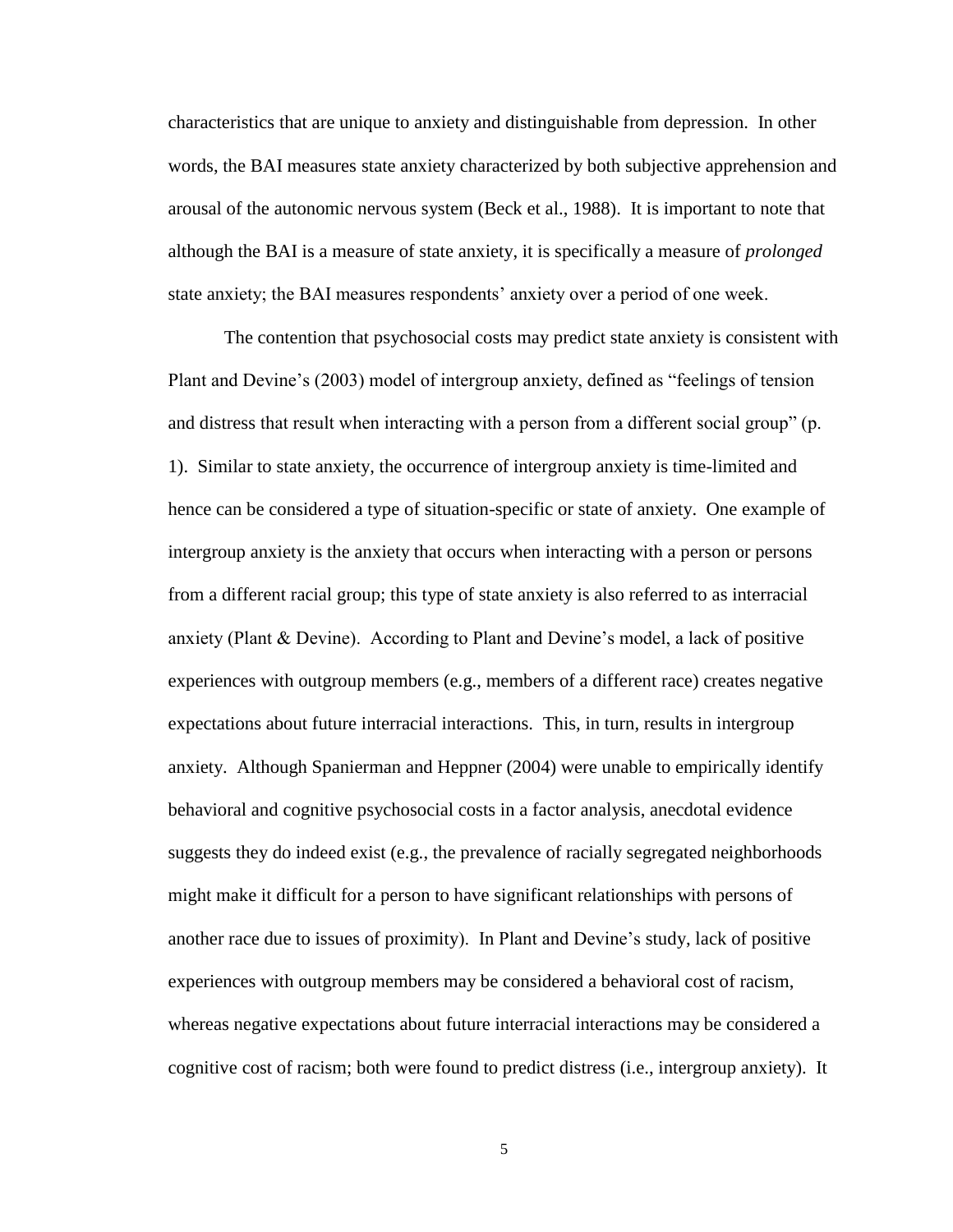logically follows that the affective psychosocial costs of racism (i.e., White empathy, White fear, and White guilt) might be associated with other forms of anxiety, such as state anxiety, which, in contrast to intergroup anxiety, is not limited to a specific situation (i.e., interactions with outgroup members).

Results from Todd, Spanierman, and Aber (2010) are also consistent with the hypothesized relationship between psychosocial costs and state anxiety. Their study examined the general emotional responses of White students as they learned about diversity issues in an educational setting. Findings demonstrated that the direction of the relationships between psychosocial costs, awareness of White privilege, and positive and negative emotional responses varied. For instance, students with both low levels of White empathy and low levels of awareness of White privilege tended to feel distressed or upset when learning about diversity issues. This indicates that psychosocial costs are related to greater emotional responses, further supporting the idea that psychosocial costs may be related to mental health outcomes such as state anxiety.

Several studies have either demonstrated or produced findings that suggest a relationship between White racial attitudes and anxiety. Given the close conceptual link between White racial attitudes and psychosocial costs of racism, these studies provide additional evidence for a potential relationship between psychosocial costs of racism to Whites and state anxiety. For example, Carter, Helms, and Juby (2004) noted that the experience of Whiteness can influence White individuals' psychological functioning, social beliefs, and social behaviors. Utsey, McCarthy, Eubanks, and Adrian (2002) similarly noted that, although empirical evidence is scarce, anecdotal evidence indicates that White individuals may experience anxiety, frustration, guilt, and shame related to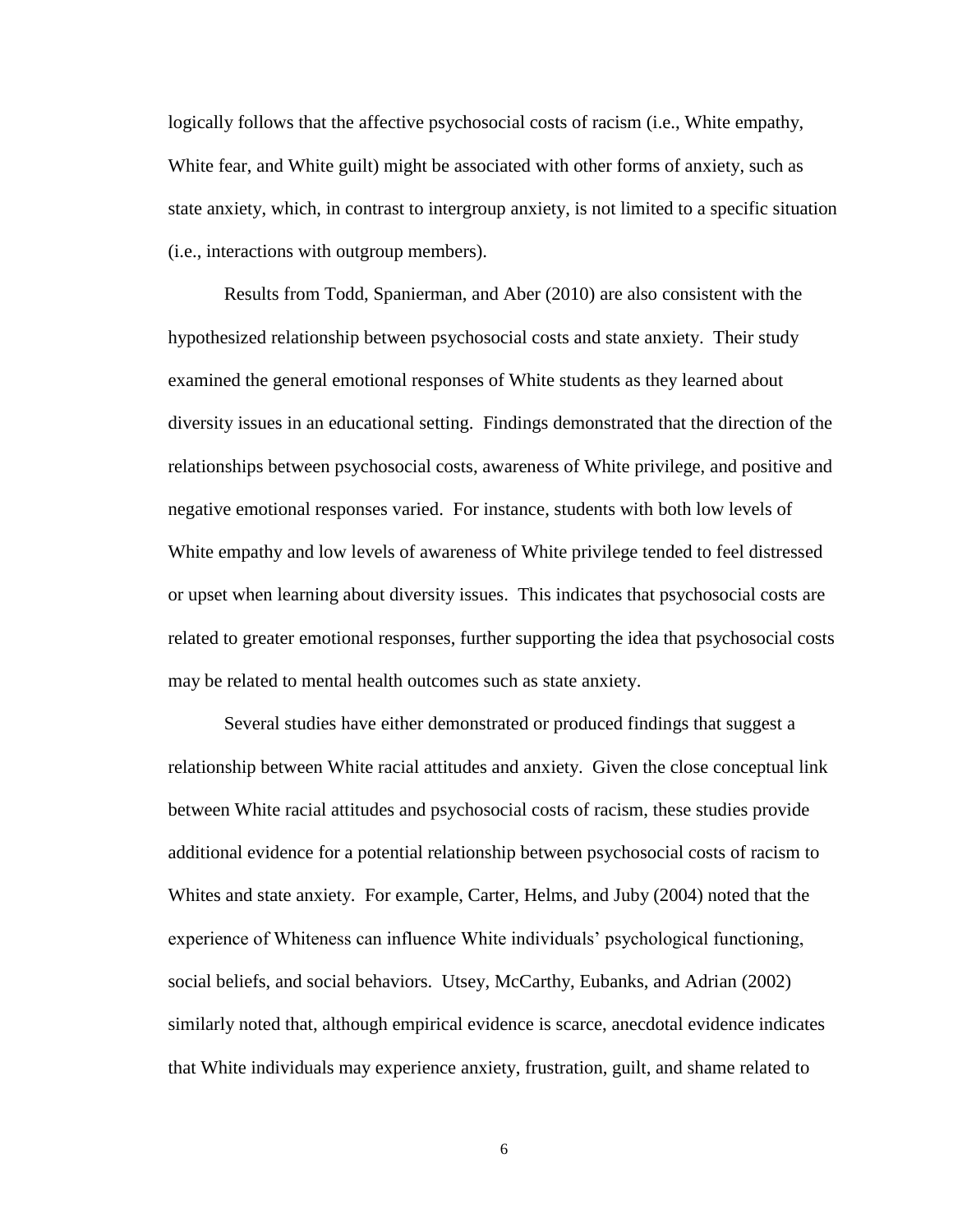their own racism and societal racism. In order to empirically study the anecdotal evidence indicating a relationship between racism and psychological distress among White individuals, Utsey et al. (2002) tested a path model examining the relationships between trait anxiety, racism, and self-esteem. The model indicated that self-esteem mediated the relationship between trait anxiety and racism. Specifically, trait anxiety inversely predicted self-esteem, and self-esteem positively predicted racism. The directions of these relationships were consistent with Bettelheim's (1964) theory of racism, which posits that anxiety is the result of a weak ego structure, and in order to manage the anxiety individuals must inflate or enhance their self-esteem. Enhanced selfesteem results in feelings of superiority toward members of racial outgroups. These feelings of superiority lend themselves to increased levels of racism. In other words, Utsey et al. (2002) found that racist attitudes were associated with suboptimal psychological functioning (e.g., high levels of anxiety as a result of a weak ego structure and inflated self-esteem/feelings of superiority). It is important to note that the authors were unable to rule out alternative causal directions because the study was crosssectional. No studies to date have directly assessed the relationship between the affective psychosocial costs of racism to Whites, as opposed to White individuals' levels of racist attitudes, and a psychological health outcome such as state anxiety. A relationship between the psychosocial costs and a negative emotional state is plausible given the anecdotal and empirical evidence indicating a relationship between problematic White racial attitudes (i.e., racist attitudes) and anxiety.

The current literature has demonstrated relationships between constructs related to psychosocial costs (e.g., quality of previous interracial interactions, outcome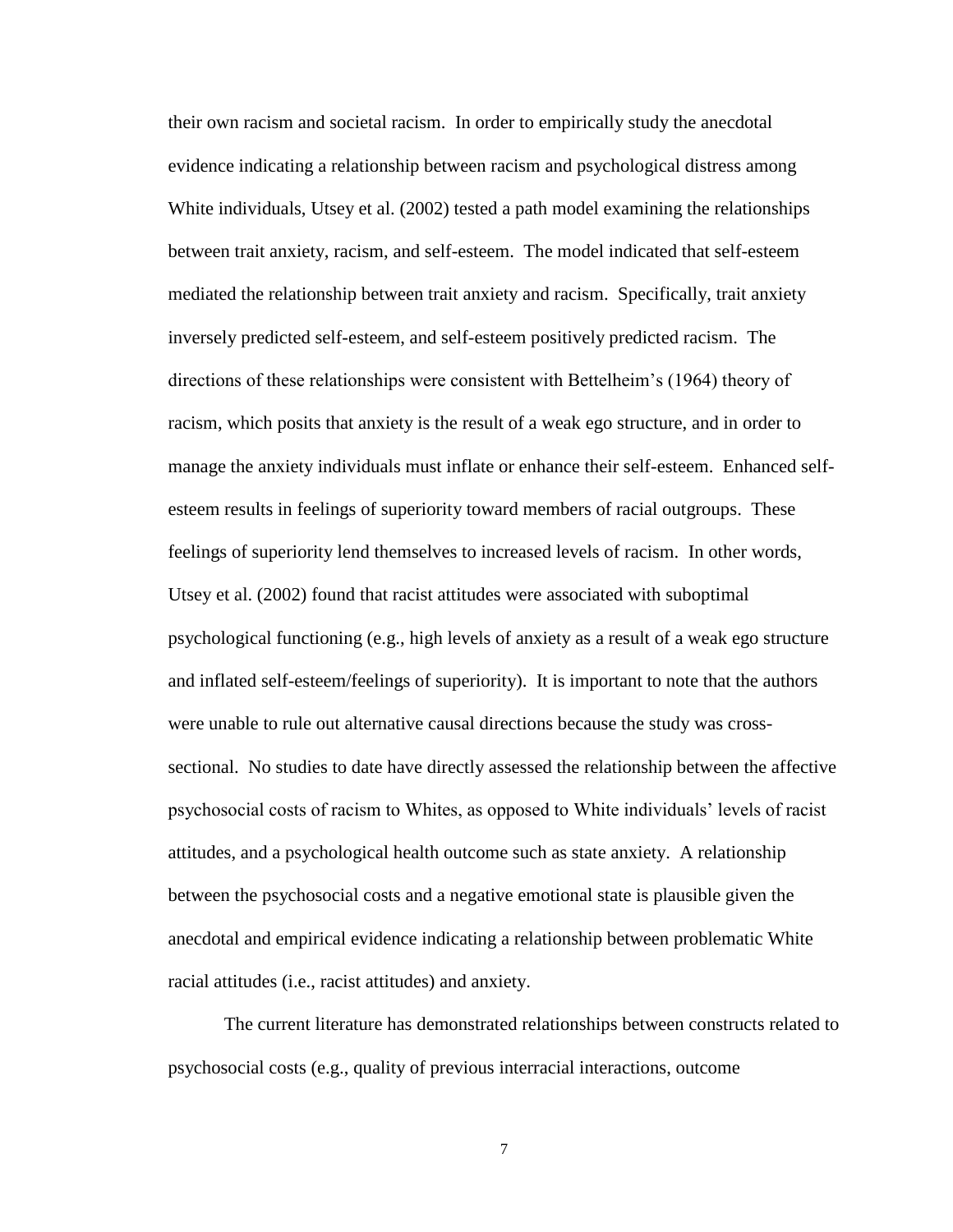expectancies regarding future interracial interactions, and racism) and negative emotional responses (e.g., intergroup anxiety and trait anxiety). However, there appear to be no empirical studies that directly test the relationship between White individuals' levels of psychosocial costs and state anxiety. Plant and Devine (2003) found that constructs similar to behavioral and cognitive psychosocial costs (e.g., quality of previous interracial interactions and negative outcome expectations about future interracial interactions) predicted intergroup anxiety, a specific type of state anxiety. However, a factor analysis of the tripartite model of psychosocial costs revealed no empirical evidence of the existence of behavioral and cognitive psychosocial costs (Spanierman & Heppner, 2004). Thus, research examining the potential link between the empirically-derived affective psychosocial costs and negative mental health outcomes is necessary and a logical extension of the literature.

Anxiety may be a particularly important mental health outcome variable to examine in conjunction with the psychosocial costs of racism to Whites because of its broad implications for mental health. The experience of state anxiety can be particularly distressing, as it can produce feelings of intense apprehension, dread, tension, worry, and autonomic arousal (Endler & Kocovski, 2001; Spielberger, 1966). Anxiety, particularly when experienced at high levels, can also affect persons' social, emotional, or occupational functioning (Endler & Kocovski). Additionally, De Beurs et al. (1999) found that, among older adults, having a diagnosed anxiety disorder or having mere symptoms of anxiety that do not meet criteria for an anxiety disorder were equally detrimental to individuals' levels of disability and well-being. Both participants with anxiety disorders and participants with only anxiety symptoms had increased levels of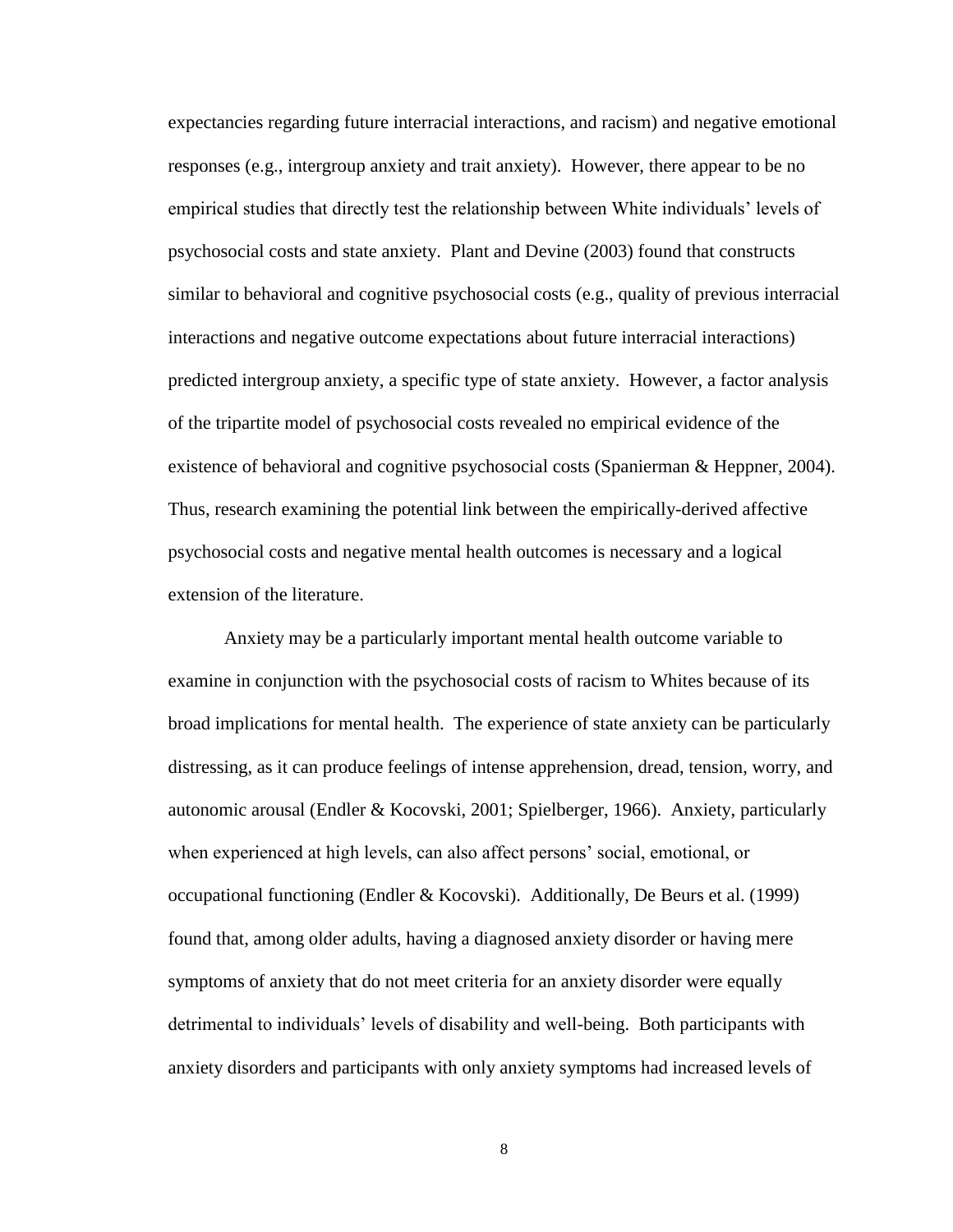disability (e.g., number of days when activities were reduced due to health problems) and diminished well-being even after controlling for chronic diseases and functional limitations (e.g., restrictions in performing daily activities of living). Prolonged state anxiety as measured by the BAI is significantly different from intergroup anxiety in that it is considered to be an indicator of longer-term, clinically significant anxiety that is not confined to specific situations. Intergroup anxiety, on the other hand, is a transient type of distress, and its occurrence is limited to social interactions with outgroup members. Thus, the first purpose of this study is to determine if the affective psychosocial costs of racism directly predict (prolonged) state anxiety. If psychosocial costs do in fact predict state anxiety, the second purpose of this study is to ascertain which psychosocial cost has the strongest relationship with state anxiety.

The relationship between the psychosocial costs of racism and state anxiety will be tested in a structural model based on Plant and Devine's (2003) model of intergroup anxiety. Their model found that expectations about future interracial interactions mediated the relationship between quality of previous interracial relationships and intergroup anxiety. It is both plausible and consistent with theory (e.g., Plant & Devine, 2003) that the quality of previous interracial relationships may predict other forms of negative emotional responses, such as the psychosocial costs of racism to Whites and state anxiety. In the present study's structural model, the quality of previous interracial interactions directly predicts each of the psychosocial costs, and each of the psychosocial costs, in turn, directly predict state anxiety (see Figure 1 for a graphic depiction of the target model, Model 1).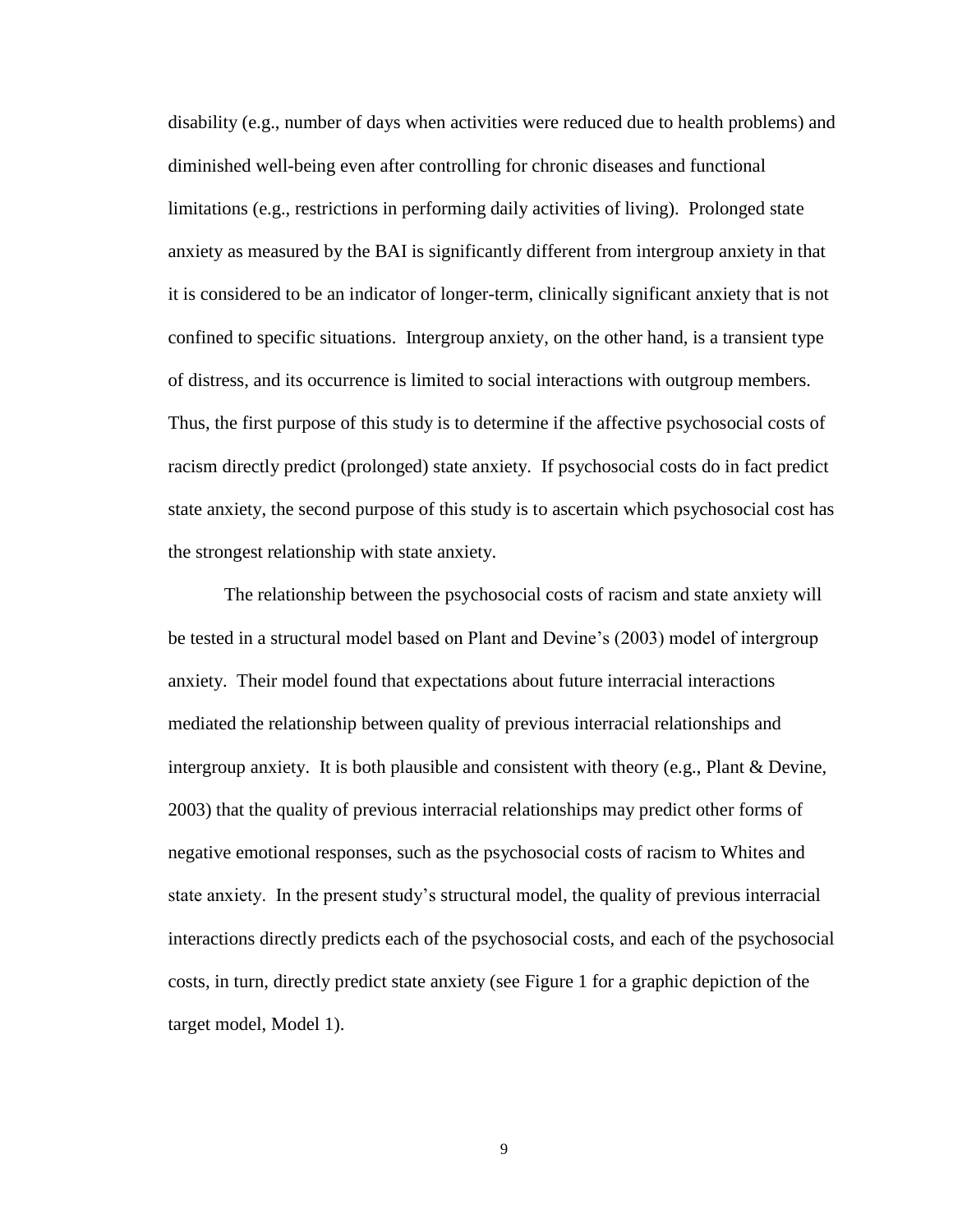

*Figure 1.* Model 1: Target Model

This study will also test a plausible second model in which trait anxiety directly predicts the quality of one's previous interracial relationships, and the quality of one's previous interracial relationships, in turn, directly predicts each of the psychosocial costs (see Figure 2 for a graphic depiction of the second model). Trait anxiety may predict both quality of previous interracial interactions and psychosocial costs because it has been found to be a strong predictor of a wide range of problematic cognitions, behaviors, and feelings. For instance, Elwood, Wolitzky-Taylor, and Olatunji (2012) noted that high trait anxiety is associated with a tendency to perceive ambiguous situations as threatening and engage in avoidance behaviors, consequently maintaining anxiety. Furthermore, as previously mentioned, Utsey et al. (2002) found that trait anxiety predicted both lower self-esteem and higher levels of racism. The higher levels of racism that individuals with high trait anxiety experience are likely to affect the quality of their interracial interactions and levels of psychosocial costs in negative ways. For instance, a person with high trait anxiety is already at an increased risk of perceiving ambiguous situations, such as neutral interactions with a person of a different race or ethnicity, as threatening. If this person also has high levels of racism, he or she is even more likely to have negative perceptions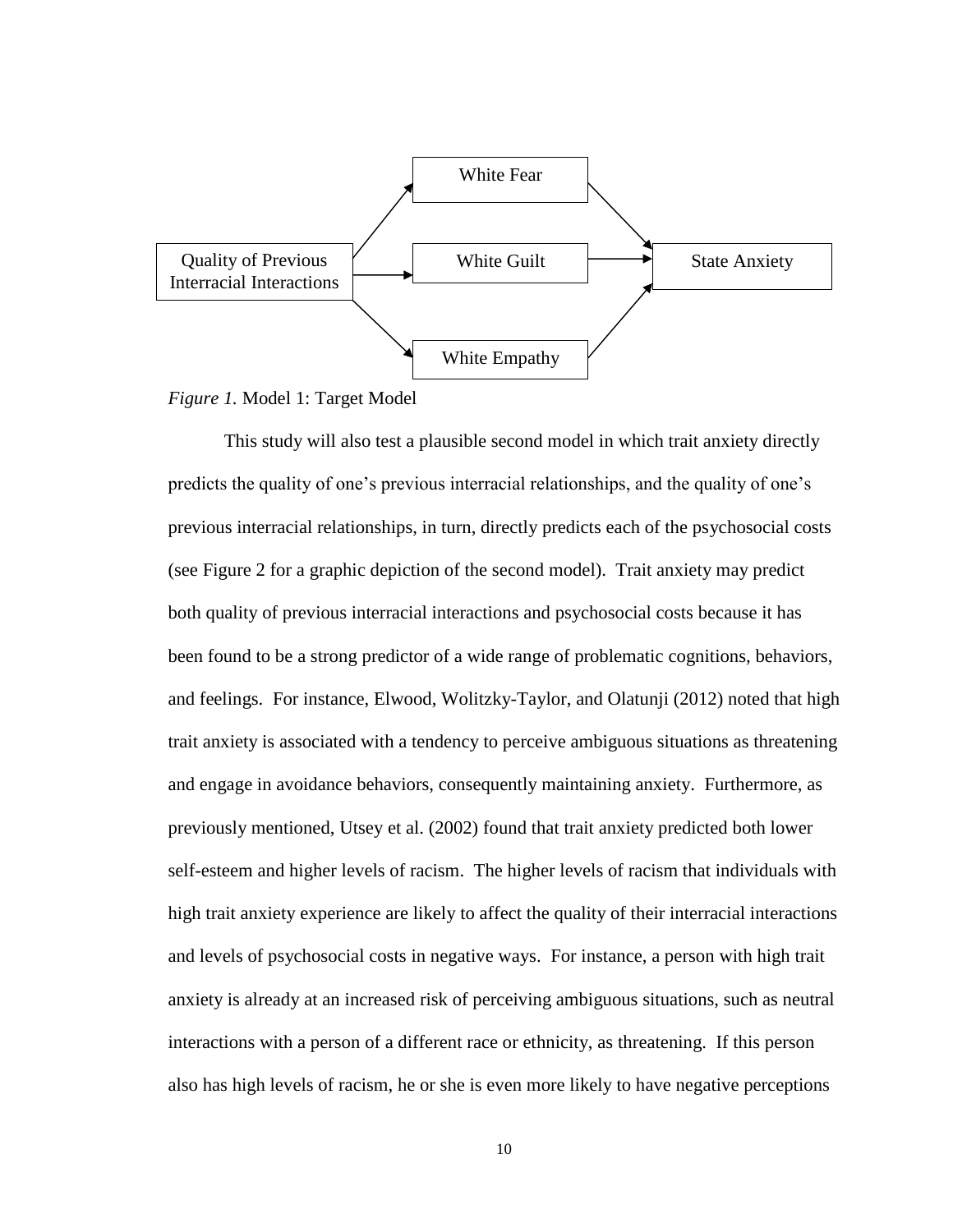of racial minorities during interracial interactions, potentially perceiving a neutral interracial interaction as more threatening than he or she normally would. These exacerbated perceptions of threat could cause the quality of interracial interactions to be poor, increase levels of White fear, and decrease levels of White empathy.



### *Figure 2.* Model 2: Alternative Model

Jackson and Poulsen's (2005) theory of the development of ethnic prejudice demonstrates how personality traits can affect the quality of interracial interactions and attitudes toward racial minorities. The authors tested a model that integrated the Five Factor Model (FFM) of personality (McCrae & Costa, 1999) and intergroup contact theories (Allport, 1954). The FFM contends that there are five major personality traits: openness to experience, conscientiousness, agreeableness, neuroticism, and extraversion. According to Jackson and Poulsen, previous research had demonstrated relationships between personality and prejudice. For instance, previous research suggested that dispositional anxiety was associated with ethnic prejudicial attitudes (Pancer, McMullen, Kabatoff, Johnson, & Pond, 1979). However, no studies had examined the FFM in relation to prejudice. Jackson and Poulsen also noted that the results of a number of empirical studies had supported intergroup contact theory, which posits that intergroup experiences (e.g., interracial interactions) influence intergroup attitudes such that positive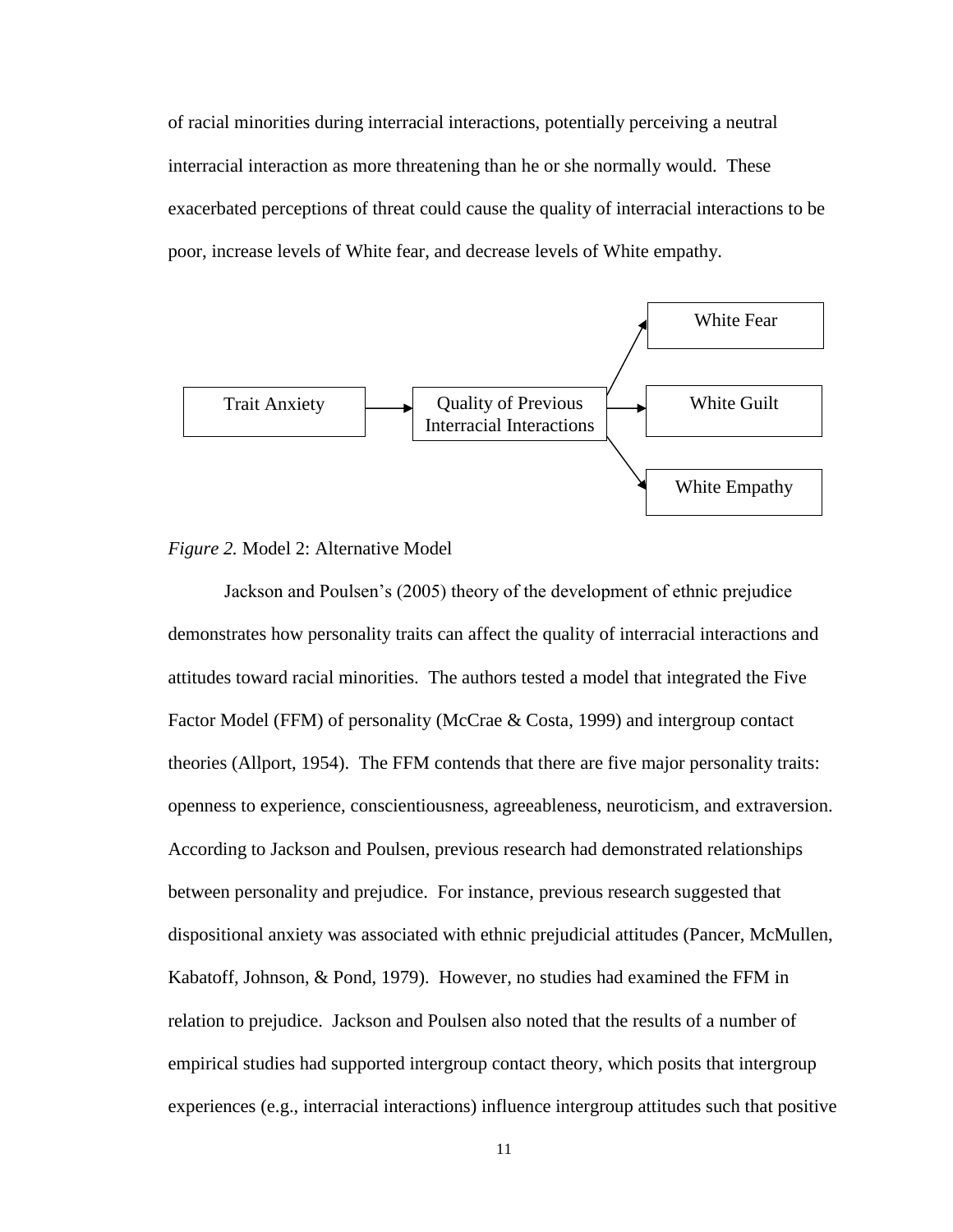intergroup experiences with a particular outgroup result in favorable attitudes toward that outgroup. By integrating both the FFM and intergroup contact theories into their model of ethnic prejudice, Jackson and Poulsen argued that both personality traits and one's experiences contribute to the development of prejudice.

Jackson and Poulsen's (2005) results indicated that higher levels of openness and agreeableness among White participants predicted positive intergroup contact with African Americans, and positive intergroup contact predicted less prejudice toward African Americans. Furthermore, the relationship between the personality traits and prejudice levels was significantly mediated by the quality of intergroup contact experiences. This model was then replicated with Asian Americans as the outgroup population. Results were consistent with Jackson and Poulsen's hypothesis that specific personality traits can influence the probability that positive intergroup interactions will occur. For instance, individuals with high levels of openness and agreeableness were more likely to seek out favorable intergroup experiences and act in ways that were conducive to positive intergroup interactions. As a result, these individuals with more positive intergroup interactions were less likely to formulate negative opinions or attitudes directed at racial minorities. In sum, Jackson and Poulsen's study provides indirect support for this study's second model, in which trait anxiety—a dispositional characteristic that overlaps with the Big Five dimension of neuroticism—is argued to predict quality of previous interracial interactions and thereby psychosocial costs of racism.

To summarize, this study will test two separate structural models: the proposed model and the second model. The proposed model will test the hypothesis that the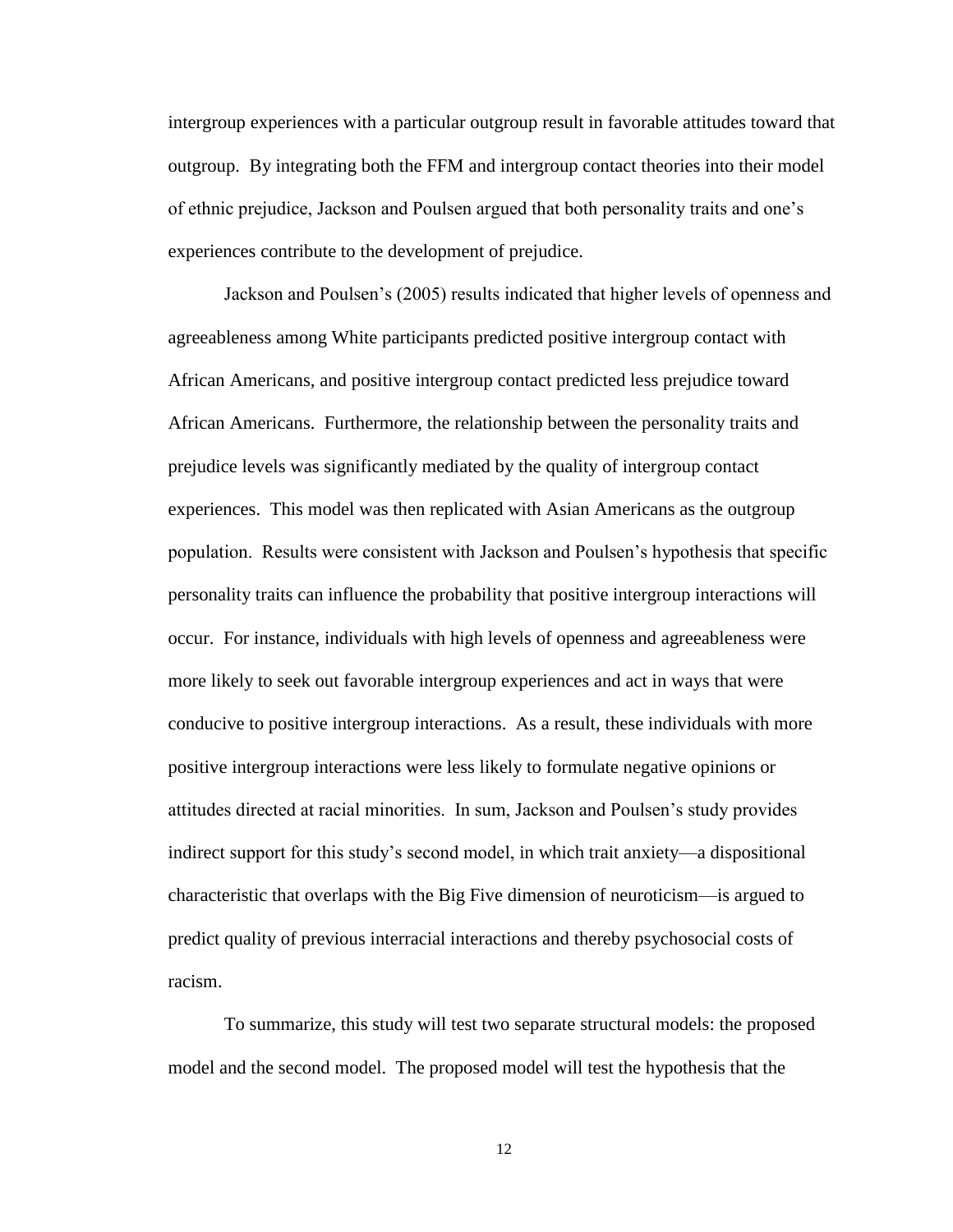quality of White individuals' previous interracial interactions will directly predict each of the psychosocial costs of racism to Whites, and each of these psychosocial costs, in turn, will directly predict state anxiety. Specifically, the quality of previous interracial interactions will inversely predict White fear, positively predict White guilt, and positively predict White empathy. In turn, White fear will positively predict state anxiety; White guilt will positively predict state anxiety; and White empathy will inversely predict state anxiety.

The second model will test the hypothesis that trait anxiety will directly predict the quality of White individuals' previous interracial interactions, and the quality of previous interracial interactions will, in turn, predict each of the psychosocial costs. Specifically, trait anxiety will inversely predict the quality of previous interracial interactions. In turn, the quality of previous interracial interactions will inversely predict White fear, positively predict White guilt, and positively predict White empathy. If both proposed models are a good fit with the data, the two models will be compared to determine which one is the better fitting model.

If results indicate a significant relationship between the psychosocial costs and anxiety, the second purpose of the study will be to determine which of the three psychosocial costs is most strongly related to anxiety (i.e., the psychosocial cost that most strongly predicts state anxiety will be determined in Model 1, and the psychosocial cost most strongly predicted by trait anxiety will be determined in Model 2). This finding would provide implications for which psychosocial cost might be most important for counseling interventions to target in order to prevent or reduce anxiety.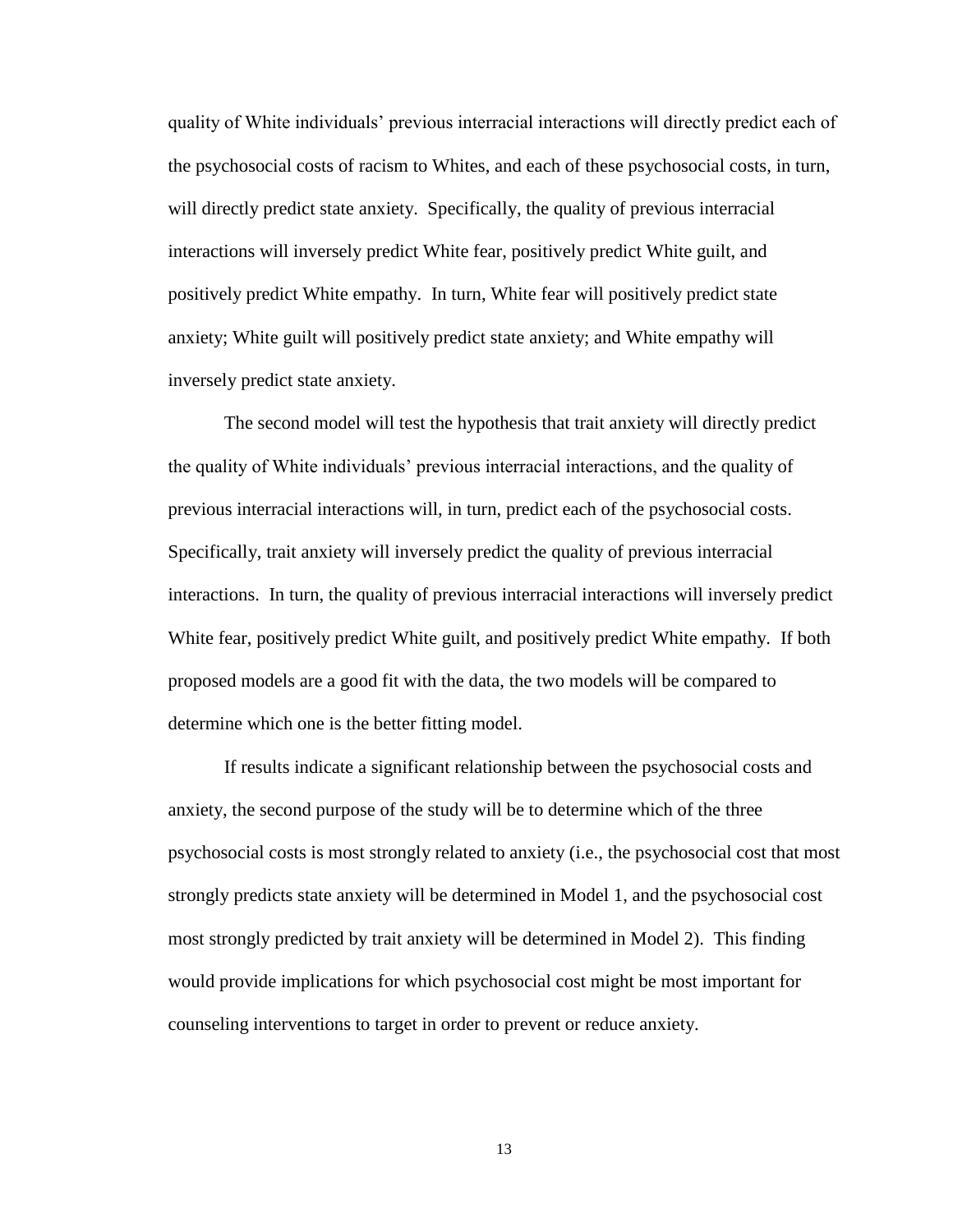Additionally, a multi-group comparison will be conducted in which the structural models will be compared between men and women. Research has demonstrated significant gender differences in both anxiety levels and variables related to the psychosocial costs, such as cultural or ethnocultural empathy. Ethnocultural empathy is defined as empathy toward ethnic or racial groups different from one's own racial group (Wang et al., 2003). For example, McClean and Anderson (2009) conducted an extensive review of the literature on gender differences in fear and anxiety and concluded that there is substantial empirical evidence demonstrating that women have greater levels of fear and anxiety in childhood, adolescence, and adulthood in comparison to men. Furthermore, studies have found women to have higher levels of ethnocultural empathy compared to men (Cundiff & Komarraju, 2008; Wang et al.). Thus, it will be important to examine the structural models across gender to determine if there are any gender differences and if they are consistent or inconsistent with the literature.

In addition to examining the models for gender differences, this study will also examine the potential relationships between social desirability, or the tendency for one to respond in culturally appropriate and acceptable ways as opposed to responding to one's actual feelings (Crowne & Marlowe, 1960), and participants' responses to race-related questions. Gushue and Constantine (2007) noted that there is always the possibility that people can respond to self-report instruments in socially desirable ways, especially in cases when respondents have the opportunity to "avoid [responding] in ways that appear racist, even if those responses [reflect] their true attitudes" (p. 325). Constantine and Ladany (2000) examined the relationship between four self-report multicultural counseling competence scales and levels of social desirability. They found that three of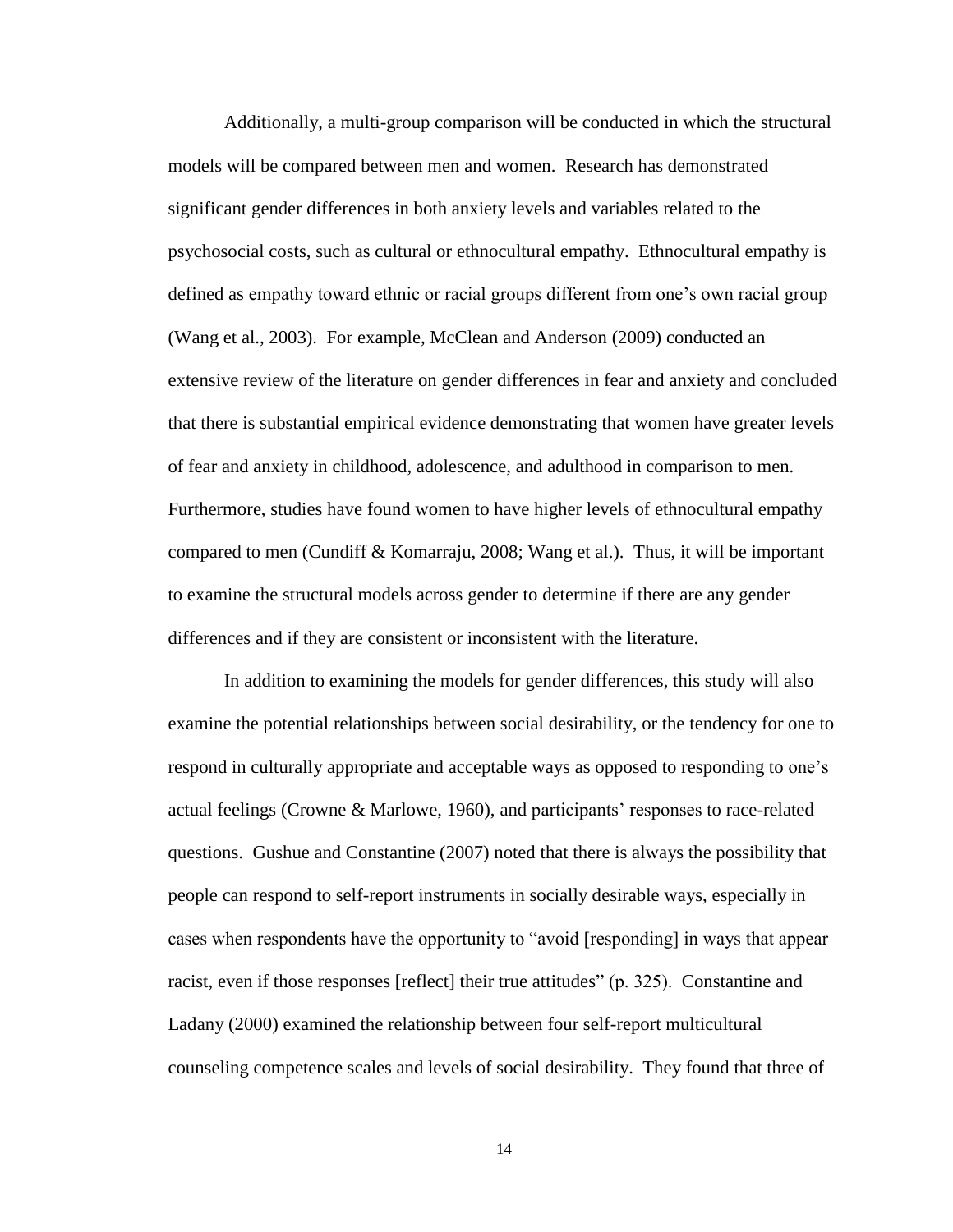the four self-report instruments were significantly associated with socially desirable responding. Because of the research demonstrating the potential for participants to respond to culturally-sensitive self-report instruments in socially desirable ways, the present study will assess participants' levels of socially desirable responding and control for it in the main statistical analyses.

Finally, post hoc analyses will be conducted to determine the presence of mediation in the models if the preliminary analysis indicates that the models have a good fit with the data. In order for mediation to be present, the models must meet the following criteria elucidated by Frazier, Tix, and Barron (2004) and Baron and Kenny (1986): (a) there must be a significant relationship between the predictor and the criterion variable; (b) there must be a significant relationship between the predictor and the mediator; (c) there must be a significant relationship between the mediator and the criterion variable; and (d) the strength of the relationship between the predictor and criterion variable must be significantly reduced when the mediator is added to the model. In addition to assessing the aforementioned criteria, the chi-square difference test will be conducted to determine if mediation is present in the two models. A test of indirect effects will also be conducted to determine if mediation is present in the indirect relationships of the two models using the computer software LISREL (Joreskog & Sorbom, 2006). Finally, the strengths of the indirect effects in both the models will be contrasted or compared in order to determine which model is more credible (i.e., provides a better fit to the data) using the Akaike Information Criterion (AIC).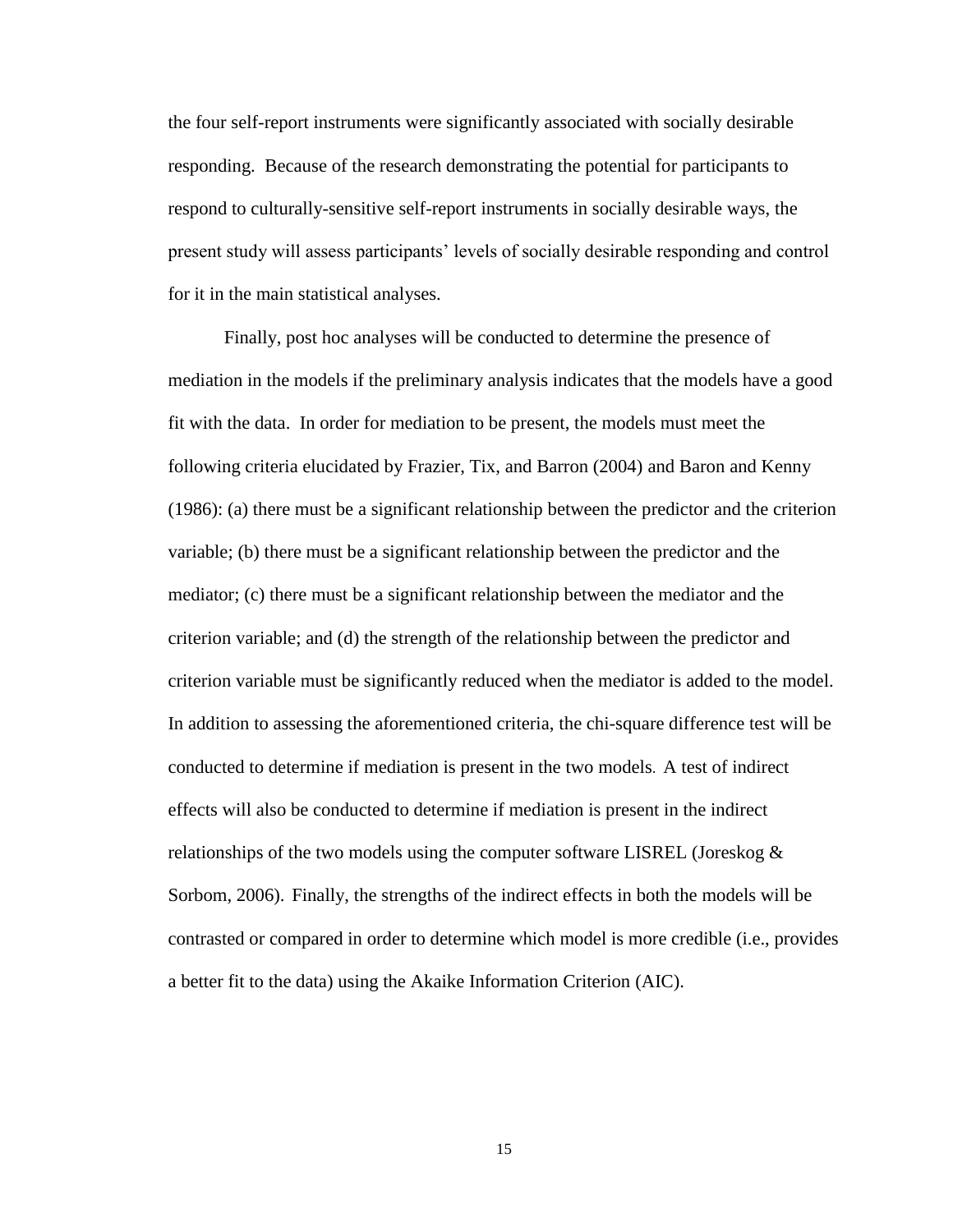#### **Chapter 2: Literature Review**

Spanierman and Heppner (2004) have demonstrated that White individuals experience the negative effects of institutional racism in addition to its more widely recognized positive effects or benefits (e.g., increased access to society's resources and advanced educational opportunities). The negative effects White individuals may experience include increased levels of empathy (e.g., anger or sadness regarding the existence of racism), fear of others (i.e., fear or distrust of racial minorities), and guilt. Collectively, White empathy, fear, and guilt are referred to as the psychosocial costs of racism to Whites. Since they were first introduced in the psychological literature in 2004, psychosocial costs have been examined in relation to several different variables. However, psychosocial costs have yet to be directly examined in relation to any type of mental health outcome, such as state anxiety. In this section, the literature concerning psychosocial costs of racism, intergroup anxiety (a type of situation-specific state anxiety), and White racial attitudes will be broadly reviewed. This section will also discuss the relationships between each of these constructs and state anxiety. Finally, this section will provide a rationale for a potential relationship between each of the psychosocial costs and state anxiety.

#### **Psychosocial Costs of Racism to Whites**

Spanierman and Heppner (2004) determined the three different types of psychosocial costs by conducting an exploratory factor analysis of items assessing the negative affective, cognitive, and behavioral effects of racism that Whites may experience. The exploratory factor analysis resulted in three factors, or psychosocial costs, all of which were affective: White empathy, White guilt, and White fear of others.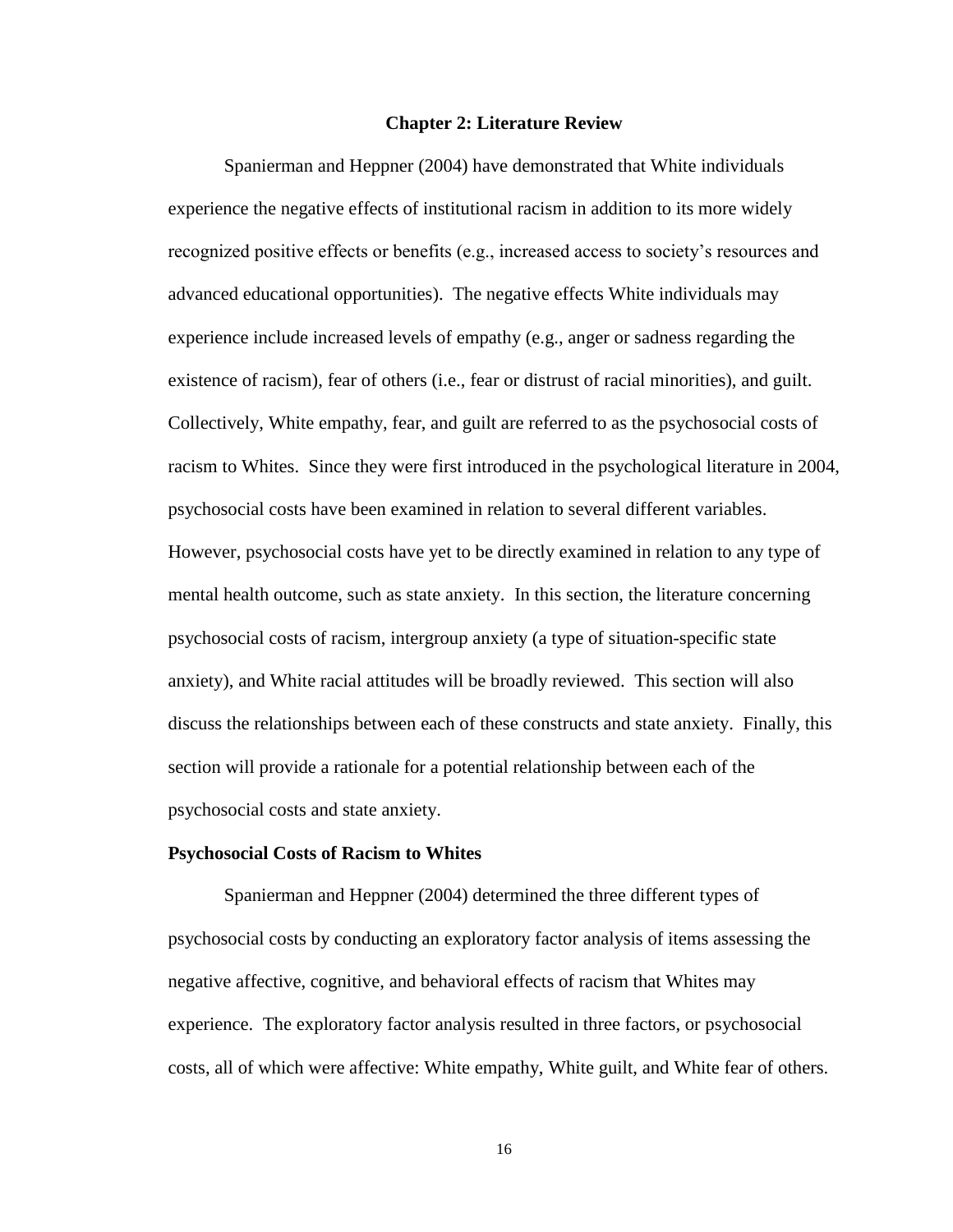These costs are measured by the Psychological Costs of Racism to Whites Scale (PCRW).

Spanierman and Heppner (2004) provided compelling evidence for the reliability and validity of the PCRW and, therefore, the construct validity of the three affective costs of racism. For example, they examined relationships between each cost and variables related to the experience of Whiteness and racism, such as color-blind racial attitudes, general racial attitudes, and cultural sensitivity. Color-blind racial attitudes are characterized by the denial, distortion, and minimization of the effects of race and racism (Neville et al., 2000; Spanierman & Heppner, 2004). Results demonstrated that psychosocial costs were associated with other constructs in theoretically-consistent ways. For example, participants' scores on the White Empathy and Guilt subscales were negatively related to color-blind racial attitudes, whereas their scores on the White Fear subscale were positively related to color-blind racial attitudes. Additionally, participants with higher levels of cultural sensitivity had higher levels of White empathy and White guilt and lower levels of White fear.

Some of the aforementioned relationships (e.g., higher levels of White fear being associated with lower levels of racial awareness and cultural sensitivity) may be problematic, as diversity experiences have been linked to several positive outcomes such as intellectual and social growth (Todd, Spanierman, & Poteat, 2011). Not surprisingly, individuals with higher levels of White fear may be more likely to avoid exposure to diversity and, thus, less likely to reap the positive psychological effects of diversity experiences. Although a relationship between psychosocial costs and psychological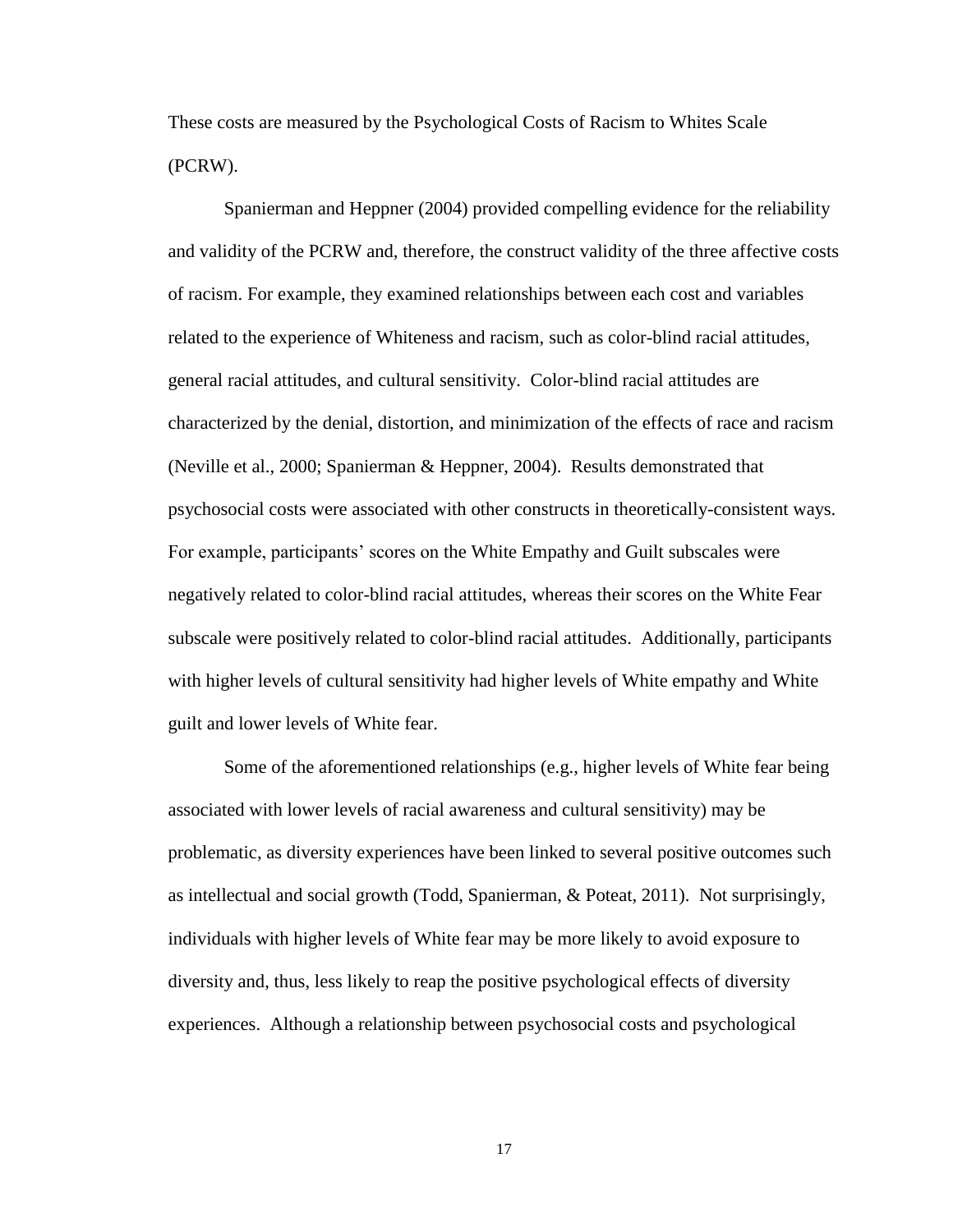health is implied, it has not been tested. Thus, it is necessary to determine if there is a direct relationship between psychosocial costs and mental health outcomes.

Spanierman and Heppner (2004) also examined the relationships between the psychosocial costs and demographic variables related to the experience of Whiteness and racism, such as amount of exposure to racial minorities, percentage of same-race (i.e., White) friends, and amount of multicultural education. Results indicated that participants with greater amounts of exposure to racial minorities, lower percentages of White friends, and high or moderate amounts of multicultural education had lower levels of White fear compared to participants with less exposure to racial minorities, higher percentages of White friends, and lower amounts of multicultural education. These relationships are important to consider because they provide information about which individuals may be most susceptible to experiencing psychosocial costs. If psychosocial costs are found to be associated with mental health problems such as anxiety, then it may be necessary to implement mental health interventions among the persons most at risk for developing higher levels of certain psychosocial costs.

The results of several studies also support the proposed relationship between psychosocial costs and state anxiety. For instance, Todd et al. (2010), discussed previously in Chapter 1, examined the general emotional responses of White students as they reflected on diversity issues during one of two types of educational contexts. During one context, students participated in a semi-structured interview and answered questions regarding their racial self-awareness and issues related to Whiteness. During the second context, participants were provided with written statements about racial issues. They responded to each statement by writing about whether or not they agreed with the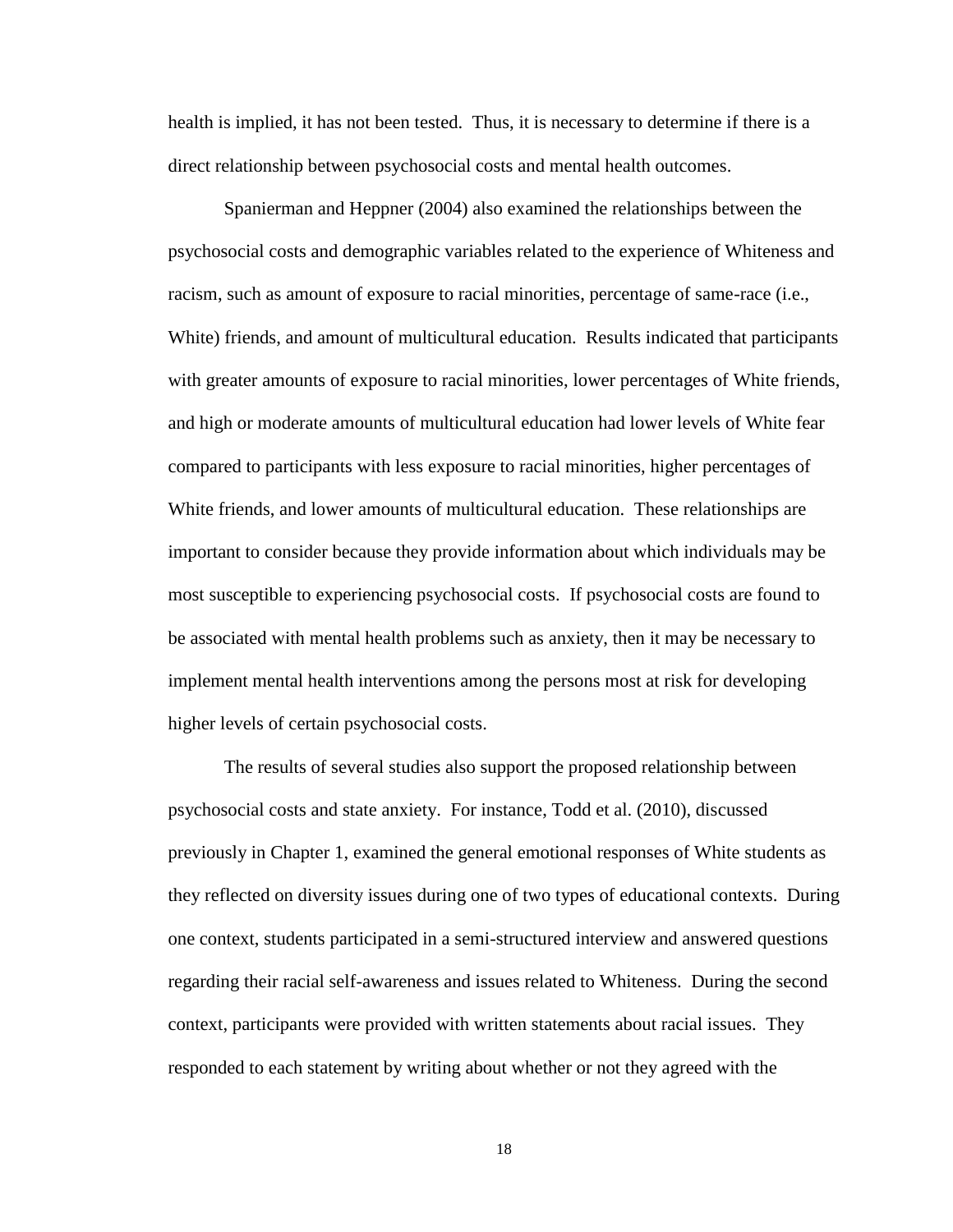statement. Participants in the written reflection also wrote a short essay on social inequality. The authors tested to ascertain if the psychosocial costs of White empathy, fear, and guilt (which in this study were also referred to as levels of racial affect) as measured by the PCRW moderated the association between racial awareness of White privilege and general emotional responses. General emotional responses were operationally defined as participants' responses to the Positive and Negative Affect Schedule (PANAS; Watson, Clark, & Carey, 1988), which measured state positive and negative affect.

Within the interview group, findings indicated that White empathy moderated the association between awareness of White privilege and negative emotional responses. Specifically, greater awareness of racial privilege was related to lower levels of negative emotional responses for those with low levels of White empathy. Within the written reflection group, White empathy and White guilt positively predicted negative emotional responses at Time 2 after controlling for negative emotional responses at Time 1. Furthermore, White fear moderated the association between awareness of White privilege and negative emotional responses. Specifically, greater awareness of racial privilege was related to higher levels of negative emotional responses for those with lower levels of White fear. Finally, Todd et al. (2010) tested to ascertain if both White guilt and White empathy, entered together in a regression equation, predicted negative emotional responses in addition to the moderation. It was found that White guilt positively predicted negative emotional responses in the model.

Todd et al.'s (2010) results indicate that psychosocial costs are related to negative affect, a variable that is closely associated with anxiety. For instance, Merz and Roesch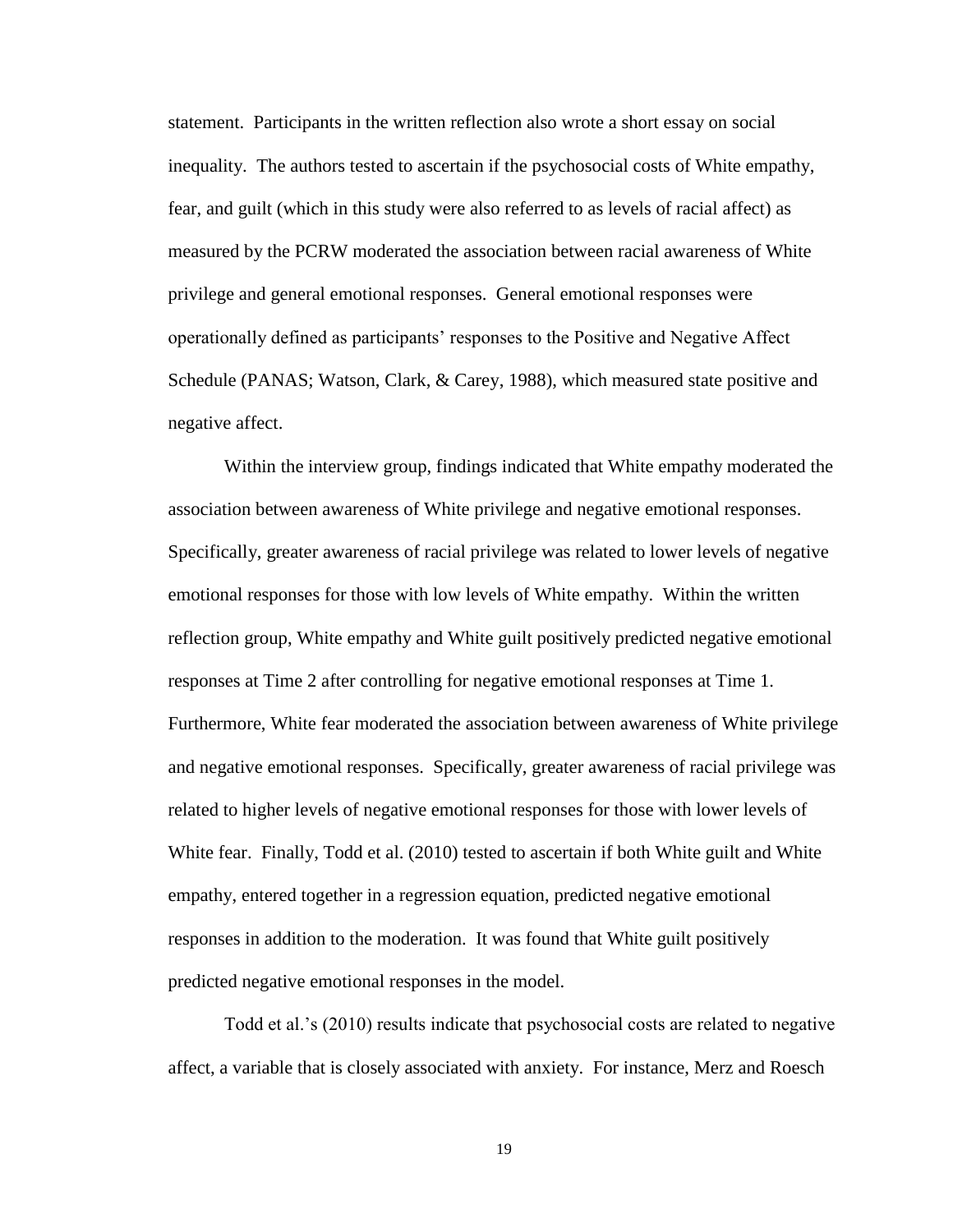(2011) found that higher levels of negative affect were associated with higher levels of anxiety, stress, and depression. Further, Watson et al. (1988) noted that negative affect corresponds to negative emotionality and is a prominent distinguishing feature of anxiety, and Watson et al. (1998) found that negative affect was associated with the symptoms and psychiatric diagnoses of anxiety and depression. The present study seeks to examine the direct relationship between affective psychosocial costs and negative emotions over a prolonged period of time that, thereby, may indicate mental health problems. Thus, prolonged state anxiety symptoms as measured by the BAI will be examined in relation to individuals' levels of psychosocial costs. The present study also aims to build on Todd et al. by examining the effects of psychosocial costs in a broader context. The results of Todd et al. were limited to students participating in diversity interventions, during which they actively reflected on racism and White privilege. The present examination of state anxiety will not be limited to a situation-specific context (i.e., participation in a diversity intervention). Rather, state anxiety will be examined in a general setting.

In their qualitative study, Spanierman et al. (2008) found that White participants experienced several negative affective, social, and cognitive consequences as a result of societal racism. Within the domain of affective consequences, participants reported five general emotional reactions to racism: (a) empathic reactions (i.e., feelings of personal anguish when learning about or witnessing racism perpetrated against persons of color); (b) guilt, shame or embarrassment (i.e., feelings of guilt regarding one's own White privilege within a racist society); (c) powerlessness and helplessness (i.e., feeling that racism is morally wrong and that nothing can be done to change or stop it); (d) White anger (i.e., anger directed at people of color as a result of perceiving people of color to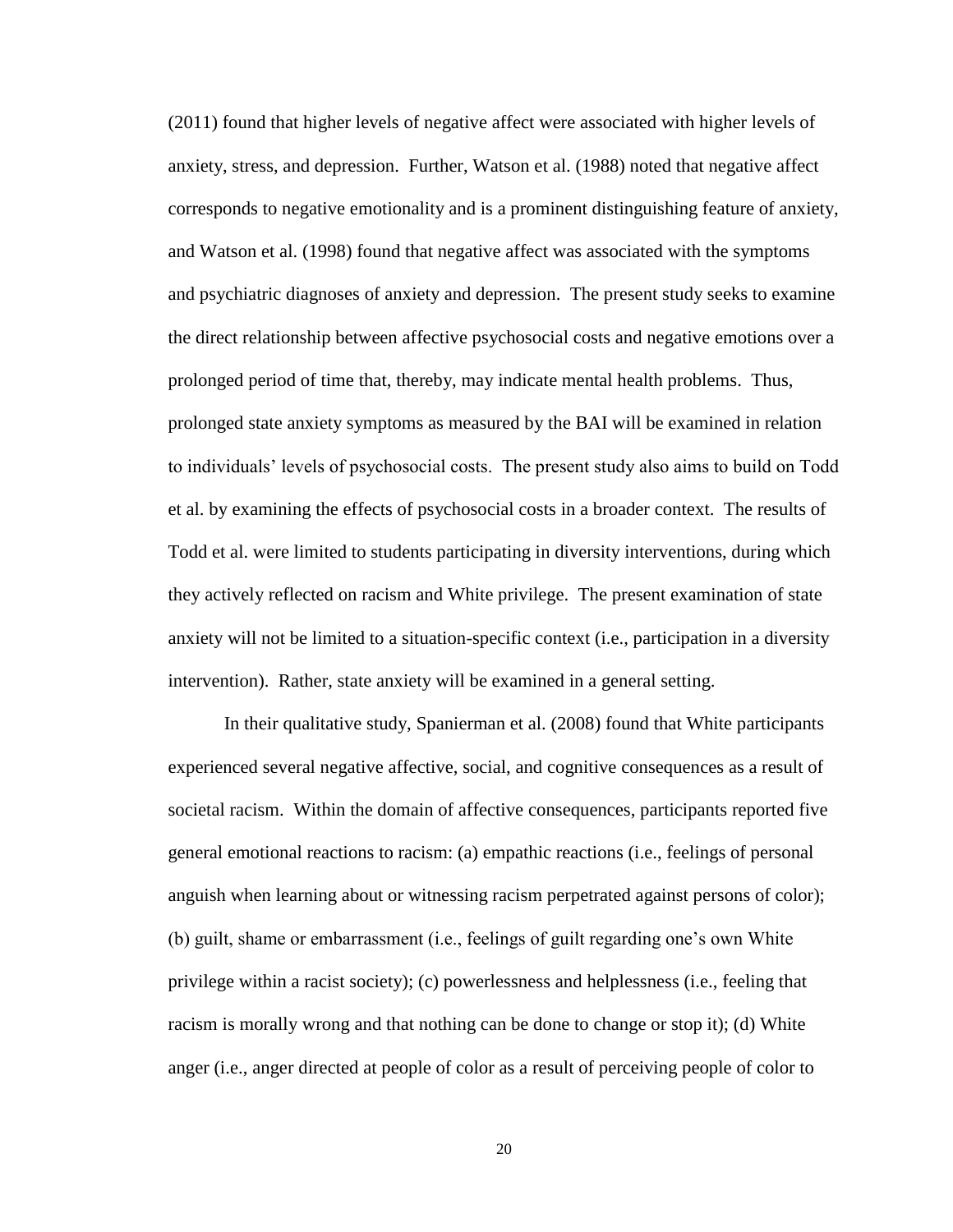complain about racism in order to gain benefits in society); and (e) shock or surprise (i.e., feeling surprised to learn about the realities of racism). Within the domain of social consequences, participants reported six different ways in which racism affected their relationships with others: (a) limited exposure to people of other races; (b) tensions, avoidance, or fear in relationships with people of color; (c) disapproval of racist attitudes or behaviors of other Whites; (d) disconnection from their cultural group and heritage (i.e., lacking knowledge about one's own White or European-American cultural or racial group); (e) discomfort discussing racial issues; and (f) personal experience of discrimination by association (e.g., experiences of discrimination while in the company of people of color). Within the final domain of cognitive consequences of racism, participants reported three different ways in which racism affected their thoughts: (a) distortion and denial of race, racism, or White privilege; (b) acknowledgment of racism and White privilege; and (c) perceived disadvantages of being White in U.S. society (i.e., feeling as if affirmative action policies disadvantage White individuals).

Spanierman et al. (2008) indeed demonstrated several distressing effects that White individuals experience as a result of racism. The authors replicated quantitative studies' findings of the psychosocial costs of racism to Whites; within their qualitative study, participants identified guilt, fear, and empathy as emotional and social reactions to racism, just as Spanierman and Heppner (2004) identified White guilt, White fear, and White empathy as the psychosocial costs of racism via exploratory factor analysis. This study also identified additional social and cognitive responses to racism that Spanierman and Heppner did not identify (e.g., discomfort discussing racial issues; distortion and denial of racism), as their factor analysis mostly revealed affective psychosocial costs of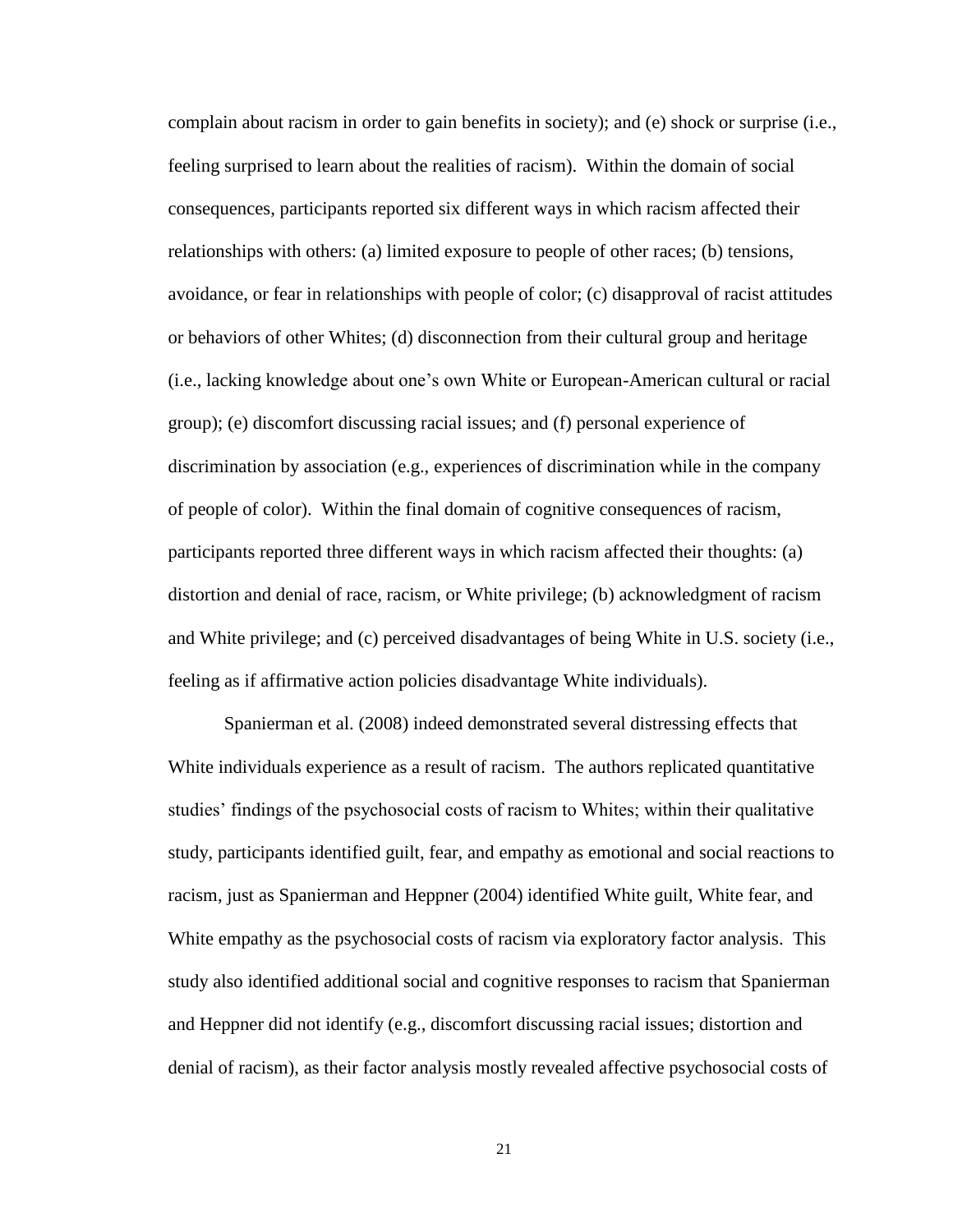racism to Whites. As the distressing consequences of racism to Whites are seemingly apparent, the next logical step in this line of research is to empirically measure the relationship between psychosocial costs and mental health outcome variables such as state anxiety.

Kordesh, Spanierman, and Neville (2013) also conducted a qualitative study that revealed the distressing affective, cognitive, and behavioral consequences of the psychosocial costs of racism to White college students during a 90-min focus group in which they reflected on their diversity attitudes and experiences. This study differed from Spanierman et al. (2008) in that it examined the differences between the affective, cognitive, and behavioral consequences of antiracist students (i.e., those who reported high levels of White Empathy and Guilt and low levels of White Fear on the PCRW prior to participation) and non-antiracist students (i.e., those whose levels of White Empathy, Guilt, and Fear on the PCRW followed a different pattern from that described of the antiracist students). Results indicated that both groups experienced negative, distressing consequences as a result of racism, but in different ways. For instance, during a discussion about their reactions to their experiences with diversity at their university, antiracist participants reported feelings of frustration and disappointment about the university's seeming lack of interest in racial justice issues on campus. In contrast, nonantiracist participants reported feelings of discomfort when having to talk about racial justice issues on campus (e.g., as part of class discussions or assignments). Kordesh et al. and Spanierman et al. are two excellent examples of qualitative studies that have revealed the existence of negative effects of racism on Whites. The proposed study aims to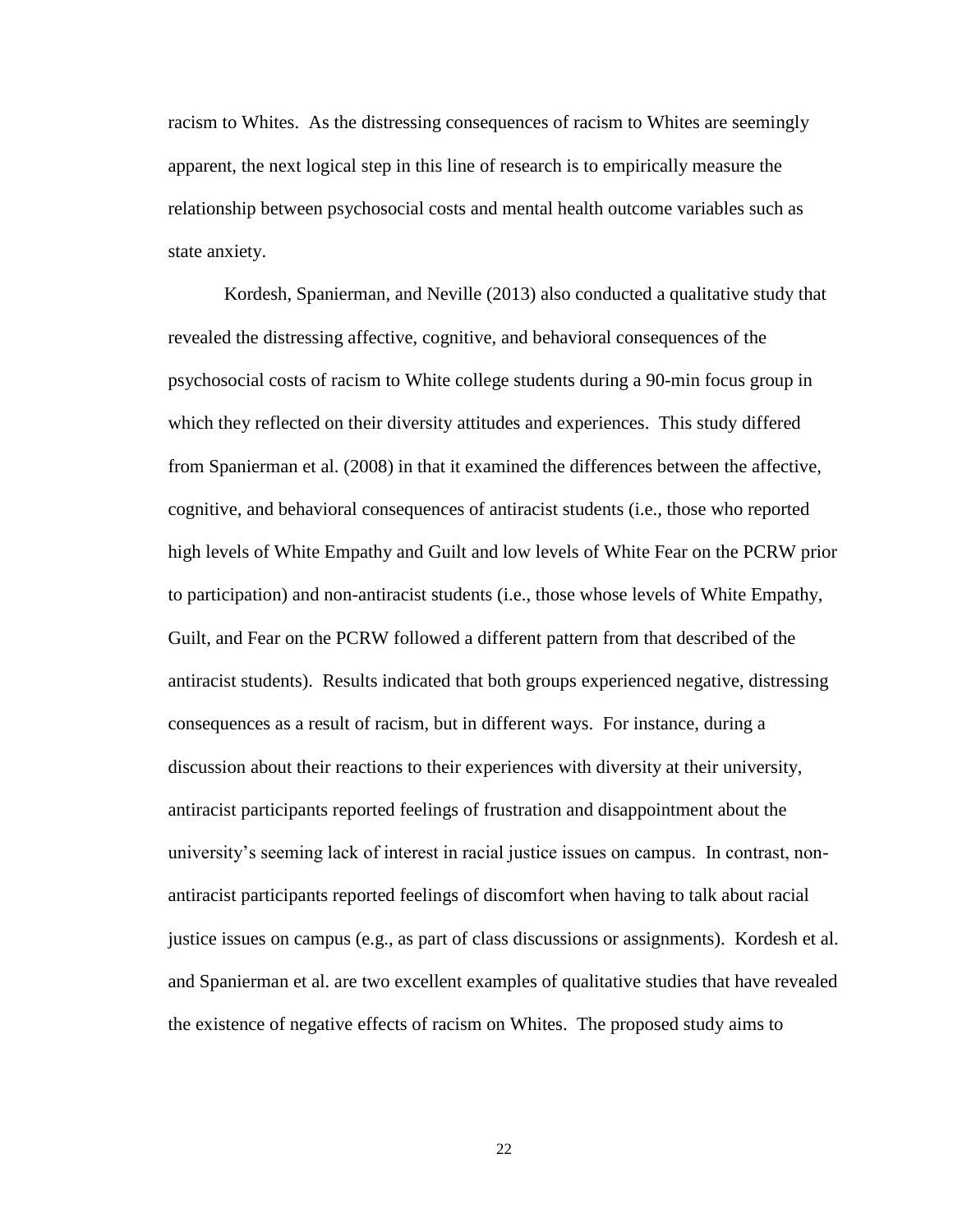expand this research by quantitatively linking the psychosocial costs of racism to Whites to state anxiety, a specific mental health outcome.

Todd et al. (2011) conducted a longitudinal examination of psychosocial costs. Specifically, the authors examined changes in psychosocial costs, as measured by the PCRW, throughout the course of participants' college experience (i.e., freshman through senior year). Todd et al. argued that several variables, such as color-blind racial attitudes and engagement in diversity activities, might correlate with psychosocial costs across the college experience in specific ways. The purpose of their study was to examine how gender, color-blind racial attitudes, engagement in diversity activities, and cross-racial friendships may correlate with psychosocial costs across the college experience. Results indicated that levels of psychosocial costs did indeed change throughout the course of participants' college years. For instance, White empathy demonstrated a downward trend during the first year, an upward trend during the second and third years, and a downward trend during the last year. Furthermore, after testing whether gender and color-blind racial attitudes at college entrance prospectively predicted different patterns of change in levels of psychosocial costs, it was found that gender only predicted initial differences for White empathy; women had higher levels of White empathy at college entrance than men. It was also found that color-blind racial attitudes at college entrance predicted initial differences in White empathy, guilt, and fear in addition to their change trajectories throughout the college experience. For instance, students with higher racial colorblindness at entrance reported lower White empathy and higher White guilt and fear at college entrance, and they showed a downward trend in White empathy during the first year, an upward trend during the second and third years, and a downward trend during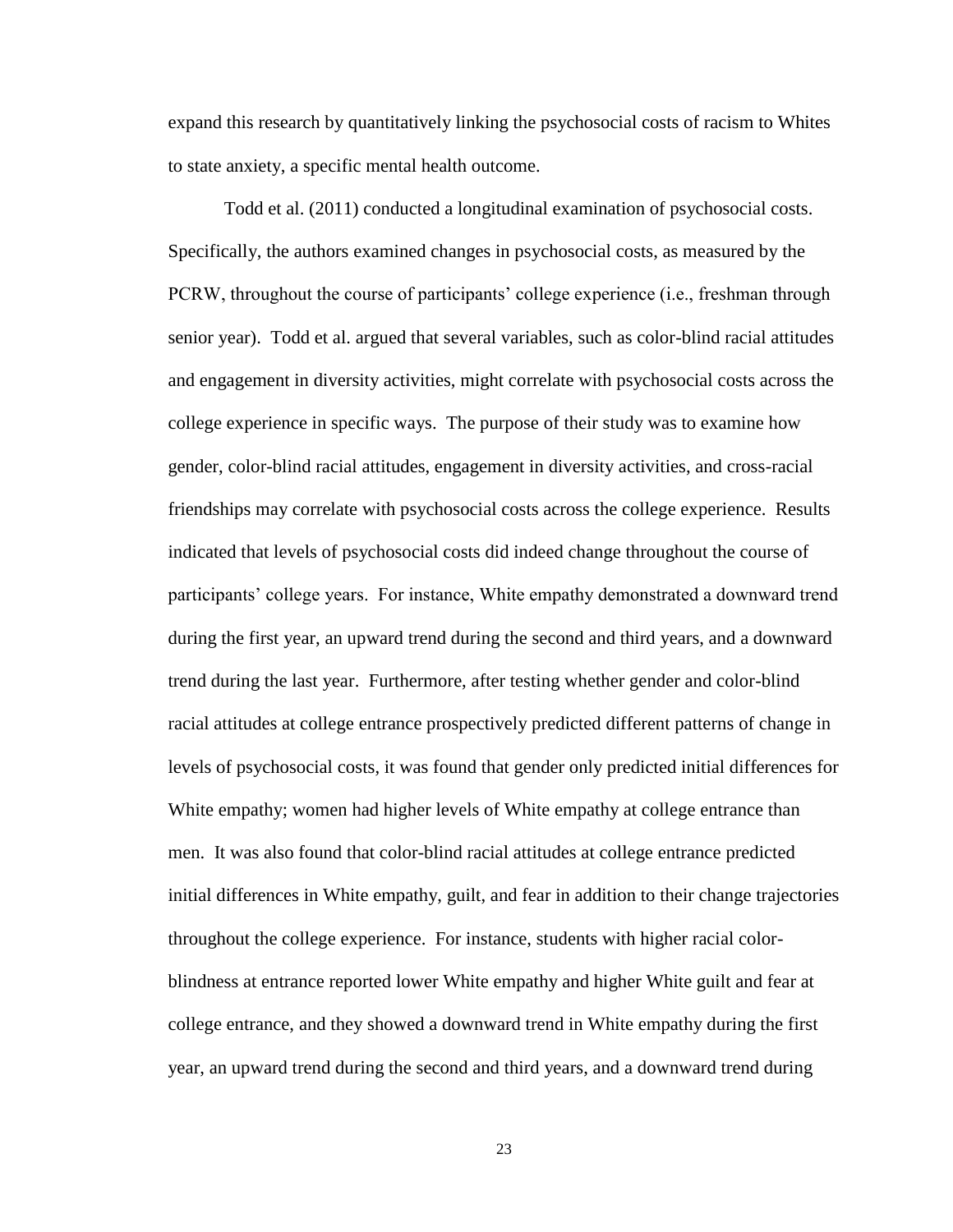the last year. Finally, the authors tested whether engagement in diversity activities and cross-racial friendships prospectively predicted different patterns of change in levels of psychosocial costs across college. Results indicated that participation in diversity activities and cross-racial friendships predicted the change trajectories of White empathy, fear, and guilt. For instance, students who had more cross-racial friendships across college had higher levels of White empathy and lower levels of White fear.

Todd et al.'s (2011) results demonstrated that gender, color-blind racial attitudes, engagement in diversity activities, and cross-racial friendships predicted changes in psychosocial costs over time. The proposed study will further research in this area by examining whether the quality of individuals' previous interracial relationships, another factor related to individuals' diversity experiences, predicts psychosocial costs Additionally, this study will examine how these variables differ according to gender by conducting a multi-group comparison of the path model (as previously discussed in Chapter 1) across gender, since Todd et al. demonstrated that psychological costs differ across gender. Finally, Todd et al.'s results suggest that levels of psychosocial costs are not static and can be amenable to change. If psychosocial costs are indeed related to negative mental health outcomes, then interventions (e.g., increased participation in diversity activities) may help increase or decrease these costs.

### **Intergroup Anxiety**

Stephan and Stephan (1985) first proposed the construct intergroup anxiety, defined as anxiety that occurs when people anticipate negative consequences following interactions with outgroup members. Plant and Devine (2003) similarly defined intergroup anxiety as "feelings of tension and distress that result when interacting with a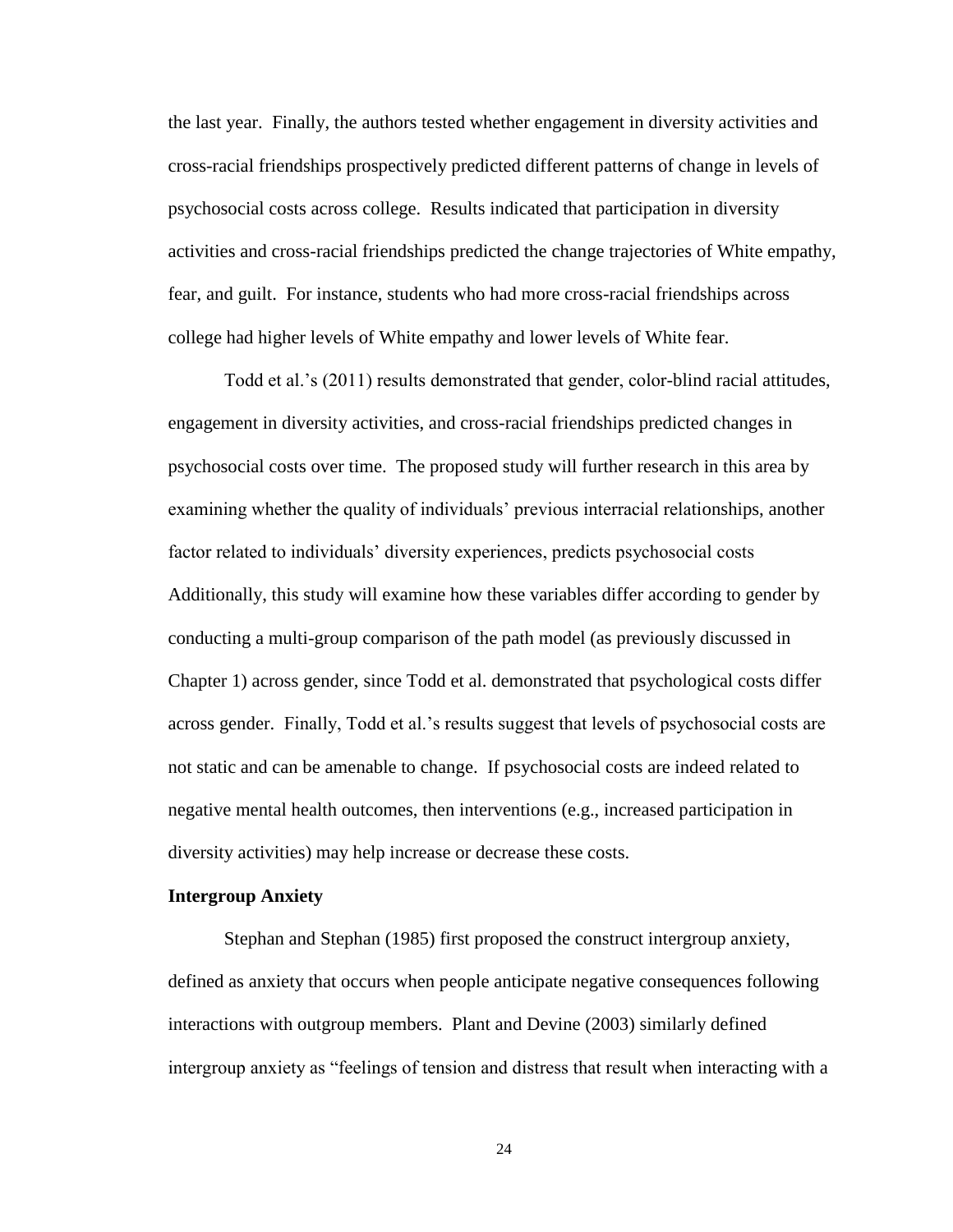person from a different social group" (p. 1). Combining Stephan and Stephan's work on intergroup anxiety with social anxiety literature, Plant and Devine proposed a model explaining intergroup anxiety. They posited that the quality of previous interactions with outgroup members negatively influences the amount of anxiety experienced during interactions with outgroup members; that is, more positive previous experiences with outgroup members are associated with lower levels of anxiety during interactions with outgroup members. The authors also argued that the quality of previous experiences with outgroup members would predict individuals' expectations regarding interactions with outgroup members, which would, in turn, predict levels of anxiety. For instance, expecting that an interaction with outgroup members will end positively is likely to produce low levels of anxiety. Plant and Devine specifically tested a model explaining the intergroup anxiety experienced by White individuals when interacting with Black individuals. Consistent with their predictions, results indicated that White individuals' lack of positive experiences with Black individuals predicted negative expectations about their future interactions with Black individuals, which, in turn, predicted higher levels of intergroup anxiety. Furthermore, outcome expectancies significantly mediated the relationship between quality of previous interracial interactions and intergroup anxiety.

It is plausible and consistent with Plant and Devine's (2003) theory explaining intergroup anxiety that higher levels of psychosocial costs could be related to prolonged state anxiety; they demonstrated that constructs similar to behavioral and cognitive psychosocial costs (e.g., quality of previous interracial interactions and outcome expectancies regarding future interracial interactions) predicted interracial anxiety.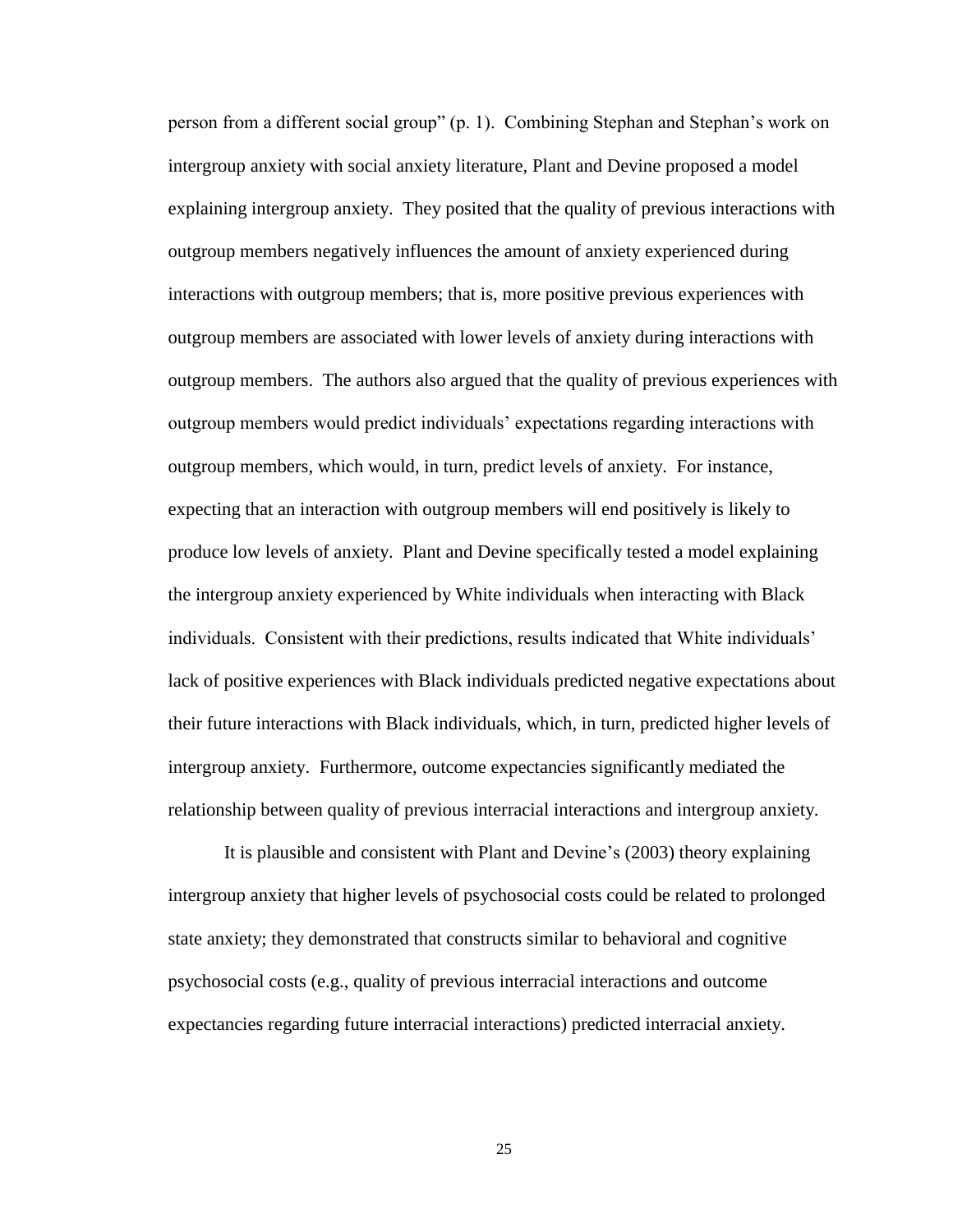Similarly, it is plausible that the empirically-derived affective psychosocial costs might predict a different type of anxiety, that is, state anxiety.

Plant (2004) expanded on Plant and Devine's (2003) cross-sectional model of intergroup anxiety by testing the model longitudinally, which allowed for the clarification of the direction of the relationships outlined in the model. Plant also sought to explore how levels of internal and external motivation to respond without prejudice would affect White individuals' experience of intergroup anxiety during interracial interactions. Internal motivation is the desire to respond without prejudice during interracial interactions because doing so is a part of one's self-concept, whereas external motivation is the desire to respond without prejudice during interracial interactions to avoid punishment or disapproval from others (Plant & Devine, 1998). Plant and Devine (1998) developed the Internal Motivation Scale (IMS) and the External Motivation Scale (EMS) to measure non-Black individuals' levels of internal and external motivation to respond without prejudice toward Black individuals. High EMS persons were more likely to respond with prejudice toward Black persons than low EMS persons despite their motivation to appear unbiased; furthermore, they experienced increased levels of anxiety when they anticipated responding with prejudice during interactions with Black persons (Plant & Devine, 1998). In contrast, Plant and Devine (1998) found that high EMS persons experienced guilt and self-criticism, as opposed to anxiety, when they failed to meet their self-imposed non-prejudiced standards during interracial interactions. Thus, the authors posited that high levels of external motivation might predict negative outcome expectancies about future interracial interactions (i.e., high EMS persons may anticipate prejudice to occur during interracial interactions) and, subsequently, increased intergroup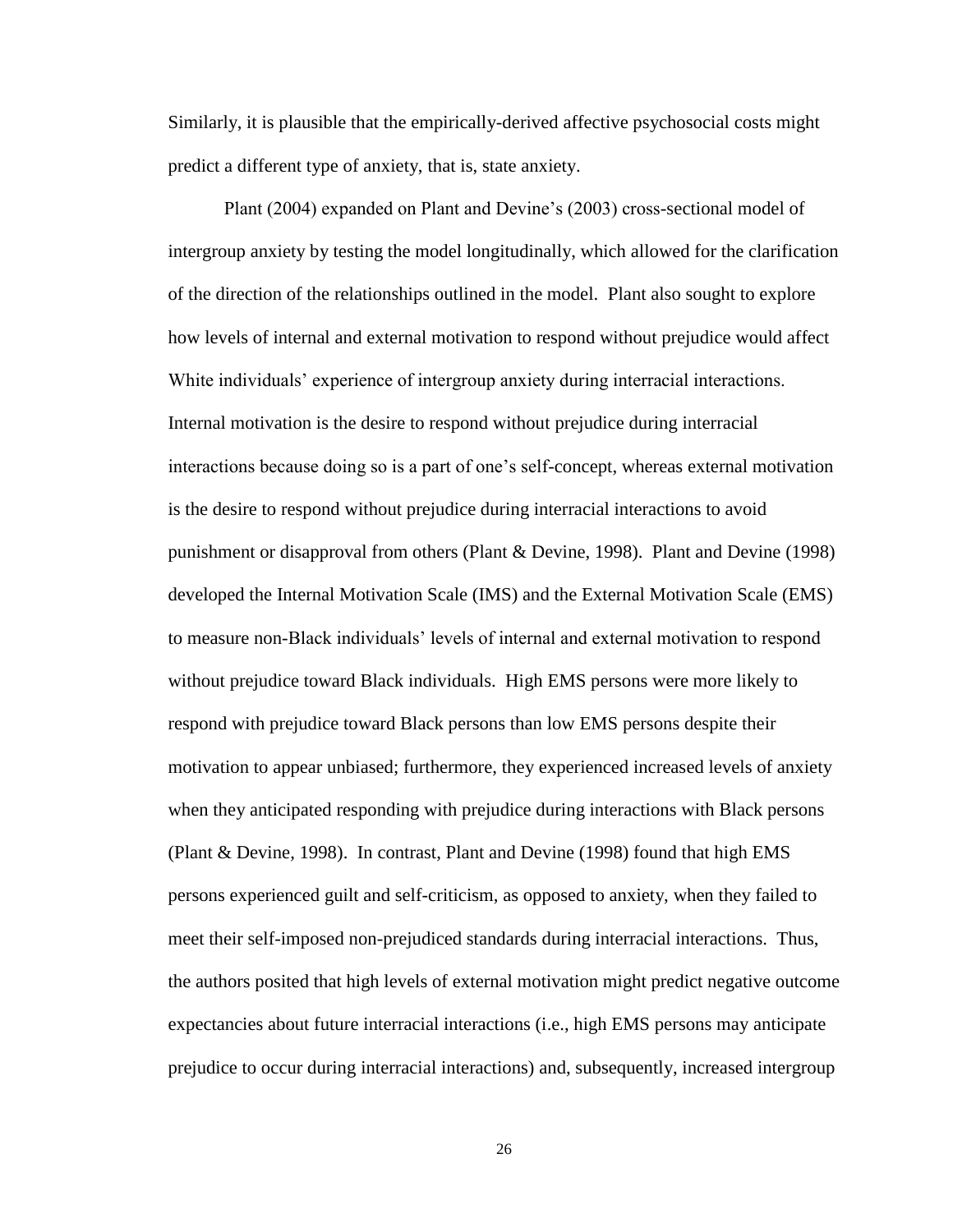anxiety during interracial interactions. It was also posited that high levels of internal motivation might predict positive outcome expectancies about future interracial interactions, and, subsequently, low levels of intergroup anxiety during interracial interactions. As such, external and internal motivation were added as additional predictors to Plant and Devine's (2003) original model of intergroup anxiety.

Results indicated that IMS levels, and not EMS levels, predicted outcome expectancies such that persons with high levels of internal motivation reported more positive outcome expectancies regarding future interracial interactions. Additionally, more positive previous contact with Black individuals was associated with more positive outcome expectancies. It was also found that IMS levels and outcome expectancies both predicted intergroup anxiety. Specifically, higher IMS levels and more positive outcome expectancies predicted less intergroup anxiety. Results also indicated that Time 1 outcome expectancies predicted intergroup anxiety at Time 2 above and beyond Time 1 intergroup anxiety and that the reverse was not true; that is, Time 1 intergroup anxiety did not predict Time 2 outcome expectancies. This result clarified the direction of the relationships in the model (i.e., anxiety does not influence one's outcome expectancies) and also demonstrated the independent relationship between Time 1 factors and Time 2 responses.

This study replicates Plant and Devine's (2003) findings that quality of previous interracial interactions and outcome expectancies are related to intergroup anxiety. Additionally, Plant's (2004) longitudinal analysis provided stronger evidence for the direction of the relationships in the model of intergroup anxiety, on which the present model is theoretically based. Thus, this provides additional support for the predicted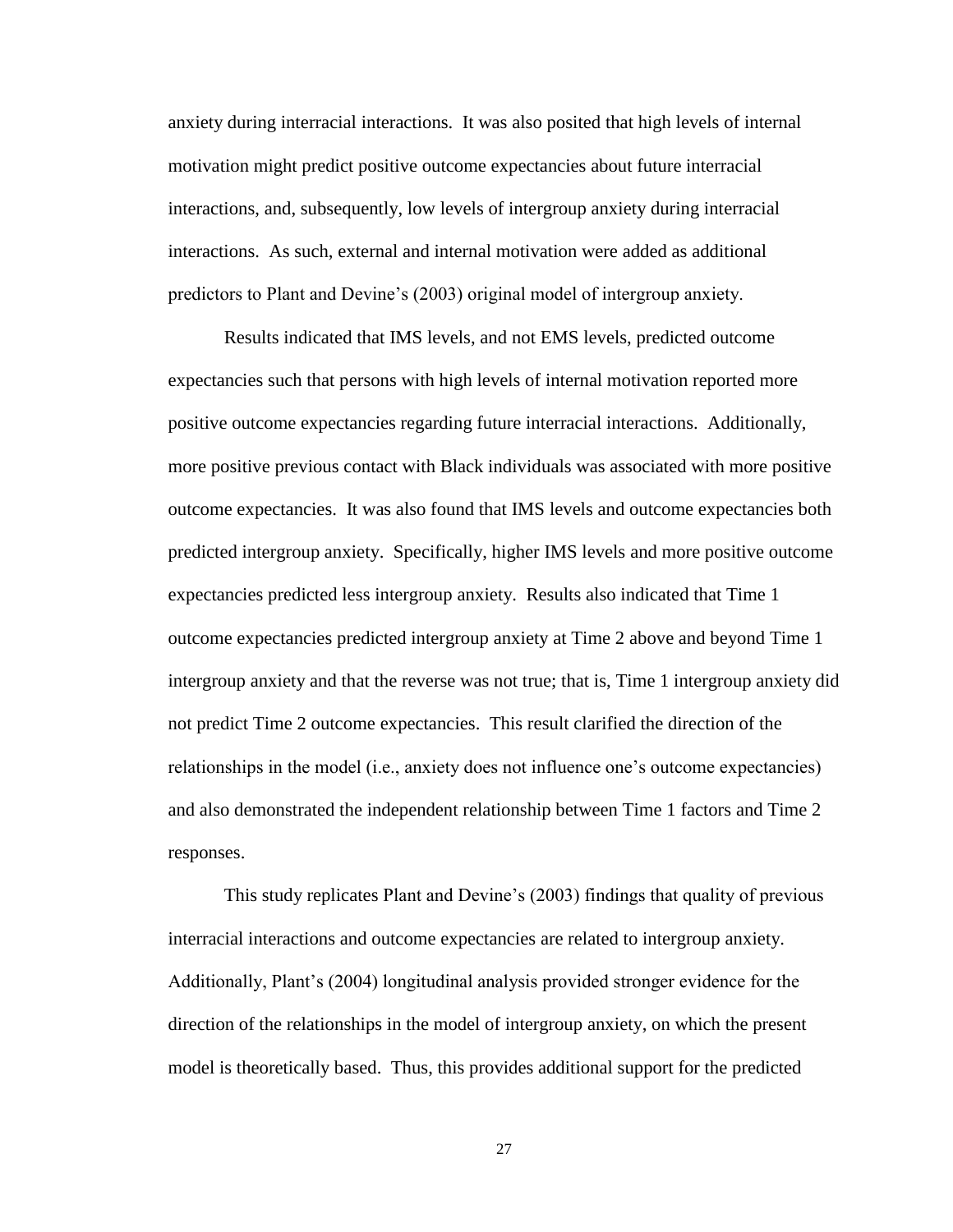direction of the relationships in the current model. That is, quality of previous interracial relationships and psychosocial costs are more likely to predict a negative emotional state, such as state anxiety, and not the other way around. Furthermore, this study suggests that White empathy levels may be inversely related to state anxiety, as higher levels of IMS were associated with lower levels of intergroup anxiety. Because internal motivation is the desire to respond without prejudice due to personal egalitarian values, high IMS persons would seem more likely to experience White empathic reactions toward racism.

Voci and Hewstone (2003) also examined the relationship between quality of previous contact with outgroup members and intergroup anxiety, and results were consistent with the aforementioned studies. Unlike Plant and colleagues (e.g., Plant, 2004; Plant & Devine, 2003), Voci and Hewstone examined intergroup anxiety as a mediating variable, as they were interested in determining how contact effectively reduces prejudice. Combining the literature demonstrating that contact reduces intergroup anxiety (Islam & Hewstone, 1993) and that intergroup anxiety is associated with biased or negative judgments about outgroups (Stephan & Stephan, 2000), Voci and Hewstone posited that intergroup anxiety might mediate the relationship between contact and prejudice among Italian college students and emigrants to Italy from Africa. Between the years of 1985 and 2000, the foreign population in Italy tripled to 1.5 million, resulting in the public's concern about the possible increase in crime and threat to citizens' safety (Sniderman, Peri, de Figueiredo, & Piazza, 2000). Thus, Voci and Hewstone argued that the situation in Italy was appropriate for a study on contact, intergroup anxiety, and prejudicial attitudes. After testing a path model with quality of previous contact as a predictor, intergroup anxiety as a mediator, and attitudes toward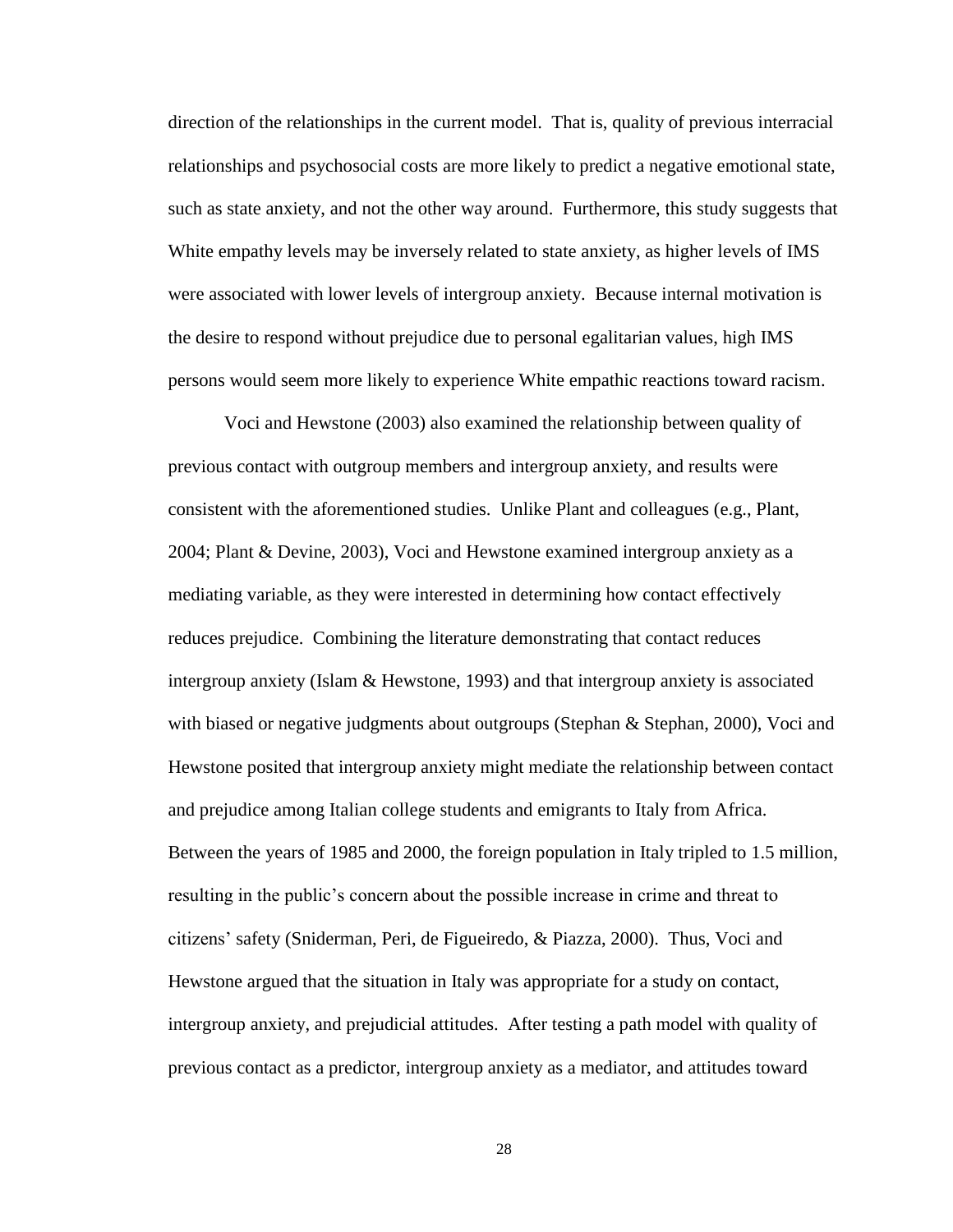outgroups and subtle prejudice as criterion variables, the authors found that intergroup anxiety mediated the relationship between quality of previous interracial contact and both attitudes toward outgroups and subtle prejudice. Specifically, more positive quality of previous contact predicted lower levels of intergroup anxiety, and lower levels of intergroup anxiety predicted more positive attitudes toward outgroup members and lower levels of subtle prejudice.

Although a majority of studies examining intergroup anxiety have focused on the interactions between Black and White individuals, there are also studies indicating that intergroup anxiety occurs between White individuals and other types of racial minorities. Littleford, Wright, and Sayoc-Parial (2005) conducted a study aiming to determine whether White individuals experienced intergroup anxiety during interactions with both Asian and Black individuals, and whether White individuals who did experience intergroup anxiety amplified their behaviors or affect during these interactions. Littleford et al. noted that some authors (e.g., Stephan & Stephan, 1985) had previously theorized that some anxiety during interracial interactions could be beneficial, improving attention and decreasing boredom, but that too much anxiety could result in ineffective communication and exaggerated affect and behaviors. However, no studies had tested this theory during in vivo interactions but had instead instructed participants to respond to hypothetical interactions.

Littleford et al. (2005) tested White participants' interactions with White, Black, and Asian individuals. Following the interactions, participants reported how they felt during the interactions (e.g., friendly, shy, argumentative, self-confident, assertive, distant, sociable) and their level of comfort during the interactions, which was used as an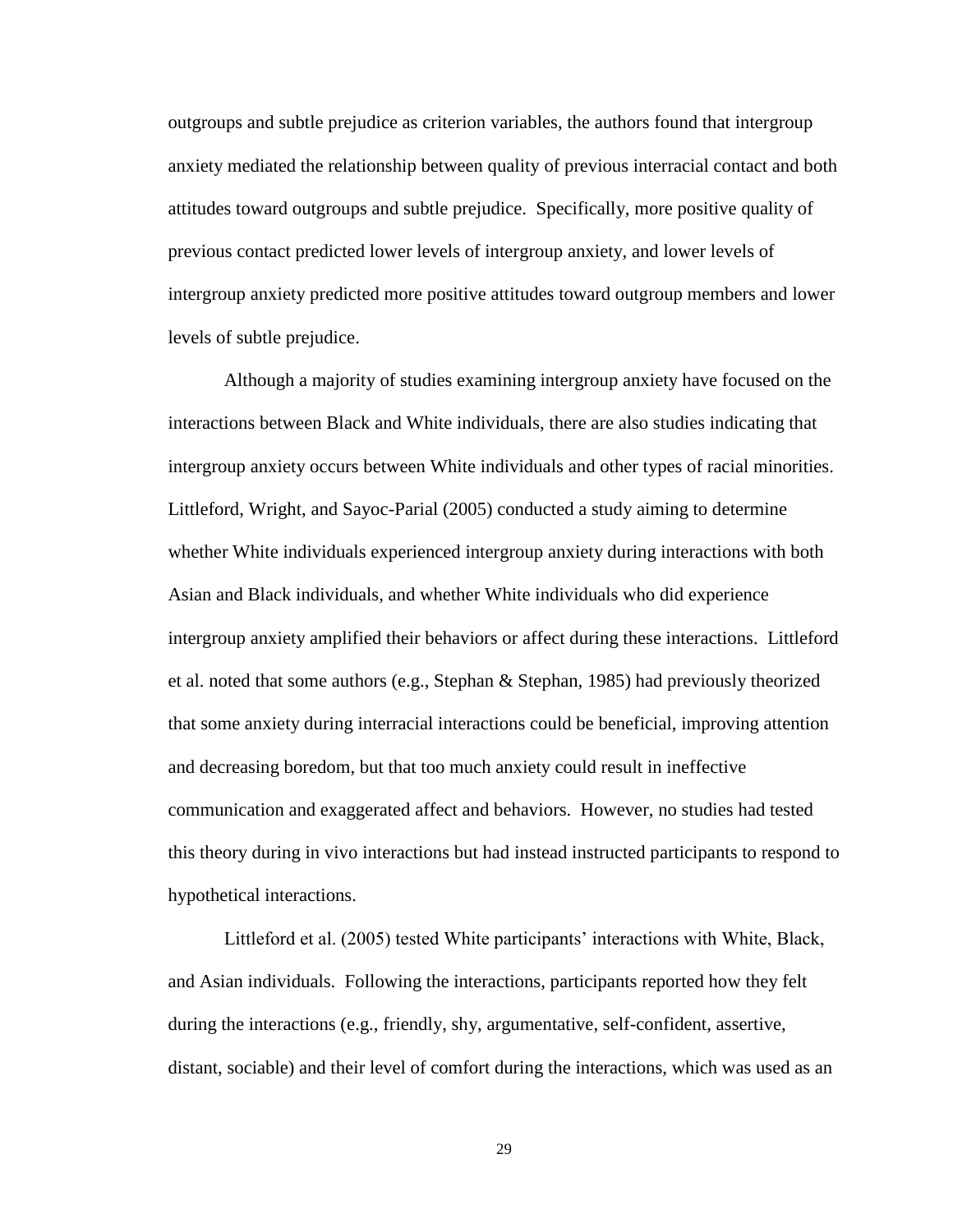indicator of intergroup anxiety. Furthermore, observers watched videotaped versions of the interactions and rated their perceptions of the participants on six adjective terms (e.g., disengaged-engaged, unfriendly-friendly, uncomfortable-comfortable, etc.), and a separate team of observers coded participants' talk time, affirmations, nods, and gaze aversions during the interactions. Finally, the authors measured participants' systolic and diastolic blood pressure before and during the interactions.

Results of Littleford et al. (2005) indicated that White participants reported feeling more comfortable during interactions with other White individuals than Black or Asian individuals, and they felt more comfortable with Asian individuals than Black individuals. Additionally, observers reported that White participants increased their friendliness when their comfort levels decreased during interactions with Black individuals, whereas they decreased their friendliness when their comfort levels decreased during interactions with White individuals. During interactions with Asian individuals, observers reported that White individuals did not vary their levels of friendliness as their comfort decreased. These results indicated that White individuals experienced intergroup anxiety with both Black and Asian individuals, and that they amplified their friendliness when experiencing decreased comfort during interactions with Black individuals. This suggests that White individuals may feel that it is socially unacceptable to report negative feelings toward racial minorities when they experience discomfort. Furthermore, the seemingly positive finding that White individuals experiencing intergroup anxiety increased their friendliness with racial minorities may be more problematic than it initially appears. Shelton (2003) found that White individuals who were told to act in unprejudiced ways during interracial interactions experienced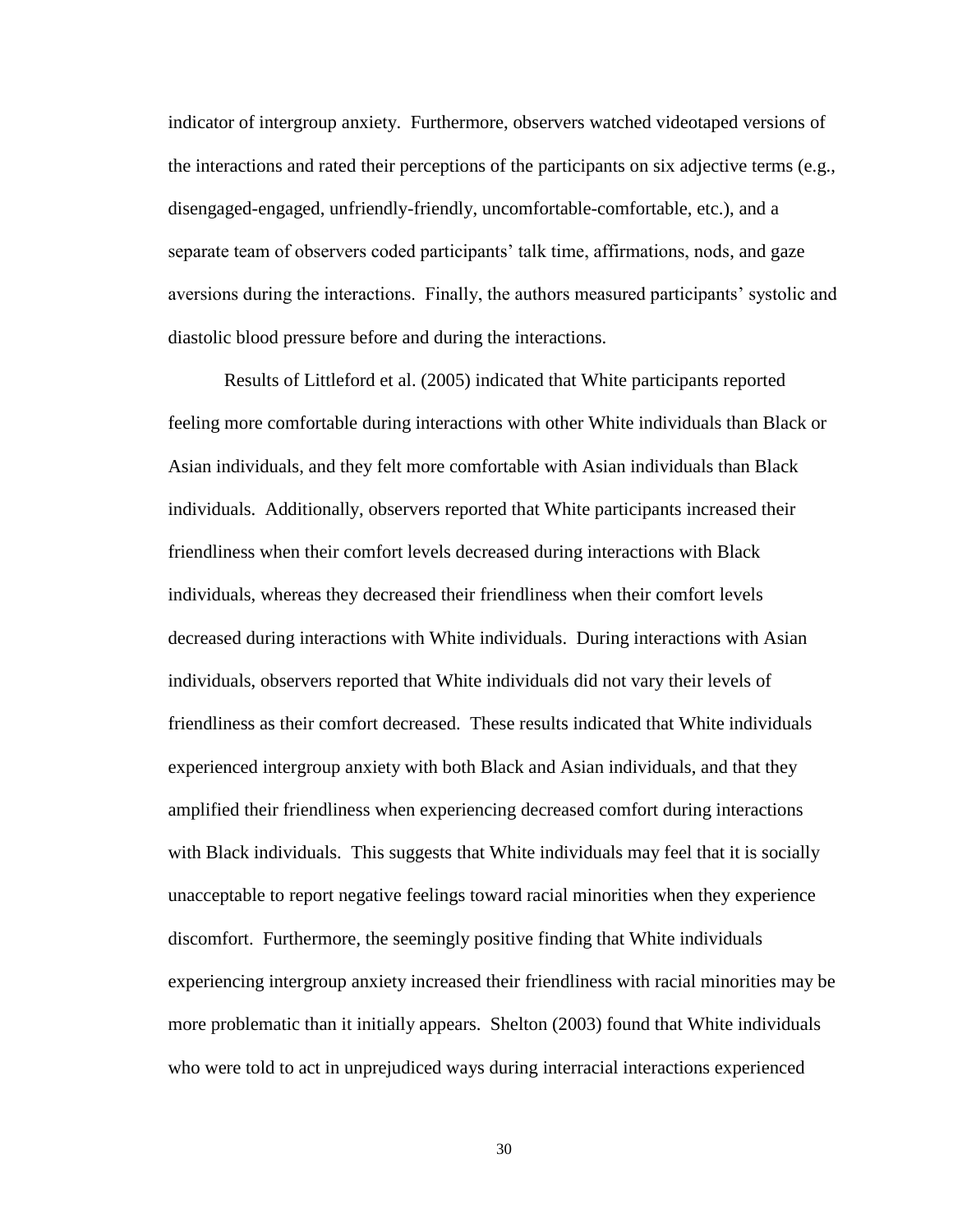more anxiety and enjoyed the interaction less than participants who were not given this instruction. Masked anxiety and decreased enjoyment during interracial interactions may prevent White individuals from engaging in future interracial interactions.

Littleford et al. (2005) demonstrated that intergroup anxiety occurs during interactions between White individuals and other racial minorities, such as Asian individuals. However, there continues to be a dearth of research examining the intergroup anxiety between White persons and non-Black racial minorities. Indeed, Littleford et al. noted that, prior to their study, there were no studies that had examined the difference in White individuals' interactions with Asian individuals in comparison to other White and Black individuals. Thus, the present study will examine quality of previous interracial interactions and the psychosocial costs of racism to Whites in relation to racial minorities in general, rather than specifically focusing on one racial minority group.

## **White Racial Attitudes**

Helms (1984) first introduced the concept of White racial attitudes to the psychological literature, proposing that White individuals can progress through a fivestage cognitive model in order to develop racial consciousness. In 1990, Helms refined her original 1984 theory of White racial attitudes by emphasizing that attitudes make up the racial parts of one's identity (Leach, Behrens, & LaFleur, 2002). Helms (1995) further refined her original theory by updating the White racial identity stages, currently referred to as statuses. The six statuses include: (a) Contact (characterized by obliviousness and unawareness of racism; (b) Disintegration (characterized by conflicted feelings due to the awareness of the existence of racism and wanting to believe that one is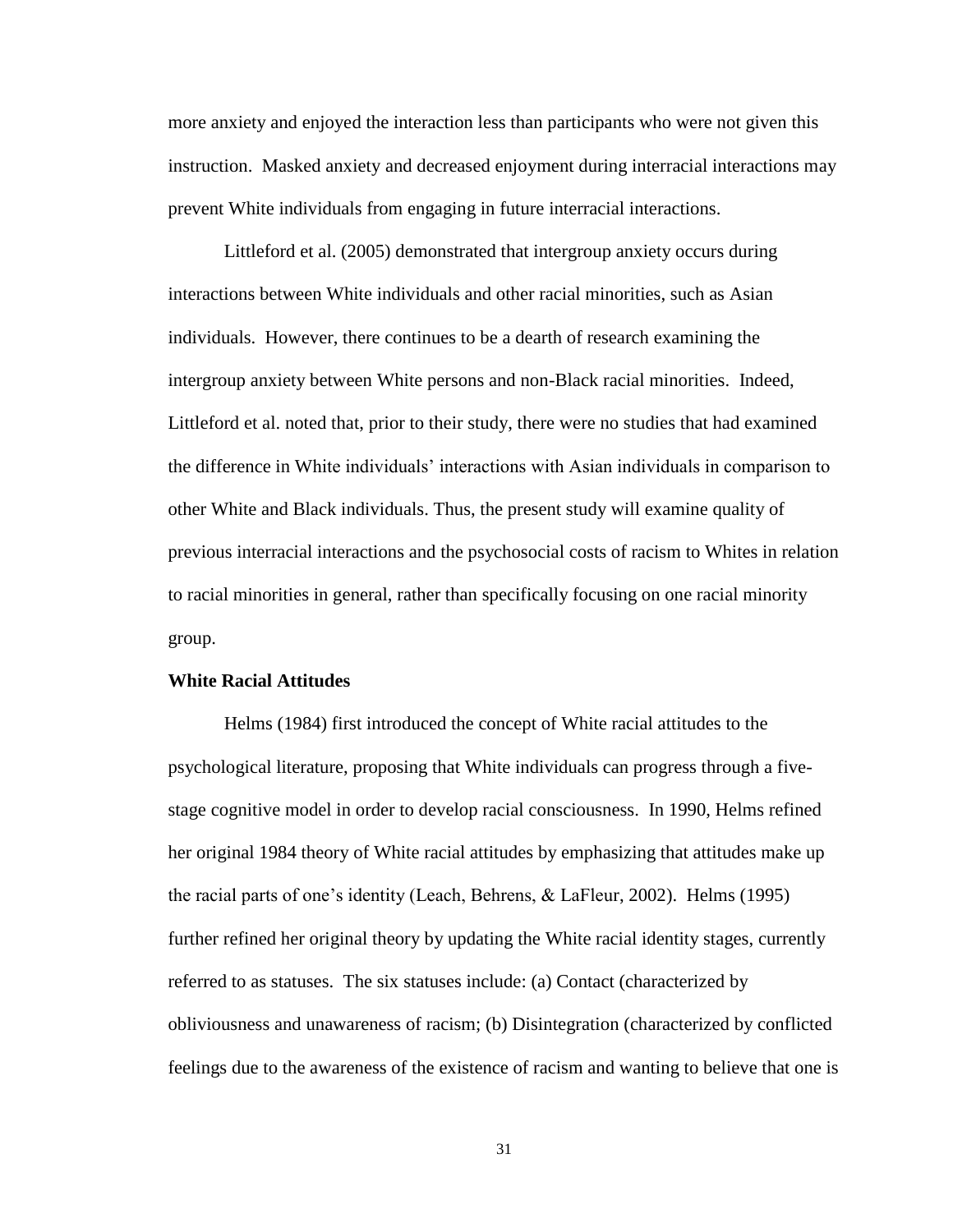a nonracist); (c) Reintegration (characterized by a regression back to the most basic beliefs of White superiority and minority inferiority); (d) Pseudoindependence (characterized by an initial attempt to understand racial differences and defining a nonracist White identity); (e) Immersion/emersion (characterized by questioning what it means to be White and coming to a personal understanding of racism); and (f) Autonomy (characterized by an increased awareness of one's own Whiteness and acceptance of one's role in perpetuating racism). According to Helms (1995), the overarching developmental goal for White individuals is to abandon feelings of entitlement and achieve a nonracist identity. Helms's work on White racial identity has stimulated research in a multitude of areas related to the experience of Whiteness (Leach et al.,), including the psychosocial costs of racism to Whites and intergroup anxiety.

One relationship that is well-established in the White racial attitudes literature is the relationship between intergroup contact and prejudice. Pettigrew and Tropp (2006) conducted a meta-analysis of 515 studies and found an inverse relationship between intergroup contact and prejudice; that is, more intergroup contact between multiple races and ethnicities is associated with lower levels of prejudice. Given the well-established relationship between intergroup contact and prejudice, numerous studies have examined potential mediators of this relationship. The three most studied mediators have been knowledge, anxiety, and empathy and perspective-taking (Pettigrew & Tropp, 2008). Knowledge serves as a mediator between intergroup contact and prejudice in that intergroup contact facilitates learning about the outgroup, which, in turn, diminishes prejudice levels; anxiety serves as a mediator in that intergroup contact reduces anxiety during intergroup interactions, which, in turn, reduces prejudice levels; empathy and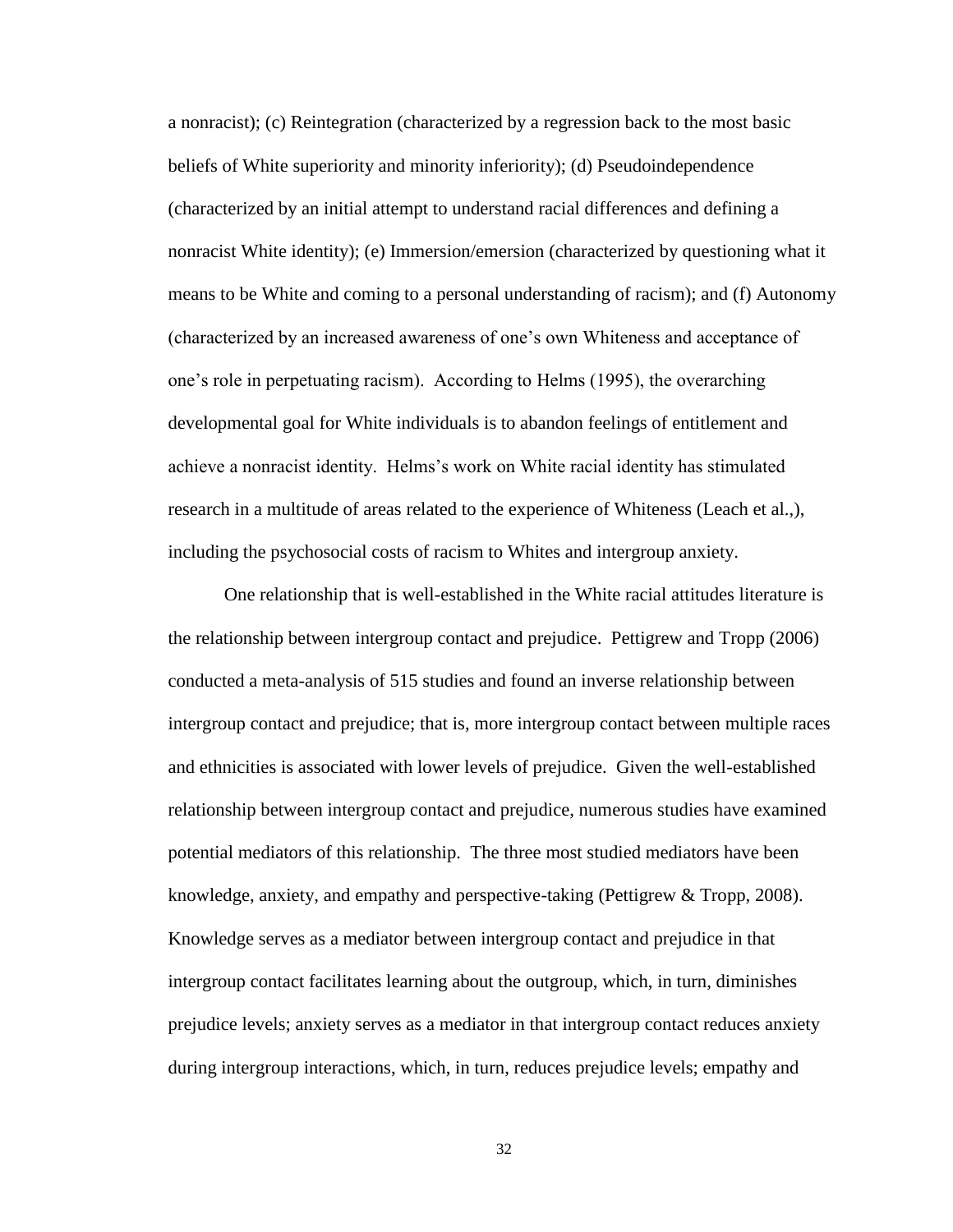perspective-taking serves as a mediator in that intergroup contact enables individuals to take the perspective of and empathize with outgroup members, which, in turn, reduces prejudice levels (Pettigrew & Tropp, 2008). Pettigrew and Tropp (2008) conducted a meta-analysis of 515 intergroup contact studies in order to determine which of the three mediators (knowledge, anxiety, and empathy and perspective-taking) was the most effective in mediating the relationship between intergroup contact and prejudice. Results demonstrated that, compared to knowledge, both anxiety and empathy and perspectivetaking were stronger mediators. The meta-analysis also revealed a significant negative correlation between anxiety and empathy. The results provide further evidence for a potential inverse relationship between White empathy and state anxiety. The results are also consistent with Plant and Devine's (2003) model explaining intergroup anxiety. That is, Pettigrew and Tropp's (2008) finding that intergroup contact is inversely related to anxiety parallels Plant and Devine's finding that White individuals' lack of positive experiences with Black individuals is associated with increased intergroup anxiety (via outcome expectancies).

Personally experiencing as well as witnessing others experience discrimination or racism has been found to be associated with negative affect and anxiety. For instance, Brondolo et al. (2008) argued that, based on Gallo and Matthews's (2003) Reserve Capacity Model theory, perceived racism would be related to higher levels of negative affect. The Reserve Capacity Model posits that exposure to chronic psychosocial stressors results in more frequent exposure to harmful events because the higher levels of stress deplete the reserve capacity for coping by requiring greater use of tangible and psychological resources. This then results in higher levels of negative affect among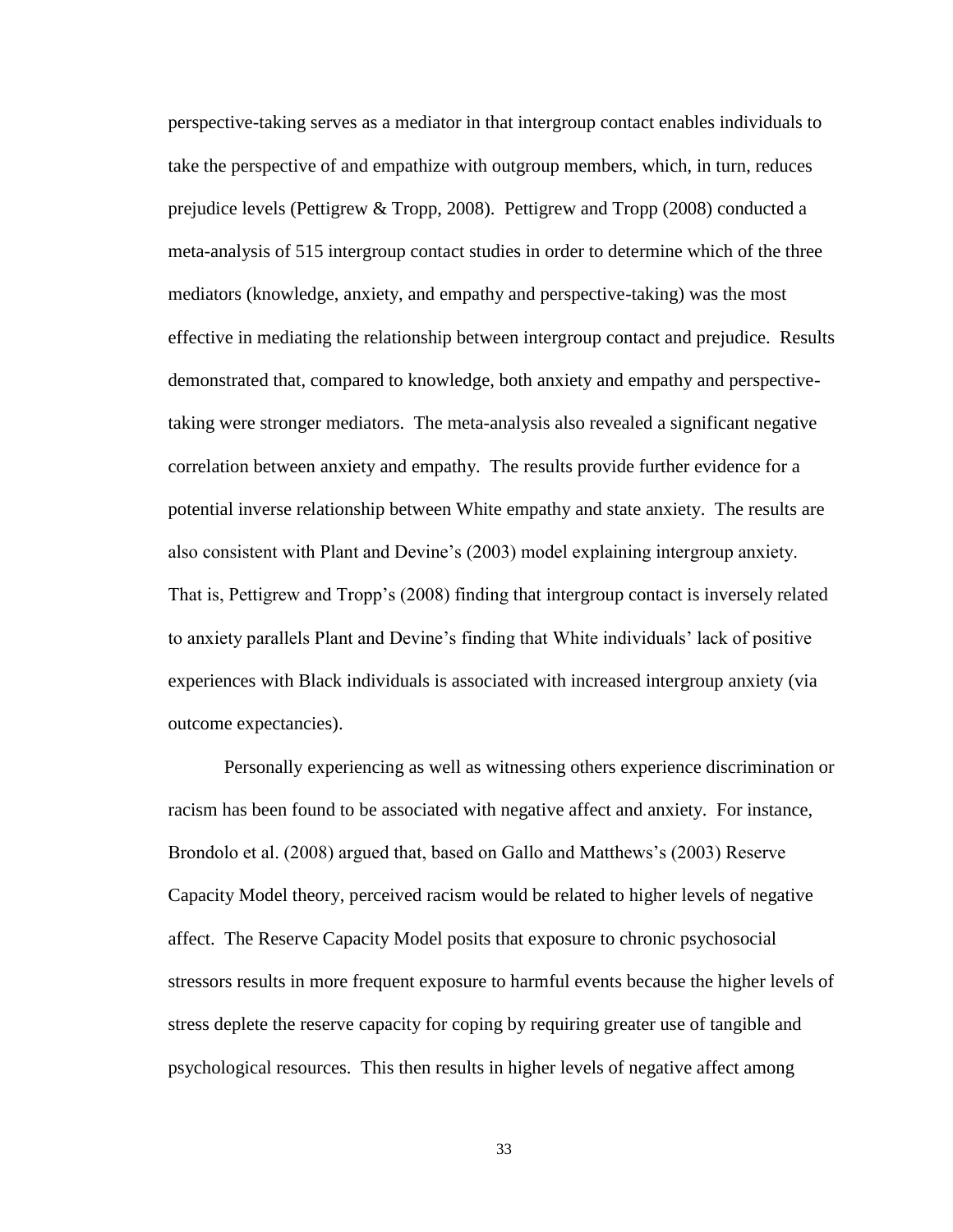individuals experiencing chronic psychosocial stressors. Brondolo et al. argued that perceived racism among racial minorities is a chronic psychosocial stressor that might increase negative affect. Thus, the authors measured African American and Latino participants' levels of perceived racism, trait negative affect, and state negative affect. Results indicated that higher levels of perceived racism were associated with higher levels of trait negative affect among both African American and Latino participants; higher levels of perceived racism were associated with higher levels of state negative affect (specifically, daily anger, daily nervousness, and daily sadness) among African American participants; and higher levels of perceived racism were associated with higher levels of state negative affect (specifically, daily anger and daily nervousness) among Latino participants. Furthermore, the relationship between perceived racism and daily anger remained significant even after controlling for trait negative affect.

Brondolo et al. (2008) demonstrated that perceptions of racism are related to negative affect, a variable closely related to state anxiety. However, this study only examined racial minorities' perceptions of racism. Certainly White Americans perceive racism, even if the racism is not directed at them. For instance, White Americans might witness racism while in the company of persons of color. White Americans' perceptions of racism are likely to affect or be affected by the quality of their previous interracial interactions and psychosocial costs. The current study will build on Brondolo et al.'s study by examining the quality of White persons' previous interracial interactions, psychosocial costs, and state anxiety.

Blodorn and O'Brien (2011) examined the relationships between perceptions of racism in Hurricane Katrina-related events, collective guilt, and negative mental health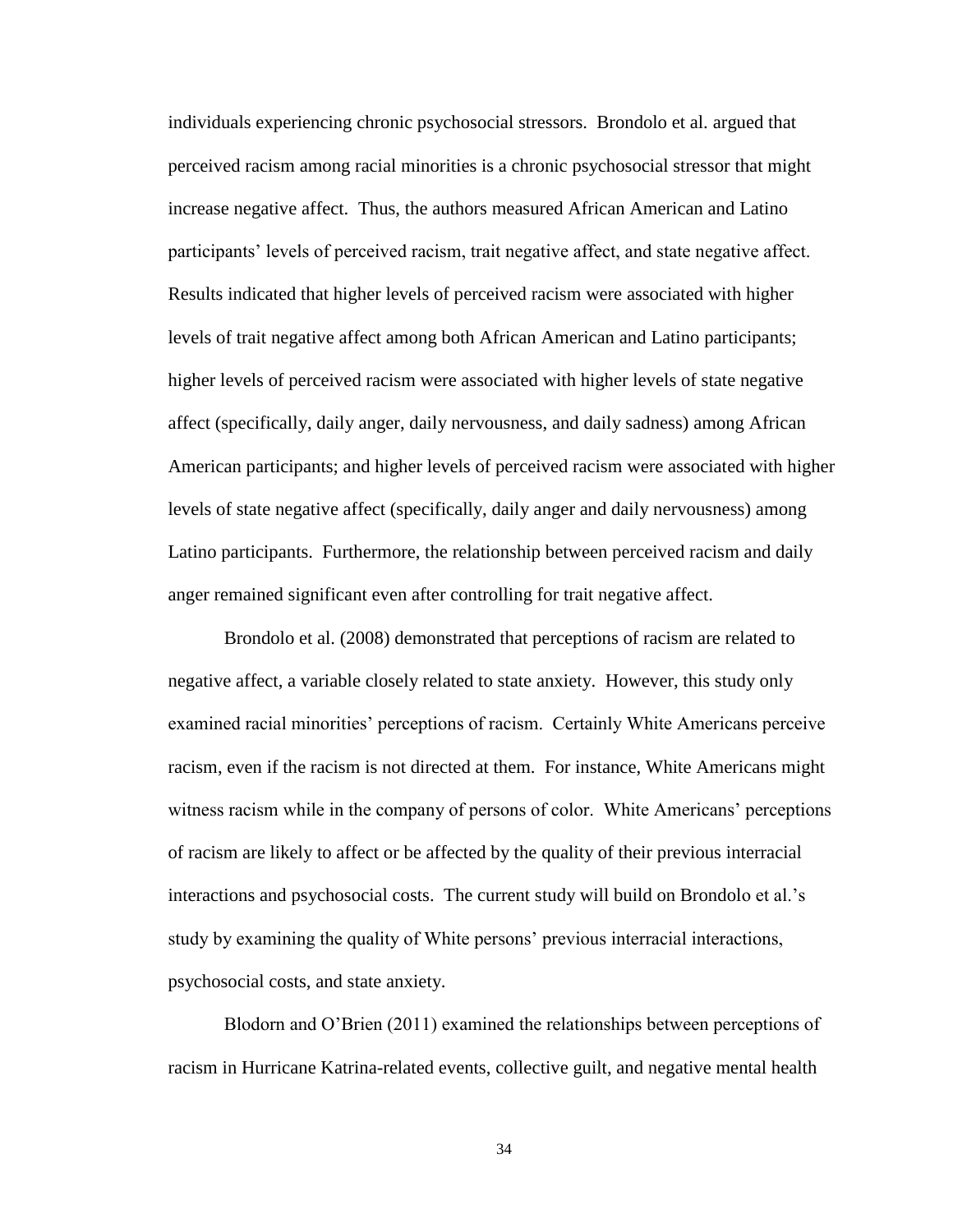outcomes among White survivors of Hurricane Katrina. They found that collective guilt, defined as feelings of group-based guilt that arise from realizing that one's group has unfair advantages over other groups, mediated the relationship between perceptions of racism directed at African Americans during Hurricane Katrina and negative mental health outcomes of White Americans. Specifically, greater perceived racism against African Americans during Hurricane Katrina predicted higher levels of collective guilt, and higher levels of collective guilt predicted an increase in mental health symptoms (operationally defined as the presence of depression, anxiety, and somatization symptoms). The results of Blodorn and O'Brien provide further support for a relationship between the psychosocial costs of racism to Whites and state anxiety, as one of the psychosocial costs is White guilt, which differs from collective guilt in that it measures an individual's guilt regarding his or her own Whiteness. Individual White guilt may result in even greater negative mental health outcomes compared to collective guilt because it implies personal responsibility for the racism targeting non-Whites. The current study differs from Blodorn and O'Brien because it will examine psychosocial costs and negative mental health outcomes (i.e., state anxiety) in the context of quality of previous interracial relationships, as opposed to perceptions of racism against African Americans.

### **Purpose of the Study**

The current literature has demonstrated relationships between constructs related to psychosocial costs and negative psychological outcomes. However, there are no empirical studies that directly test the relationship between White individuals' levels of psychosocial costs and state anxiety. Thus, the first purpose of the present study is to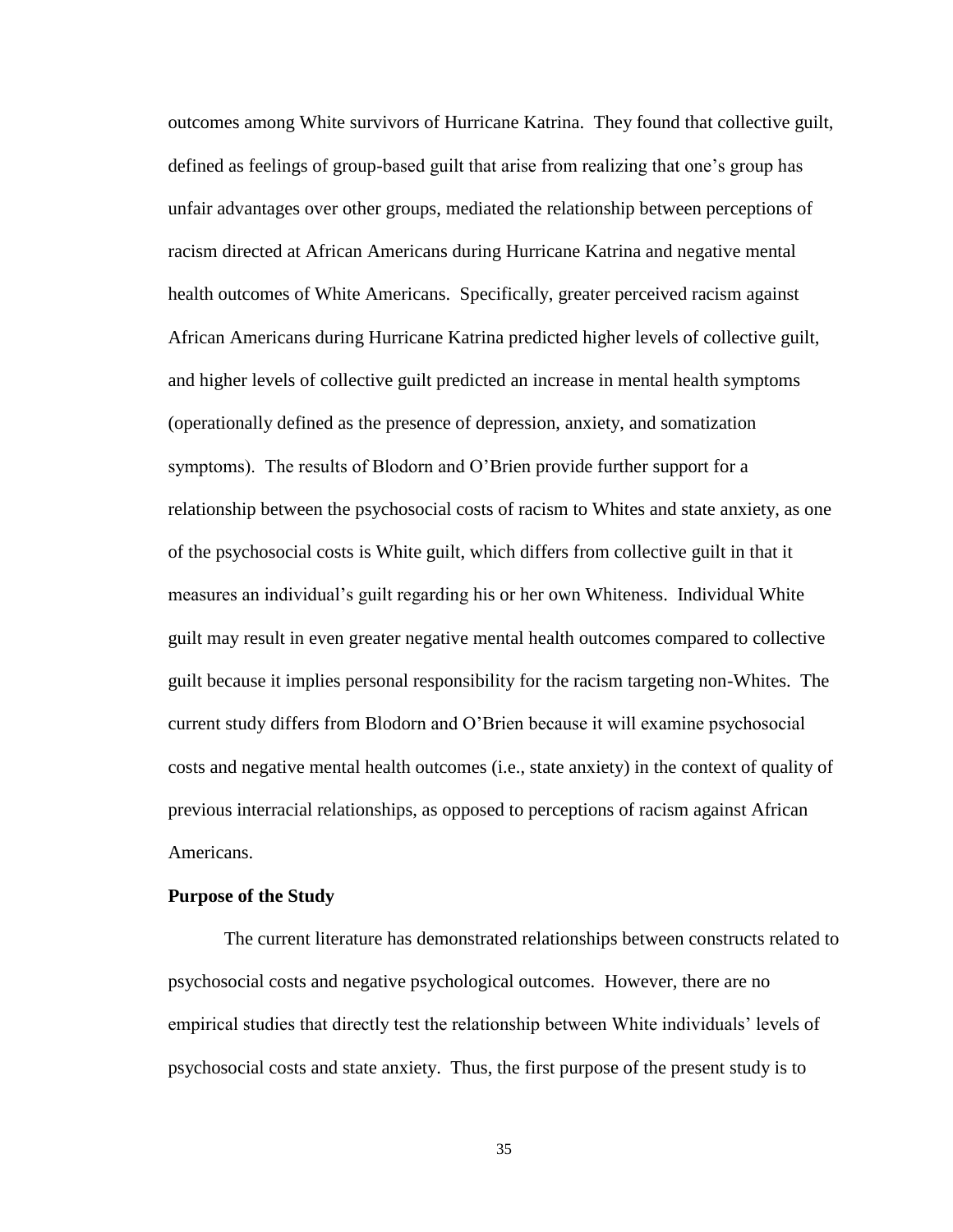examine the relationship between the psychosocial costs of racism and state anxiety by testing a structural model based on Plant and Devine's (2003) model of intergroup anxiety.

Empirically linking psychosocial costs to mental health has important implications for psychotherapy as well as diversity and social justice issues. First, previous research has consistently demonstrated that psychosocial costs are associated with negative emotional responses. However, no specific mental health interventions have been developed to address psychosocial costs, perhaps because they have not yet been associated with a specific mental health problem such as anxiety. Demonstrating this association may stimulate more interest in this line of research and the development of mental health interventions targeting psychosocial costs. Second, establishing a relationship between psychosocial costs and anxiety may help to improve the racial climate in the U.S. White individuals may be more likely to become involved in social justice issues related to the minimization or abolishment of societal racism with the knowledge that their mental health suffers as a result of racism. Societal racism may become to be regarded as a problem for White individuals and not just persons of color. Furthermore, becoming involved in social justice issues can increase and improve White persons' interactions with diverse individuals, and, in turn, these diversity experiences can result in positive outcomes for White individuals, such as intellectual and social growth.

In the structural model proposed in the present study, the quality of previous interracial interactions is hypothesized to directly predict each of the psychosocial costs, and each of the psychosocial costs, in turn, are hypothesized to directly predict state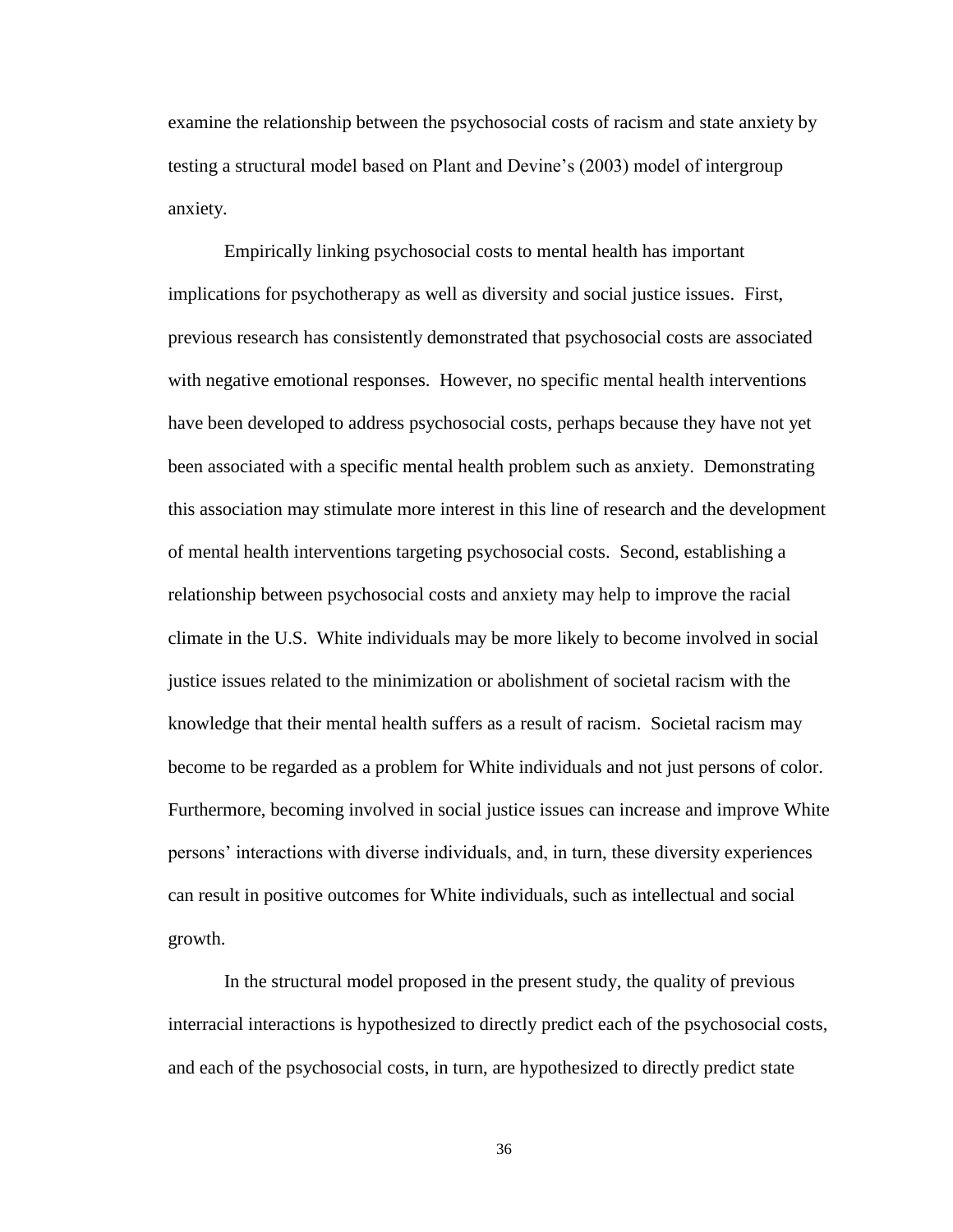anxiety. Specifically, the quality of previous interracial interactions will inversely predict White fear, positively predict White guilt, and positively predict White empathy. In turn, White fear will positively predict state anxiety; White guilt will positively predict state anxiety; and White empathy will inversely predict state anxiety.

Furthermore, the present study will test a second structural model in order to rule out other plausible structural models. The proposed (i.e., target) model and the second model will be compared to determine which has a better fit with the data. The second model proposes that trait anxiety directly predicts the quality of one's previous interracial relationships, and the quality of one's previous interracial relationships, in turn, directly predicts each of the psychosocial costs. Specifically, trait anxiety will inversely predict the quality of previous interracial interactions. In turn, the quality of previous interracial interactions will inversely predict White fear, positively predict White guilt, and positively predict White empathy.

If results indicate a significant relationship between the psychosocial costs and anxiety, the second purpose of the study will be to determine which of the three psychosocial costs is most strongly related to anxiety. This finding would provide implications for which psychosocial cost might be most important for counseling interventions to target in order to prevent or reduce anxiety. Additionally, multi-group comparisons will be conducted in which each structural model will be compared between men and women in order to rule out gender as a confounding variable.

Finally, post hoc analyses will be conducted to determine the presence of mediation in the models if the preliminary analyses indicate that the models have a good fit with the data. In order for mediation to be present, the models must meet the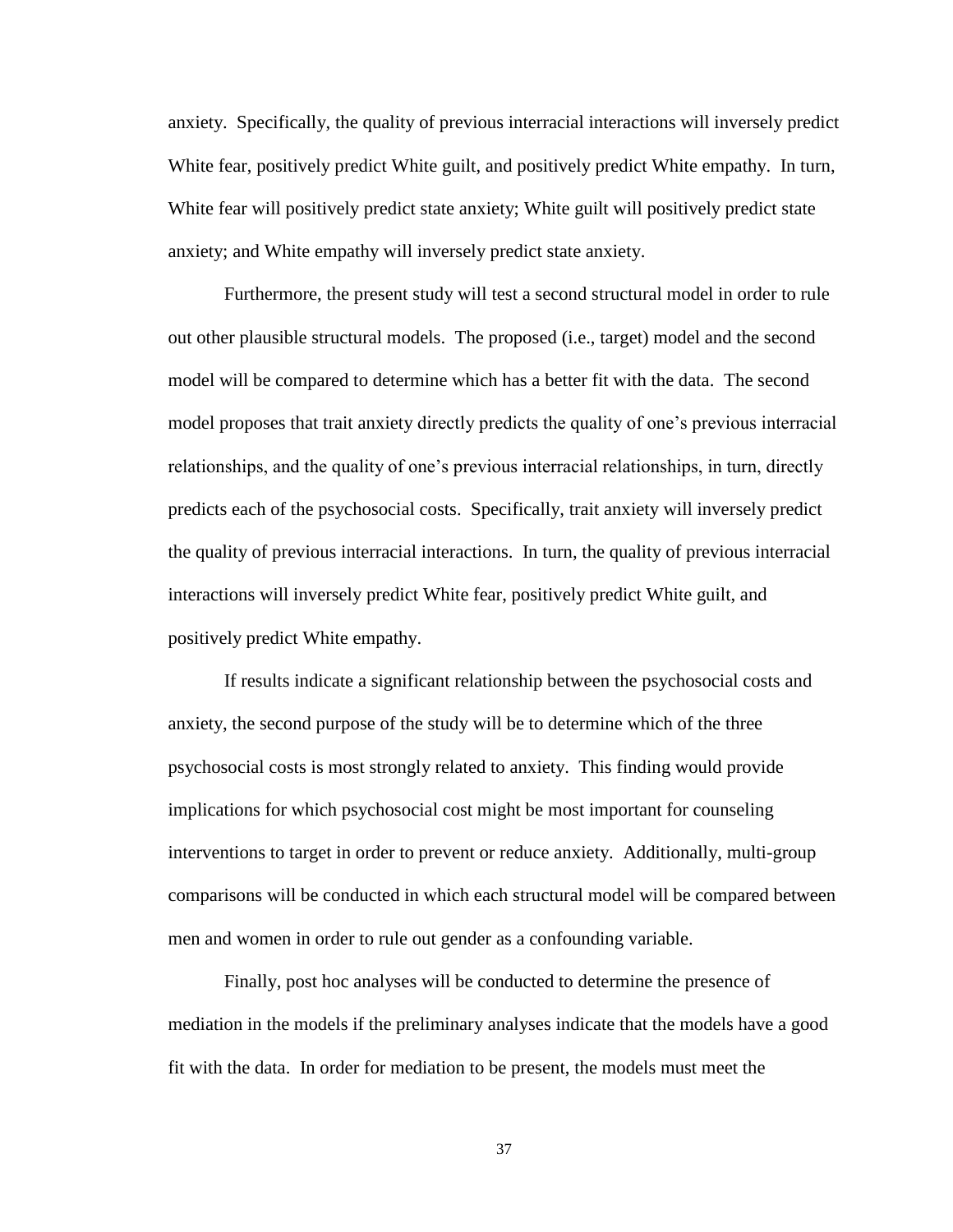following criteria elucidated by Frazier et al. (2004) and Baron and Kenny (1986): (a) there must be a significant relationship between the predictor and the criterion variable; (b) there must be a significant relationship between the predictor and the mediator; (c) there must be a significant relationship between the mediator and the criterion variable; and (d) the strength of the relationship between the predictor and criterion variable must be significantly reduced when the mediator is added to the model. If mediation is present in the target model, each of the psychosocial costs will mediate the relationship between quality of previous interracial interactions and state anxiety. If mediation is present in the second model, the quality of previous interracial interactions will mediate the relationship between trait anxiety and each of the psychosocial costs. The chi-square difference test will also be conducted to serve as an additional assessment of mediation's presence in the two models. A test of the indirect effects of mediation will also be conducted. The strengths of the indirect effects in both the target and second models will be contrasted or compared in order to determine which model is more credible.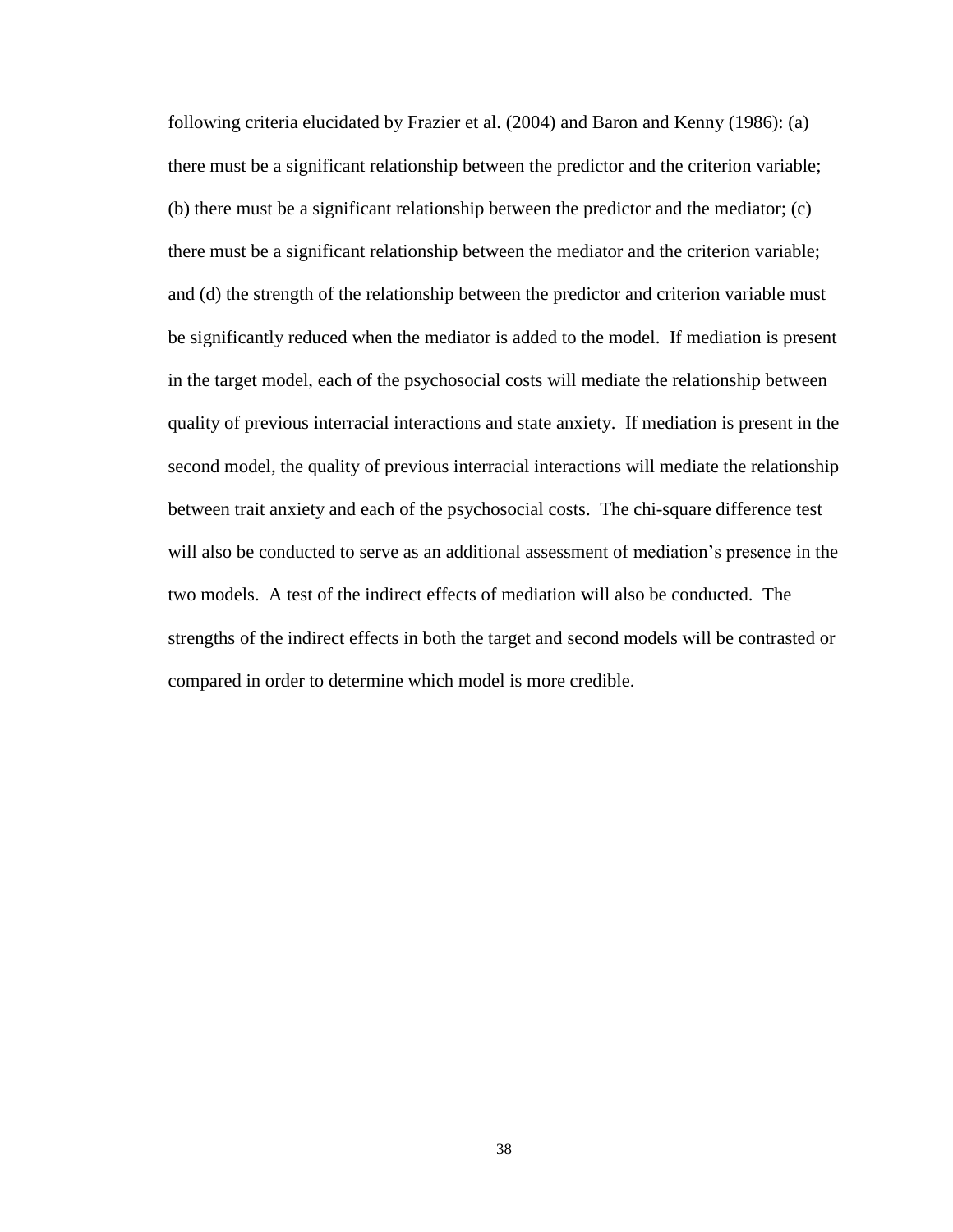### **Chapter 3: Research Method**

This Methods Chapter is divided into four subsections. First, the characteristics of the participants are described. Second, the instruments and their psychometric properties and the data collection is discussed. Finally, this Methods Chapter concludes with a discussion of the structural models and the statistical procedures that were utilized to analyze the data.

### **Participants**

Participants were White individuals 18 years of age and older recruited from graduate and undergraduate courses at a medium-sized Southern university, via e-mail, or from online listservs and social media sites. This study was open to adult participants of all generations in order to increase the generalizability of the results. Based on the medium-sized Southern university's student body, it was expected that 61% would be female. Furthermore, White students made up 52% of the student body. The participant demographic information is described in Chapter 4.

## **Instruments**

**Psychosocial Costs Measure.** The Psychosocial Costs of Racism to Whites Scale (PCRW; Spanierman & Heppner, 2004) measures the negative effects, or psychosocial costs, of racism that White individuals experience. Spanierman and Heppner originally proposed a tripartite model of the psychosocial costs of racism to Whites. That is, they argued that psychosocial costs can be affective, cognitive, or behavioral. However, after generating 36 preliminary items assessing affective, cognitive, and behavioral psychosocial costs and conducting an exploratory factor analysis, results demonstrated a three-factor PCRW mainly assessing for affective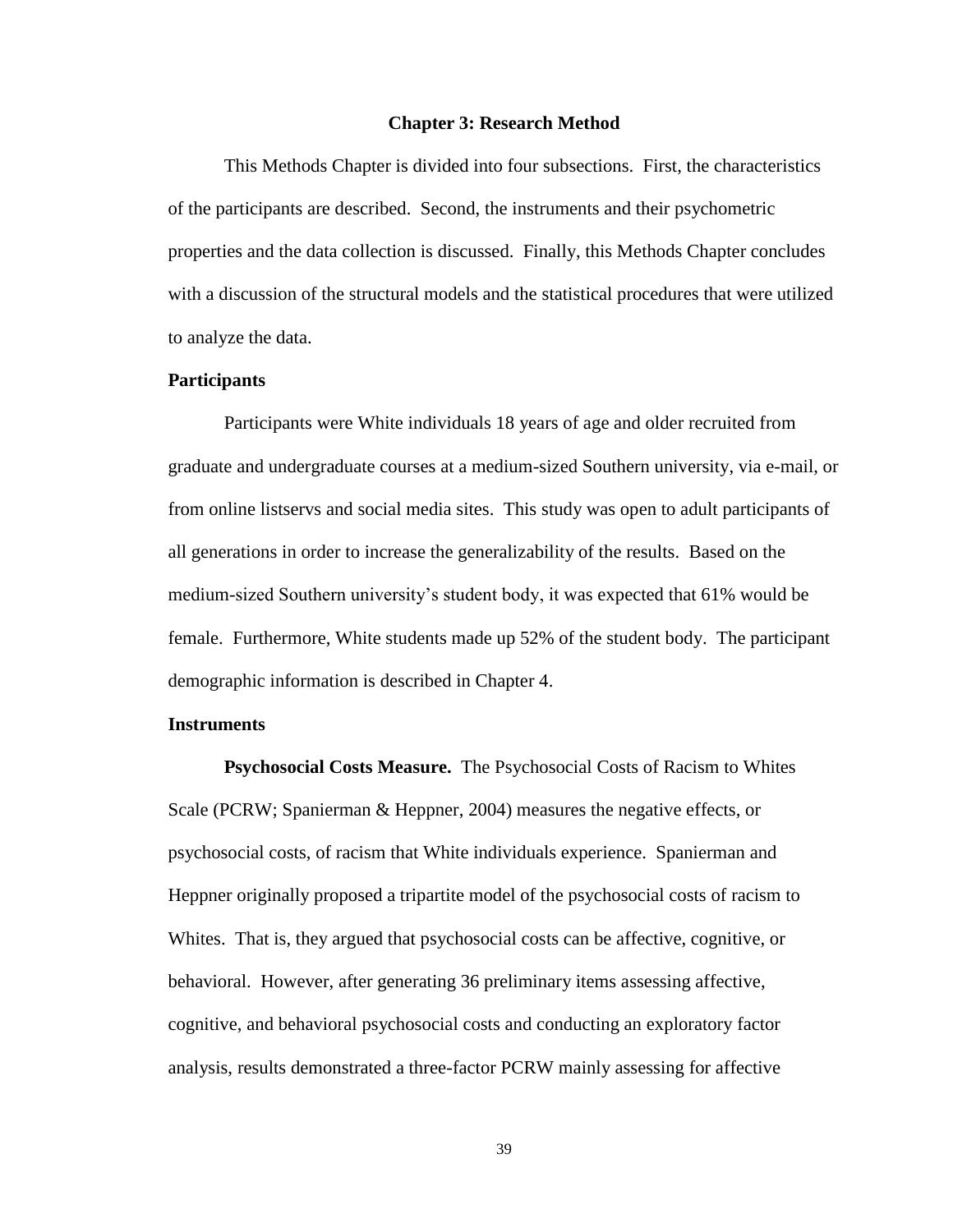psychosocial costs. The authors noted that many of the original cognitive and behavioral items (e.g., "I live where other Whites live because of racial segregation in society") were eliminated due to their low factor loadings. They attributed the low factor loadings of these items to the sample's low levels of racial awareness, which may have resulted in the items lacking meaning for respondents and their subsequent inability to answer these questions. Thus, the PCRW is composed of three subscales named after the three-factor solution resulting from the factor analysis: White Empathic Reactions Toward Racism, White Guilt, and White Fear of Others.

The PCRW is a 16-item measure. Items are measured using a Likert-type response format ranging from 1 (*strongly disagree*) to 6 (*strongly agree*). The White Empathic Reactions Toward Racism subscale consists of six items and measures individuals' levels of anger and sadness in response to racism. Higher scores indicate higher levels of anger and sadness. The White Guilt subscale consists of five items and measures individuals' experiences of guilt and shame regarding being White. Higher scores indicate higher levels of guilt and shame. The White Fear of Others subscale consists of five items and measures individuals' levels of fear or distrust of people of other races. Higher scores indicate higher levels of fear and distrust. All PCRW subscales must be analyzed separately because the White Fear subscale is negatively correlated with the other two subscales. As mentioned previously, most of the PCRW items capture affectively-based psychosocial costs. However, some PCRW items appear to be measuring cognitive (e.g., "Racism is dehumanizing to people of all race, including Whites") and behavioral (e.g., "I have very few friends of other races") types of psychosocial costs. The PCRW was validated on a sample of White undergraduates from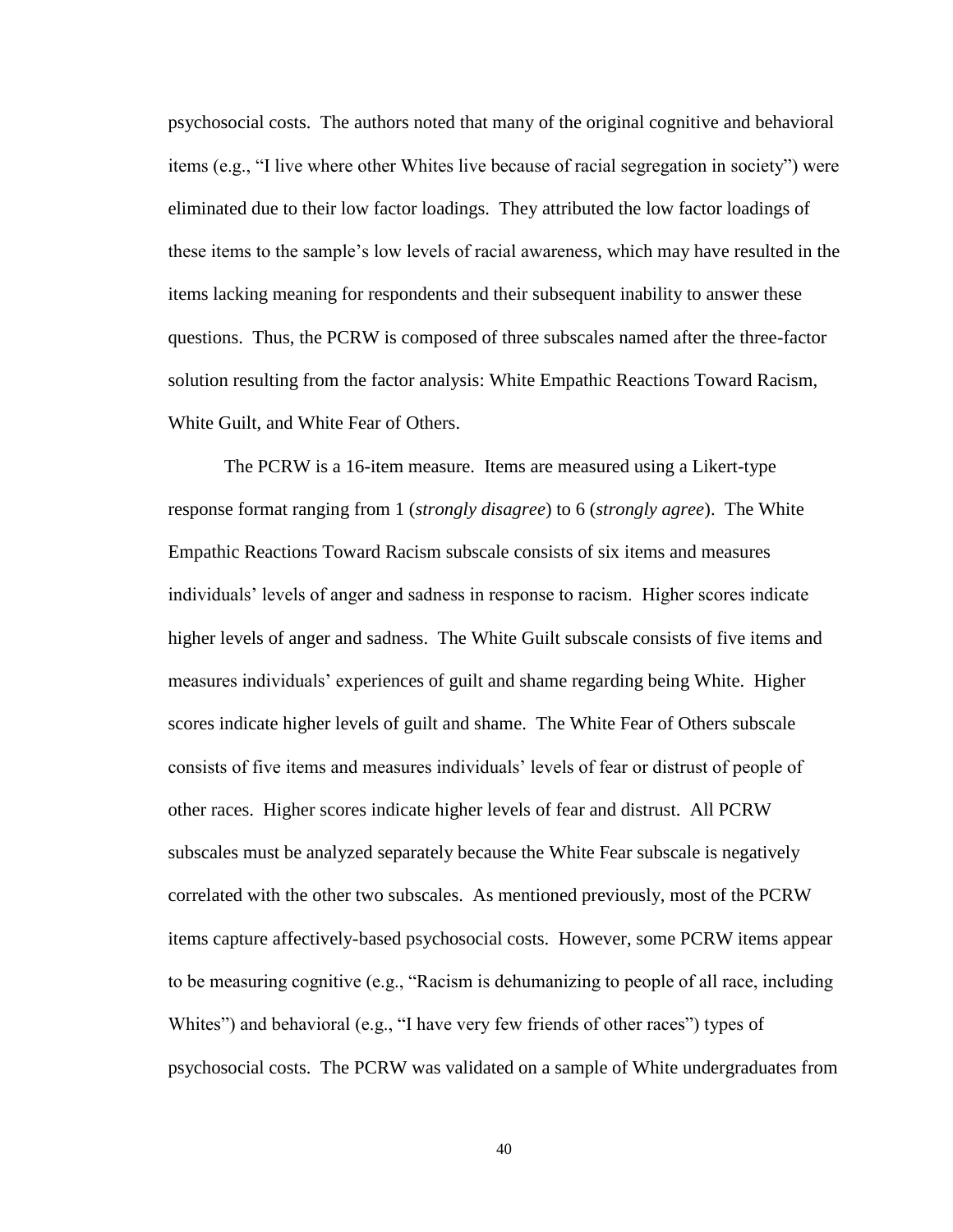a middle-sized Midwestern university. Cronbach's alphas for the PCRW were .78 for the White Empathy subscale, .73 for the White Guilt subscale, and .63 for the White Fear subscale. Test-retest correlations for the PCRW over a period of two weeks were .84 for White Empathy, .69 for White Guilt, and .95 for White Fear.

The PCRW has been found to correlate with instruments measuring constructs similar to psychosocial costs. For instance, in order to provide an estimate of convergent validity, Spanierman and Heppner (2004) examined the relationship between PCRW scores and scores on the Color-Blind Racial Attitudes Scale (CoBRAS), which measures color-blind racial attitudes (e.g., an individual's tendency to deny or minimize the effects of racism) (Neville et al., 2000). Spanierman and Heppner (2004) expected that higher levels of White empathy and White guilt would be associated with lower levels of colorblind racial attitudes, and that higher levels of White fear would be associated with higher levels of color-blind racial attitudes. Results were consistent with the predicted relationships.

**State Anxiety Measure.** The Beck Anxiety Inventory (BAI; Beck et al., 1988) measures anxiety symptoms that have been experienced over the past week (i.e., prolonged state anxiety) that are indicative of clinical anxiety. Prior to the development of this instrument, several existing anxiety measures had been found to be highly correlated with and indistinguishable from depression (Beck et al.). Thus, the BAI was designed to differentiate anxiety symptoms from depressive symptoms. The BAI consists of 21 items measured using a Likert-type response format ranging from 0 (*Not at all*) to 3 (*Severely—I could barely stand it)*. Each item describes a common symptom of anxiety, and respondents are instructed to indicate how much they have been bothered by the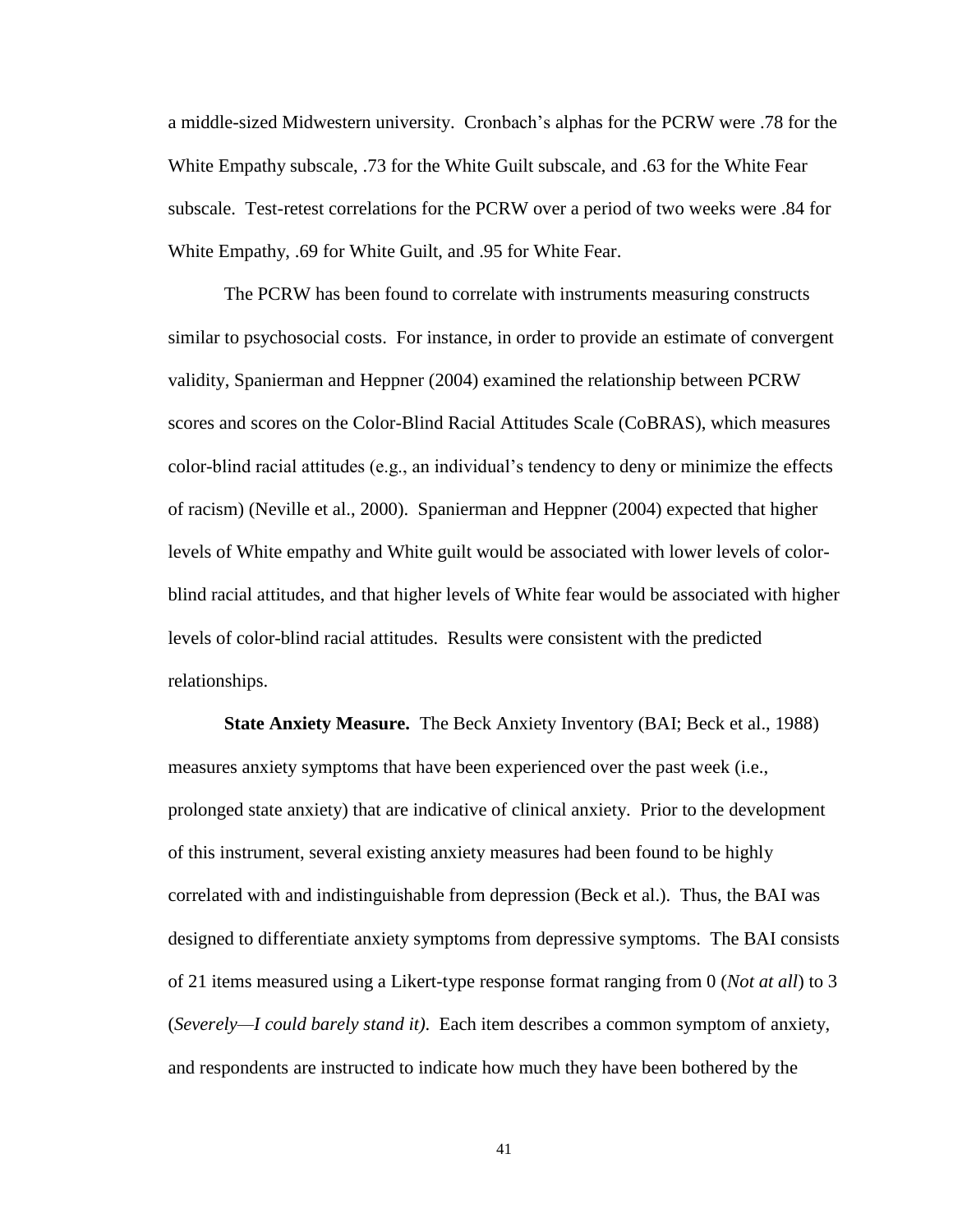symptom over the past week. Examples of the items include "Unable to relax," "Heart pounding or racing," and "Scared." Higher scores indicate higher levels of anxiety.

The BAI was validated on three samples of psychiatric outpatients at the Center for Cognitive Therapy in Philadelphia, Pennsylvania. The Cronbach's alpha was .92; the test-retest correlation over a period of one week was .75. Factor analysis indicated that the BAI is composed of two underlying dimensions: somatic symptoms and subjective anxiety/panic symptoms. Beck et al. (1988) tested the discriminant validity of the BAI by comparing participants diagnosed with anxiety disorders, participants diagnosed with depression, and participants in a control group. Results indicated that the mean BAI score was higher among participants diagnosed with anxiety disorders compared to participants diagnosed with depression and control participants. Furthermore, Beck et al. found that the BAI had positive, high correlations with constructs related to anxiety (e.g., Hamilton Anxiety Rating Scale-Revised) and negative, weak correlations with constructs related to depression (e.g., Hamilton Rating Scale for Depression-Revised).

**Trait Anxiety Measure.** The Beck Anxiety Inventory-Trait (BAIT; Kohn et al., 2008) measures dispositional anxiety, or a tendency to perceive situations as threatening and respond to them anxiously. Like the BAI, the BAIT is considered to be a "pure" measure of anxiety uncontaminated by items measuring depressive content. The BAIT uses the same items as the BAI, but with different instructions. Respondents are instructed to indicate how much they are bothered by the anxiety problems on a day-today basis. The 21 items are measured using a Likert-type response format ranging from 0 (*Rarely or never*) to 3 (*Almost always)*.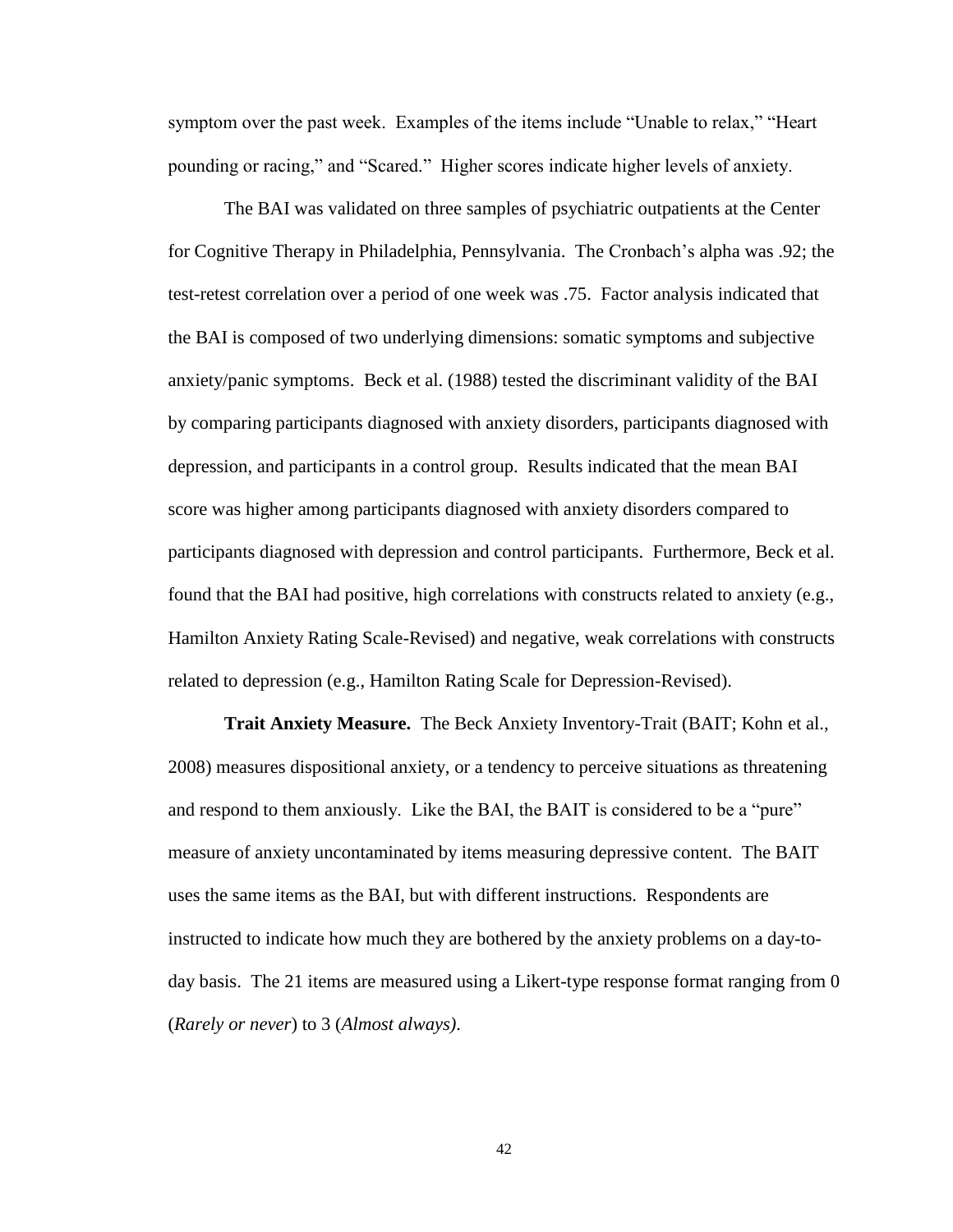Kohn et al. (2008) demonstrated the construct, convergent, and discriminant validity of the BAIT utilizing a sample of college undergraduates. The BAIT was compared to measures of trait anxiety, state anxiety, and dispositional depressiveness. The authors aimed to establish that the BAIT was a measure of trait anxiety as opposed to state anxiety. Second, the authors wanted to demonstrate that the BAIT was less contaminated with depressive content compared to other measures of trait anxiety. Results indicated that the Cronbach's alpha of the BAIT was .88. Furthermore, the BAIT correlated more strongly with a measure of trait anxiety  $(r = .66)$  than measures of state anxiety  $(r = .46)$  and dispositional depressiveness  $(r = .50)$ . The BAIT also correlated less highly with dispositional depressiveness  $(r = .50)$  than the second measure of trait anxiety did  $(r = .69)$  in this validation study. In a second validation study, the BAIT was administered on two occasions over a 3-week interval. Results indicated that the Cronbach's alpha was .87 at Time 1, and the test-retest reliability was .83.

**Quality of Previous Interracial Interactions Measure.** A questionnaire entitled the Social Experiences Questionnaire (SEQ; Plant, 2004) was used to measure the quality of participants' previous interactions with racial minorities. Plant constructed this questionnaire to measure the positivity of White persons' experiences with Black persons throughout the course of their lives for her study examining Plant and Devine's (2003) model of intergroup anxiety longitudinally. The questionnaire consists of eight items (e.g., "My interactions with Black people over the last couple weeks have been very pleasant") measured using Likert-type response formats. Higher scores indicate more positive previous contact with Black persons. Because the Likert-type response formats differ in range for each item (i.e., some items have response options ranging from 1 to 9,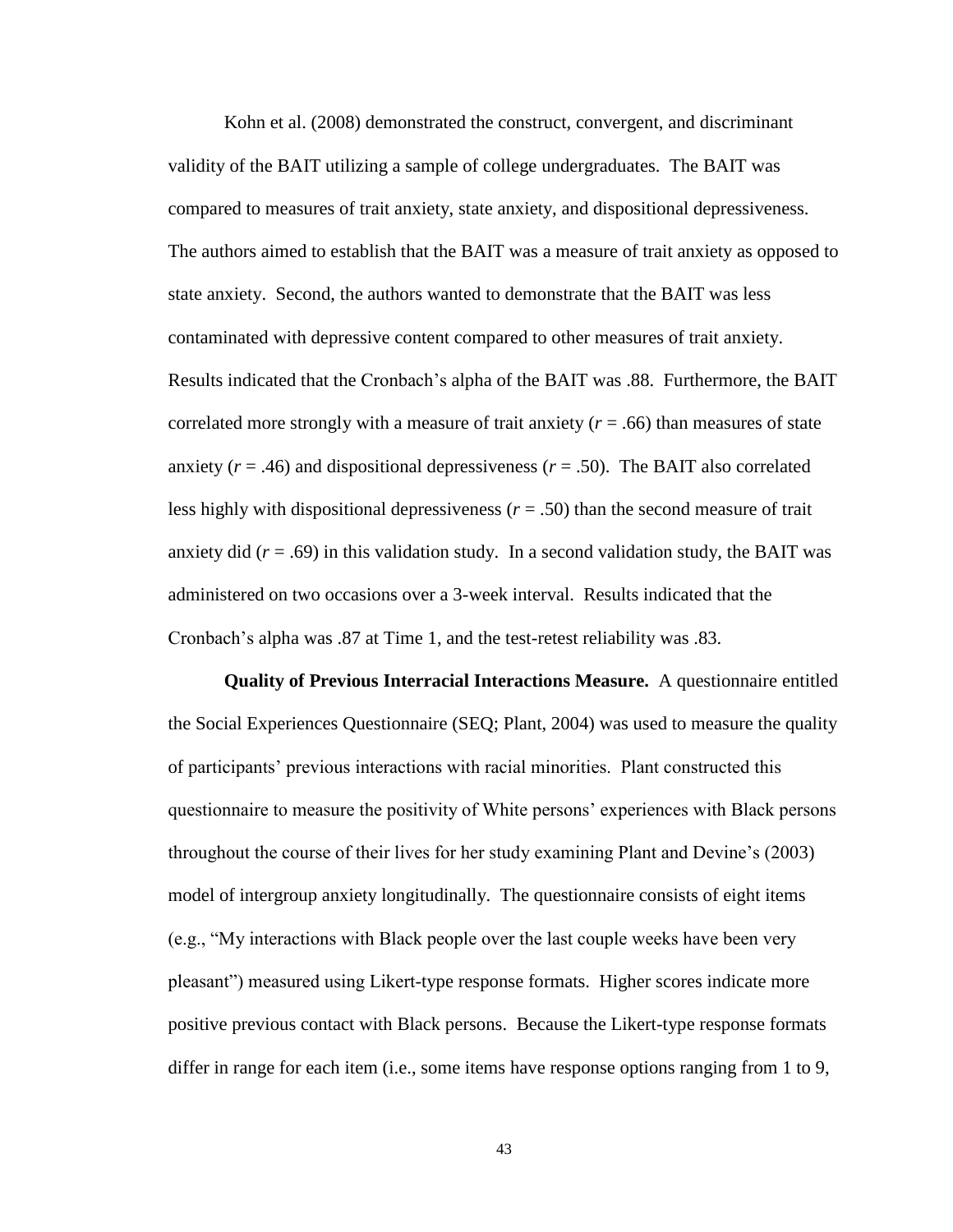and others from 1 to 7), the responses are converted to z-scores and the total SEQ score is represented by the average of the z-scores. In Plant's study, the questionnaire was administered to a sample of non-Black introductory psychology undergraduate students, and its Cronbach's alpha was .77. In this study, the questionnaire items were worded for contact with all racial minorities in general. Thus, any wording referring to Black individuals was changed to the following: "racial minorities." There are no estimates of test-retest reliability or validity for this questionnaire.

**Social Desirability Measure.** The Marlowe-Crowne Social Desirability Scale (M-C SDS; Crowne & Marlowe, 1960) was used to measure participants' need to respond in a culturally appropriate and acceptable manner. The M-C SDS consists of 33 items measured using a true-false response format, and scores range from 0 to 33. Higher scores indicate greater levels of social desirability. Each item describes a behavior that is "culturally sanctioned and approved" (Crowne & Marlowe, 1960, p. 350) and is, at the same time, relatively unlikely to occur. Examples of the items include "Before voting I thoroughly investigate the qualifications of all candidates" and "I have never been irked when people expressed ideas very different from my own." Respondents are instructed to indicate whether the items are true or false as they relate to them personally. The M-C SDS was validated on a sample of undergraduate college students, and the Kuder-Richardson reliability coefficient was .88. Its one-month test-retest correlation was .89. **Procedures**

Data were collected by this author. Participants were recruited to volunteer through graduate and undergraduate courses, via email, and online. Instructors at the medium-sized Southern university were sent e-mails briefly describing the study and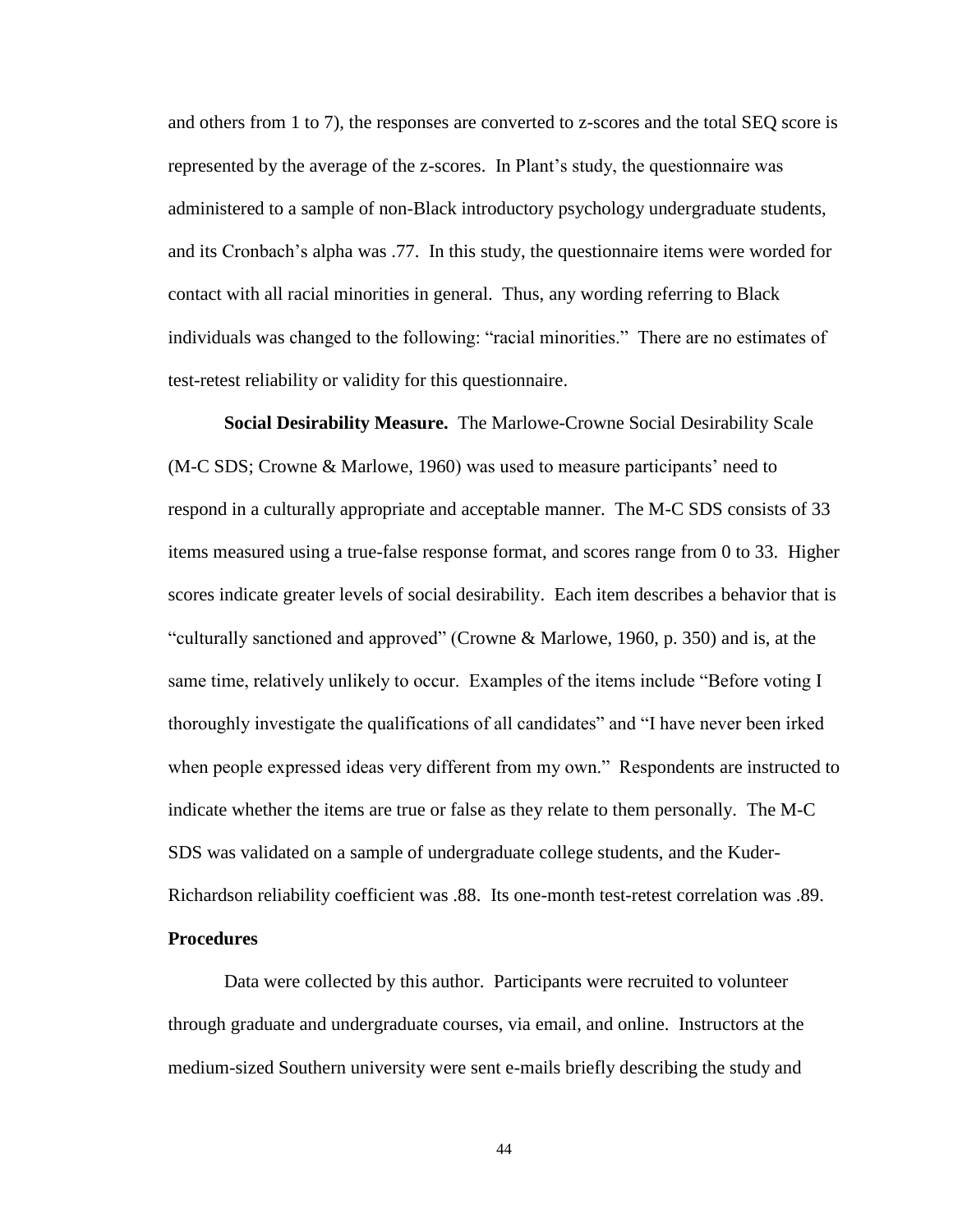requesting their permission for this author to talk for about 5 minutes in their classes in order to recruit volunteers for a study about protective factors and well-being. A paragraph describing the study was also contained in the e-mail to instructors. This paragraph was shared with students if the instructor chose not to have this author visit his or her class but instead chose to give his or her students an opportunity to participate in the study. Instructors who scheduled a class visit by this author allowed the author to read the standard paragraph about the study, answer any questions, and collect names and e-mail addresses of volunteers. Participants completed online the PCRW, BAI, BAIT, SEQ, a brief demographic questionnaire, and an instrument to be used in exploratory analyses not directly related to this study. These questionnaires were provided to participants via a web link that was sent to them in an e-mail. For instructors who chose not to have the author visit their classes but wanted to give their students a chance to participate in the study, the paragraph describing the study along with the web link was sent directly to the participant list provided by the instructor. Additionally, the paragraph describing the study and the web link were sent via e-mail to a random sample of 3000 students at the medium-sized Southern university as well as posted to relevant listservs and social media sites. Participants were asked to pass the paragraph and web link on to other friends, family, or acquaintances.

Measures were completed in a single time period. Participants who clicked on the web link opened a webpage on a secure website. On the first page, they viewed an informed consent form. They first read this form, and clicked a button at the bottom of the page acknowledging that they read the informed consent form and agreed to participate in the study. Clicking the button took them to the demographics form and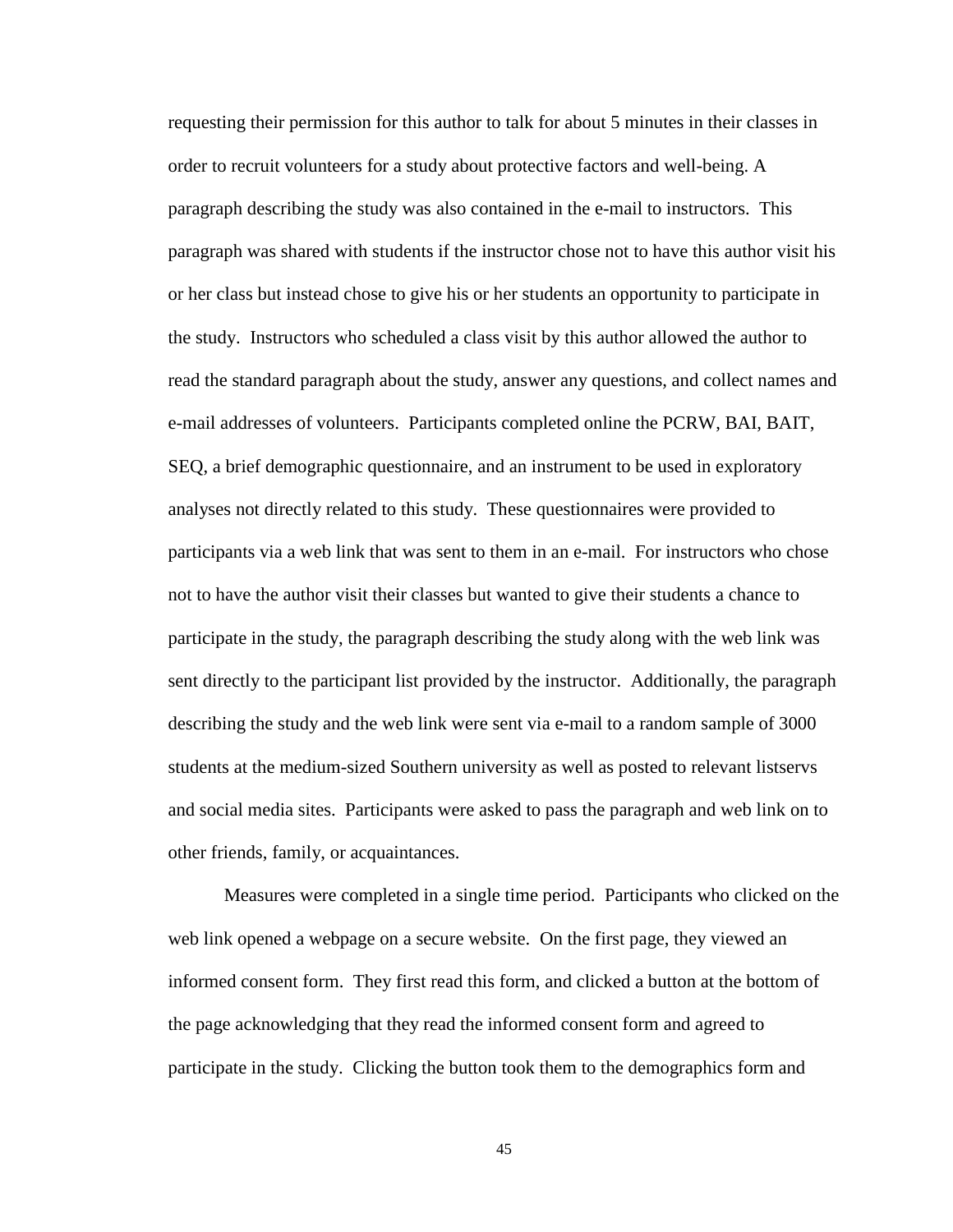questionnaires. After completing all questionnaires, participants were presented with a debriefing statement explaining the purpose of the study in greater detail than the informed consent form initially provided. After reading the debriefing statement, participants had the option of withdrawing their responses from the study if they desired. Participants who completed all questionnaires and did not withdraw from the study then had the option of signing up for a raffle with a random chance to win one of five \$20 Amazon.com gift cards by providing their email address and first name. Participants were informed of the odds of winning the raffle, which involved five drawings for the sample of approximately 200 persons (i.e., five chances out of 200 for winning the raffle).

All instruments were counterbalanced to test for order effects; two different orders of the instruments were used. Names and e-mail addresses were kept until after completion of the data collection and distribution of the gift cards, after which all names and e-mail addresses were deleted from the dataset, thus making the data anonymous.

### **Statistical Analyses**

The author of the present study originally planned to test two separate structural models using the statistical procedure of latent variable Structural Equation Modeling (SEM). SEM is a technique that measures models composed of indicators and latent factors; latent factors are variables that are not directly observable (e.g., psychosocial costs of racism to Whites), whereas indicators are the observed variables that are used as the indirect measure of latent factors (e.g., PCRW items used to measure the psychosocial costs of racism to Whites) (Kline, 2011). SEM involves postulating and testing a statistical model, based on previous theory, that specifies the hypothesized causal relationships between variables; it tests the hypothesis that X is the cause of Y (Kline,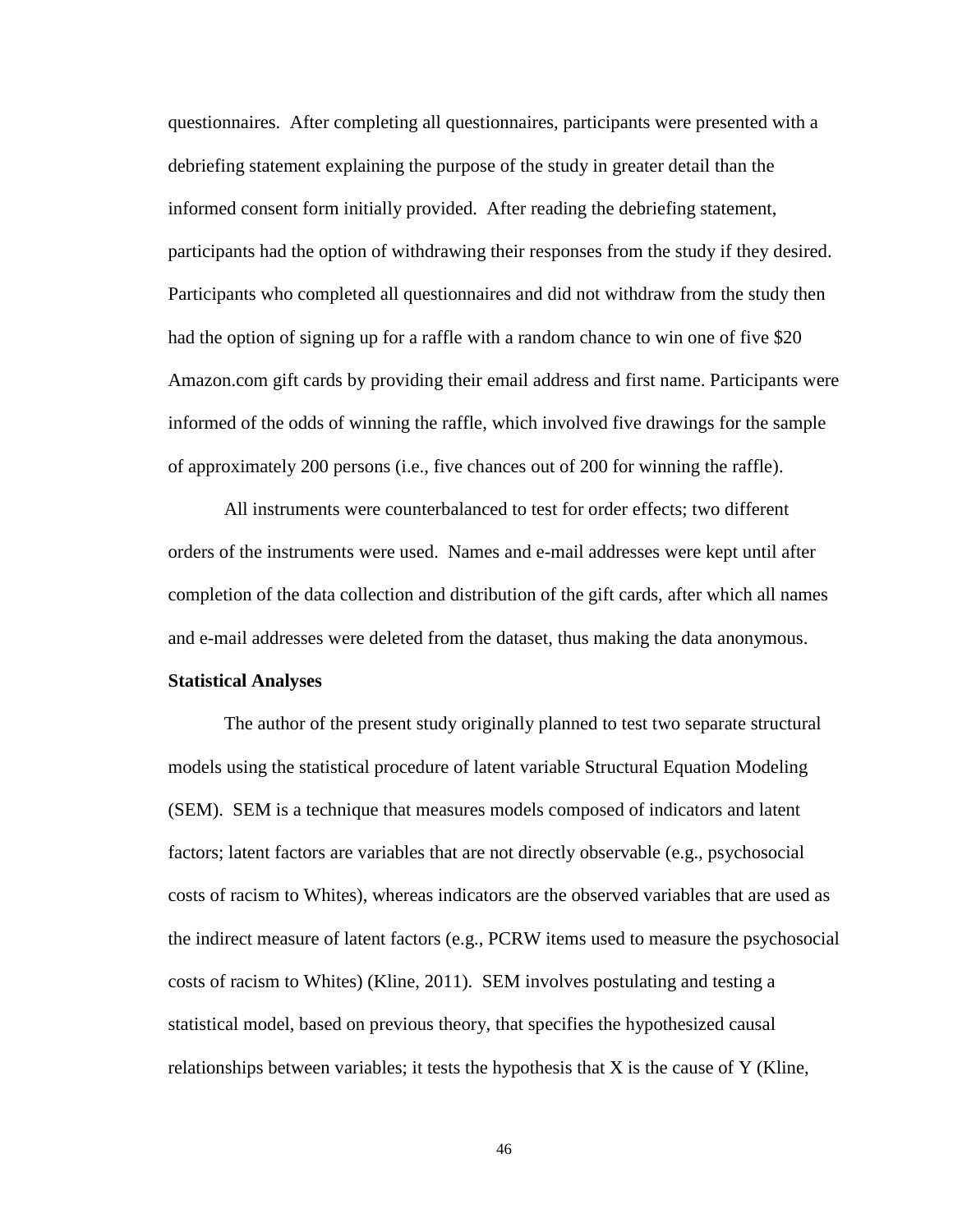2011). It is important to note that SEM cannot confirm causal relationships if a nonexperimental design is used. Rather, SEM demonstrates that a model is either consistent (e.g., fits well) or inconsistent (e.g., has poor fit) with the data. Thus, SEM is considered a disconfirmatory technique that helps to reject false models (Kline, 2011).

Despite plans to utilize SEM, the statistical procedure of path analysis was used instead, as analyses were conducted separately for men and women due to gender differences in anxiety levels and racial attitudes found in previous empirical literature, in addition to gender differences found in the preliminary analyses of data for the present study. These differences are discussed in detail in Chapter 4. Separate analyses resulted in relatively small subsample sizes, and because use of SEM generally requires a sample size of at least 200 (Weston & Gore, 2006), observed or measured variables rather than latent variables were used in analyses (path analysis involves use of measured rather than latent variables in testing hypothesized models). Because of the change to conduct analyses separately for men and women and because the final models for men and women differed, the originally-planned multi-group comparisons of the models between men and women were not conducted.

Each of the four path models that was tested (i.e., Model 1 for women, Model 1 for men, Model 2 for women, and Model 2 for men) consisted of five measured variables. In Model 1, quality of previous interracial interactions was hypothesized to predict each of the three types of psychosocial costs (i.e., White fear, White guilt, and White empathy), and each psychosocial cost was hypothesized to predict state anxiety. In Model 2, trait anxiety was hypothesized to predict quality of previous interracial interactions, and quality of previous interactions was hypothesized to predict each of the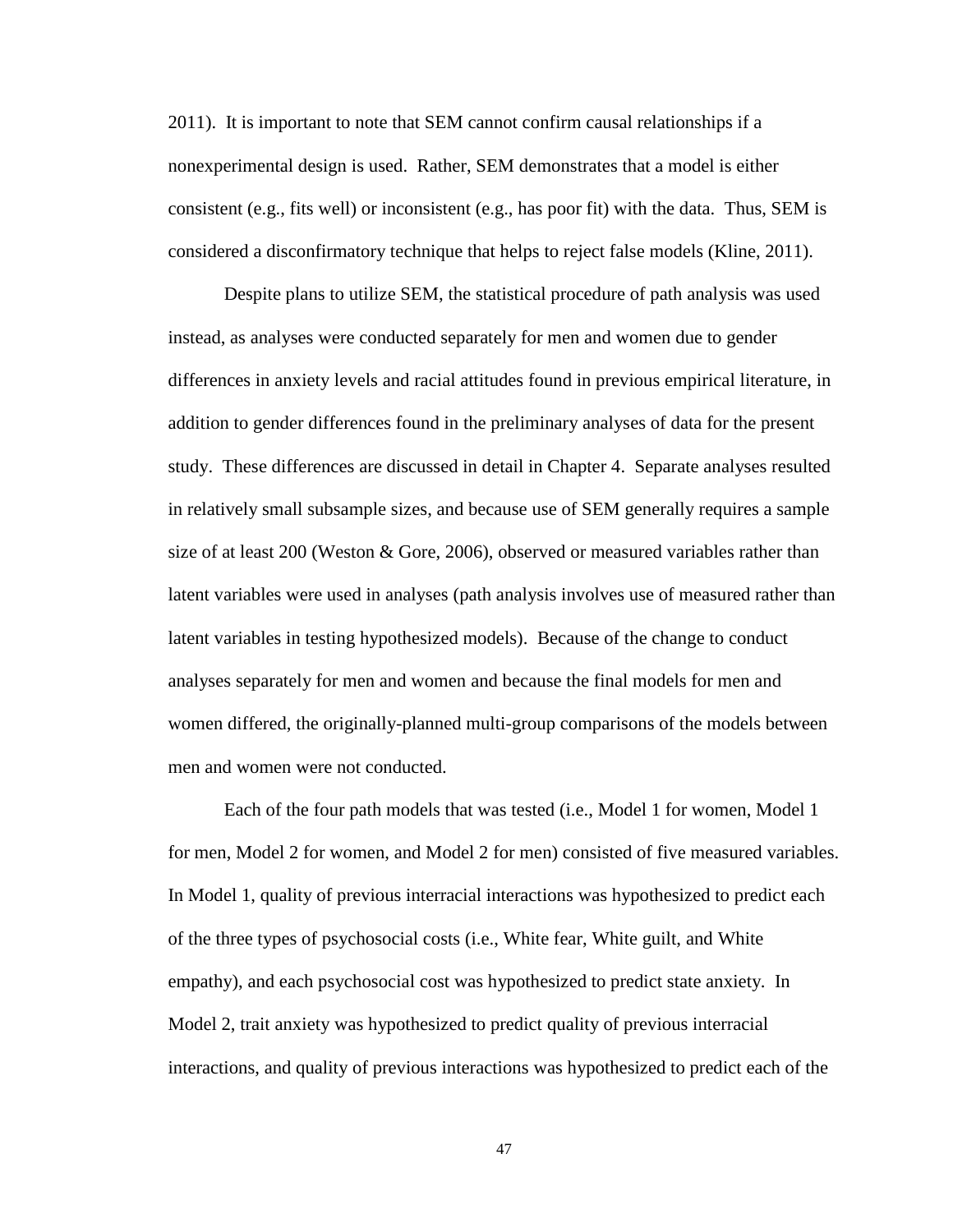three psychosocial costs. The path models were tested cross-sectionally. Participants completed instruments assessing the quality of their previous interracial interactions, levels of psychosocial costs, and levels of state and trait anxiety during a single time period.

The author of this study had planned to use Version 8.8 of the computer program LISREL (Linear Structural Relationships) for Microsoft Windows (Joreskog & Sorbom, 2006) to perform SEM. Because of the change in statistical analyses, AMOS (Arbuckle, 2014) software was instead used to examine goodness-of-fit indices to determine if the models were a good fit with the data. The specific goodness-of-fit indices that were examined included: Minimum Fit Function Chi Square, Root Mean Square Error of Approximation (RMSEA), Comparative Fit Index (CFI), and Standardized RMR (SRMR). Hu and Bentler (1999) argued that a good-fitting model has a nonsignificant Minimum Fit Function Chi Square, a RMSEA less than or equal to .06, a CFI greater than .95, and a SRMR less than or equal to .08.

If results revealed significant relationships between the psychosocial costs and anxiety, it was decided that the three psychosocial costs would be examined to determine which was most strongly related to anxiety. That is, within the target model, it would be determined which psychosocial cost most strongly predicted state anxiety, and, within the second model, it would be determined which psychosocial cost was most strongly predicted by trait anxiety.

It was decided that post hoc mediational analyses would be conducted if any of the path models provided a good fit with the data. In the original proposal for the study, this author had planned to utilize criteria elucidated by Frazier et al. (2004) and Baron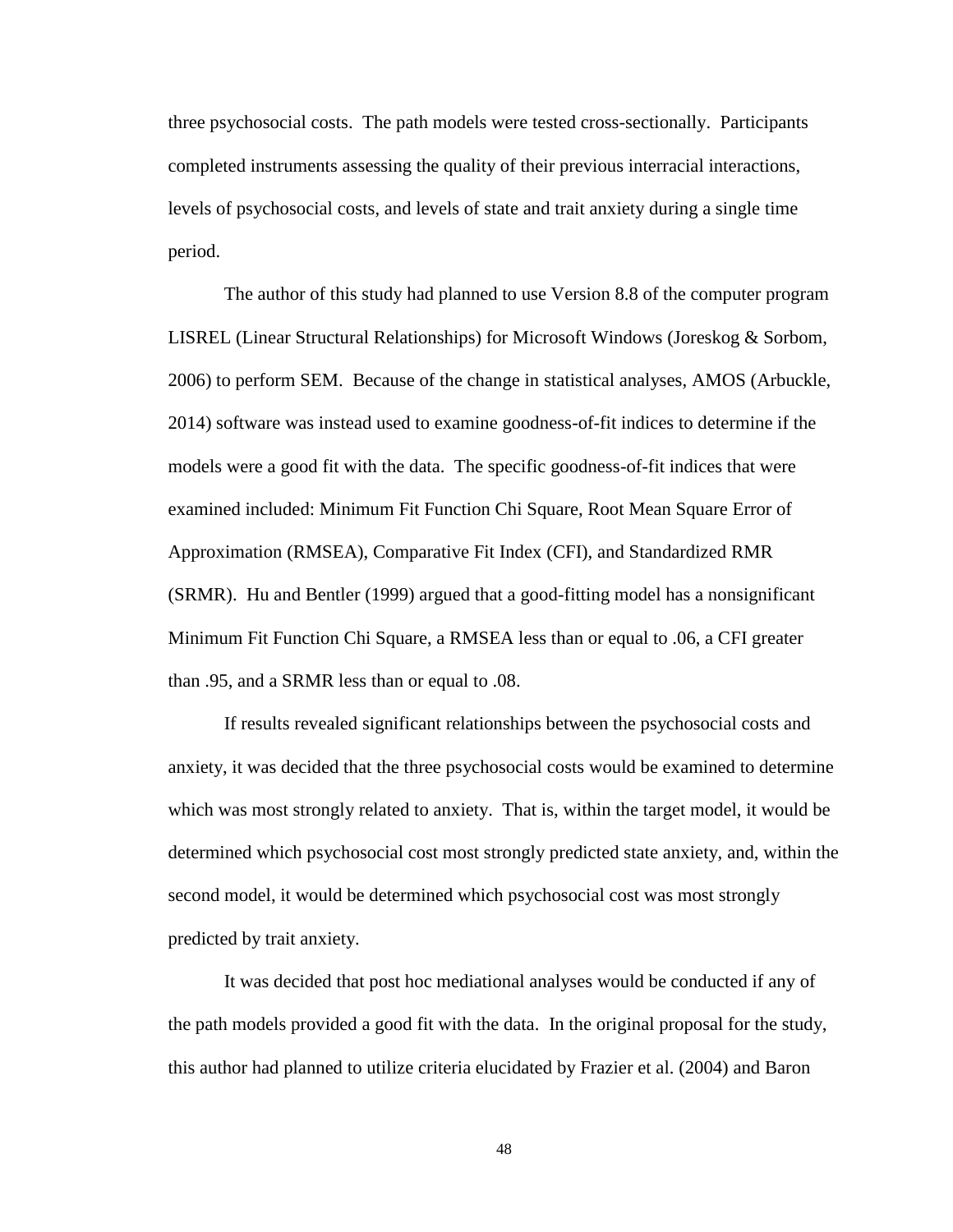and Kenny (1986), LISREL's (Joreskog & Sorbom, 2006) test of indirect effects, and a chi-square difference test, and comparison of the AICs to test for mediation. However, bias-corrected bootstrapping was instead utilized to test for mediation, as it is considered best practices. Bootstrapping is a resampling technique that can be used to estimate standard errors for statistics with normal or nonnormal distributions and calculate their confidence intervals (Kline, 2011); it is preferred over other tests of mediation because it is high in power and does not require the assumption of a normal sampling distribution of the indirect effect (Hayes 2009; MacKinnnon, Lockwood, & Williams, 2004) (the sampling distribution of indirect effects is usually nonnormal). In addition, it was intended to utilize the AIC to determine whether Model 1(the target model) or 2 (the alternative model) best fit the data; that is, to compare models. However, because neither model was viable due to nonsignificant paths, no explicit comparison of models is provided. The AIC for each tested model is listed in the Results section, however.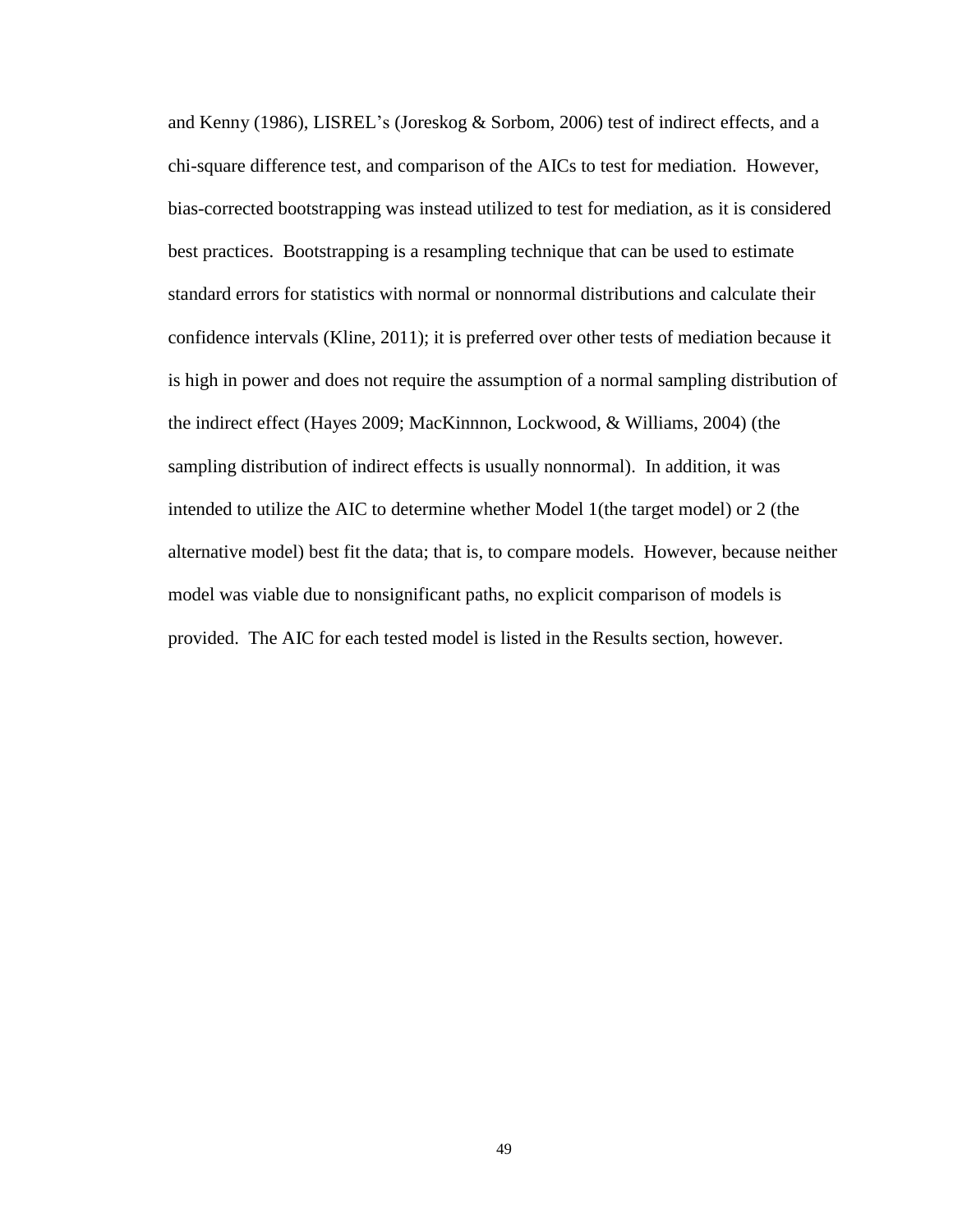### **Chapter 4: Results**

## **Descriptive Statistics and Preliminary Analyses**

Two hundred and sixty-four participants accessed the questionnaires. Out of these 264 participants, 224 participants completed all of the questionnaires. Thus, 42 participants were removed from the data analysis for failure to complete one or more questionnaires. The percentage of missing values among participants who completed all questionnaires ranged from 0% for 40 variables to 2.2% for item 4 of the Social Experiences Questionnaire (SEQ). Under 1% of data were missing for all but 16 variables. Between 1% and 1.8% of data were missing for seven items on the Beck Anxiety Inventory (BAI), one item on the Beck Anxiety Inventory-Trait (BAIT), five items on the SEQ, one item on the Psychosocial Costs of Racism to Whites scale (PCRW), and age. Little's test indicated that missing instrument data were likely to be missing completely at random,  $\chi^2(5105) = 5200.13$ ,  $p = .17$ . Therefore, expectancy maximization (EM) was used to replace missing data on all variables in the model for the remaining 224 participants. EM is a type of maximum likelihood (ML) approach that utilizes an iterative procedure with two steps. In the first step, regression methods are used to impute the values of missing data. The next step involves calculation of new values for parameters with the newly imputed data in addition to the original observed data. This process then repeats until the estimation changes very little from one iteration to the next (Schlomer, Bauman, & Card, 2010). EM is a recommended procedure for handling missing data because it results in imputation of unbiased parameters (Schlomer et al.). Although multiple imputation (MI) and full information maximum likelihood (FIML) are considered somewhat more accurate than EM (Schlomer et al.), these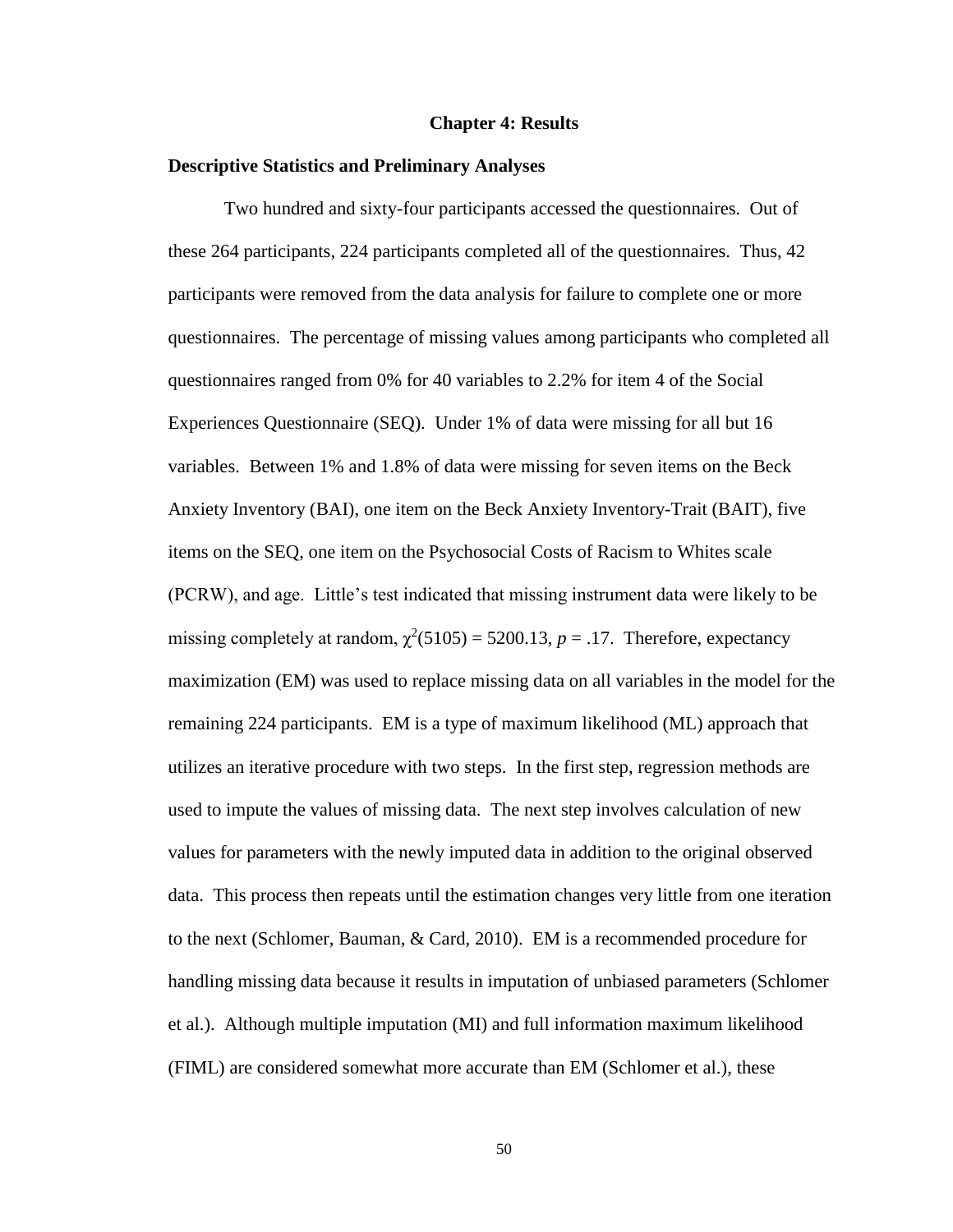procedures result in datasets that cannot be used across different models or programs. Specifically, MI results in pooled datasets that cannot be used by some procedures even within SPSS and cannot be used by AMOS (Arbuckle, 2014), which was used for path analyses. FIML does not impute data but estimates means, standard deviations*,* and parameters specific to a particular model. Because estimates are model-specific, use of FIML in AMOS (Arbuckle, 2014) would result in different estimated means and other data for Model 1 than for Model 2, since the two models are not nested and use a different variable. FIML also cannot be used in SPSS, which was used to perform preliminary analyses.

Seven multivariate outliers were detected and removed from the sample; exclusion criteria included participants with standardized residuals three or more standard deviations from the mean, participants with both a Cook's distance and centered leverage value three or more standard deviations from the mean, and cases that were clear outliers on both variables in scatterplots examining Cook's distance by centered leverage values. The final sample size for analyses was 217 White persons (161 women and 55 men) ranging in age from 20 to 72 ( $M = 38.74$ ;  $SD = 14.04$ ). The percentage of racial minorities making up the communities in which participants grew up varied widely. For instance, 22% of the sample indicated that racial minorities made up approximately 0 to 5% of their community, followed by 12% of participants who indicated racial minorities made up approximately 6 to 10% of their community. Six percent of participants indicated that racial minorities made up approximately half of their community (46 to 50%), and 3% of participants indicated that racial minorities made up the majority (96 to 100%) of their community.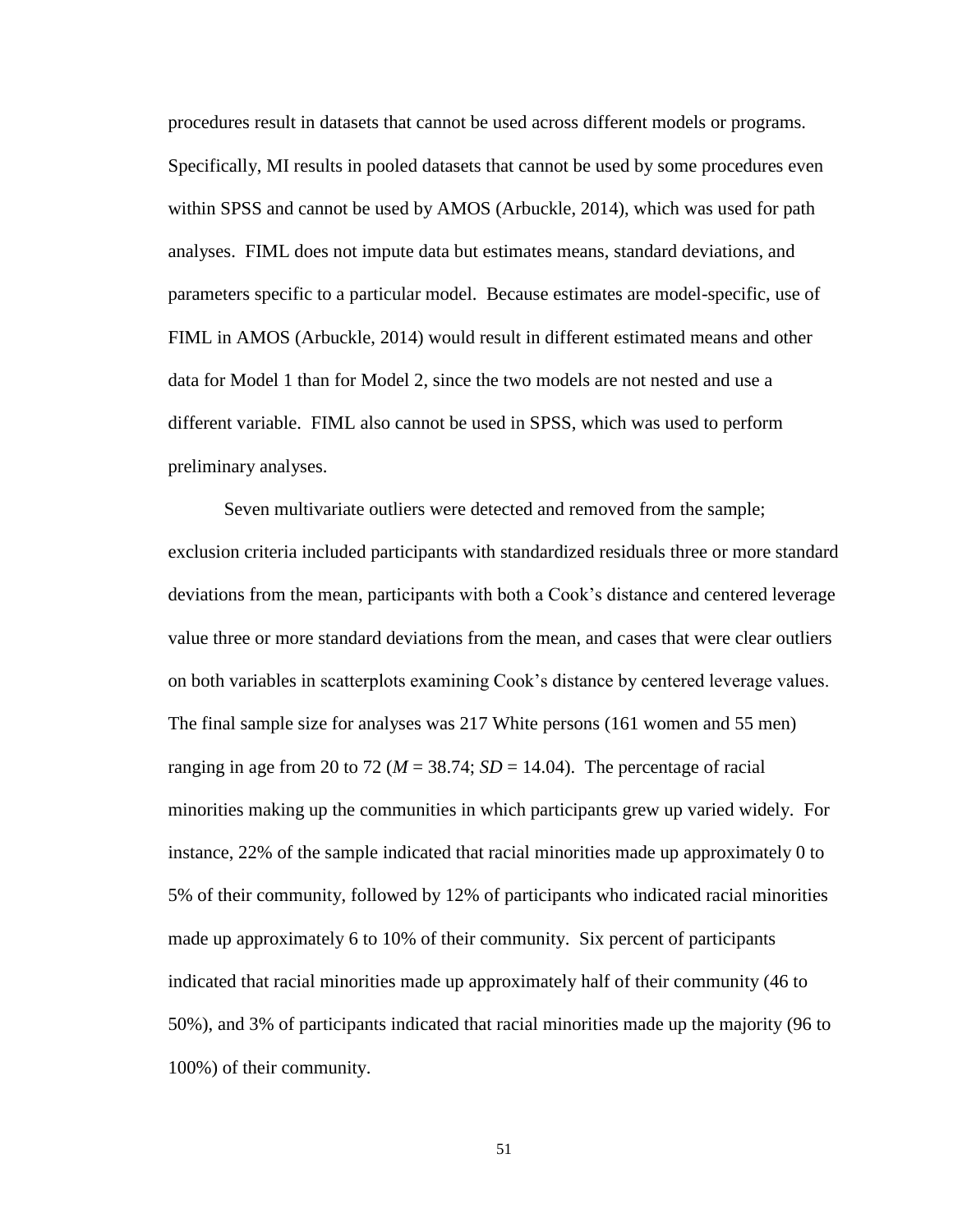Preliminary analyses also included an examination of the three subscales (White Empathy, White Guilt, and White Fear) of the PCRW, as well as the SEQ, BAI, BAIT, and Marlowe-Crowne Social Desirability Scale (M-C SDS) for internal consistency. Cronbach's alphas were considered adequate and ranged from .70 to .87. In addition, all positively skewed endogenous variables (all endogenous variables except White empathy) were normalized using square root transformations, whereas White empathy, which was negatively skewed, was normalized by using a square root transformation of the form Square root  $(K - X)$ , in which K is a constant from which each score is subtracted so that the smallest score equals 1 (usually equal to the largest score plus 1). For instance, scores on the BAI and BAIT were severely positively skewed, with mean scores of 8.42 (*SD* = 6.87) and 8.44 (*SD* = 6.87) among women and 7.54 (*SD* = 7.44) and 6.31 (*SD* = 6.32) among men. Transformations involve converting original scores using a mathematical operation to new scores that are more normally distributed (Kline, 2011).

In order to examine potential gender differences among key variables, the correlations and means of social desirability, psychosocial costs, quality of previous interracial interactions, and state and trait anxiety were compared between men and women. The correlation coefficients between White guilt and state anxiety and White guilt and trait anxiety were significantly different at the .01 level between men and women. Among men, White guilt and state anxiety were positively correlated (*r* = .42, *p*  = .006), whereas there was no significant relationship between these variables for women. In addition, among men, White guilt and trait anxiety were positively correlated  $(r = .38, p = .002)$ , whereas there was no significant relationship between these variables for women. The correlation coefficient between White empathy and quality of previous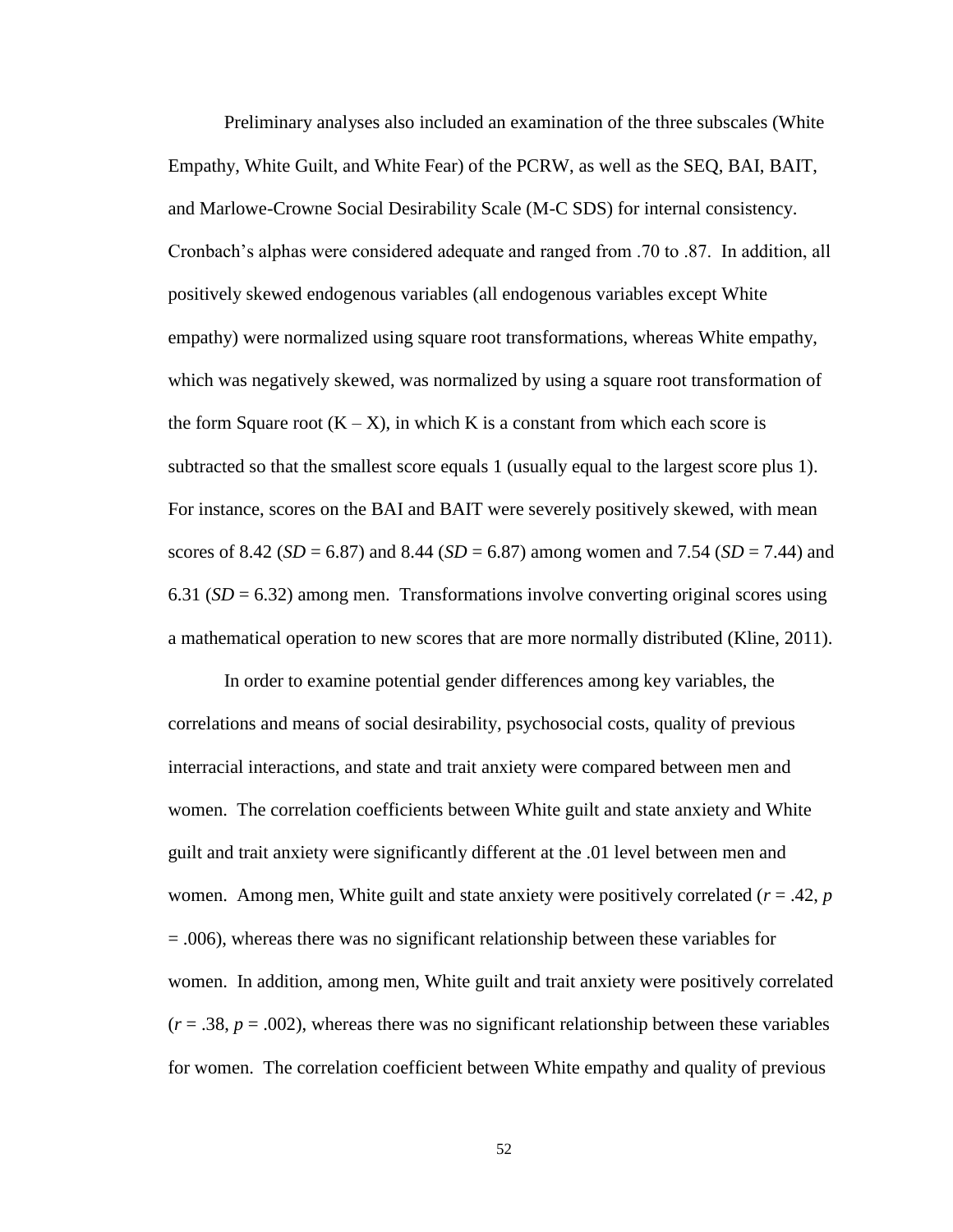interracial interactions was significantly different at the .01 level between men and women. White empathy and quality of previous interracial interactions were significantly and positively correlated among women  $(r = .28, p = .046)$ , whereas there was no significant relationship between these variables for men.

One-way Analyses of Variance (ANOVAs) was conducted to determine if the means of social desirability, psychosocial costs, quality of previous interracial interactions, and state and trait anxiety differed across gender. There was a significant effect of gender on White empathy,  $F(1, 214) = 8.65$ ,  $p = .004$ , such that women had higher levels of White empathy than men. Means, standard deviations, and variable intercorrelations are presented in Table 1. Given the previous research demonstrating important gender differences in anxiety and racial attitudes, in addition to the differences in correlations and means across gender among these types of variables in the present study, the proposed models were tested separately among men and women. Testing the models separately resulted in smaller subsample sizes, and path analysis as opposed to SEM was used to test the models.

Correlations also demonstrated that age was not associated with any variable in the models for men, but was weakly associated with social desirability, quality of previous interracial interactions, White empathy, and White guilt for women. In addition, social desirability was associated with state anxiety  $(r = -.36)$  and trait anxiety  $(r = -.30)$ among men, and it was associated with state anxiety  $(r = -.30)$ , trait anxiety  $(r = -.23)$ , and White guilt  $(r = -0.29)$  among women. Given their significant correlations with some variables among both men and women, social desirability and age were examined as potential covariates in the models by entry in the first block of hierarchical regressions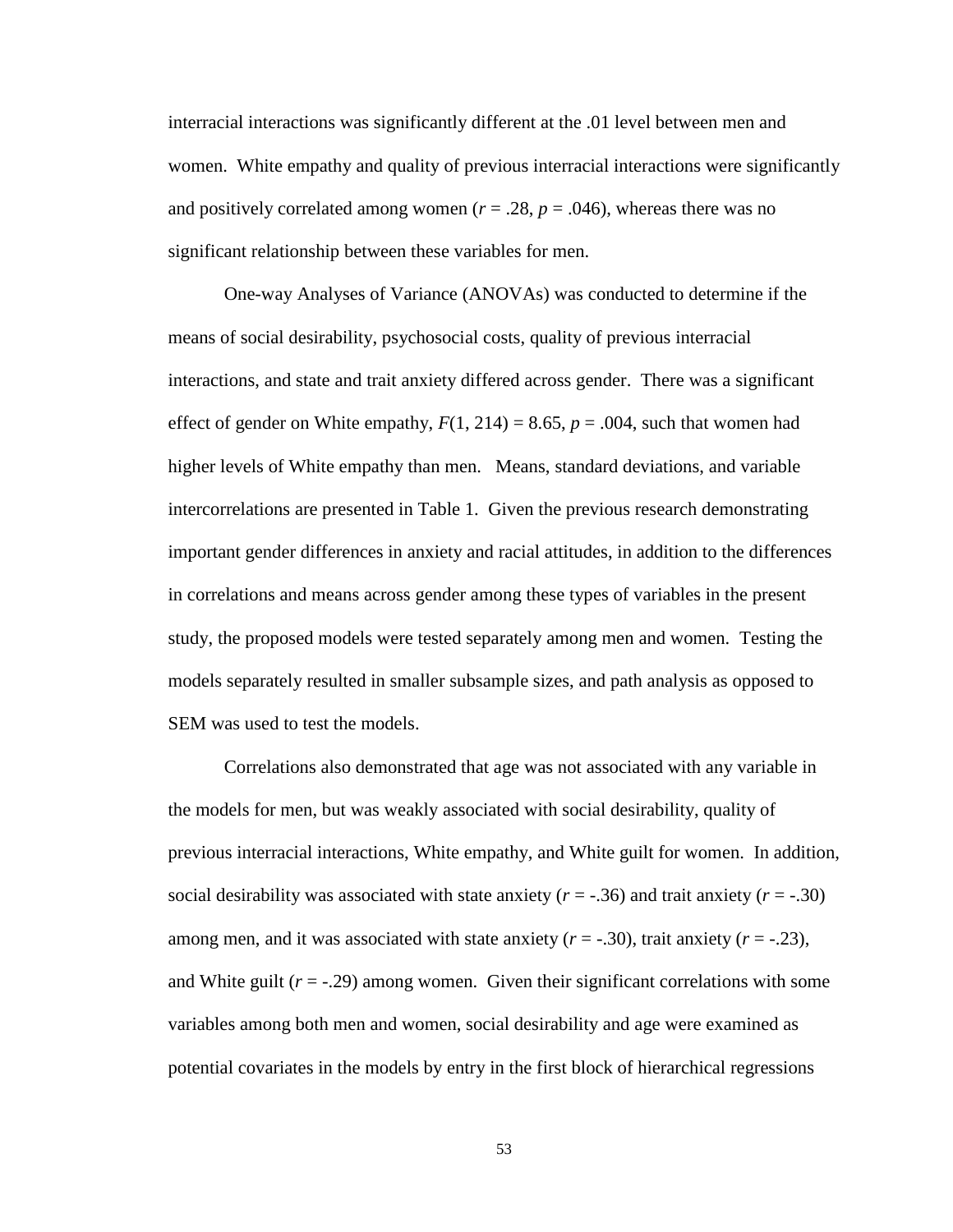for men and women, with state anxiety, trait anxiety, White guilt, White fear, White empathy, and quality of previous interracial interactions as criterion variables.

Among men, social desirability predicted state anxiety  $(B = -11, \beta = -0.43, t = -0.43)$ 3.35,  $p = .002$ ) and trait anxiety ( $B = -.085$ ,  $\beta = -.34$ ,  $t = -2.60$ ,  $p = .012$ ), and age predicted no variables. Among women, social desirability predicted state anxiety  $(B = -1)$ .07, β = -.34, *t* = -4.52, *p* < .001), trait anxiety (*B* = -.06, β = -.27, *t* = -3.46, *p* = .001), and White guilt  $(B = -0.04, \beta = -0.26, t = -3.43, p = 0.001)$ , whereas age predicted White empathy  $(B = -0.01, \beta = -0.19, t = -2.35, p = 0.02)$  and quality of previous interracial interactions ( $B =$  $-0.007, \beta = -0.175, t = -2.19, p = 0.03$ .

Social desirability was therefore entered as a covariate in initial tests of path models for men and women, and age was entered as a covariate in initial tests of path models for women, each with paths to the variables they predicted in multiple regression analyses. Entry of age in the path models for women, however, resulted in worse fitting models. For example, entry of age as a covariate with a path to White empathy among women in Model 2 resulted in an AIC of 57.23, as opposed to an AIC of 40.43 in the model without age. Other fit indices also were somewhat worse. Age was, therefore, not included in path models.

Finally, preliminary analyses also included tests of order effects. In order to examine whether the order in which instruments were administered affected the slope of the regression line, order and order x predictor interactions were entered in two final blocks after all predictors. Neither order nor order x variable interactions were significant in any regression with one exception: The block containing order x variable interactions was significant in prediction of White fear,  $R^2$  change = .03,  $F(2, 154)$  =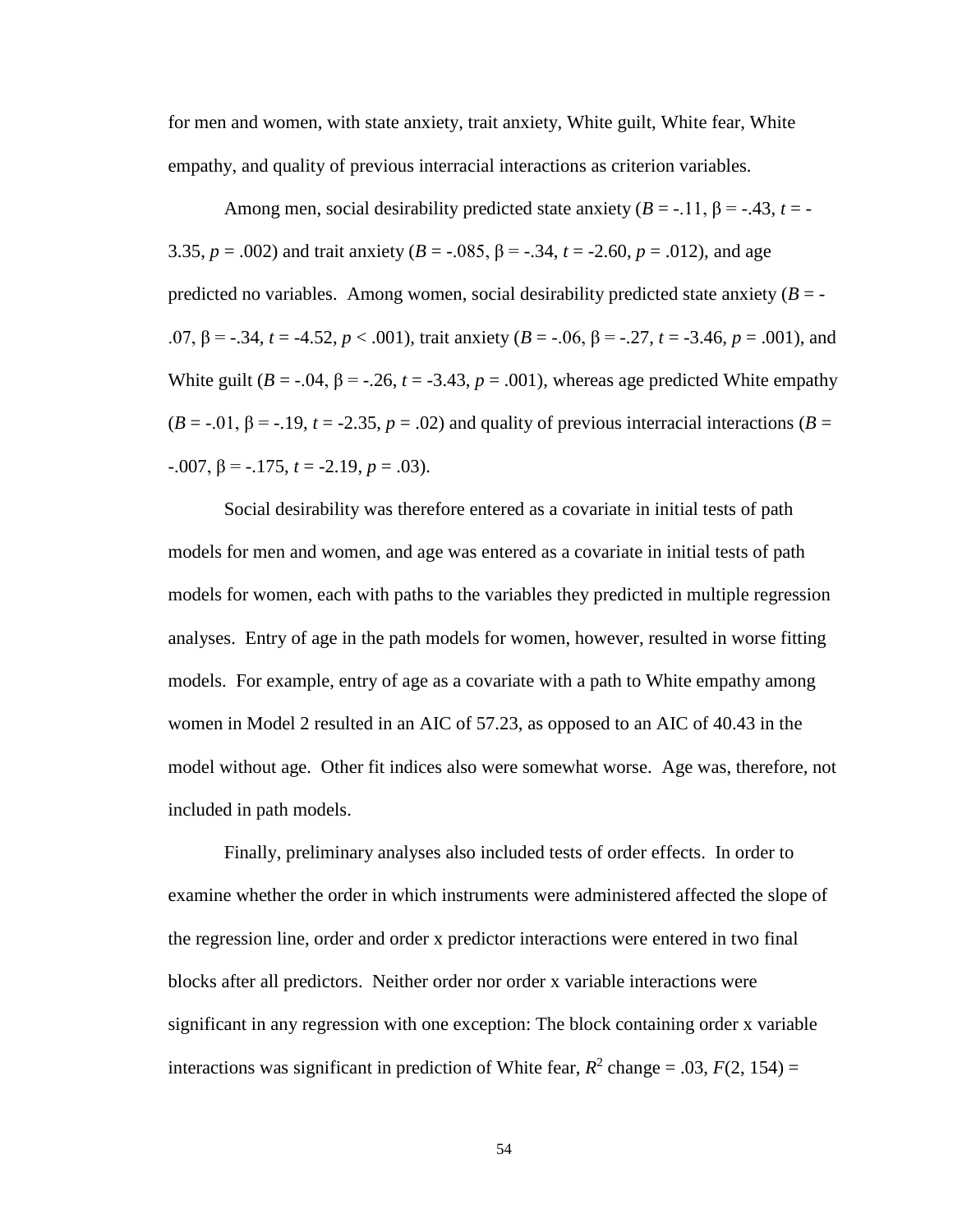|                  |              | $\overline{2}$ | 3              | $\overline{4}$ | 5 <sup>5</sup> | 6              | $\tau$         | M          | <b>SD</b> | Alpha |
|------------------|--------------|----------------|----------------|----------------|----------------|----------------|----------------|------------|-----------|-------|
| 1. <b>BAI</b>    | $\mathbf{1}$ | $.77**$        | $-.30**$       | $-.004$        | .12            | .04            | .02            | 8.23       | 6.82      | .86   |
| 2. BAIT          | $.81**$      | $\overline{1}$ | $-.23**$       | $-.07$         | .13            | $-.05$         | .11            | 8.29       | 6.74      | .87   |
| $3.$ SDS         | $-.36**$     | $-.30*$        | $\overline{1}$ | .06            | .03            | $-.29**$       | $-.13$         | 15.39      | 5.79      | .83   |
| 4. SEQ           | .21          | .21            | .03            | $\mathbf{1}$   | $.28**$        | .17            | $-.53**$       | .06        | .56       | .71   |
| 5. White Empathy | $.34**$      | $.27*$         | $-0.22$        | .02            | $\mathbf{1}$   | $.36**$        | $-.30**$       | 29.47 4.14 |           | .73   |
| 6. White Guilt   | $.42**$      | $.38**$        | $-13$          | .16            | $.36**$        | $\overline{1}$ | $-.20**$       | 11.24 5.63 |           | .80   |
| 7. White Fear    | $-.05$       | $-.01$         | $-10$          | $-.66**$       | $-.01$         | $-.21**$       | $\overline{1}$ | 13.20 4.56 |           | .70   |
| $\boldsymbol{M}$ | 7.92         | 6.65           | 13.85          | $-.05$         | 27.36          | 9.96           | 13.16          |            |           |       |
| SD               | 7.46         | 6.31           | 5.35           | .53            | 5.70           | 4.96           | 4.68           |            |           |       |
| Alpha            | .86          | .87            | .83            | .71            | .73            | .80            | .70            |            |           |       |

Table 1 *Means, Standard Deviations, and Intercorrelations Among Variables*

*Note.* BAI = Beck Anxiety Inventory, BAIT = Beck Anxiety Inventory-Trait, SDS = Marlowe-Crowne Social Desirability Scale, SEQ = Social Experiences Questionnaire. Correlations for men are located below the diagonal, and correlations for women are located above the diagonal.

\*Significant at the .05 level.

\*\*Significant at the .01 level.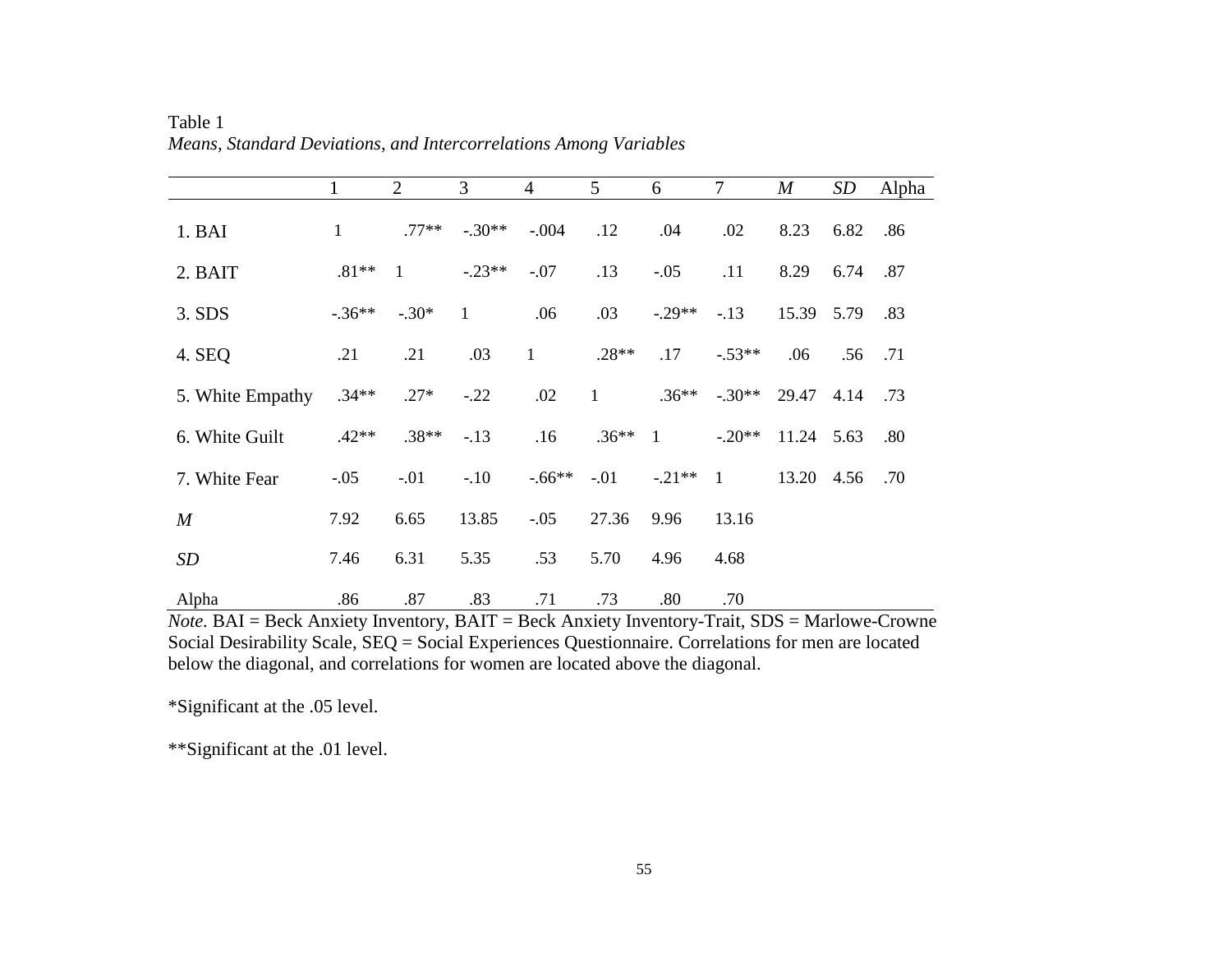3.93,  $p = .022$ . Examination of regression coefficients revealed that order  $[B = .50, \beta =$ .40,  $t = 2.14$ ,  $p = .034$ ], order x social desirability  $[B = -.03, \beta = -.53, t = -1.97, p = .051]$ , and order x quality of previous interracial interactions  $[B = .31, \beta = .43, t = 2.11, p =$ .037] predicted White fear. Higher order predicted greater White fear; for women who received order 1, social desirability was a stronger predictor of White fear relative to women who received order 2; and for women who received order 2, quality of previous interracial interactions was a stronger predictor of White fear, relative to women who received order 1. In preliminary tests of Model 1 and 2, however, order did not predict White fear or other variables in the model. Therefore, order was not included in tests of Model 1 or Model 2.

#### **Model 1 for Women**

The hypothesized model for women, with social desirability added as a covariate and predictor with paths to White guilt and state anxiety, provided a poor fit to the data,  $\chi^2$  (6, *n* = 161) = 38.78, *p* < .001, CFI = .755, RMSEA = .185 (90% CI: .13, .24), SRMR  $= .09$ , AIC = 68.78. Covariances were therefore added as suggested by modification indices between error terms for White guilt and White empathy, White fear and White empathy, and White fear and White guilt. Addition of error covariances for the four path models in this study was deemed acceptable if the error terms were added between variables created from the same instrument (Y. Xu, personal communication, November 28, 2015). The resultant model (see Figure 3) resulted in a good fit to the data according to all fit criteria except the upper limit to the 90% CI for RMSEA,  $\chi^2(3, n = 161) = 2.78$ , *p* = .43, CFI = 1.00, RMSEA = .00 (90% CI: .00, .13), SRMR = .0252, AIC = 38.78. However, although, as hypothesized, quality of previous racial interactions inversely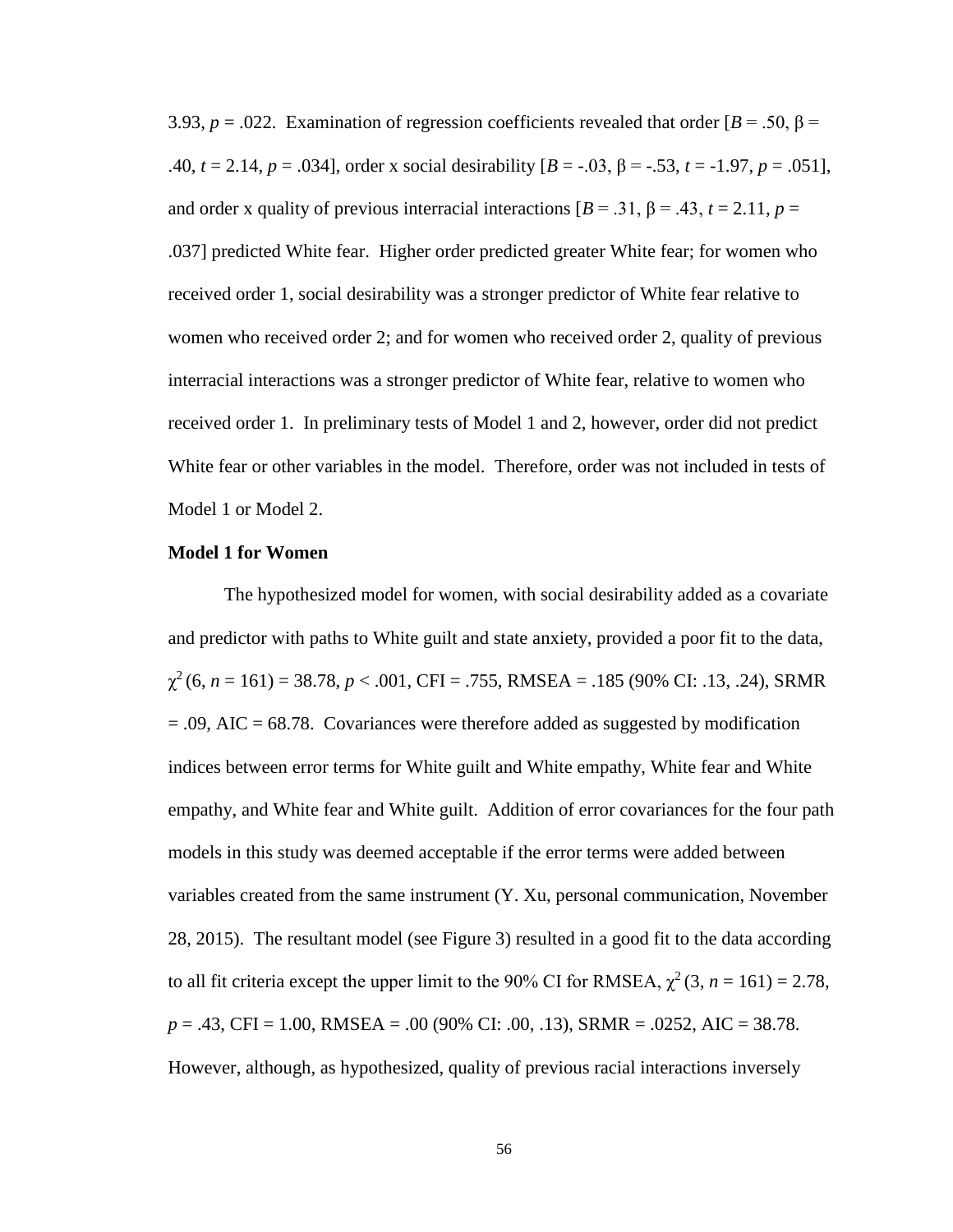predicted White fear and positively predicted White guilt, it inversely rather than positively predicted White empathy. Furthermore, none of the three psychosocial costs of racism predicted state anxiety. Model fit indices do not necessarily indicate a valid model (e.g., if hypothesized paths are nonsignificant) (see Kenny, 2015). Because three of six hypothesized paths were nonsignificant, and one path was negative rather than positive, Model 1 does not appear to be viable for women in this sample.

## **Model 1 for Men**

The initial model for men, with social desirability added as a covariate with a path to state anxiety, provided a poor fit to the data,  $\chi^2(7, n = 55) = 17.49$ ,  $p = .014$ , CFI = .82, RMSEA = .17 (90% CI: .07, .27), SRMR = .12, AIC = 45.49. Error terms for White guilt and White empathy were therefore allowed to covary, as suggested by modification indices. This resulted in a model (see Figure 4) with acceptable fit, given the sample size (see Weston & Gore, 2006) for all fit indices except RMSEA and its 90% CIs,  $\chi^2$  (6, *n* =  $55$ ) = 9.65,  $p = 0.14$ , CFI = .94, RMSEA = .11 (90% CI: .00, .22), SRMR = .08, AIC = 39.65. As noted, however, model fit indices must be accompanied by significant hypothesized paths in order for a model to be viable, yet most hypothesized paths were not significant. For example, paths from quality of previous interracial interactions to White guilt and White empathy, and from White fear and White empathy to state anxiety, were nonsignificant. Indeed, only hypothesized paths from quality of previous interracial interactions to White fear (β = -.67, *p* < .001), and from White guilt to state anxiety (β =  $.27, p = .032$ ), were significant. As is clear from these results, there were and could not have been any significant indirect relationships. Finally, the wide range of the CI for RMSEA indicates that "the estimated discrepancy value is quite imprecise, thereby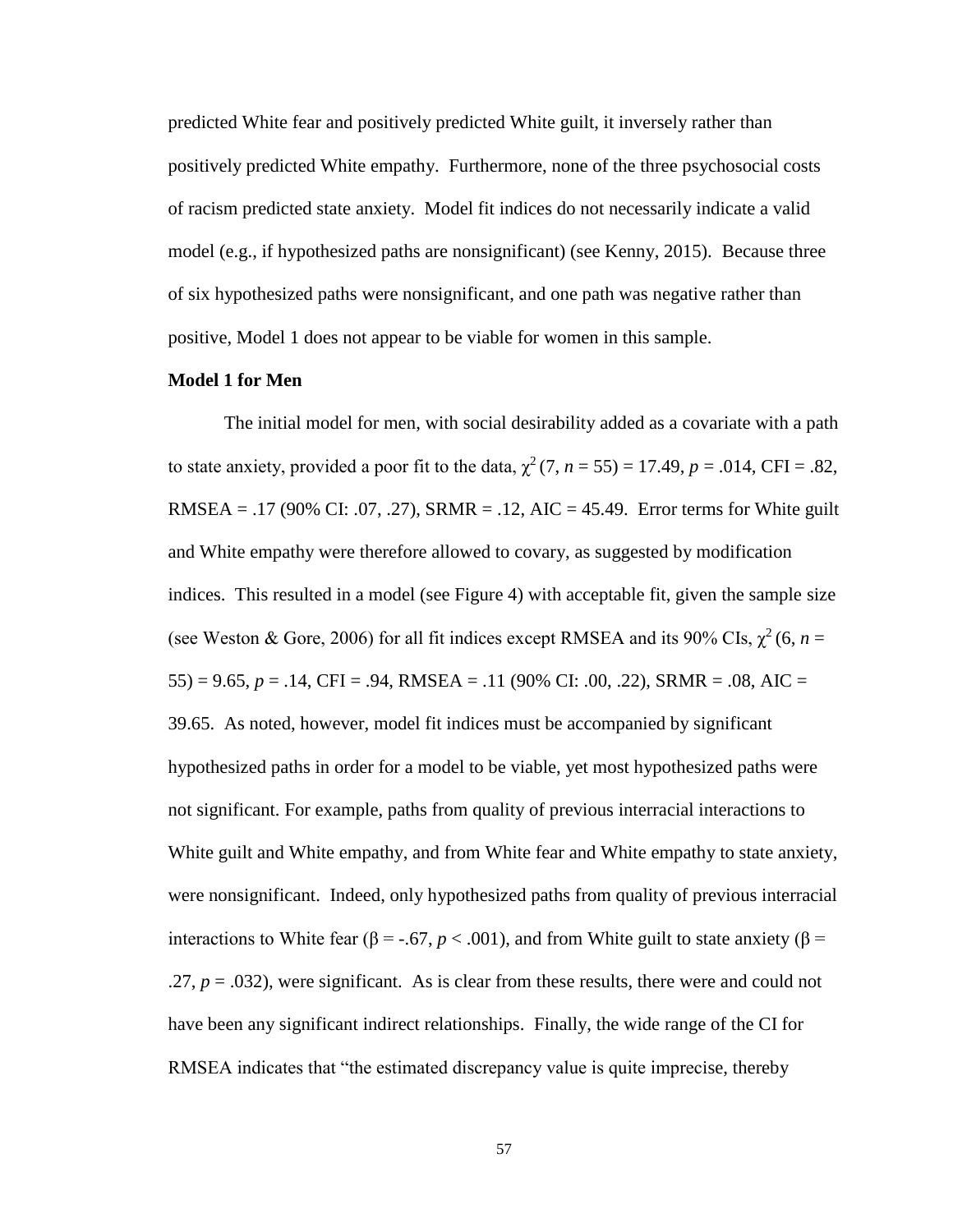negating any possibility to determine accurately the degree of fit in the population" (Byrne, 1998, pp. 112-113). Small samples and more complex models (e.g., with many parameters) result in wide CIs (Byrne, 1998). Overall, these data indicate that Model 1 is unlikely to be viable for men in this sample.





*Note.* The standardized path coefficients from Social Desirability to White Fear, Quality of Previous Interracial Interactions to White Fear, and Social Desirability to State Anxiety are significant at *p* < .001. The standardized path coefficient from Quality of Previous Interracial Interactions to White Empathy is significant at *p* < .01. The standardized path coefficient from Quality of Previous Interracial Interactions to White Guilt is significant at  $p = .011$ . White Fear  $R^2 = .29$ , White Guilt  $R^2 = .12$ , White Empathy  $R^2 = .06$ , and State Anxiety  $R^2 = .14$ .

# **Model 2 for Women**

As in Model 1, social desirability was added as an exogenous predictor due to its relationships with trait anxiety and psychosocial costs, and it was allowed to covary with trait anxiety. Because, in preliminary regressions, social desirability predicted only one psychosocial cost—White guilt—a path was included only from social desirability to this psychosocial cost. The theorized model provided a poor fit to the data,  $\chi^2(8, n = 161) =$ 45.78,  $p < .001$ , CFI = .71, RMSEA = .17 (90% CI: .125, .222), SRMR = .10, AIC =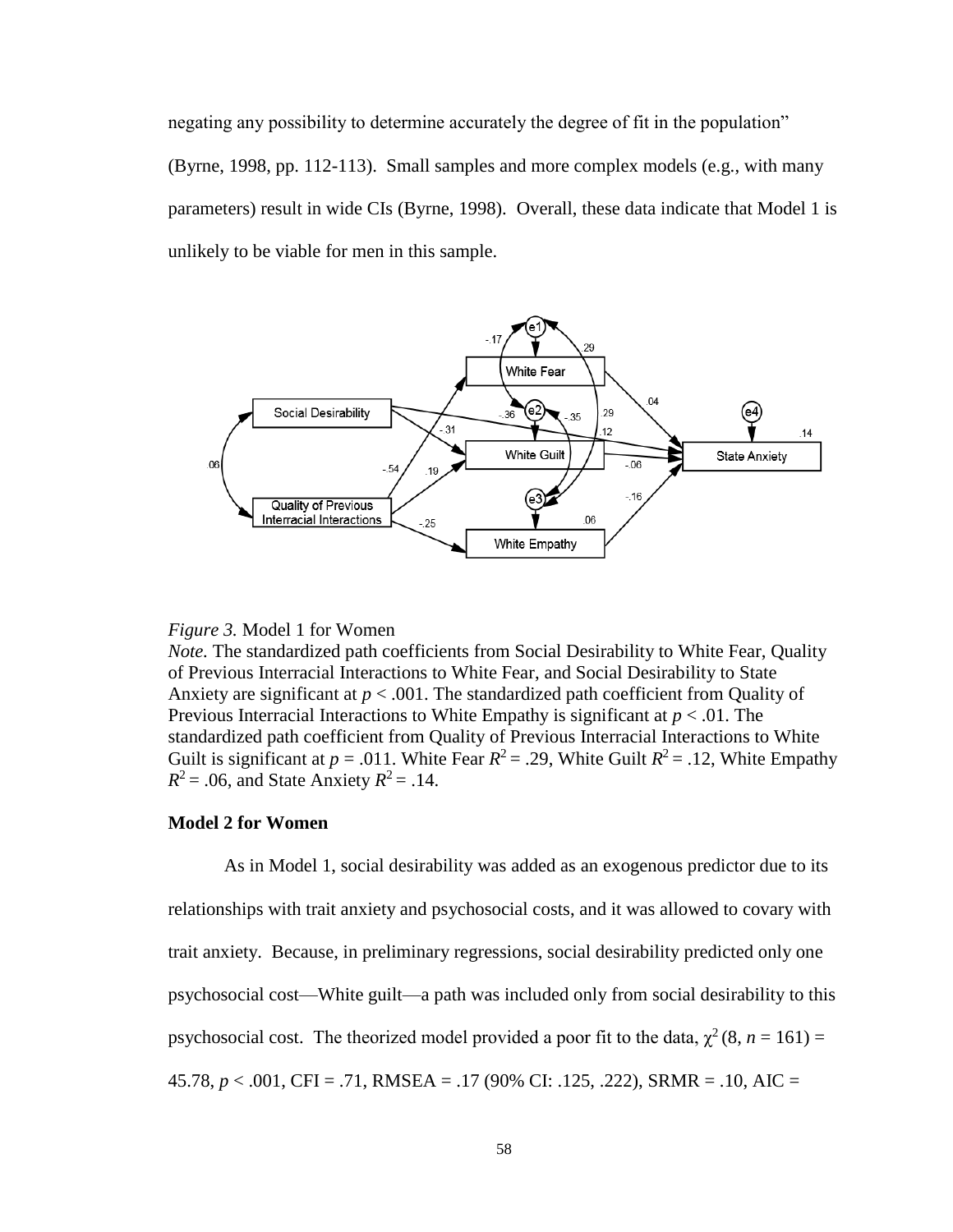## 71.78. Additionally, the proposed path from trait anxiety to quality of previous

interracial interactions was nonsignificant ( $β = -0.04$ ,  $p = 0.664$ ). Modification indices were



## *Figure 4.* Model 1 for Men

*Note.* The standardized path coefficient from Quality of Previous Interracial Interactions to White Fear is significant at  $p < .001$ . The standardized path coefficient from Social Desirability to State Anxiety is significant at  $p < .01$ . The standardized path coefficient from White Guilt to State Anxiety is significant at  $p = .032$ . White Fear  $R^2 = .45$ , White Guilt  $R^2 = .03$ , White Empathy  $R^2 = .00$ , and State Anxiety  $R^2 = .29$ .

therefore utilized to improve model fit by adding a path from trait anxiety to White empathy. Error terms of White guilt and White empathy, White fear and White empathy, and White fear and White guilt also were allowed to covary. All fit indices except the high upper 90% CI and the wide range of the CIs for RMSEA indicate that this model (see Figure 5) provided a good fit to the data,  $\chi^2(4, n = 161) = 3.80$ ,  $p = .434$ , CFI = 1.00, RMSEA = .000 (90% CI: .00, .12), SRMR = .04, AIC = 37.80. As noted, however, the wide range of the CI for RMSEA indicates imprecise discrepancy estimates and highly questionable generalizability. Furthermore, the primary difference between Model 2 and Model 1 was the hypothesis that trait anxiety would predict quality of previous interracial interactions, and this hypothesis was not supported before and after model modifications. Model 2 therefore appears to be nonviable for women in this sample.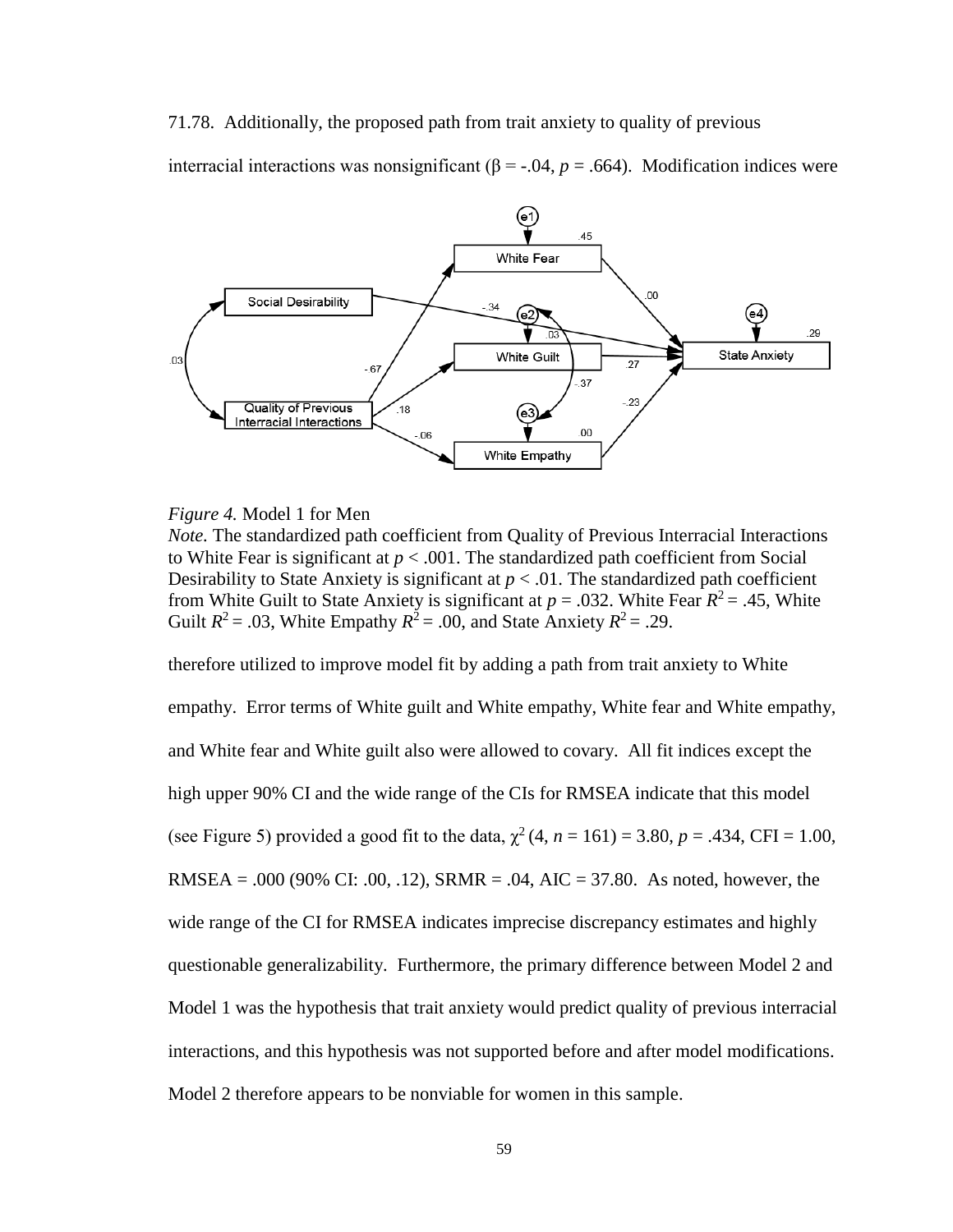

## *Figure 5.* Model 2 for Women

*Note*. The standardized path coefficients from Quality of Previous Interracial Interactions to White Fear, Quality of Previous Interracial Interactions to White Empathy, and Social Desirability to White Guilt are significant at  $p < .001$ . The standardized path coefficient from Quality of Previous Interracial Interactions to White Guilt is significant at *p* = .01. The standardized path coefficient from Trait Anxiety to White Empathy is significant at *p*   $= .014$ . Quality of Previous Interracial Interactions  $R^2 = .00$ , White Fear  $R^2 = .29$ , White Guilt  $R^2 = .13$ , and White Empathy  $R^2 = .09$ .

## **Model 2 for Men**

In Model 2 for men, social desirability was not included as a covariate, since it did not predict any endogenous variables in preliminary regressions. Like Model 2 for women, the hypothesized model for men provided a poor fit to the data,  $\chi^2(6, n = 55) =$ 22.52, *p* = .001, CFI = .67, RMSEA = .23 (90% CI: .13, .33), SRMR = .16, AIC = 40.52. Additionally, the path from trait anxiety to quality of previous interracial interactions was nonsignificant despite a small but substantive beta coefficient,  $(\beta = .23, p = .09)$ . Modification indices were again utilized to add paths, in this case from trait anxiety to White guilt and White empathy. Error terms for White guilt and White empathy also were allowed to covary. Figure 6 depicts this modified model. All fit indices except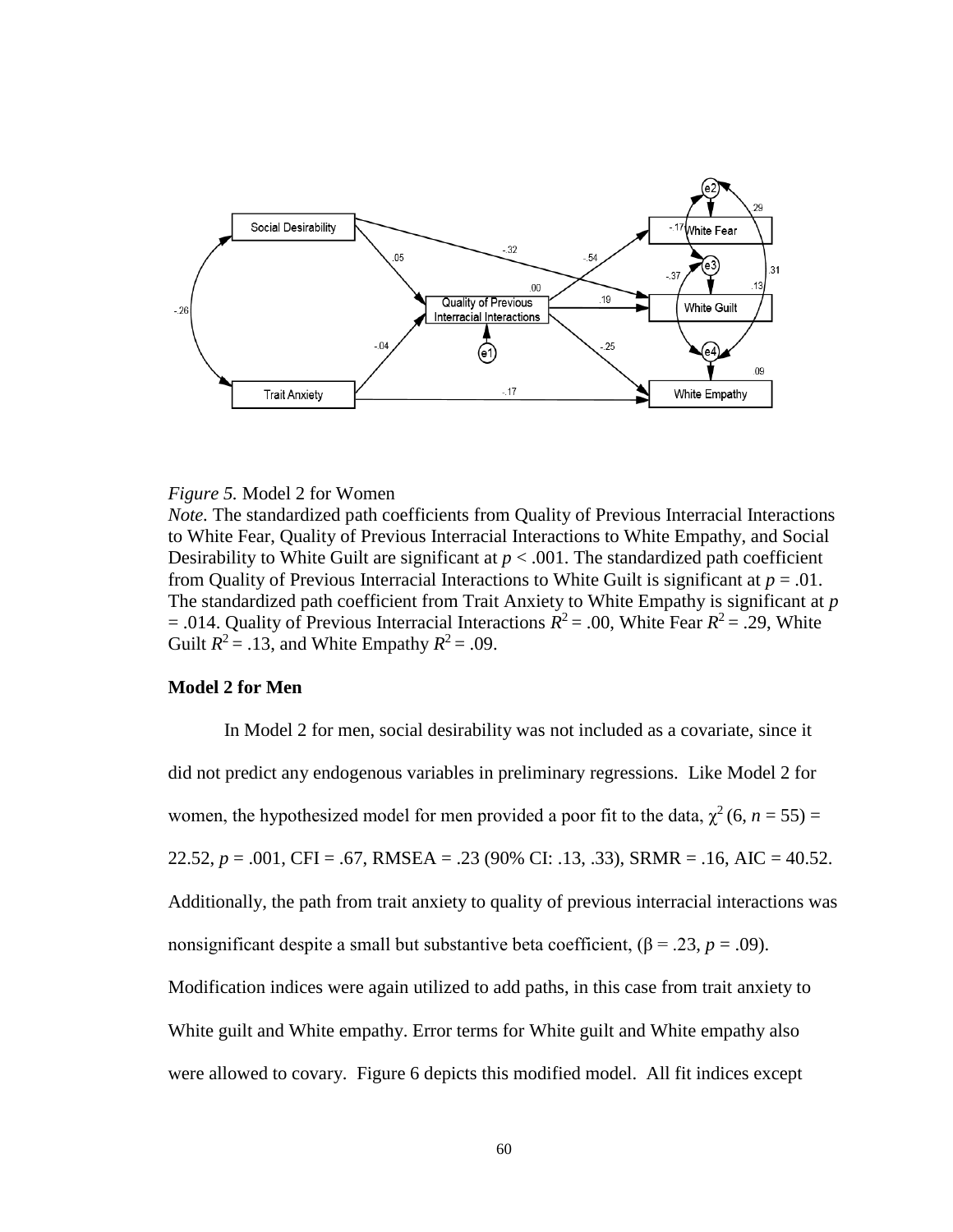RMSEA, the 90% CI for RMSEA, and the upper range of the CI indicated a good fit to the data,  $\chi^2(3) = 5.08$ ,  $p = .17$ , CFI = .96, RMSEA = .11 (90% CI: .00, .28), SRMR = .05,  $AIC = 29.08$ . Additionally, bias-corrected bootstrapping indicated that the indirect relationship of trait anxiety with White fear through quality of previous interracial



## *Figure 6.* Model 2 for Men

*Note.* The standardized path coefficient from Quality of Previous Interracial Interactions to White Fear is significant at  $p < .001$ . The standardized path coefficient from Trait Anxiety to White Guilt is significant at  $p < .01$ . The standardized path coefficient from Trait Anxiety to White Empathy is significant at  $p = .011$ . Quality of Previous Interracial Interactions  $R^2 = .05$ , White Fear  $R^2 = .45$ , White Guilt  $R^2 = .14$ , and White Empathy  $R^2 =$ .11.

interactions was significant,  $β = -.15$ ,  $SE = .08$ ,  $95%$  CI:  $-.32$ ,  $-.02$ ,  $p = .022$ . The path from trait anxiety to quality of previous interracial interactions remained nonsignificant after modifications. These data—particularly the failure of trait anxiety to predict quality of previous interracial interactions, the failure of quality of previous interracial interactions to predict White guilt or White empathy, the high RMSEA, and both the wide range and high upper limit of the 90% CI for RMSEA—indicate that this model is not viable for men. It is also important to note that the cross-sectional design of this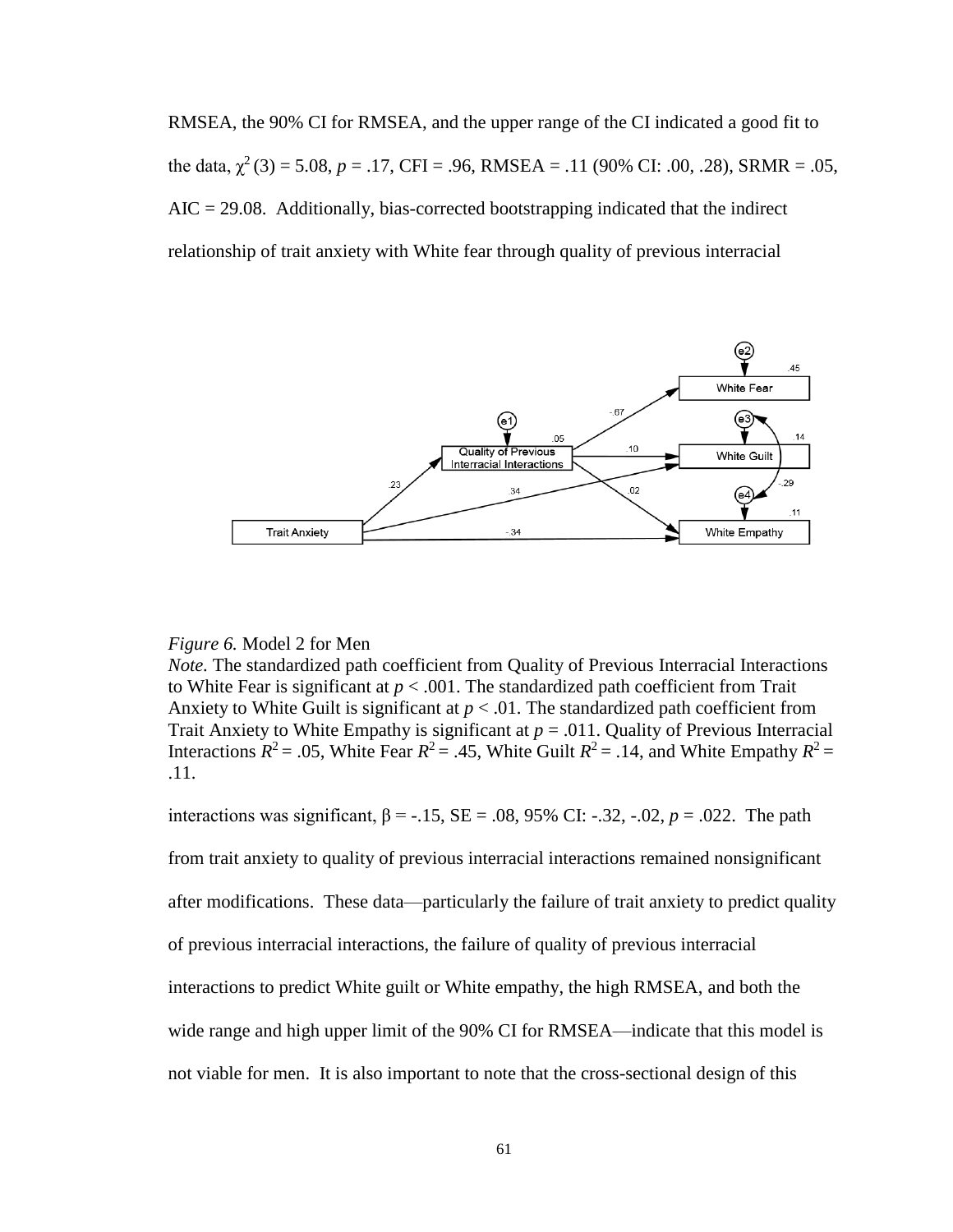study does not permit strong inference about the direction of relationships, or whether the prediction is bi-directional. Additionally, the very small sample size suggests that caution should be used in interpretation of results and generalizability.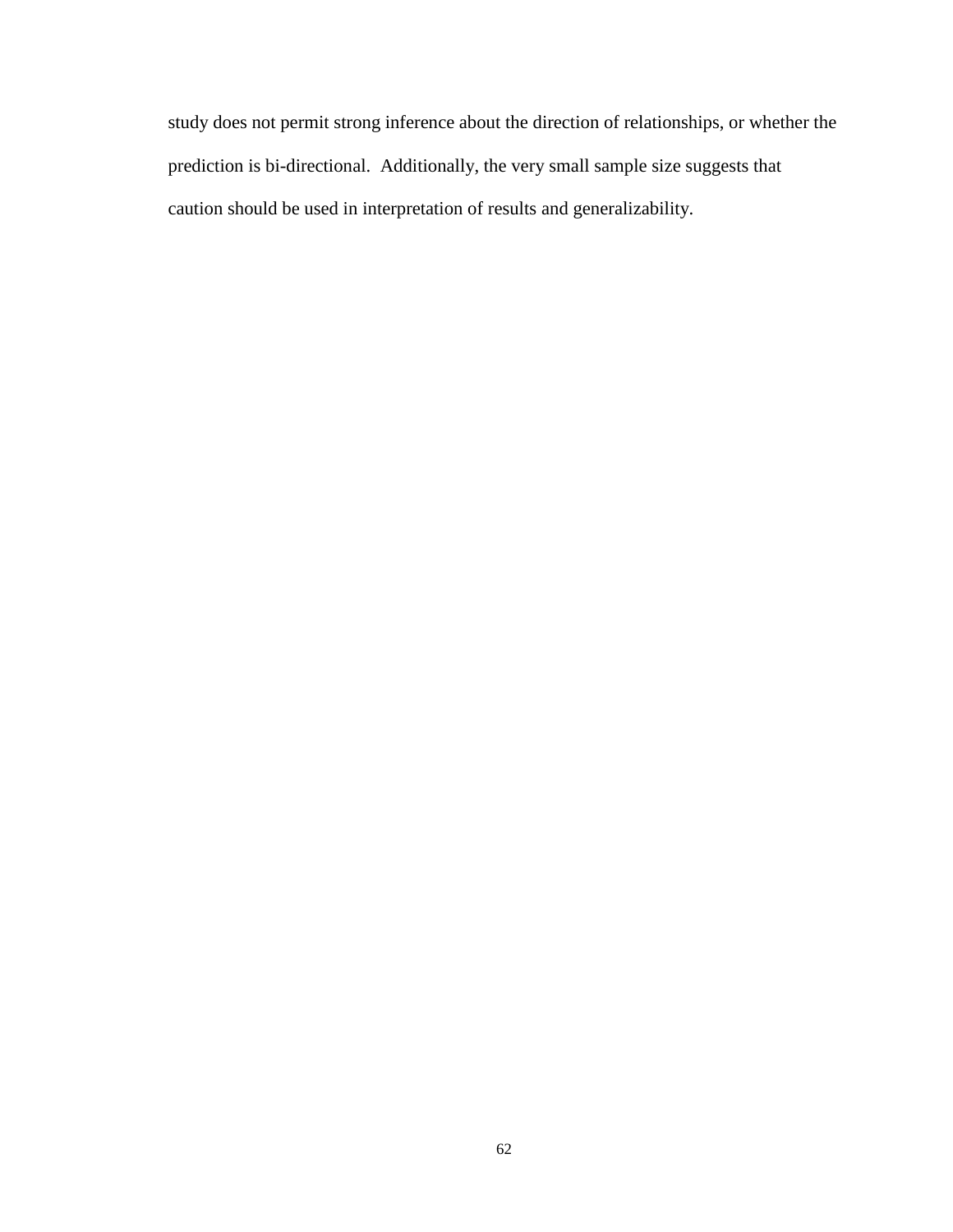### **Chapter 5: Discussion**

The purpose of the present study was to test the fit of two structural models. The target model examined the relationships between the quality of previous interracial interactions, psychosocial costs of racism to Whites, and the criterion state anxiety, whereas the second model examined the relationships between trait anxiety, the quality of previous interracial interactions, and the criterion psychosocial costs of racism to Whites. However, in light of gender differences in anxiety levels and racial attitudes postulated in theory and found in the empirical literature (e.g., Cundiff & Komarraju; McClean  $\&$ Anderson, 2009; Wang et al., 2003); mean gender differences in White Empathy in the present study; and differences in the strength of correlations in the present study across gender between White guilt and state anxiety, White guilt and trait anxiety, and White empathy and quality of previous interracial interactions, analyses were conducted separately for men and women. Because of the relatively small subsample sizes in these analyses, and because use of Structural Equation Modeling (SEM) generally requires a sample size of at least 200 (Weston & Gore, 2006), observed variables rather than latent variables were used in analyses. Thus, the statistical procedure of path analysis was used instead of SEM.

## **Model 1**

The target model tested hypotheses based on Plant and Devine's (2003) model of intergroup anxiety, which demonstrated that White persons' lack of positive experiences with Black persons was associated with negative outcome expectations about their future interracial interactions, and that these negative expectations resulted in higher levels of interracial or intergroup anxiety. The target model specifically hypothesized that the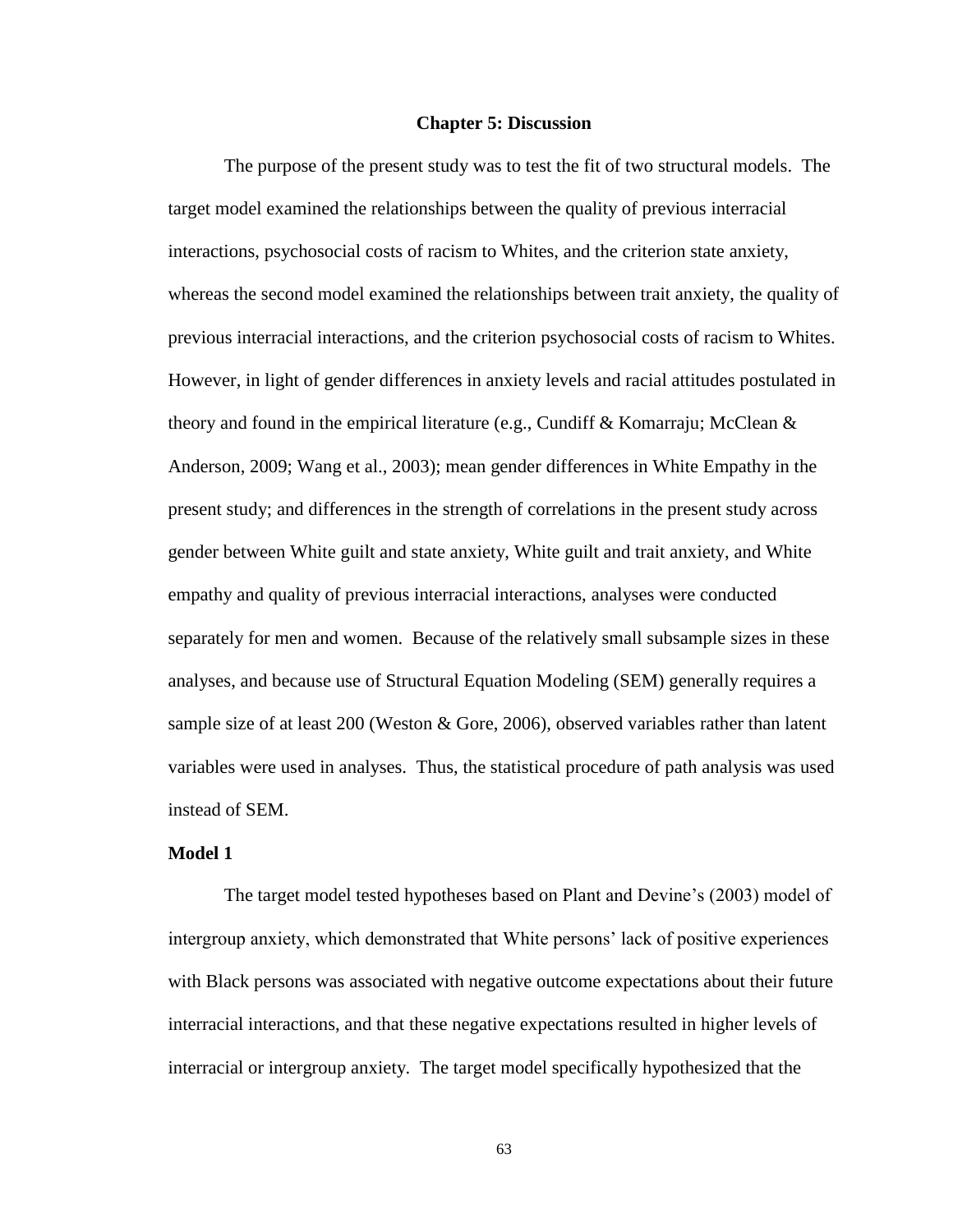quality of previous interracial interactions would inversely predict White fear, positively predict White guilt, and positively predict White empathy. In turn, White fear and White guilt would positively predict state anxiety, and White empathy would inversely predict state anxiety. This was the first study to examine whether the psychosocial costs of racism predict a major mental health problem, and hence is of potential importance to researchers and clinicians.

After model modifications, Model 1 for women had a good fit to the data according to all fit criteria except the upper limit to the 90% CI for RMSEA. Consistent with hypotheses, quality of previous interracial interactions significantly predicted all three psychosocial costs, two of which were in the anticipated directions (i.e., White fear and White guilt). The quality of previous interracial interactions negatively predicted White empathy, indicating that more positive previous interracial interactions are associated with less anger and sadness about racism. However, none of the psychosocial costs predicted state anxiety. In conjunction, these findings suggest that the quality of previous interracial interactions may in fact predict and shape psychosocial costs, but that psychosocial costs do not predict or shape levels of state anxiety among women. Given that three of six hypothesized paths were nonsignificant, and one path was negative rather than positive, Model 1 was not considered viable for women in this sample.

After model modifications, Model 1 for men had an acceptable fit to the data for all fit indices except RMSEA and its 90% CIs. However, only two out of six of the hypothesized paths were significant, indicating that the model was not viable for men. With regard to significant paths, the quality of previous interracial interactions inversely predicted only one psychosocial cost, White fear. This indicates that positive previous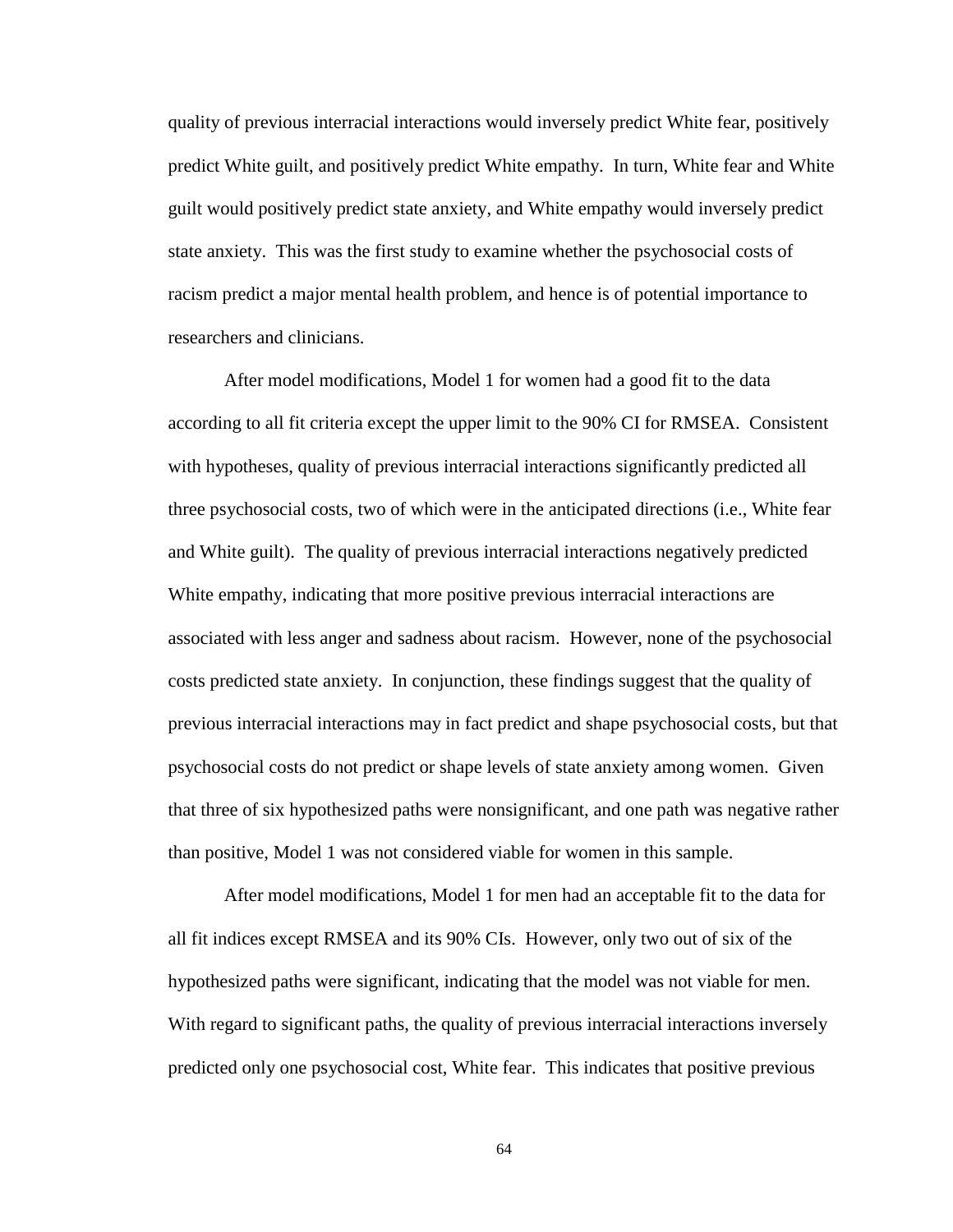interracial interactions are associated with lower levels of White fear among men but not with White guilt or White empathy. Second, White guilt positively predicted state anxiety, indicating that higher levels of White guilt are associated with and may result in higher levels of state anxiety among men. However, contrary to hypotheses, neither White fear nor White empathy predicted state anxiety among men.

The aforementioned findings provide limited support for Plant and Devine's (2003) theory of intergroup anxiety, which posited (and which later research substantiated; see Doerr, Plant, Kunstman, & Buck, 2011; Plant, 2004; Plant, Butz, & Tartakovsky, 2008) that the lack of positive experiences with outgroup members predicted negative expectations about future interracial interactions. Negative expectations about future interracial interactions can be considered a type of cognitive psychosocial cost, defined as distortions of the self, others, and reality related to the negative consequences that White people experience as a result of societal racism. The findings of this study demonstrate that the quality of previous interracial relationships predicts other negative responses. For instance, the quality of previous interracial interactions inversely predicted White fear among men and women, and positively predicted White guilt and inversely predicted White empathy among women. These findings suggest that White persons tend to have more fear or distrust toward persons of color if they have had negative experiences with them in the past. In addition, White women tend to feel guiltier about their own Whiteness and less angry and sad regarding the existence of racism if they have had positive experiences with persons of color in the past. The present study's findings regarding White Fear are consistent with results of previous studies examining intergroup contact and White Fear. For instance, Todd et al.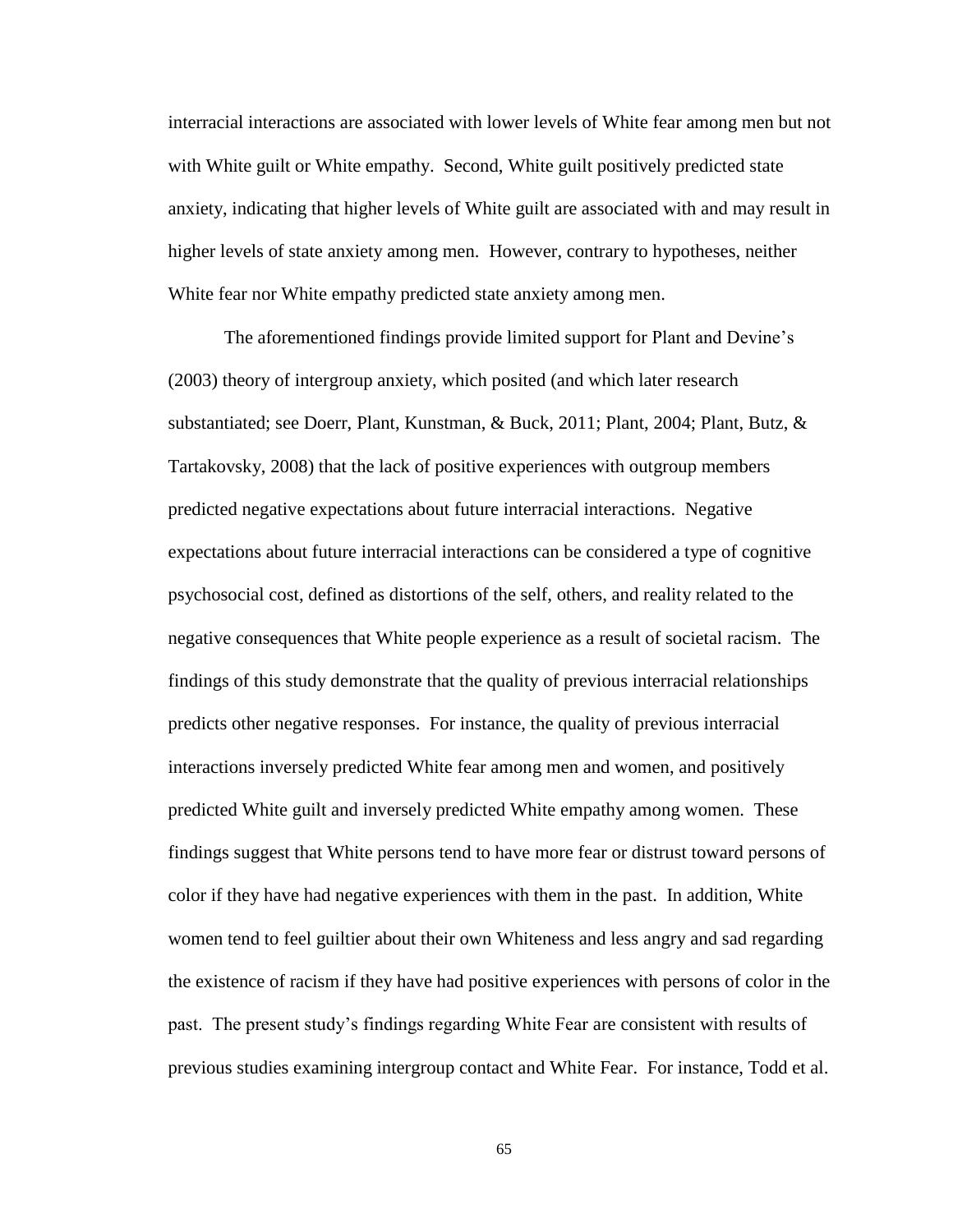(2011) found that White persons who had more cross-racial friendships across college, which would indicate positive interracial interactions, had lower levels of White fear.

It is also important to note that across both genders, the quality of previous interracial interactions predicted White fear. In addition, the variance accounted for in White fear by the quality of previous interracial interactions in women and men  $(R^{2} = .29)$ and  $R^2$  = .45, respectively) is larger than the variance accounted for in White empathy ( $R^2$ )  $=$  .06 and  $R^2$  = .00, respectively) and White Guilt ( $R^2$  = .12 and  $R^2$  = .03, respectively). These results suggest that White fear is the psychosocial cost most strongly affected by the quality of previous interracial interactions, which is seemingly consistent with the literature demonstrating that the quality of previous interracial interactions predicts interracial anxiety (e.g., Plant & Devine, 2003), as White fear is the psychosocial cost most conceptually similar to anxiety. Future research may wish to examine variables that serve as stronger predictors of White empathy and White fear than the quality of previous interracial interactions as measured by the SEQ.

Plant and Devine's (2003) finding that negative responses (e.g., negative outcome expectancies) predicted intergroup anxiety generally did not extend to the target model tested in the current study. It was hypothesized that the psychosocial costs of racism, which all represent the negative affective responses that White people experience as a result of institutional racism, would predict state anxiety. However, no psychosocial costs predicted state anxiety among women; indeed, social desirability was the only significant predictor of state anxiety among women. Similarly, among men, neither White empathy nor White fear predicted state anxiety. However, White guilt predicted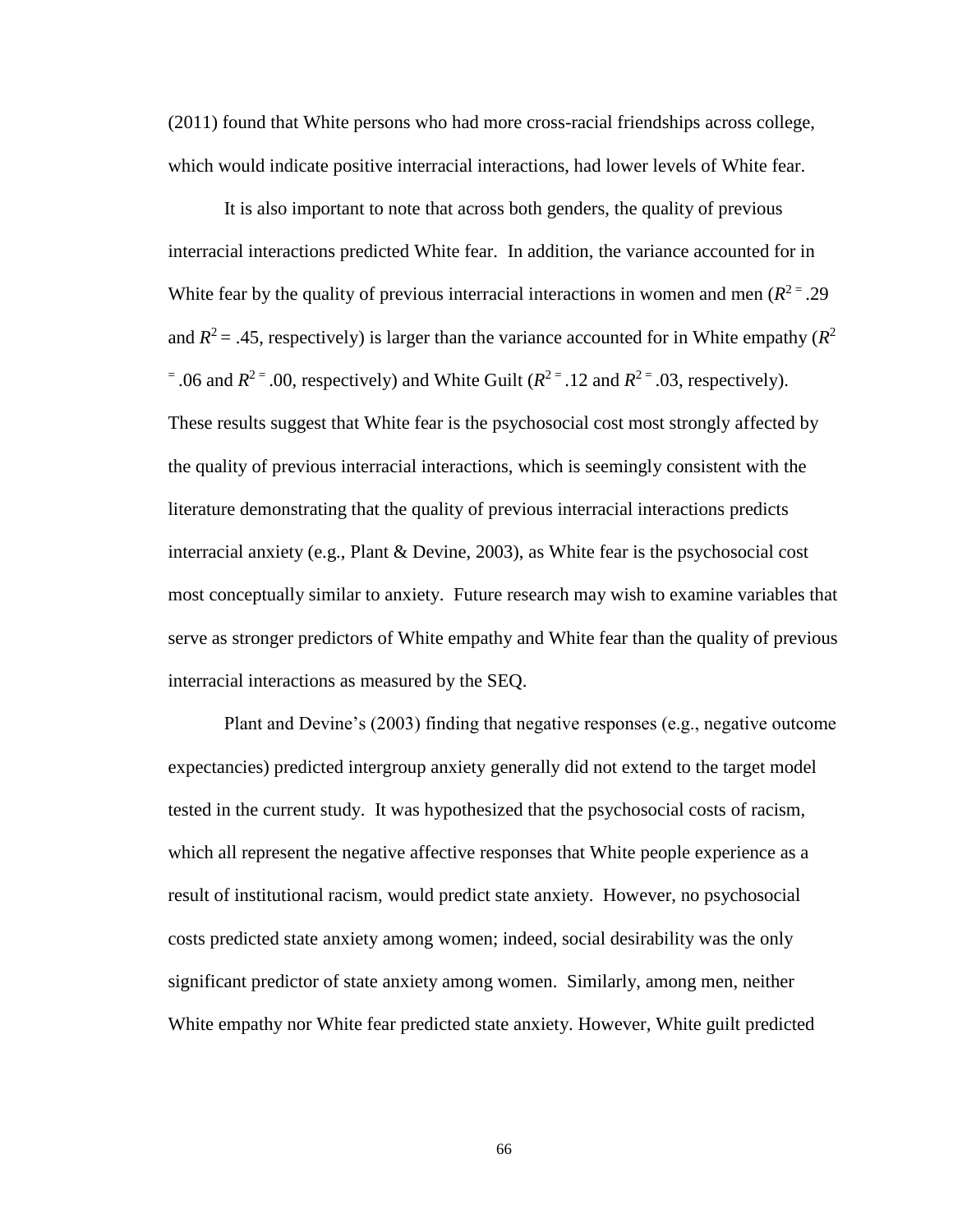state anxiety among men, such that higher levels of guilt regarding one's own Whiteness predicted higher levels of state anxiety.

Additionally, the control variable social desirability predicted state anxiety. In summary, the target model does not appear viable for men and women, as the quality of previous interracial interactions did not predict all psychosocial costs across gender. Furthermore, only one psychosocial cost predicted state anxiety among men, whereas no psychosocial costs predicted state anxiety among women.

### **Model 2**

The second path model was proposed in order to rule out alternative plausible explanations of the relationships between anxiety, quality of previous interracial interactions, and the psychosocial costs of racism. This model specifically tested the following hypotheses: trait anxiety will inversely predict the quality of previous interracial interactions. In turn, the quality of previous interracial interactions will inversely predict White fear, positively predict White guilt, and positively predict White empathy.

After model modifications, all fit indices except the high upper 90% CI and the wide range of the CIs for RMSEA indicated that Model 2 for women provided a good fit to the data. However, contrary to one core hypothesis of Model 2, trait anxiety did not predict quality of previous interracial interactions, suggesting that White women's levels of dispositional anxiety do not shape or predict the quality of their interactions with persons of color. In addition, the quality of previous interracial interactions predicted all psychosocial costs in the same directions as in Model 1.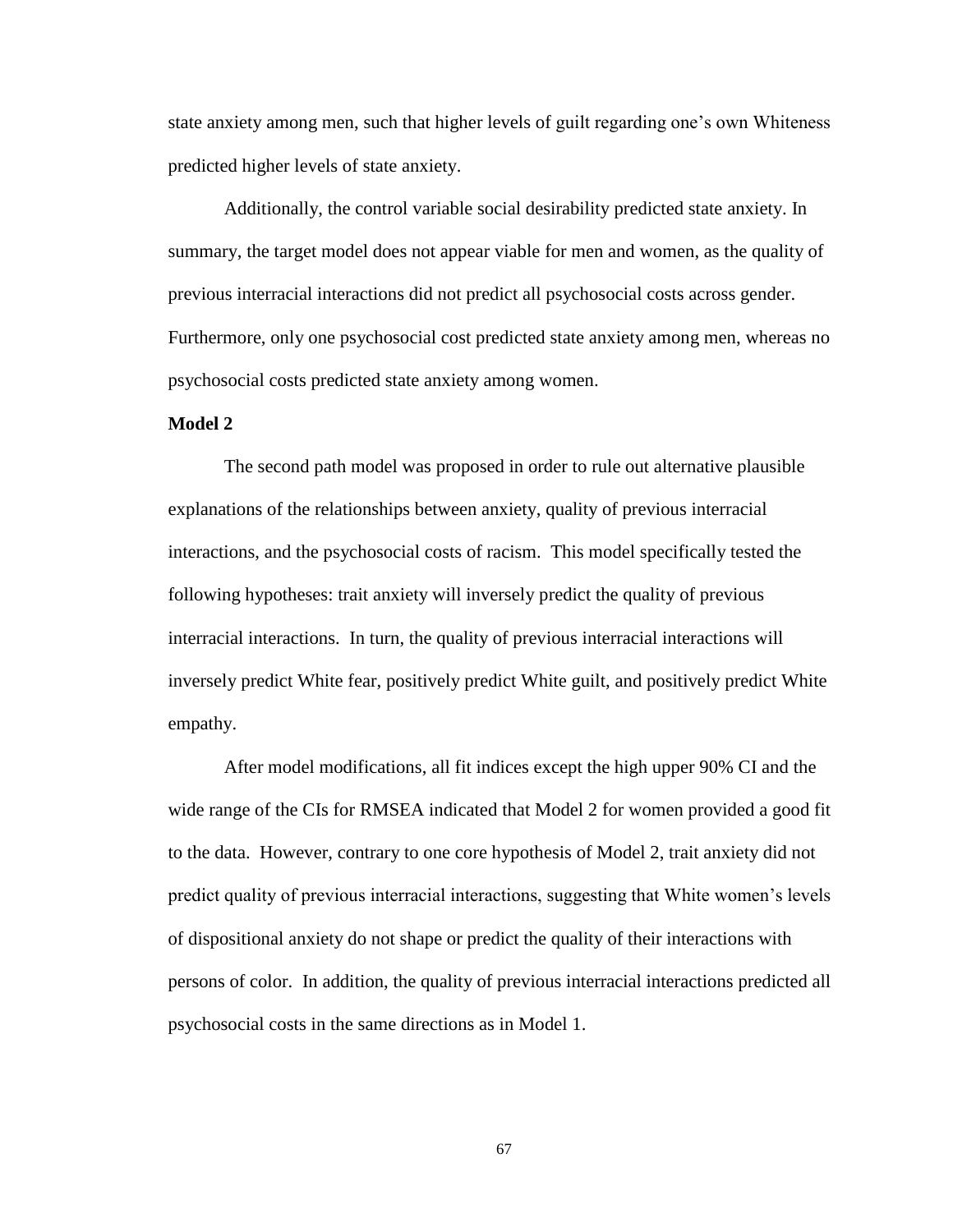After model modifications in Model 2 for men, all fit indices except RMSEA, the 90% CI for RMSEA, and the upper range of the CI indicated that the model exhibited a good fit to the data. Similar to results for women, trait anxiety did not predict the quality of previous interracial interactions among men. Indeed, contrary to hypotheses and to the proposed model, paths added based on modification indices demonstrated that trait anxiety directly predicted the criterion variables White guilt and White empathy. Additionally, trait anxiety indirectly predicted White fear among men through its relationship with quality of previous interracial interactions. That is, quality of previous interracial interactions mediated the relationship between trait anxiety and White fear. These findings indicate that higher trait anxiety directly predicts and may lead to higher White guilt and lower White empathy, and also indirectly predicts lower White fear through a positive but nonsignificant relationship with quality of previous interracial interactions. Although the conditions for mediation that were once argued to be essential (see Baron & Kenny, 1986; Frazier et al., 2004) were not fully met, Zhao, Lynch, and Chen (2010) and other authors have argued that mediation can occur even without a significant direct relationship between a predictor and criterion. In addition, the quality of previous interracial interactions only predicted one psychosocial cost; as in model 1 for men, the quality of previous interracial interactions negatively predicted White fear, indicating that poorer quality of previous interracial interactions is associated with and may lead to higher levels of White fear.

#### **Implications**

This study failed to demonstrate links between most psychosocial costs of racism among Whites and mental health outcomes. Within Model 1, psychosocial costs of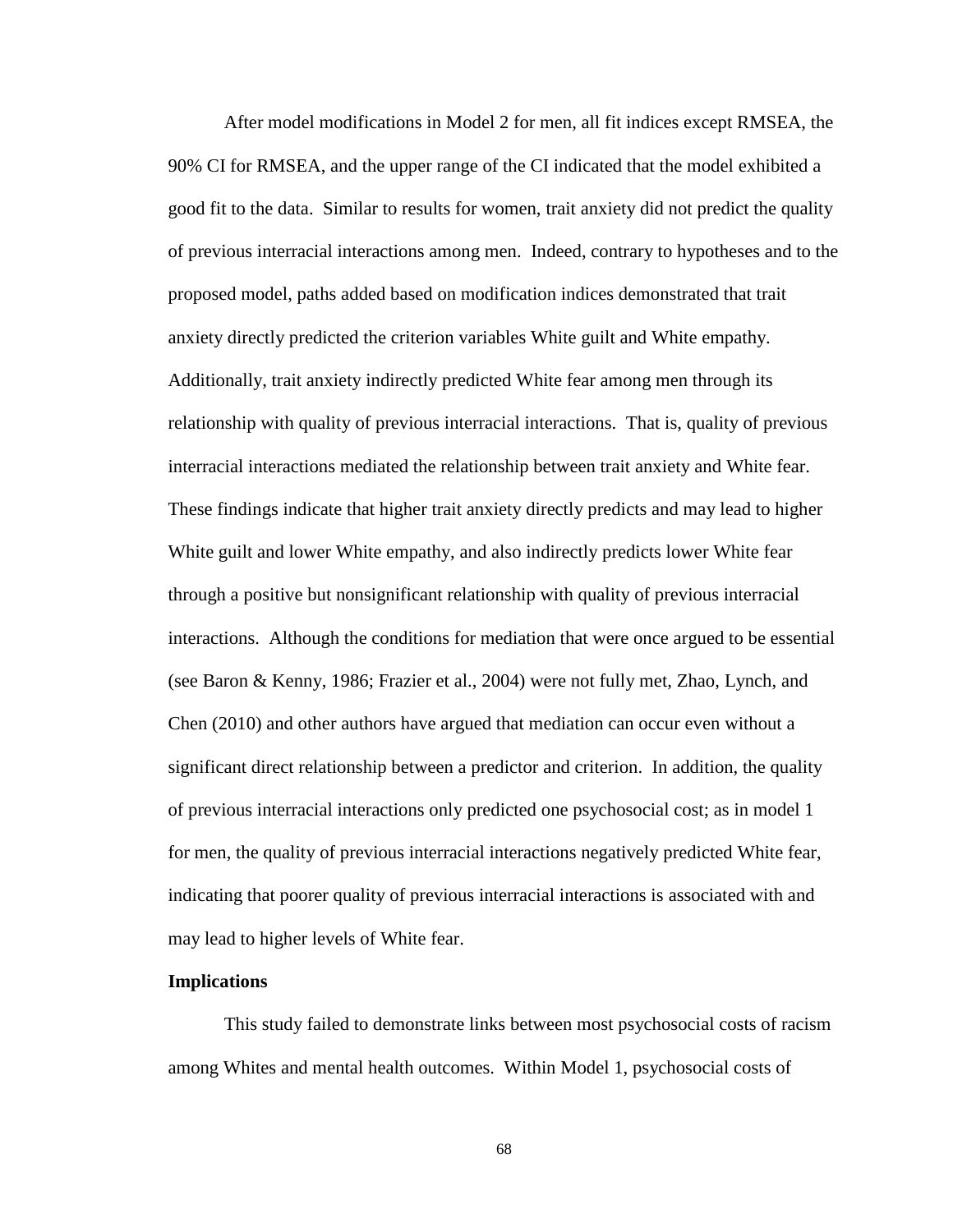racism do not appear to be significant factors in prediction of anxiety. No psychosocial costs predicted state anxiety among women, and neither White empathy nor White fear predicted state anxiety among men. Only White Guilt predicted higher levels of prolonged state anxiety among men. Indeed, only social desirability predicted anxiety among women (inversely), and both social desirability and White guilt predicted anxiety among men, with social desirability appearing to be the stronger predictor. Within Model 2, trait anxiety did not predict the quality of previous interracial interactions among men or women. Overall, results suggest that neither Model 1 nor 2 are applicable to White individuals.

Although previous studies have found that the quality of previous interracial interactions, negative outcome expectancies, and psychosocial costs are related to situation-specific negative emotional responses (e.g., interracial anxiety), there appears to be limited evidence that these types of behavioral, cognitive, or affective psychosocial costs are related to broader or clinical mental health outcomes (e.g., prolonged state anxiety). Indeed, only one study by Todd et al. (2010) found that psychosocial costs were related to negative affect, defined as a general negative mood state that includes aspects of both depression and anxiety (Watson et al., 1998). Furthermore, the relationships between the psychosocial costs of racism and negative affect were examined as participants engaged in specific diversity activities. The significant relationships between psychosocial costs and negative emotional responses may not generalize to broad, ambiguous contexts, such as the context of the present study. In addition, psychosocial costs may have no true effect on clinical mental health outcomes,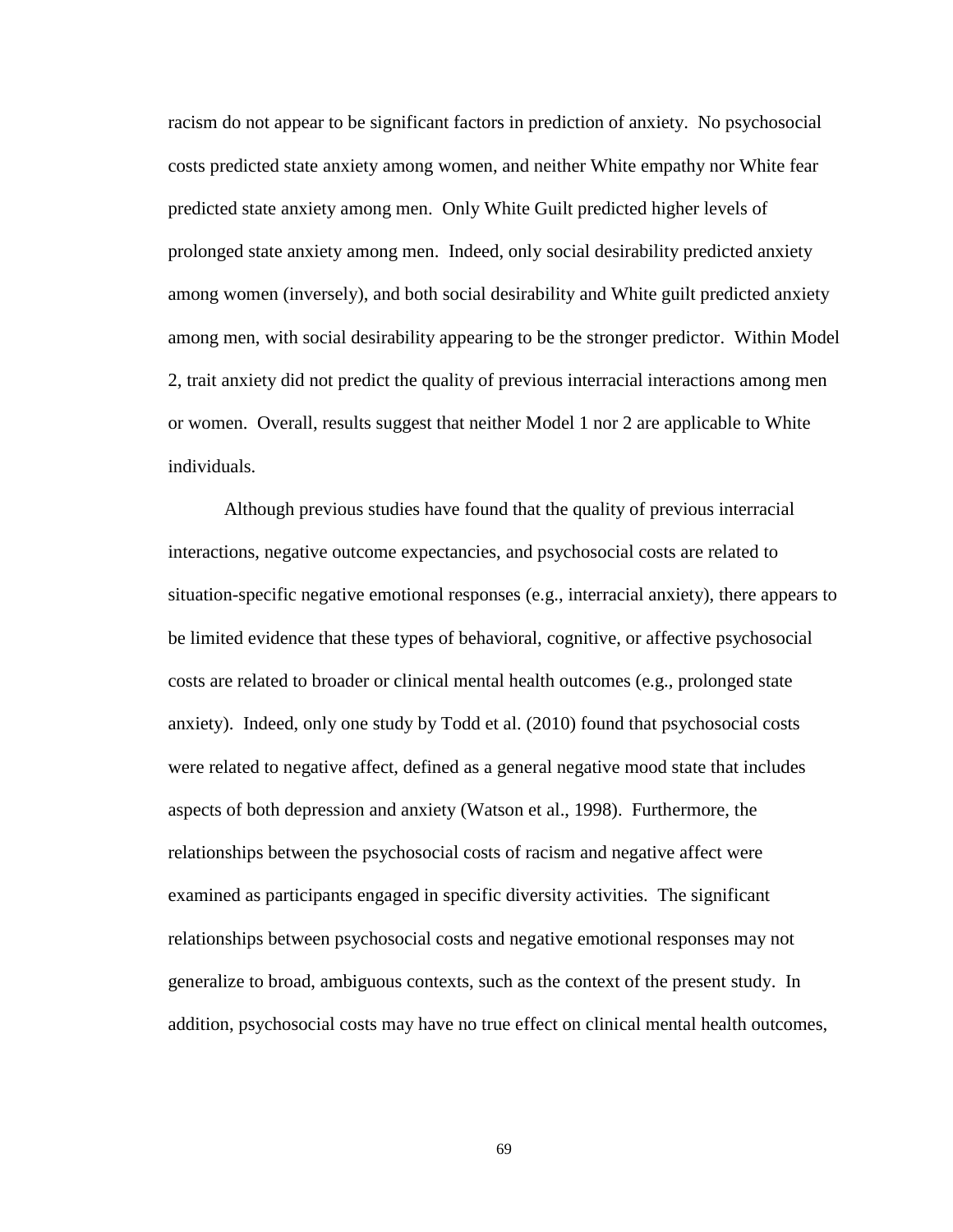despite the extant evidence indicating that they have an effect on negative, non-clinical mood states.

The possibility that psychosocial cost items lacked meaning to participants may have also been one factor that contributed to the null relationships between psychosocial costs of racism and anxiety demonstrated within the present study. Dottolo and Stewart (2013) suggested that psychosocial costs can be induced within persons. For instance, White Americans often feel guilty when the topic of slavery is broached. Because the present study measured psychosocial costs within a general context with no induction of White guilt, fear, or empathy, it is possible that some PCRW items were not salient enough for participants, resulting in deflated, inaccurate levels of psychosocial costs. Minimal identification with psychosocial costs could result in a weaker relationship between costs and outcome variables, such as anxiety levels. However, this argument would likely only apply to White fear (as opposed to White empathy and guilt) within this study, as the means for this subscale among both men and women were lower than the means for this subscale in previous studies (e.g., Poteat & Spanierman, 2008; Spanierman & Heppner, 2004; Todd et al., 2010).

Another potential source of White persons' minimal identification with PCRW items is a tendency among Whites to minimize racial differences due to discomfort regarding racial issues or topics (Dottolo & Stewart, 2013). This tendency to underestimate racial differences could potentially deflate levels of psychosocial costs. The minimization of racial differences characterizes the construct of color-blind racial attitudes, which has frequently been measured in studies examining psychosocial costs (e.g., Soble, Spanierman, & Liao, 2011; Spanierman & Heppner, 2004; Todd et al, 2010).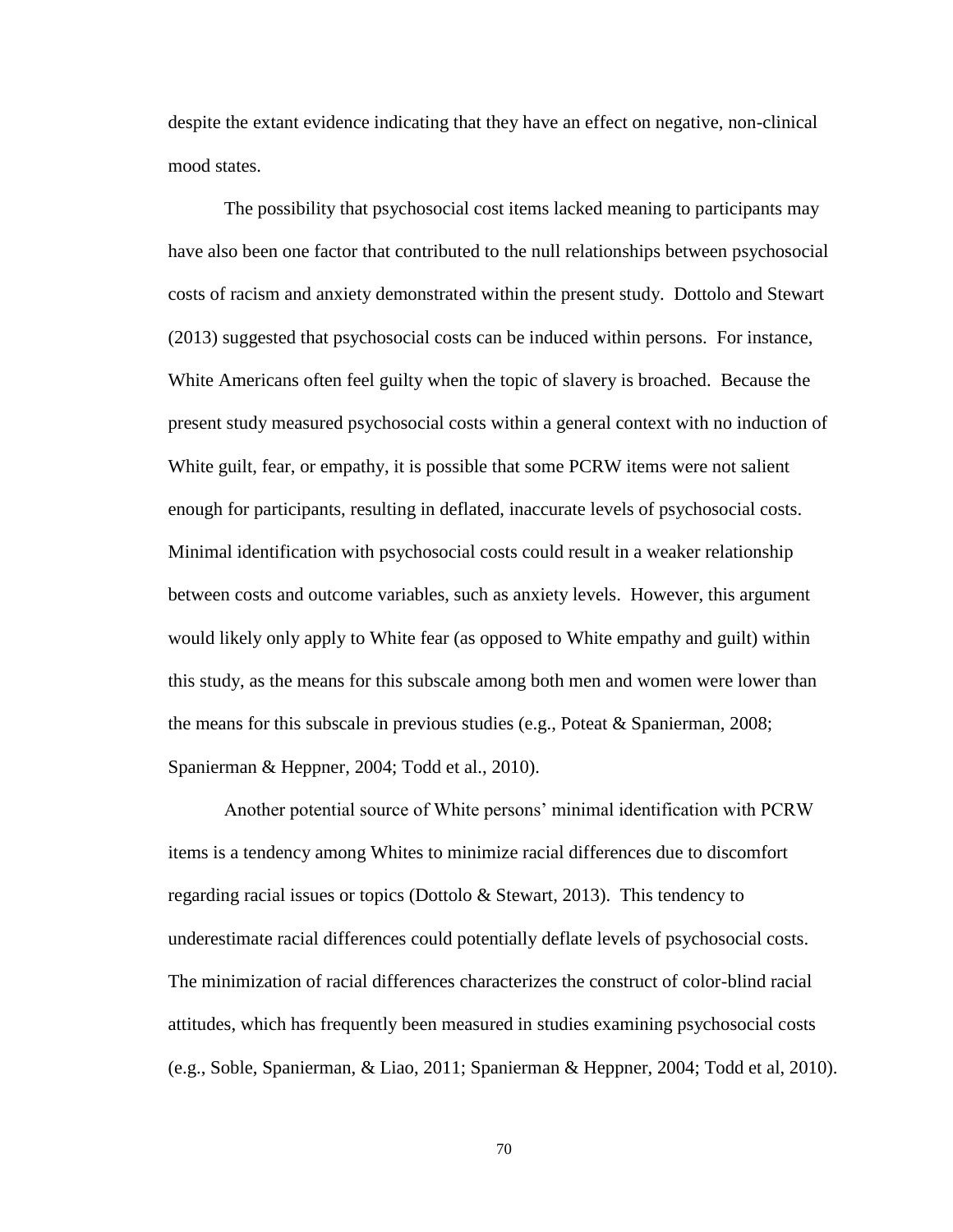It is unknown if participants' levels of racial awareness affected their responses to PCRW items, as this study did not include a measure of color-blind racial attitudes. This is one clear limitation of the present study.

Although the models were not supported and the psychosocial costs did not predict anxiety (with the exception that White guilt weakly but significantly predicted state anxiety among men), the mental health outcome examined in this study, there was strong indication that the quality of previous interracial interactions directly predicts and may influence psychosocial costs, particularly among women. For instance, in models 1 and 2, the quality of previous interracial interactions predicted all three psychosocial costs among women but only White fear among men. In addition, the directions of the relationships between the quality of previous interracial interactions and psychosocial costs were consistent with previous studies demonstrating that positive interracial interactions are associated with generally positive outcomes that are conceptually similar to the psychosocial costs of racism to Whites. For instance, in this study, more positive previous interracial interactions were associated with less White fear. Aspects of positive interracial interactions can include both frequency of contact with persons of other races (e.g., Pettigrew & Tropp, 2006) and level of intimacy with persons of other races (e.g., Spanierman, Neville, Liao, Hammer, & Wang, 2008). For instance, Spanierman and Heppner (2004) found that lower levels of White fear were associated with higher levels of exposure to persons of color and higher percentages of friendships with persons of color. In addition, Spanierman et al. (2008) found that both White students' participation in formal college campus diversity experiences and establishment of close interracial relationships during college were associated with higher levels of openness to diversity.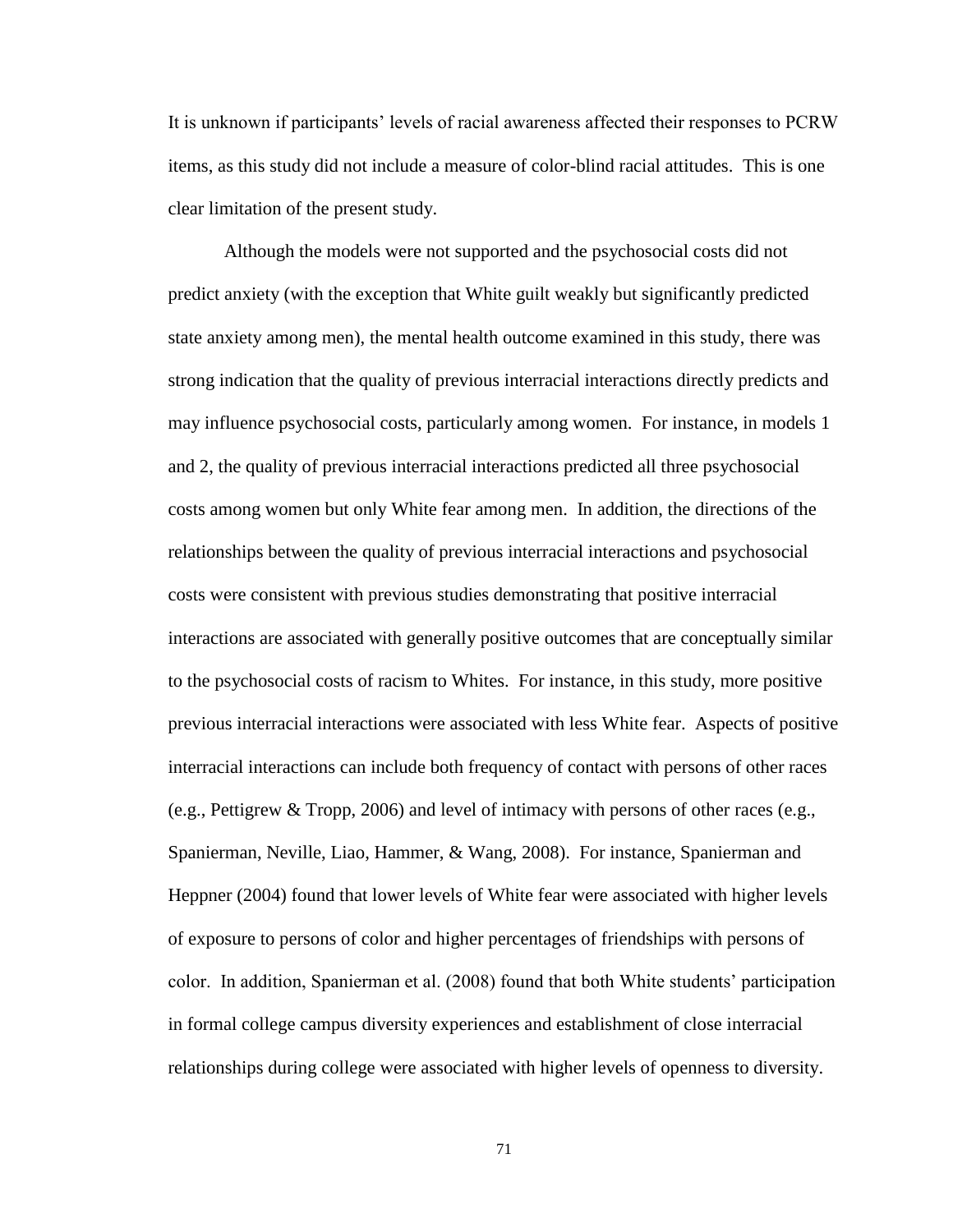One potential explanation for the finding that the quality of previous interracial interactions did not predict White empathy and guilt among men is that these costs tend to stronger, more salient, or more meaningful among women and hence more likely to be influenced by various factors such as previous interracial interactions. For instance, Spanierman and Heppner (2004) found that women had significantly higher levels of White guilt and White empathy than men. Another study (Spanierman, Poteat, Wang, & Oh, 2008) found that women had significantly higher levels of White empathy than men; there were no other gender differences among the remaining psychosocial costs. Additionally, Poteat and Spanierman (2008) compared responses to the PCRW among the original college sample (i.e., Spanierman  $\&$  Heppner, 2004) to responses to the PCRW among a new sample of employed White adults. Results indicated a significant interaction effect such that, among the original sample, female college students reported higher levels of White empathy and guilt than male college students, and, among the employed White adult sample, there was no significant difference in reported White empathy and guilt levels between females and males. It may also be relevant that, in general, women report stronger levels of emotions than men and are more sensitive to and affected by others' emotions (Brizendine, 2006).

It is also possible that the quality of previous interracial interactions did not predict White empathy and guilt among men because these psychosocial costs, compared to White fear, are in fact less influenced by previous interracial interactions. For example, Poteat and Spanierman (2008) found that White individuals with higher percentages of White friends had higher levels of White fear (*r* = .31), White individuals with lower percentages of racial minority friends had higher levels of White fear (*r* = -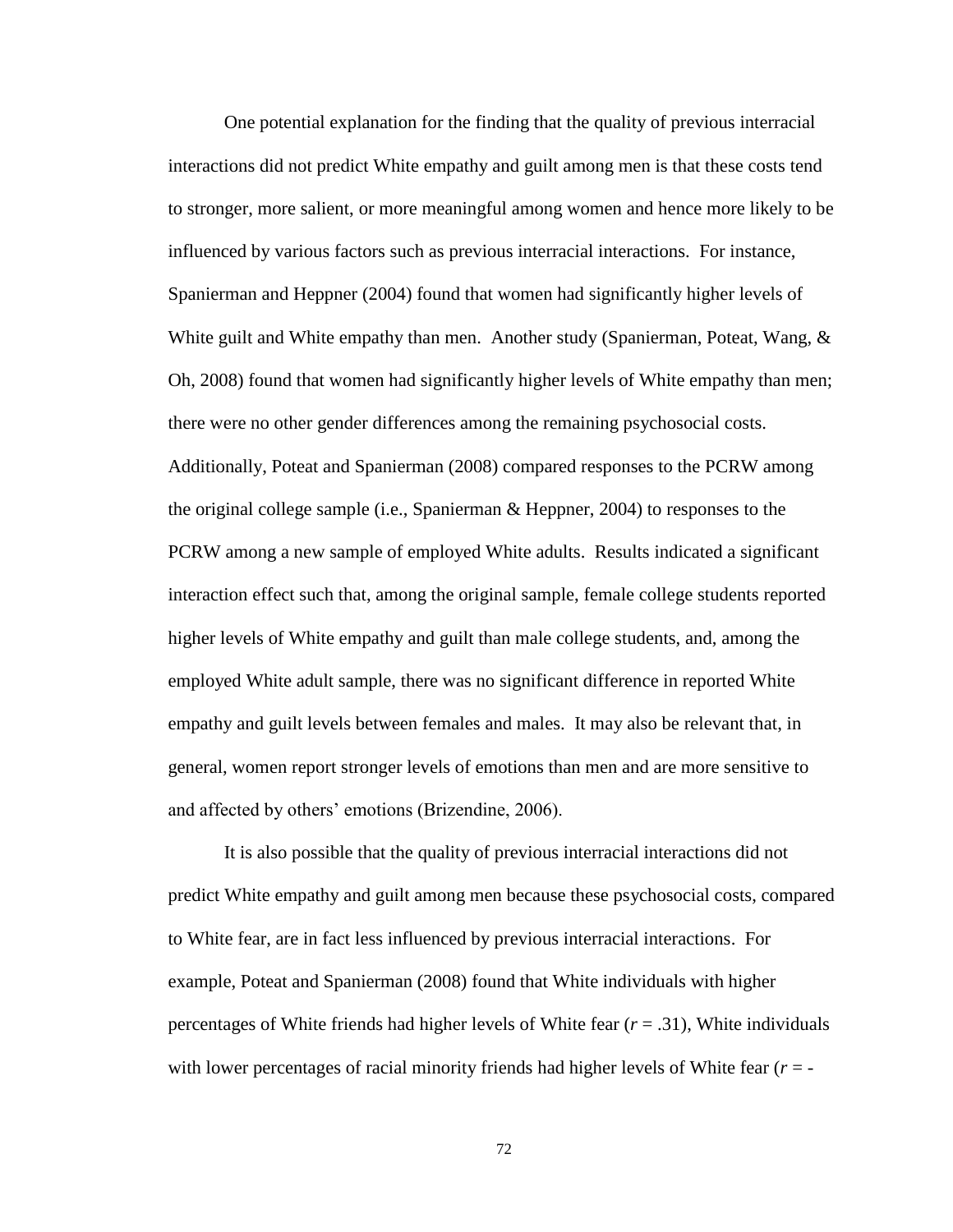.29), and White individuals with less frequent contact with people of other races had higher levels of White fear  $(r = -0.26)$ . The authors did not report significant relationships between variables assessing interracial interactions and White empathy and guilt, indicating that the quality of previous interracial interactions may be a stronger predictor of White fear than White empathy and guilt. Reasons for the ability of quality of previous interracial interactions to predict other psychosocial costs among women in the present study are not readily apparent.

It will be important for future research to test for gender differences and consider implications for the theory or treatment of psychosocial costs separately among men and women, given the gender differences found in the present study in addition to gender differences found in the literature regarding anxiety and racial attitudes. The present study specifically found that the means of White empathy significantly differed across gender, such that women had higher levels of White empathy than men. Furthermore, the strength of the correlation coefficient between White empathy and quality of previous interracial interactions was significantly different between men and women, such that White empathy and quality of previous interracial interactions were significantly and positively correlated among women but had no relationship among men. Finally, the quality of previous interracial interactions was found to predict White empathy levels among women, but not men, in Model 1. These findings suggest that women have higher levels of White empathy than men, and that White empathy is more strongly associated with quality of previous interracial interactions among women than men. These findings are consistent with the literature indicating that women tend to have more ethnocultural empathy compared to men.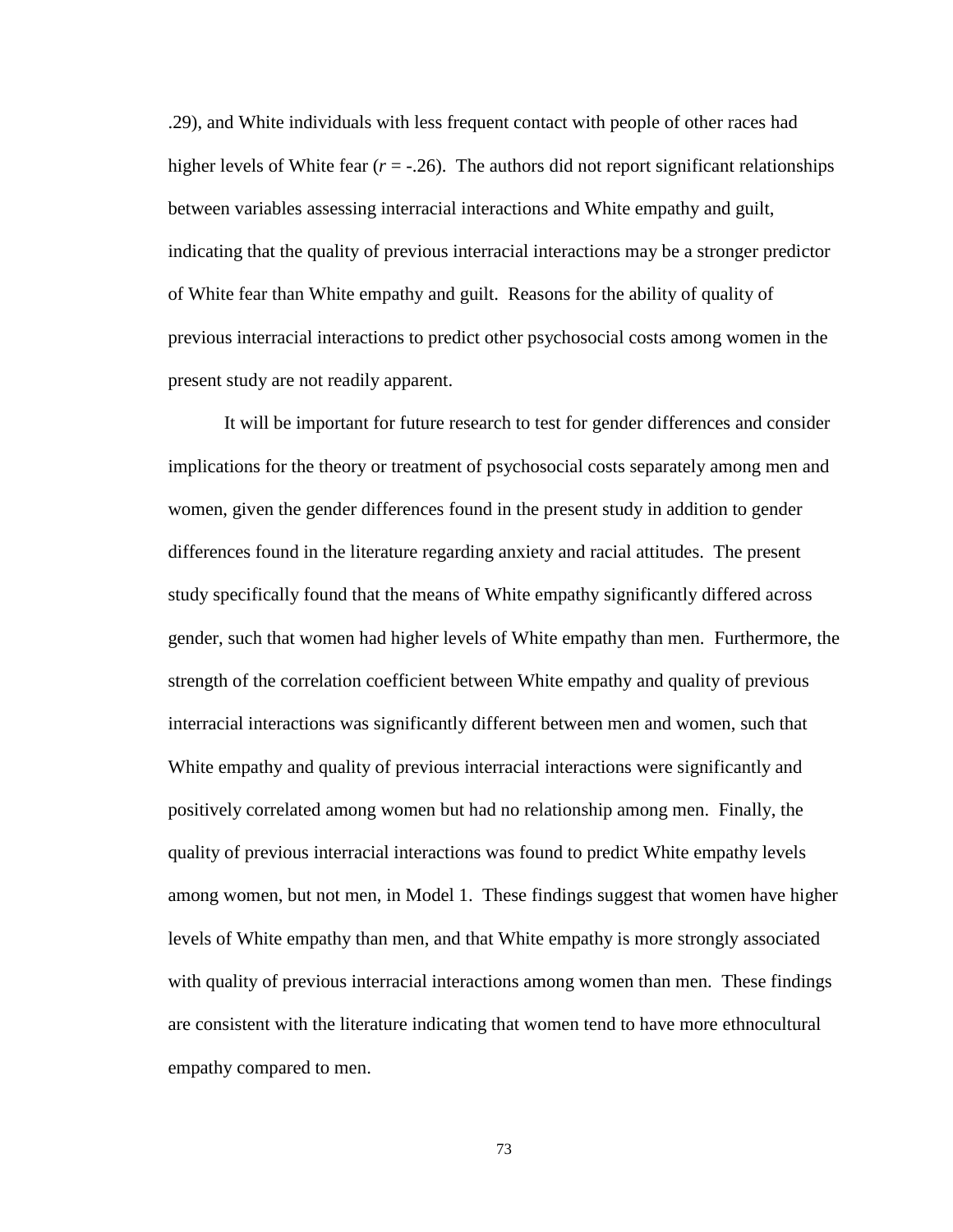Regarding gender differences in anxiety, the present study found that the strength of the correlation coefficients between White guilt and state and trait anxiety were significantly different between men and women. Among men, White guilt was positively correlated with both state and trait anxiety. There were no significant relationships between these variables for women. Additionally, White guilt positively predicted state anxiety among men in Model 1, and the indirect relationship between trait anxiety and White fear was mediated by the quality of previous interracial interactions among men in Model 2. These findings, along with the much larger path coefficients for men (between White empathy and White guilt and state anxiety) and the greater proportion of state anxiety accounted for in Model 1, suggest that psychosocial costs may be more relevant to state and trait anxiety among men than women. Past research has consistently found that men tend to be less comfortable with racial diversity issues (e.g., men tend to have lower levels of ethnocultural empathy than women), possibly making them more susceptible to experiencing anxiety related to psychosocial costs or interracial interactions. Closer examination of the relationships among these variables in larger and more representative samples of men appears to be warranted.

### **Limitations**

A major limitation of the present study is its cross-sectional design, which does not allow elimination of alternative causal directions of relationships within Models 1 and 2. For instance, the model modifications in this study (e.g., paths added from trait anxiety to White guilt and from trait anxiety to White empathy) suggest that the relationship between psychosocial costs and anxiety may be bidirectional, or that, rather than psychosocial costs predicting anxiety, anxiety predicts psychosocial costs. Another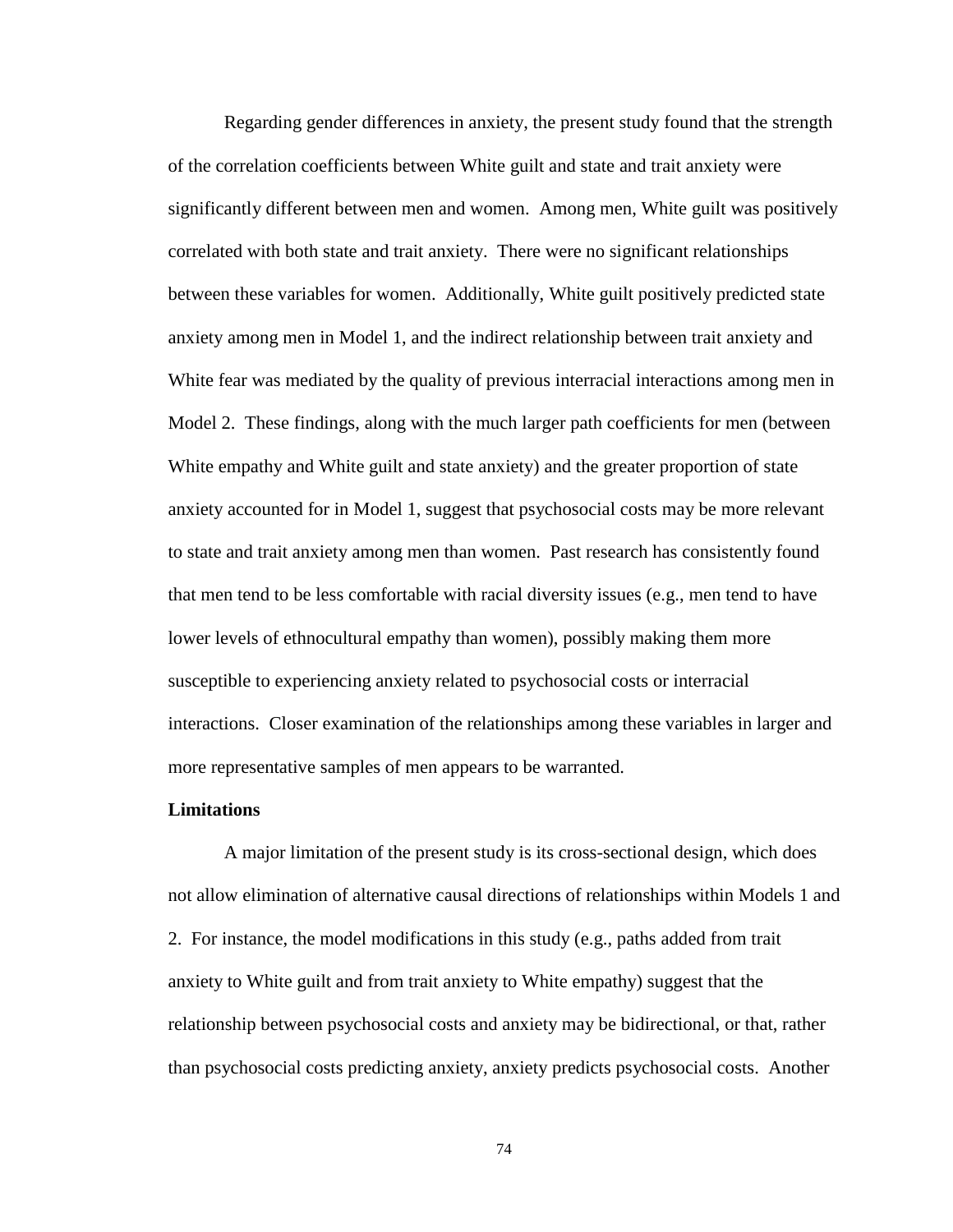limitation is the small sample sizes for the male and female groups in this study, which suggests caution when interpreting the generalizability of results. Furthermore, models could not be directly compared either within or across gender, since the models were nonnested and since the hypothesized models provided a poor fit to the data for women and men. It is important to note, however, that the bias-corrected bootstrapping method for testing indirect effects requires fewer participants than other approaches to testing mediation and has been recommended for tests of mediation with small and medium sample sizes (Shrout & Bolger, 2002). Finally, results demonstrated that the CI for RMSEA in Model 1 for men and for both genders in Model 2 had a wide range, which indicates imprecise estimates and highly questionable generalizability.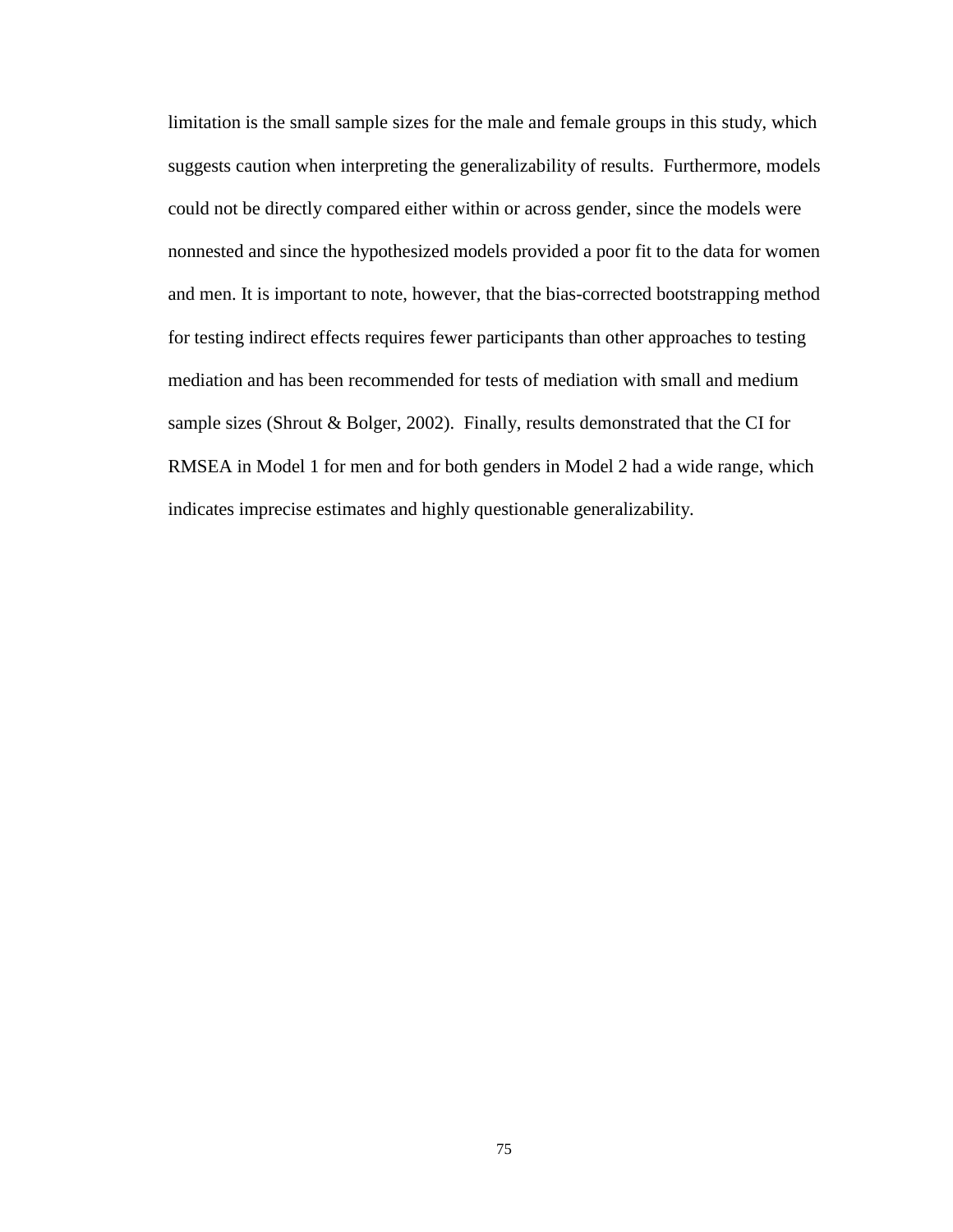#### References

Allport, G. W. (1954). *The nature of prejudice*. Cambridge, MA: Addison-Wesley.

Arbuckle, J. L. (2014). Amos (Version 23.0) [Computer Program]. Chicago: IBM SPSS.

- Bados, A., Gomez-Benito, J., & Balaguer, G. (2010). The State-Trait Anxiety Inventory, Trait version: Does it really measure anxiety? *Journal of Personality Assessment, 92,* 560-567. doi: 10.1080/00223891.2010.513925
- Balsamo, M., Romanelli, R., Innamorati, M., Ciccarese, G., Carlucci, L., & Saggino, A. (2013). The State-Trait Anxiety Inventory: Shadows and lights on its construct validity. *Journal of Psychopathology and Behavioral Assessment, 35,* 475-486. doi: 10.1007/s10862-013-9354-5
- Barron, R. M., & Kenny, D. A. (1986). The moderator-mediator variable distinction in social psychological research: Conceptual, strategic, and statistical considerations. *Journal of Personality and Social Psychology, 51*, 1173-1182. doi: 10.1037/0022- 0167.51.1.115
- Beck, A. T., Epstein, N., Brown, G., & Steer, R. A. (1988). An inventory for measuring clinical anxiety: Psychometric properties. *Journal of Consulting and Clinical Psychology, 56,* 893-897. http://dx.doi.org.ezproxy.memphis.edu/10.1037/0022- 006X.56.6.893
- Bettelheim, B. (1964). *Social change and prejudice. Including the dynamics of prejudice.*  New York, NY: Free Press of Glencoe.
- Blodorn, A., & O'Brien, L. T. (2011). Perceptions of racism in Hurricane Katrina-related events: Implications for collective guilt and mental health among White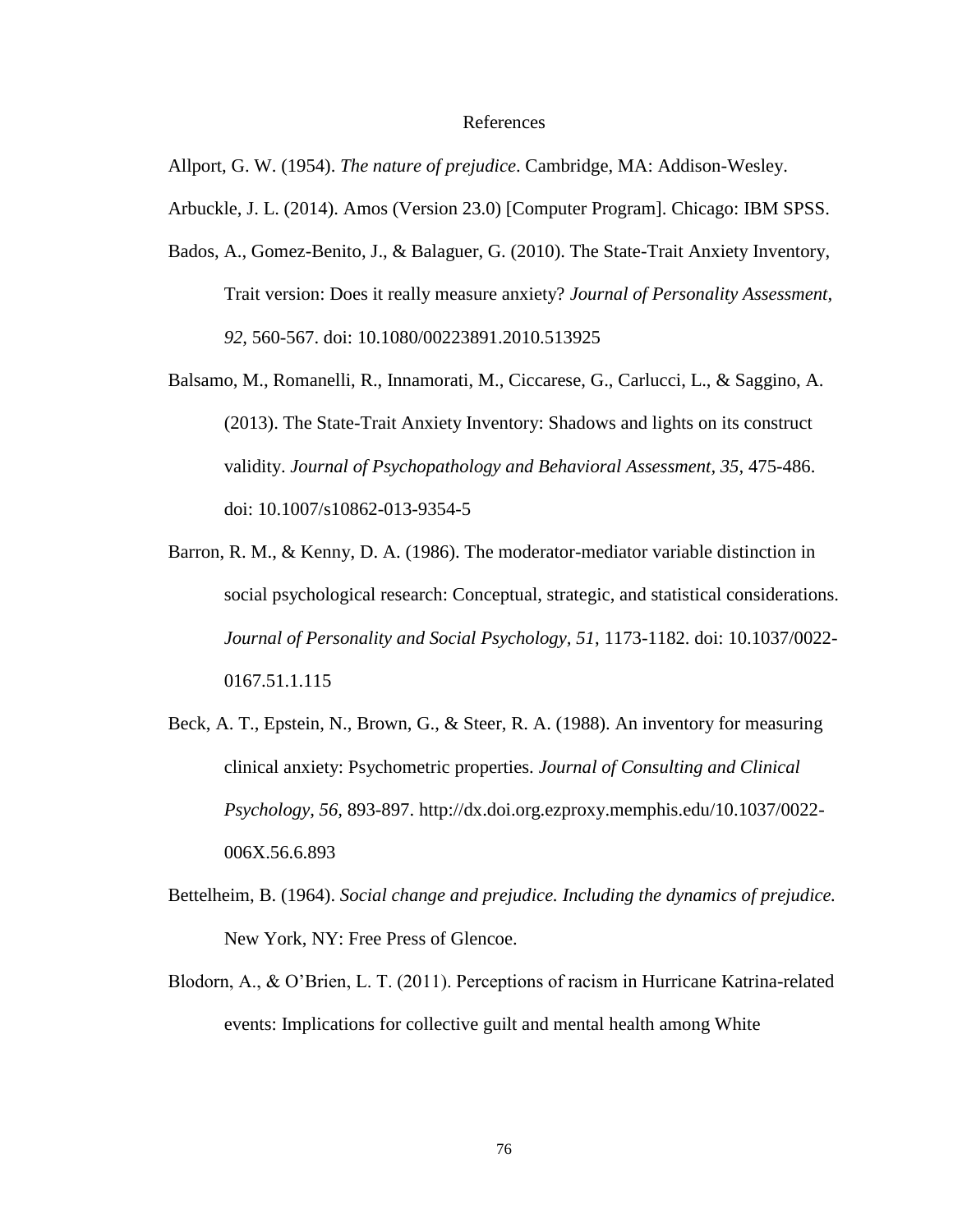Americans. *Analyses of Social Issues and Public Policy, 11,* 127-140. doi: 10.1111/j.1530-2415.2011.01237.x

Brizendine, L. (2006). *The female brain.* New York, NY: Broadways Books.

Brondolo, E., Brady, N, Thompson, S., Tobin, J. N., Cassells, A., Sweeney, M., ... Contrada, R. J. (2008). Perceived racism and negative affect: Analyses of trait and state measures of affect in a community sample. *Journal of Social and Clinical Psychology, 27,* 150-173.

http://dx.doi.org.ezproxy.memphis.edu/10.1521/jscp.2008.27.2.150

- Byrne, B. M. (1998). *Structural equation modeling with LISREL, PRELIS, and SIMPLIS: Basic concepts, applications, and programming.* Mahweh, NJ: Lawrence Erlbaum Associates.
- Carter, R. T., Helms, J. E., & Juby, H. L. (2004). The relationship between racism and racial identity for White Americans: A profile analysis. *Journal of Multicultural Counseling and Development, 32,* 2-17. http://dx.doi.org/10.1002/j.2161- 1912.2004.tb00357.x
- Constantine, M. G., & Ladany, N. (2000). Self-report multicultural counseling competence scales: Their relation to social desirability attitudes and multicultural case conceptualization ability. *Journal of Counseling Psychology, 47,* 155-164. doi: 10.1037//0022-0167.47.2.155
- Crowne, D. P., & Marlowe, D. (1960). A new scale of social desirability independent of psychopathology. *Journal of Consulting Psychology, 24,* 349-354. doi: 10.1037/h0047358

Cundiff, N. L., & Komarraju, M. (2008). Gender differences in ethnocultural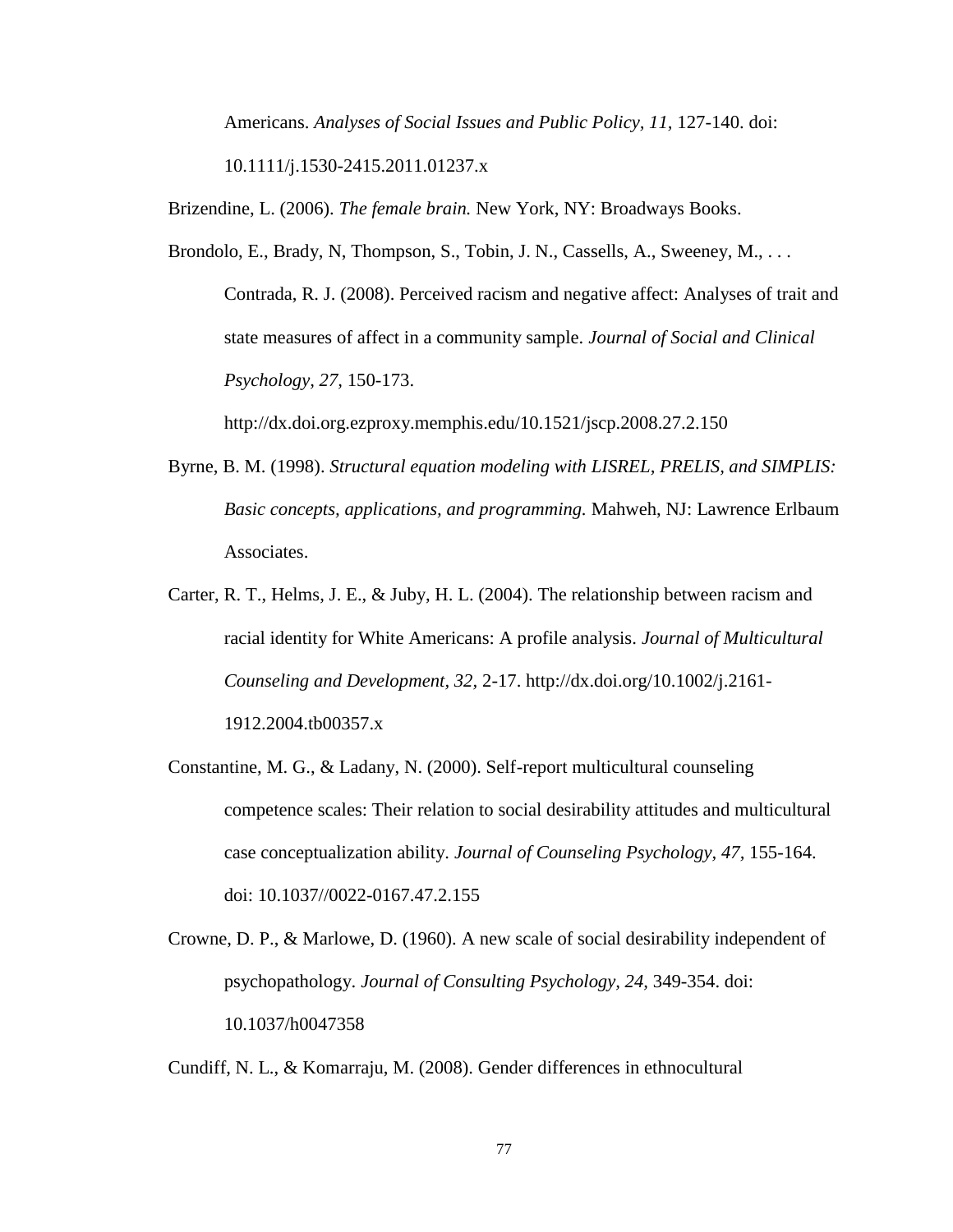empathy and attitudes toward men and women in authority. *Journal of Leadership & Organizational Studies, 15,* 5-15.

http://dx.doi.org.ezproxy.memphis.edu/10.1177/1548051808318000

- De Beurs, E., Beekman, A. T. F., Van Balkom, A. J. L. M., Deeg, D. J. H., Van Dyck, R., & Van Tilburg, W. (1999). Consequences of anxiety in older persons: Its effect on disability, well-being and use of health services. *Psychological Medicine, 29,* 583- 593. http://dx.doi.org.ezproxy.memphis.edu/10.1017/S0033291799008351
- Doerr, C., Plant, E. A., Kunstman, J. W., & Buck, D. (2011). Interactions in Black and White: Racial differences and similarities in response to interracial interactions. *Group Processes & Intergroup Relations, 14,* 31-43. doi: 10.1177/1368430210375250
- Dottolo, A. L., & Stewart, A. J. (2013). "I never think about my race": Psychological features of White racial identities. *Qualitative Research in Psychology, 10,* 102- 117. doi: 10.1080/14780887.2011.586449
- Elwood, L. S., Wolitzky-Taylor, K., & Olatunji, B. O. (2012). Measurement of anxious traits: A contemporary review and synthesis. *Anxiety, Stress, & Coping, 25,* 647- 666. http://dx.doi.org/10.1080/10615806.2011.582949
- Endler, N. S., & Kocovski, N. L. (2001). State and trait anxiety revisited. *Journal of Anxiety Disorders, 15,* 231-245. doi:10.1016/S0887-6185(01)00060-3
- Frazier, P. A., Tix, A. P., & Barron, K. E. (2004). Testing moderator and mediator effects in counseling psychology research. *Journal of Counseling Psychology, 51,* 115- 134. http://dx.doi.org/10.1037/0022-0167.51.1.115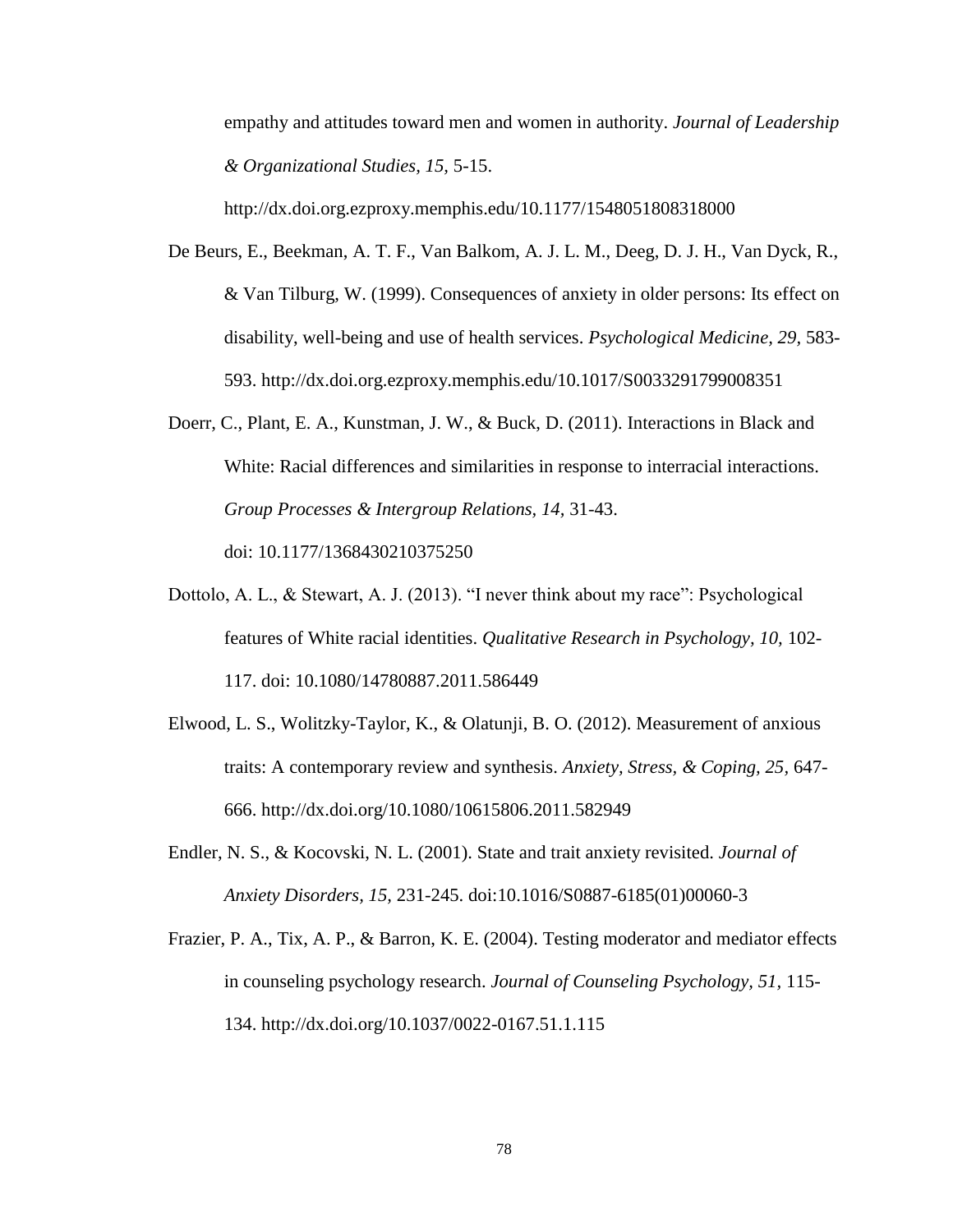- Gallo, L. C., & Matthews, K. (2003). Understanding the association between socioeconomic status and physical health: Do negative emotions play a role? *Psychological Bulletin, 129,* 10-51. doi:10.103/0033-2909.129.1.10
- Gushue, G. V., & Constantine, M. G. (2007). Color-blind racial attitudes and White racial identity attitudes in psychology trainees. *Professional Psychology: Research and Practice, 38,* 321-328. doi: 10.1037/0735-7028.38.3.321
- Hayes, A. F. (2009). Beyond Barron and Kenny: Statistical mediation analysis in the new millennium. *Communication Monographs, 76,* 408-420. doi:10.1080/03637750903310360
- Helms, J. E. (1984). Toward a theoretical explanation of the effects of race on counseling: A Black and White model. *The Counseling Psychologist, 12,* 153- 165.<http://dx.doi.org/10.1177/0011000084124013>
- Helms, J. E. (1995). An update of Helms's White and people of color racial identity models. In J. G. Ponterotto, J. M. Casas, L. A. Suzuki, & C. M. Alexander (Eds.), *Handbook of multicultural counseling* (pp. 181-191). Thousand Oaks, CA: Sage.
- Hu, L. T., & Bentler, P. M. (1999). Cutoff criteria for fit indexes in covariance structure analysis: Conventional criteria versus new alternatives. *Structural Equation Modeling, 6,* 1-55.

http://dx.doi.org.ezproxy.memphis.edu/10.1080/10705519909540118

Islam, M. R., & Hewstone, M. (1993). Dimensions of contact as predictors of intergroup anxiety, perceived out-group variability, and out-group attitude: An integrative model. *Personality and Social Psychology Bulletin, 19,* 700-710. <http://dx.doi.org/10.1177/0146167293196005>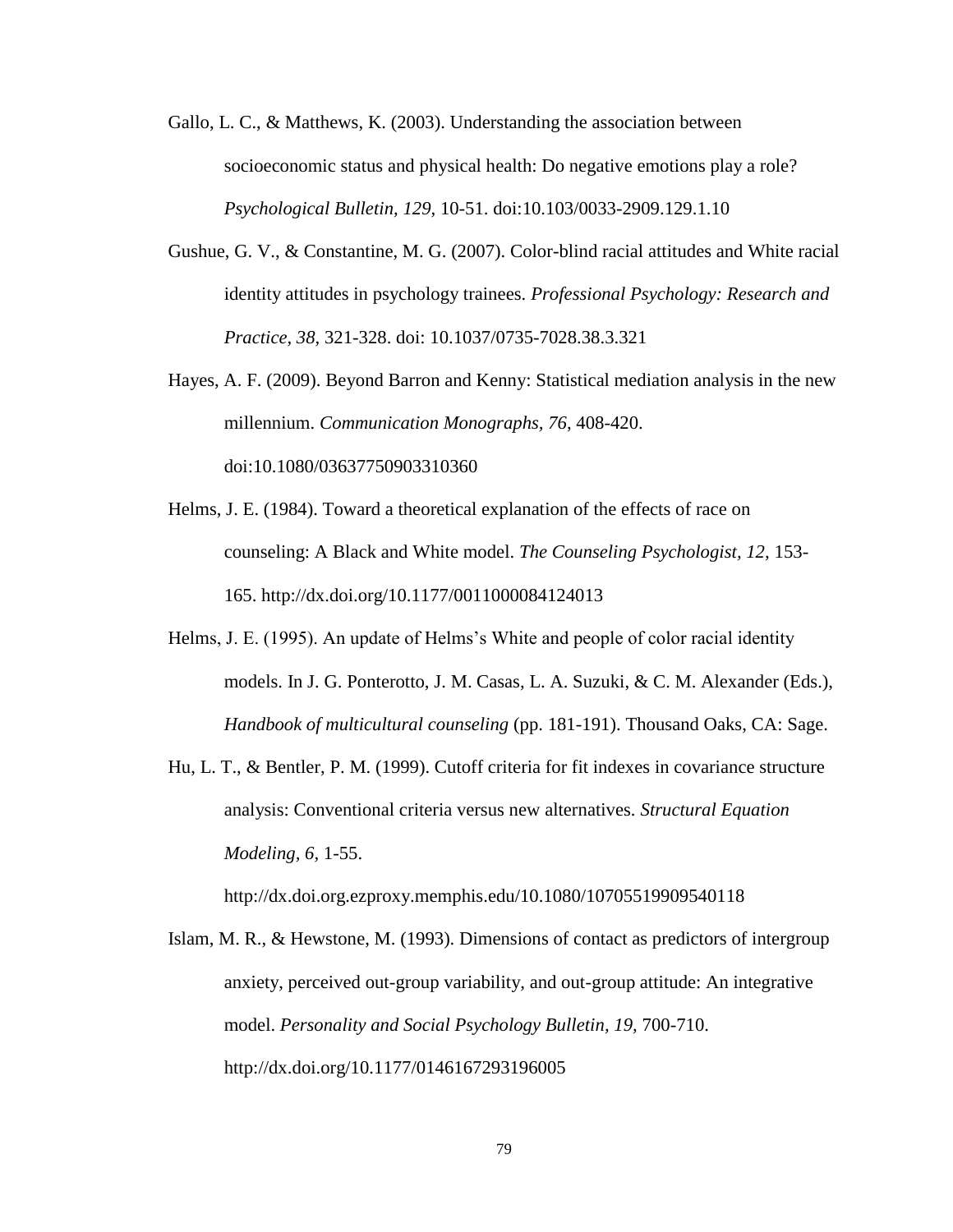Jackson, J. W., & Poulsen, J. R. (2005). Contact experiences mediate the relationship between five-factor model personality traits and ethnic prejudice. *Journal of Applied Social Psychology, 35,* 667-685.

<http://dx.doi.org.ezproxy.memphis.edu/10.1111/j.1559-1816.2005.tb02140.x>

- Joreskog, K. G., & Sorbom, D. (2006). LISREL 8.80 for Windows [Computer software]. Lincolnwood, IL: Scientific Software International.
- Kenny, 2015. (2015, November 24). Measuring model fit. Retrieved from http://davidakenny.net/cm/fit.htm
- Kline, R. B. (2011). *Principles and practice of structural equation modeling* (3<sup>rd</sup> ed.). New York, NY: The Guilford Press.
- Kohn, P. M., Kantor, L., DeCicco, T. L., & Beck, A. T. (2008). The Beck Anxiety Inventory-Trait (BAIT): A measure of dispositional anxiety not contaminated by dispositional depression. *Journal of Personality Assessment, 90,* 499-506. doi:10.1080/00223890802248844
- Kordesh, K. S., Spanierman, L. B., & Neville, H. A. (2013). White university students' racial affect: Understanding the antiracist type. *Journal of Diversity in Higher Education, 6,* 33-50. doi: 10.1037/a0030102
- Leach, M. M., Behrens, J. T., & LaFleur, N. K. (2002). White racial identity and White racial consciousness: Similarities, differences, and recommendations. *Journal of Multicultural Counseling and Development, 30,* 66-80.

http://dx.doi.org.ezproxy.memphis.edu/10.1002/j.2161-1912.2002.tb00480.x

Littleford, L. N., Wright, M. O., & Sayoc-Parial, M. (2005). White students' intergroup anxiety during same-race and interracial interactions: A multimethod approach.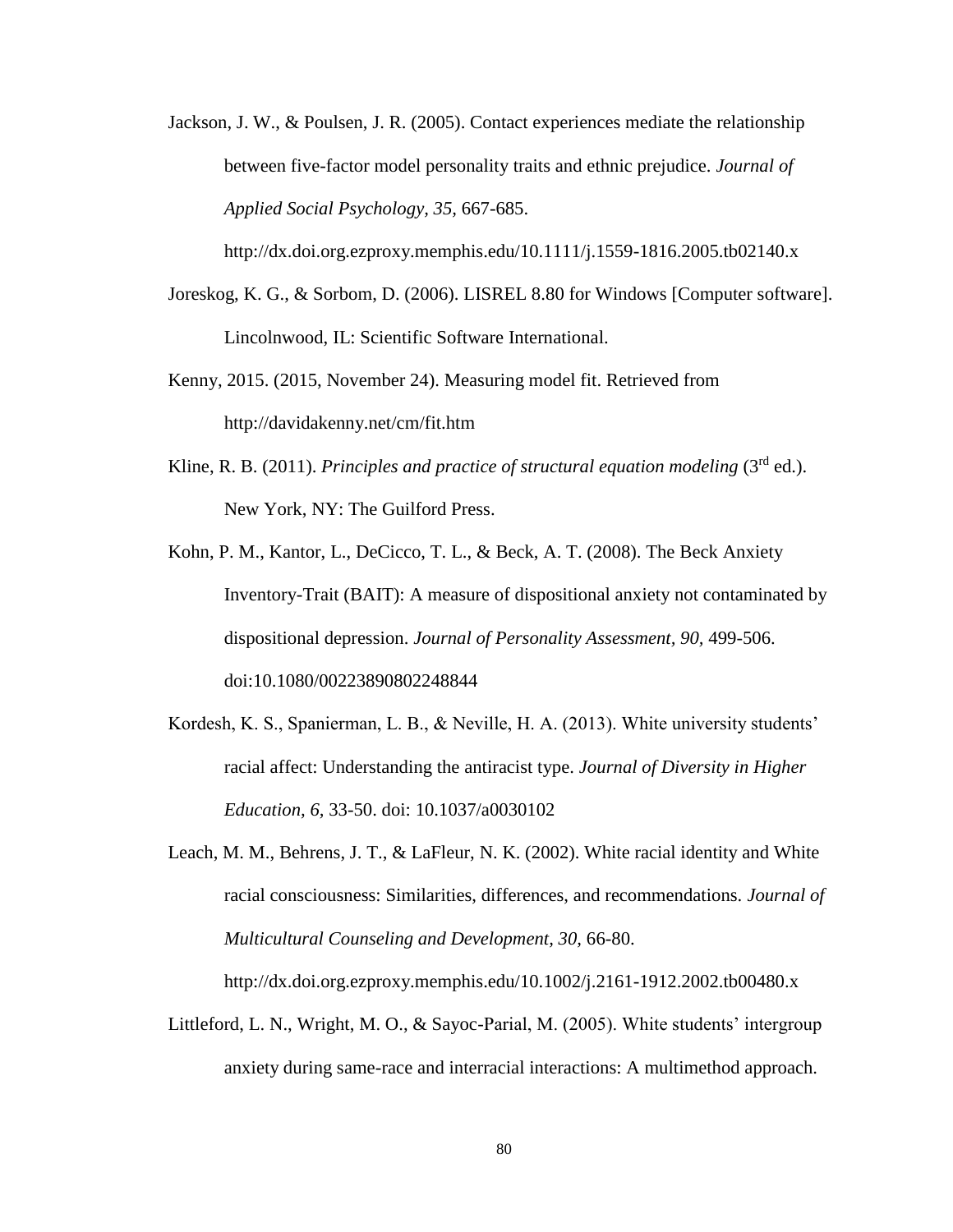*Basic and Applied Social Psychology, 27,* 85-94.

http://dx.doi.org.ezproxy.memphis.edu/10.1207/s15324834basp2701\_9

MacKinnon, D. P., Lockwood, C. M., & Williams, J. (2004). Confidence limits for the indirect effect: Distribution of the product and resampling methods. *Multivariate Behavioural Research, 39,* 99-128.

[http://dx.doi.org/10.1207/s15327906mbr3901\\_4](http://dx.doi.org/10.1207/s15327906mbr3901_4)

- McClean, C. P., & Anderson, E. R. (2009). Brave men and timid women? A review of the gender differences in fear and anxiety. *Clinical Psychology Review, 29*, 496– 505. doi:10.1016/j.cpr.2009.05.003
- McCrae, R. R., & Costa, P. T., Jr. (1999). A five-factor theory of personality. In L. A. Pervin & O. P. John (Eds.), *Handbook of personality: Theory and research* (2nd ed., pp. 139-153). New York, NY: Guilford.
- Merz, E. L., & Roesch, S. C. (2011). Modeling trait and state variation using multilevel factor analysis with PANAS daily diary data. *Journal of Research in Personality, 45,* 2-9. doi:10.1016/j.jrp.2010.11.003
- Neville, H. A., Lilly, R., Duran, G., Lee, R., & Browne, L. (2000). Construction and initial validation of the Color-Blindness Racial Attitudes Scale (CoBRAS). *Journal of Counseling Psychology, 47,* 59-70. doi:10.1037//0022-0167.47.1.59
- Pancer, S. M., McMullen, L. M., Kabatoff, R. A., Johnson, K. G., & Pond, C. A. (1979). Conflict and avoidance in the helping situation. *Journal of Personality and Social Psychology, 37*, 1406- 1411.

<http://dx.doi.org.ezproxy.memphis.edu/10.1037/0022-3514.37.8.1406>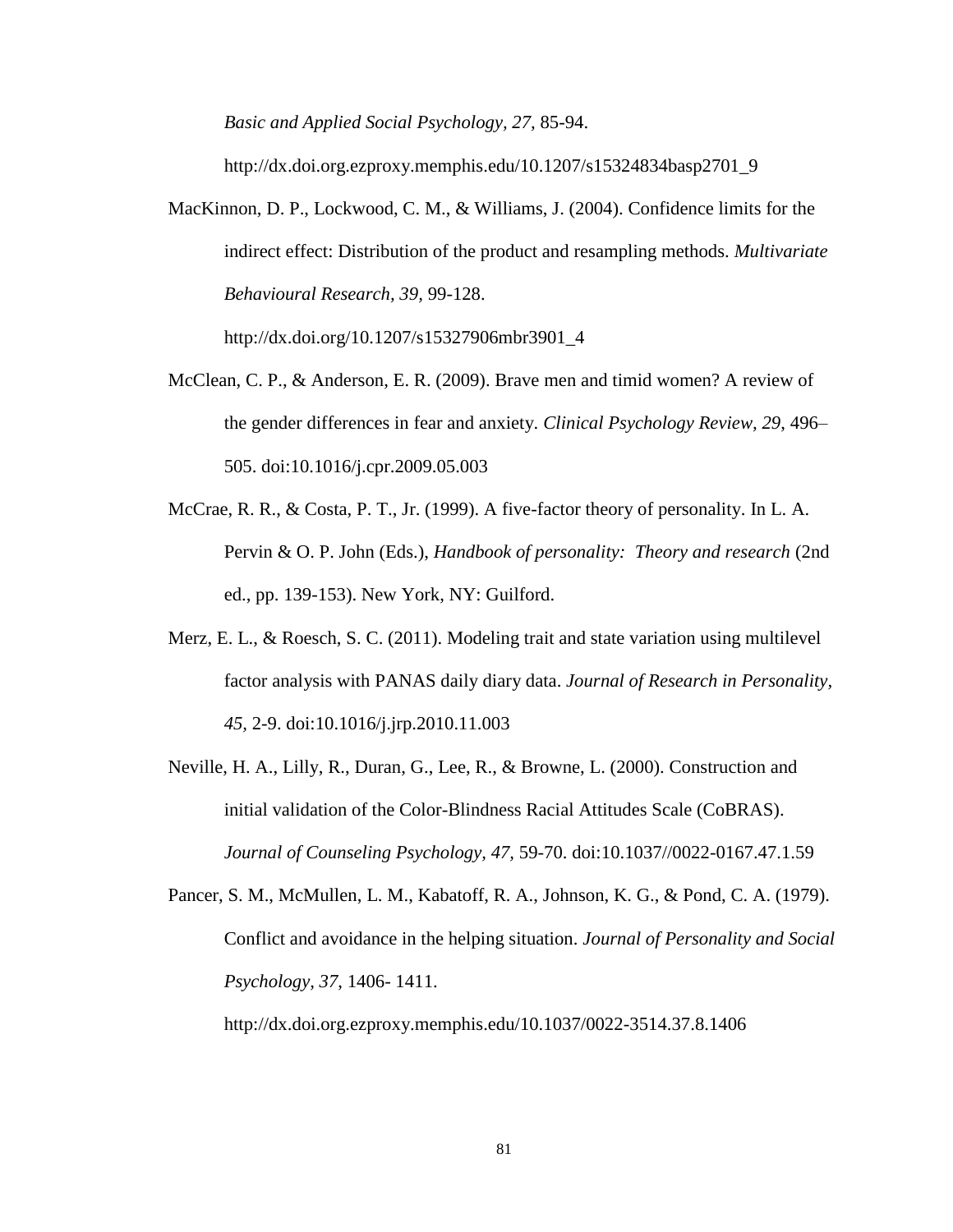- Pettrigrew, T. F., & Tropp, L. R. (2006). A meta-analytic test of intergroup contact theory. *Journal of Personality and Social Psychology 90,* 751-783. doi:10.1037/0022-3514.90.5.751
- Pettigrew, T. F., & Tropp, L. R. (2008). How does intergroup contact reduce prejudice? Meta-analytic tests of three mediators. *European Journal of Social Psychology, 38,* 922-934. doi: 10.1002/ejsp.504
- Plant, E. A. (2004). Responses to interracial interactions over time. *Personality and Social Psychological Bulletin, 30,* 1458-1471.

http://dx.doi.org.ezproxy.memphis.edu/10.1177/0146167204264244

- Plant, E. A., Butz, D. A., & Tartakovsky, M. (2008). Interethnic interactions: Expectancies, emotions, and behavioral intentions. *Group Processes & Intergroup Relations, 11,* 555-574. doi: 10.1177/1368430208095827
- Plant, E. A., & Devine, P. G. (1998). Internal and external motivation to respond without prejudice. *Journal of Personality and Social Psychology, 75,* 811-832. doi: [10.1037/0022-3514.75.3.811](javascript:__doLinkPostBack()
- Plant, E. A., & Devine, P. G. (2003). The antecedents and implications of interracial anxiety. *The Society for Personality and Social Psychology, 29*, 1-12. doi: 10.1177/0146167203252880

Ponterotto, J. G., Burkard, A., Rieger, B., Grieger, I., D'Onofrio, A., Dubuisson, A., ... Sax, G. (1995). Development and initial validation of the Quick Discrimination Index (QDI). *Educational and Psychological Measurement, 55,* 1026-1031. <http://dx.doi.org/10.1177/0013164495055006011>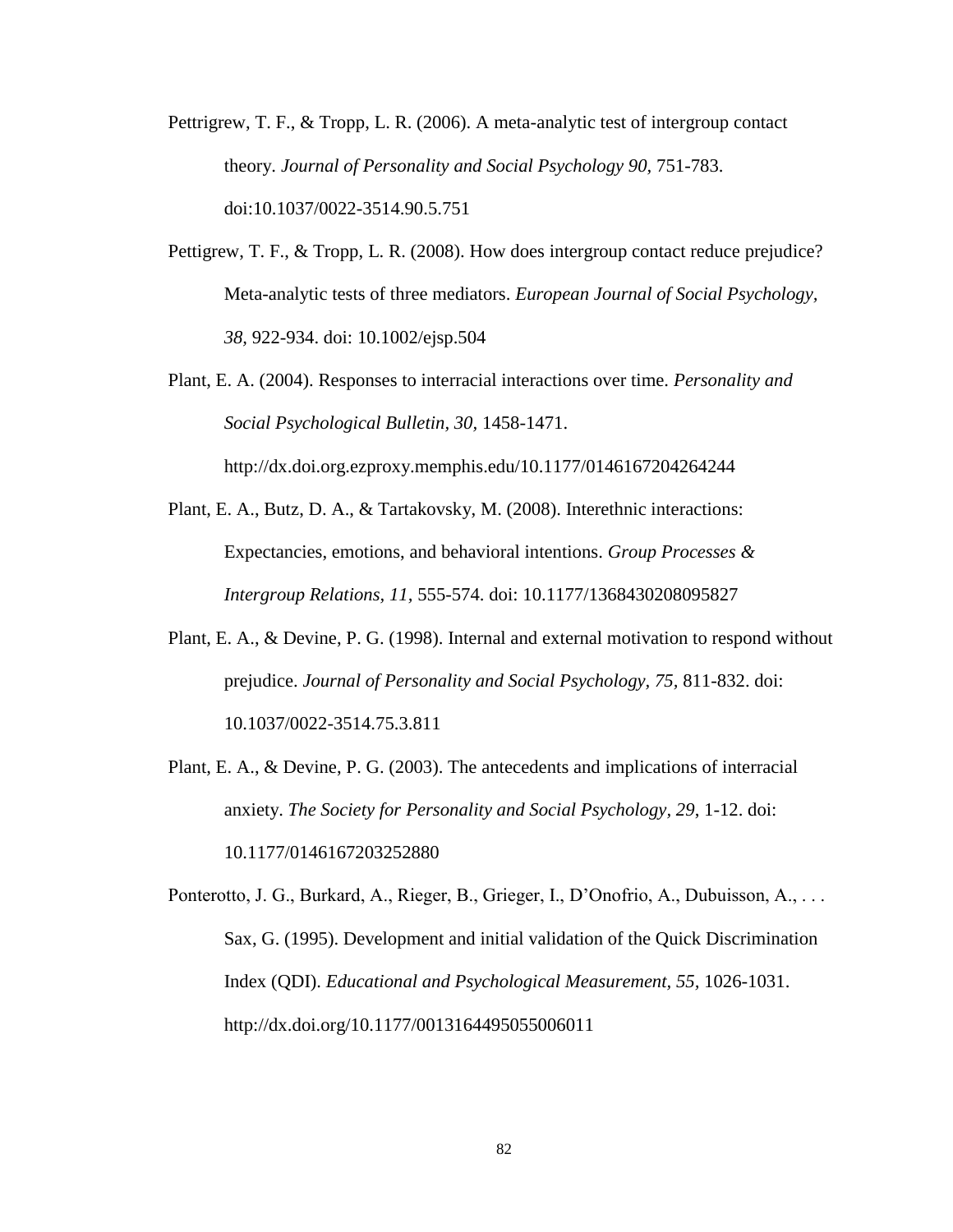- Poteat, V. P., & Spaniermen, L. B. (2008). Further validation of the Psychosocial Costs of Racism to Whites Scale among employed adults. *The Counseling Psychologist, 36,* 871-894. doi: 10.1177/0011000007310002
- Poteat, V. P., & Spanierman, L. B. (2012). Modern racism attitudes among White students: The role of dominance and authoritarianism and the mediating effects of racial color-blindness. *The Journal of Social Psychology, 15,* 758-774. http://dx.doi.org.ezproxy.memphis.edu/10.1080/00224545.2012.700966
- Schlomer, G. L., Bauman, S., & Card, N. A. (2010). Best practices for missing data management in counseling psychology. *Journal of Counseling Psychology, 57,* 1- 10. doi: 0.1037/a0018082.
- Shelton, J. N. (2003). Interpersonal concerns in social encounters between majority and minority group members. *Group processes and intergroup relations, 6,* 171-185. <http://dx.doi.org/10.1177/1368430203006002003>
- Shrout, P. E., & Bolger, N. (2002). Mediation in experimental and nonexperimental studies: New procedures and recommendations. *Psychological Methods, 7,* 422- 445. doi: 10.1037//1082-989X.7.4.422
- Sniderman, P. M., Peri, P., de Figueiredo, R. J. P., & Piazza, T. (2000). *The outsider: Prejudice and politics in Italy.* Princeton, NJ: Princeton University Press.
- Soble, J. R., Spanierman, L. B., & Liao, H. (2011). Effects of a brief video intervention on White university students' racial attitudes. *Journal of Counseling Psychology, 58,* 151-157. doi: 10.1037/a0021158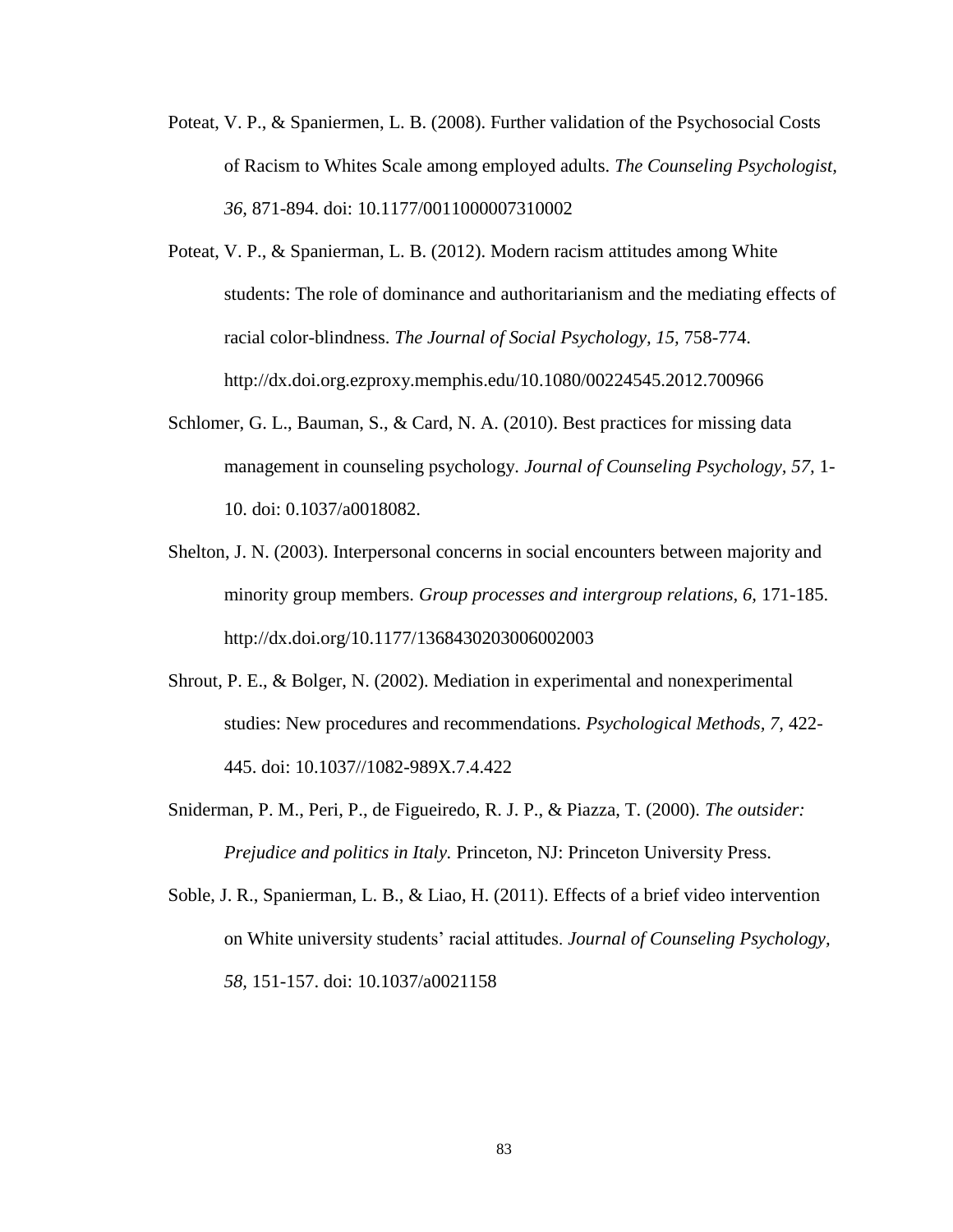- Spanierman, L. B., & Heppner, M. J. (2004). Psychosocial Costs of Racism to Whites Scale (PCRW): Construction and initial validation. *Journal of Counseling Psychology, 51,* 249-262.<http://dx.doi.org/10.1037/0022-0167.51.2.249>
- Spanierman, L. B., Neville, H. A., Liao, H., Hammer, J. H., & Wang, Y. (2008). Participation in formal and informal campus diversity experiences: Effects of students' racial democratic beliefs. *Journal of Diversity in Higher Education, 1,*  108-125. doi: 10.1037/1938-8926.1.2.108
- Spanierman, L. B., Oh, E., Poteat, V. P., Hund, A. R., McClair, V. L., Beer, A. M., & Clarke, A. M. (2008). White university students' responses to societal racism: A qualitative investigation. *The Counseling Psychologist, 36,* 839-870. http://dx.doi.org.ezproxy.memphis.edu/10.1177/0011000006295589
- Spanierman, L. B., Poteat, A. P., Beer, A. M., & Armstrong, P. I. (2006). Psychosocial costs of racism to Whites: Exploring patterns through cluster analysis. *Journal of Counseling Psychology, 53,* 434-441. http://dx.doi.org/10.1037/0022- 0167.53.4.434
- Spanierman, L. B., Poteat, V. P., Wang, Y., & Oh, E. (2008). Psychosocial costs of racism to White counselors: Predicting various dimensions of multicultural counseling competence. *Journal of Counseling Psychology, 55,* 75-88. doi: 10.1037/0022-0167.55.1.75
- Spielberger, C. D. (1966). Theory and research on anxiety. In C. D. Spielberger (Ed.), *Anxiety and behavior* (pp. 3-20). New York, NY: Academic.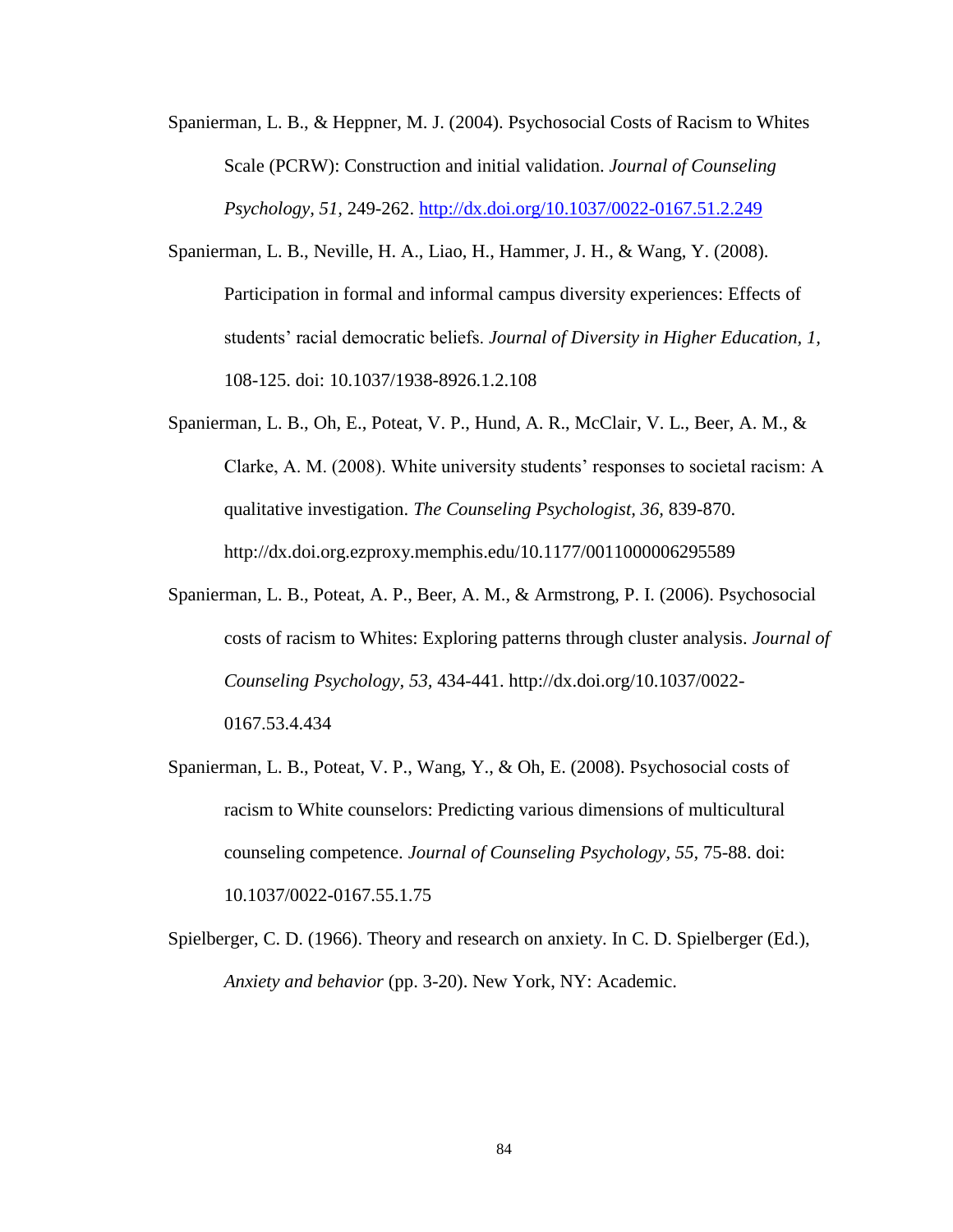- Spielberger, C. D. (1972). Anxiety as an emotional state. In C. D. Spielberger (Ed.), *Anxiety: Current trends in theory and research* (pp. 23-49). New York, NY: Academic.
- Spielberger, C. D., Gorsuch, R. L., & Lushene, R., Vagg, P. R., & Jacobs, G. A. (1983). *Manual for the State-Trait Anxiety Inventory.* Palo Alto, CA: Consulting Psychologists Press.
- Stephan, W. G., & Stephan, C. W. (1985). Intergroup anxiety. *Journal of Social Issues, 41,* 157-175.
- Stephan, W. G., & Stephan, C. W. (2000). An integrated threat theory of prejudice. In S. Oskamp (Ed.), *Reducing Prejudice and Discrimination* (pp. 23-46). Hillsdale, NJ: Erlsbaum.
- Todd, N. R., Spanierman, L. B., & Aber, M. S. (2010). White students reflecting on Whiteness: Understanding emotional responses. *Journal of Diversity on Higher Education, 3,* 97-110. doi: 10.1037/a0019299
- Todd, N. R., Spanierman, L. B., & Poteat, V. P. (2011). Longitudinal examination of the psychosocial costs of racism to Whites across the college experience. *Journal of Counseling Psychology, 58,* 508-521. doi: 10.1037/a0025066
- Utsey, S. O., McCarthy, E., Eubanks, R., & Adrian, G. (2002). White racism and suboptimal psychological functioning among White Americans: Implications for counseling and prejudice prevention. *Journal of Multicultural Counseling and Development, 30,* 81-95. http://dx.doi.org.ezproxy.memphis.edu/10.1002/j.2161- 1912.2002.tb00481.x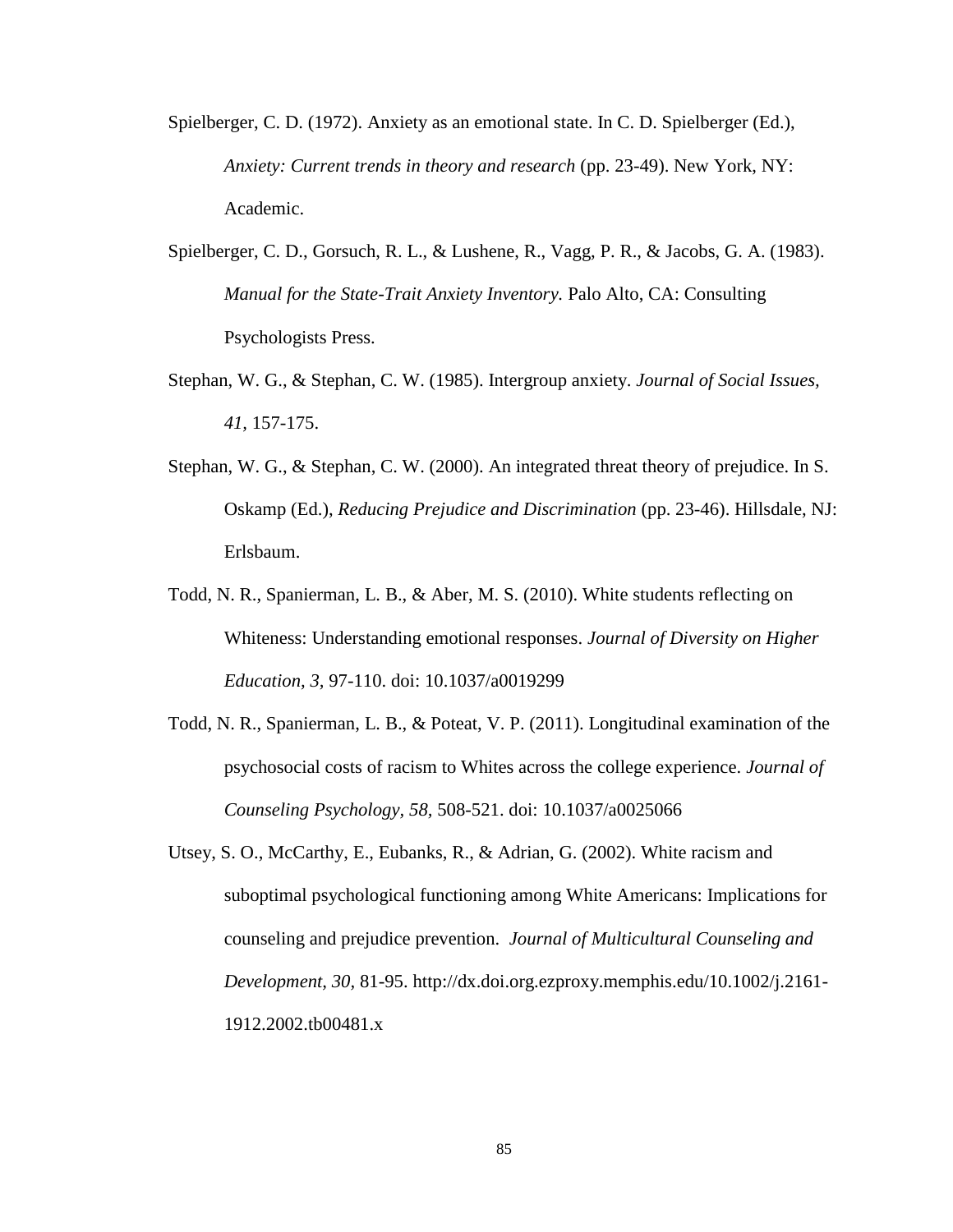- Voci, A., & Hewstone, M. (2003). Intergroup contact and prejudice toward immigrant in Italy: The mediational role of anxiety and the moderational role of group salience. *Group Processes and Intergroup Relations, 6,* 37-54. http://dx.doi.org/10.1177/1368430203006001011
- Wang, Y., Davidson, M., Yakushko, O. F., Savoy, H. B., Tan, J. A., & Bleier, J. K. (2003). The Scale of Ethnocultural Empathy: Development, validation, and reliability. *Journal of Counseling Psychology, 50,* 221-234. doi: 10.1037/0022- 0167.50.2.221
- Watson, D., Clark, L., & Carey, G. (1988). Positive and negative affectivity and their relation to anxiety and depressive disorders. *Journal of Abnormal Psychology, 97,*  346-353. http://dx.doi.org.ezproxy.memphis.edu/10.1037/0021-843X.97.3.346
- Watson, D., Clark, L., & Tellegen, A. (1998). Development and validation of brief measures of positive and negative affect: The PANAS scales. *Journal of Personality and Social Psychology, 54,* 1063-1070.

Weston, R., & Gore Jr., P.A. (2006). A brief guide to structural equation modeling. *The* 

http://dx.doi.org.ezproxy.memphis.edu/10.1037/0022-3514.54.6.1063

*Counseling Psychologist, 34,* 719-751. doi: 10.1177/0011000006286345

Zhao, X., Lynch Jr., J. G., & Chen. Q. (2010). Reconsidering Baron and Kenny: Myths and truths about mediation analysis. *Journal of Consumer Research, 37,* 197-206. doi: 10.1086/651257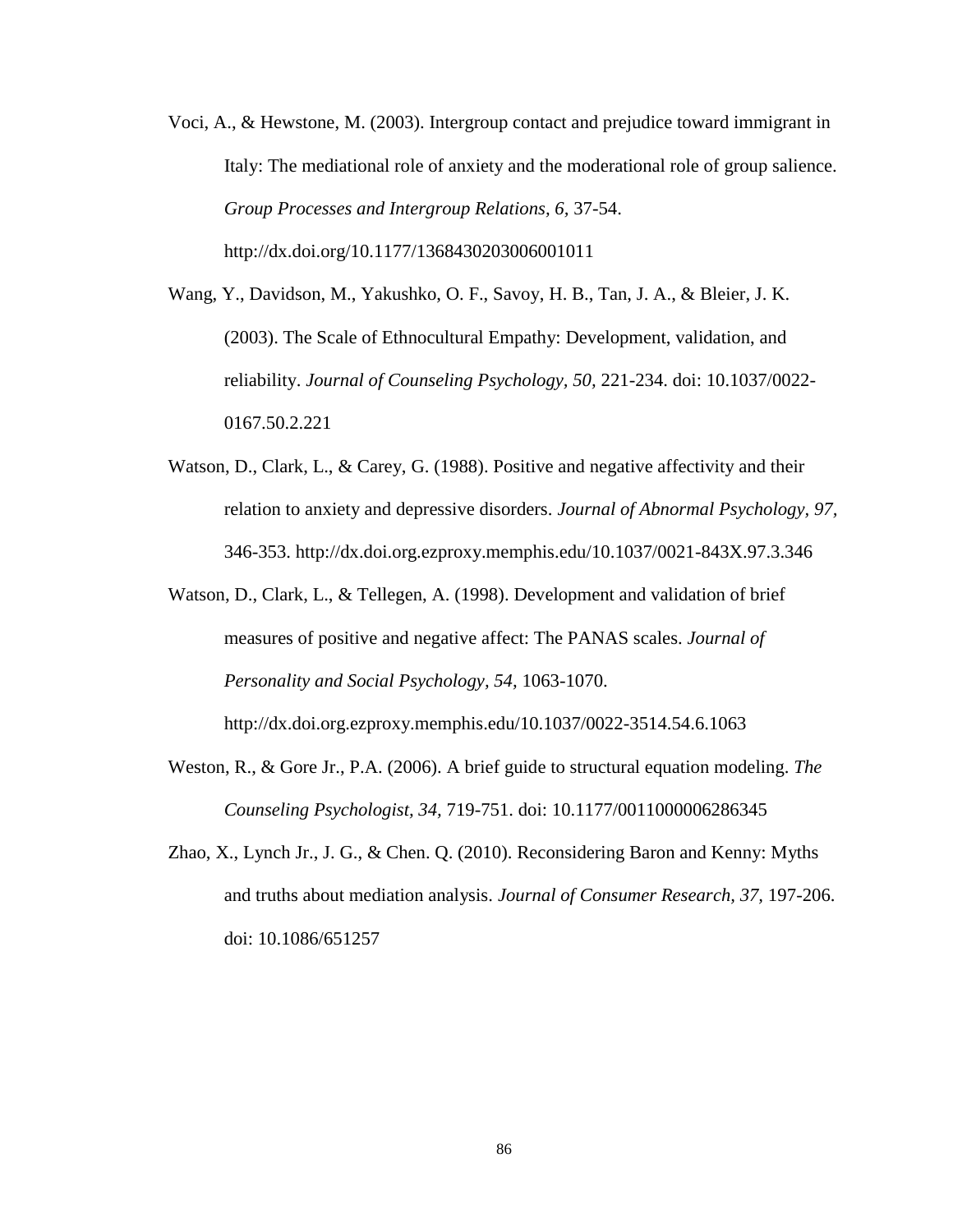## Appendix A

## Demographic Form

 $Age:$ 

Gender (circle one): Male Female

Socioeconomic Status (e.g., lower class, middle class, upper middle class, or upper class):

Marital Status (check one):

\_\_Single

\_\_\_Married

\_\_\_\_\_\_\_\_\_\_\_

\_\_\_Cohabitating with Romantic Partner

\_\_\_Committed long term relationship (greater than one year) but not living together

Race (check one):

\_\_\_White

\_\_\_Black

\_\_\_Asian-American or Asian

\_\_\_Hispanic-American or Hispanic

\_\_\_Native American

\_\_\_Other

Highest level of education completed (check one):

\_\_\_Did not graduate from high school or earn GED

\_\_\_GED

\_\_\_High school diploma

\_\_\_Some college

\_\_Associate's Degree

- \_\_\_Bachelor's degree
- \_\_\_Some graduate school
- Master's or doctoral degree
- \_\_\_Other

If currently a student, please indicate year in school (check one):

\_\_\_High school

\_\_\_Freshman (undergraduate)

\_\_\_Sophomore (undergraduate)

\_\_\_Junior (undergraduate)

\_\_Senior (undergraduate)

\_\_\_Graduate Student

\_\_\_Graduated and working in field but also working on an additional degree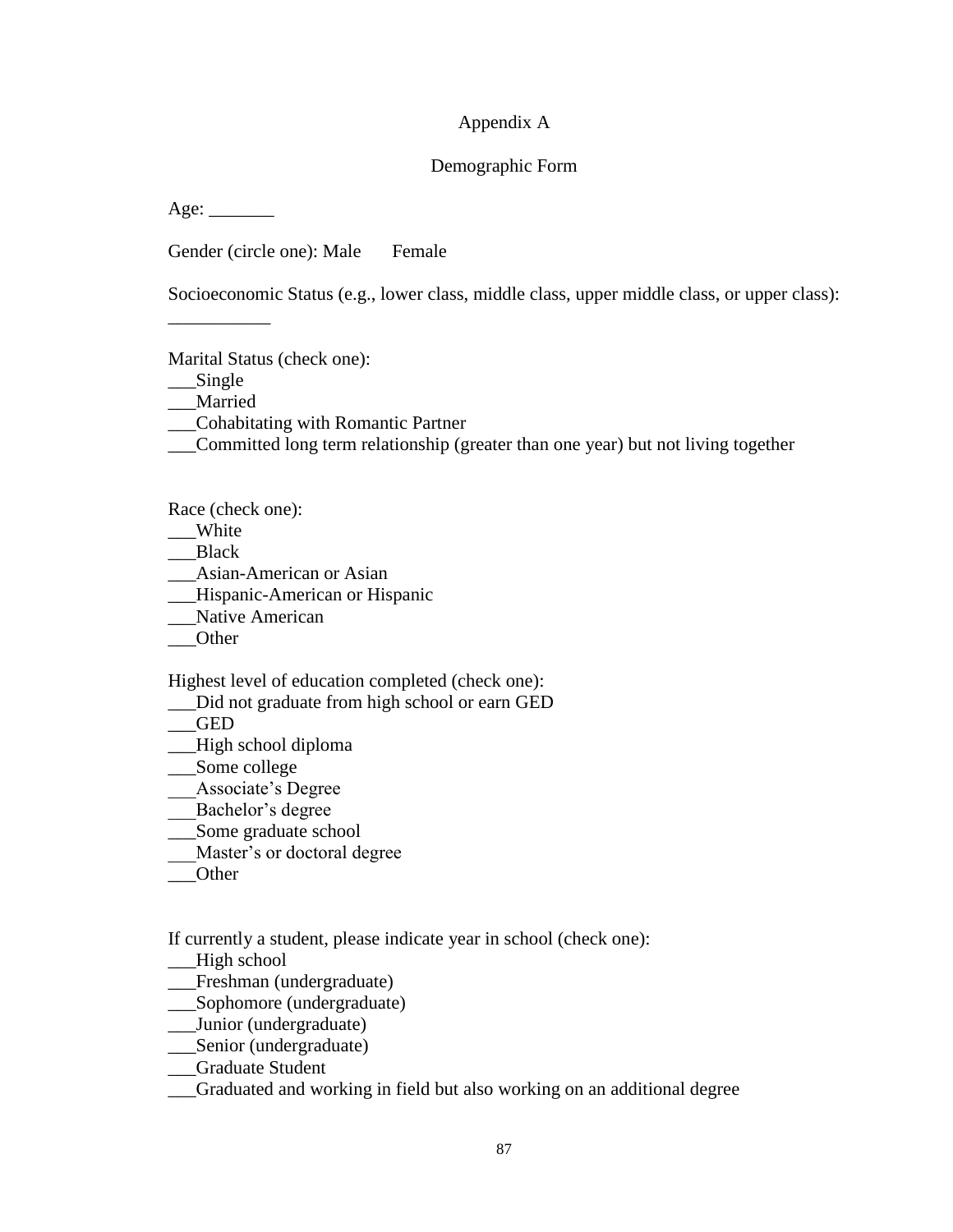What is the approximate percentage of the non-White population making up the community in which you grew up? \_\_\_\_\_\_\_\_

University, College, or Institution Name

\_\_\_University of Memphis

\_\_\_Other (Please specify: \_\_\_\_\_\_\_\_\_\_\_\_\_\_\_\_\_\_\_\_\_\_\_\_\_\_\_\_\_\_\_\_\_\_\_\_\_\_)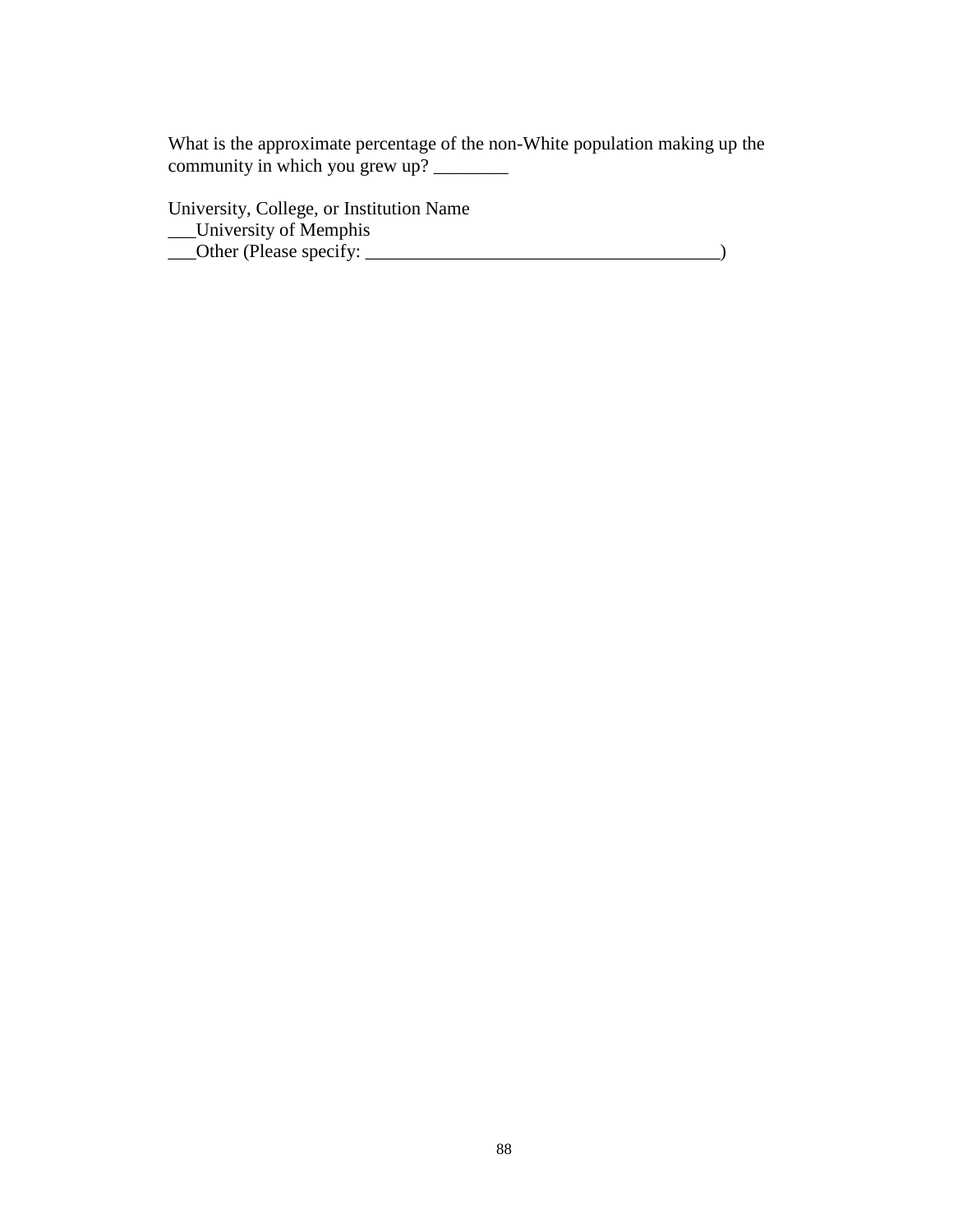### Appendix B

### Psychosocial Costs of Racism to Whites Scale (PCRW)

| Strongly | Moderately | Slightly | Slightly | Moderately | Strongly |
|----------|------------|----------|----------|------------|----------|
| Disagree | Disagree   | Disagree | Agree    | Agree      | Agree    |

- \_\_\_\_\_\_ 1. When I hear about acts of racial violence, I become angry or depressed.
- \_\_\_\_\_\_ 2. I feel safe in most neighborhoods, regardless of the racial composition.
- \_\_\_\_\_\_ 3. I feel helpless about not being able to eliminate racism.
- \_\_\_\_\_\_ 4. Sometimes I feel guilty about being White.
- \_\_\_\_\_\_ 5. I have very few friends of other races.
- \_\_\_\_\_\_ 6. I become sad when I think about racial injustice.
- \_\_\_\_\_\_ 7. Being White makes me feel personally responsible for racism.
- \_\_\_\_\_\_ 8. I never feel ashamed about being White.
- \_\_\_\_\_\_ 9. I am fearful that racial minority populations are rapidly increasing in the U.S.,
	- and my group will no longer be the numerical majority.
- **10.** I am angry that racism exists.
- **11.** I am distrustful of people of other races.
- 12. I feel good about being White.
- \_\_\_\_\_\_ 13. I often find myself fearful of people of other races.
- \_\_\_\_\_\_ 14. Racism is dehumanizing to people of all races, including Whites.
- \_\_\_\_\_\_ 15. I am afraid that I abuse my power and privilege as a White person.
- \_\_\_\_\_\_ 16. It disturbs me when people express racist views.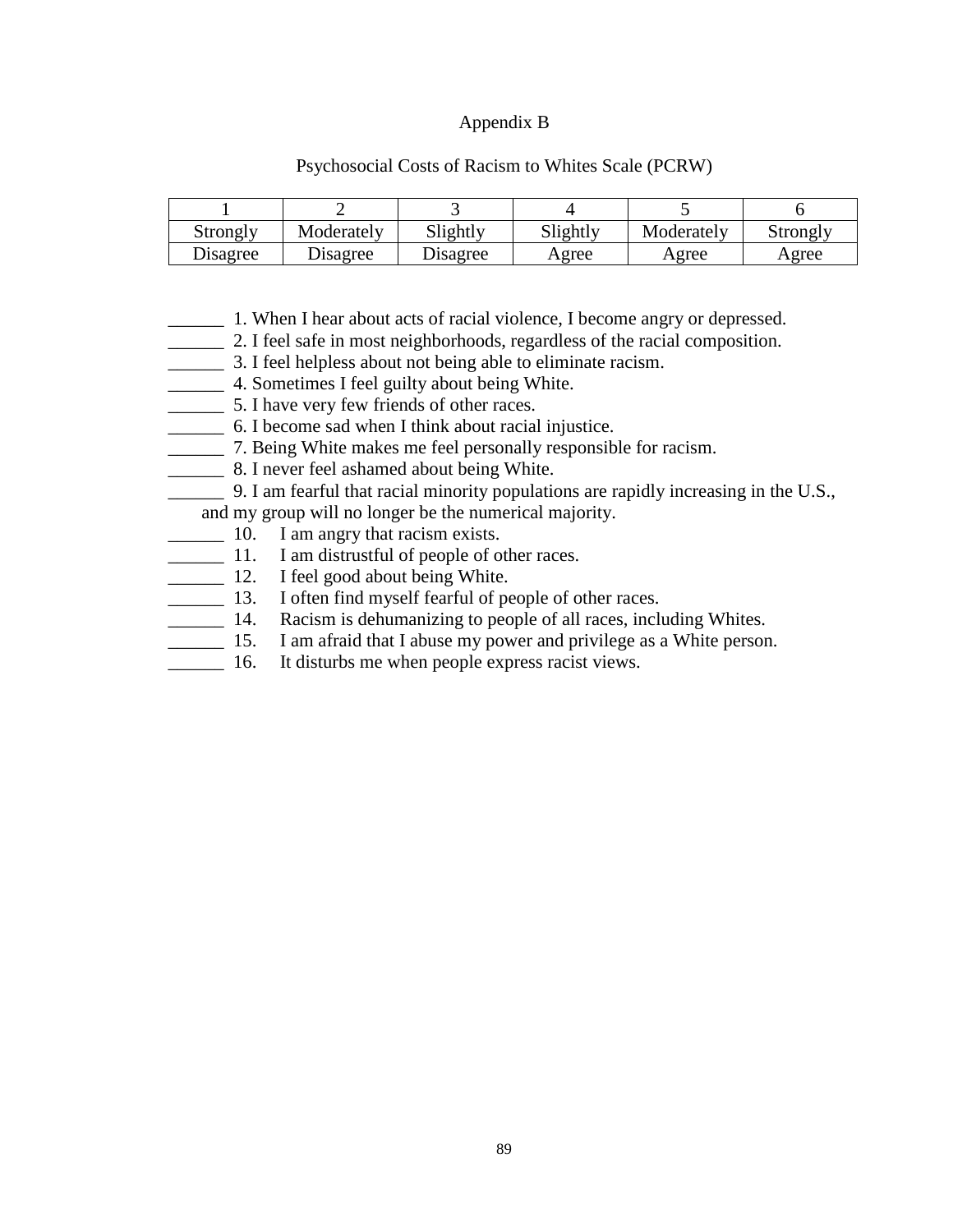# Appendix C

# Beck Anxiety Inventory

Please carefully read each item in the list. Indicate how much you have been bothered by that symptom over the past week.

|                 | $0 = Not$ at All | $1 =$ Mildly—It | $2=$            | $3 =$ Severely—I |
|-----------------|------------------|-----------------|-----------------|------------------|
|                 |                  | didn't bother   | Moderately-It   | could barely     |
|                 |                  | me much.        | wasn't pleasant | stand it.        |
|                 |                  |                 | but I could     |                  |
|                 |                  |                 | stand it.       |                  |
| Numbness or     |                  |                 |                 |                  |
| tingling        |                  |                 |                 |                  |
| Feeling hot     |                  |                 |                 |                  |
| Wobbliness in   |                  |                 |                 |                  |
| legs            |                  |                 |                 |                  |
| Unable to relax |                  |                 |                 |                  |
| Fear of the     |                  |                 |                 |                  |
| worst           |                  |                 |                 |                  |
| happening       |                  |                 |                 |                  |
| Dizzy or        |                  |                 |                 |                  |
| lightheaded     |                  |                 |                 |                  |
| Heart pounding  |                  |                 |                 |                  |
| or racing       |                  |                 |                 |                  |
| Unsteady        |                  |                 |                 |                  |
| Terrified       |                  |                 |                 |                  |
| <b>Nervous</b>  |                  |                 |                 |                  |
| Feelings of     |                  |                 |                 |                  |
| choking         |                  |                 |                 |                  |
| Hands           |                  |                 |                 |                  |
| trembling       |                  |                 |                 |                  |
| Shaky           |                  |                 |                 |                  |
| Fear of losing  |                  |                 |                 |                  |
| control         |                  |                 |                 |                  |
| Difficulty      |                  |                 |                 |                  |
| breathing       |                  |                 |                 |                  |
| Fear of dying   |                  |                 |                 |                  |
| Scared          |                  |                 |                 |                  |
| Indigestion or  |                  |                 |                 |                  |
| discomfort in   |                  |                 |                 |                  |
| abdomen         |                  |                 |                 |                  |
| Faint           |                  |                 |                 |                  |
| Face flushed    |                  |                 |                 |                  |
| Sweating (not   |                  |                 |                 |                  |
| due to heat)    |                  |                 |                 |                  |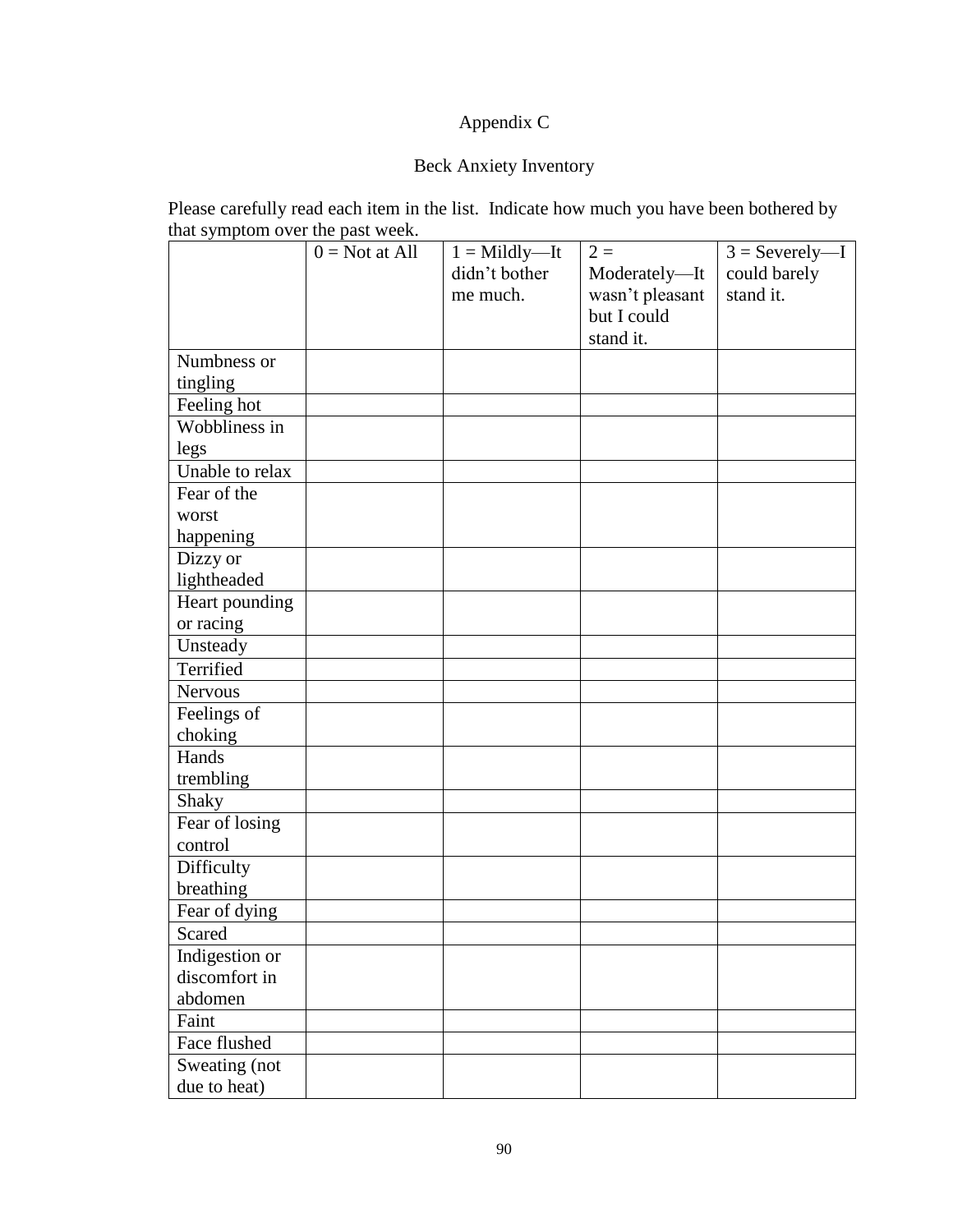# Appendix D

# Beck Anxiety Inventory-Trait

Please carefully read each item in the list. In general, how much are you bothered by each of the following problems on a DAY-TO-DAY basis?

| How you generally feel: |                 |              |             |              |  |  |  |  |
|-------------------------|-----------------|--------------|-------------|--------------|--|--|--|--|
|                         | $0 =$ Rarely or | $1 =$        | $2 =$ Often | $3 =$ Almost |  |  |  |  |
|                         | never           | Occasionally |             | always       |  |  |  |  |
| Numbness or             |                 |              |             |              |  |  |  |  |
| tingling                |                 |              |             |              |  |  |  |  |
| Feeling hot             |                 |              |             |              |  |  |  |  |
| Wobbliness in           |                 |              |             |              |  |  |  |  |
| legs                    |                 |              |             |              |  |  |  |  |
| Unable to relax         |                 |              |             |              |  |  |  |  |
| Fear of the             |                 |              |             |              |  |  |  |  |
| worst                   |                 |              |             |              |  |  |  |  |
| happening               |                 |              |             |              |  |  |  |  |
| Dizzy or                |                 |              |             |              |  |  |  |  |
| lightheaded             |                 |              |             |              |  |  |  |  |
| Heart pounding          |                 |              |             |              |  |  |  |  |
| or racing               |                 |              |             |              |  |  |  |  |
| Unsteady                |                 |              |             |              |  |  |  |  |
| Terrified               |                 |              |             |              |  |  |  |  |
| Nervous                 |                 |              |             |              |  |  |  |  |
| Feelings of             |                 |              |             |              |  |  |  |  |
| choking                 |                 |              |             |              |  |  |  |  |
| Hands                   |                 |              |             |              |  |  |  |  |
| trembling               |                 |              |             |              |  |  |  |  |
| Shaky                   |                 |              |             |              |  |  |  |  |
| Fear of losing          |                 |              |             |              |  |  |  |  |
| control                 |                 |              |             |              |  |  |  |  |
| Difficulty              |                 |              |             |              |  |  |  |  |
| breathing               |                 |              |             |              |  |  |  |  |
| Fear of dying           |                 |              |             |              |  |  |  |  |
| Scared                  |                 |              |             |              |  |  |  |  |
| Indigestion or          |                 |              |             |              |  |  |  |  |
| discomfort in           |                 |              |             |              |  |  |  |  |
| abdomen                 |                 |              |             |              |  |  |  |  |
| Faint                   |                 |              |             |              |  |  |  |  |
| Face flushed            |                 |              |             |              |  |  |  |  |
| Sweating (not           |                 |              |             |              |  |  |  |  |
| due to heat)            |                 |              |             |              |  |  |  |  |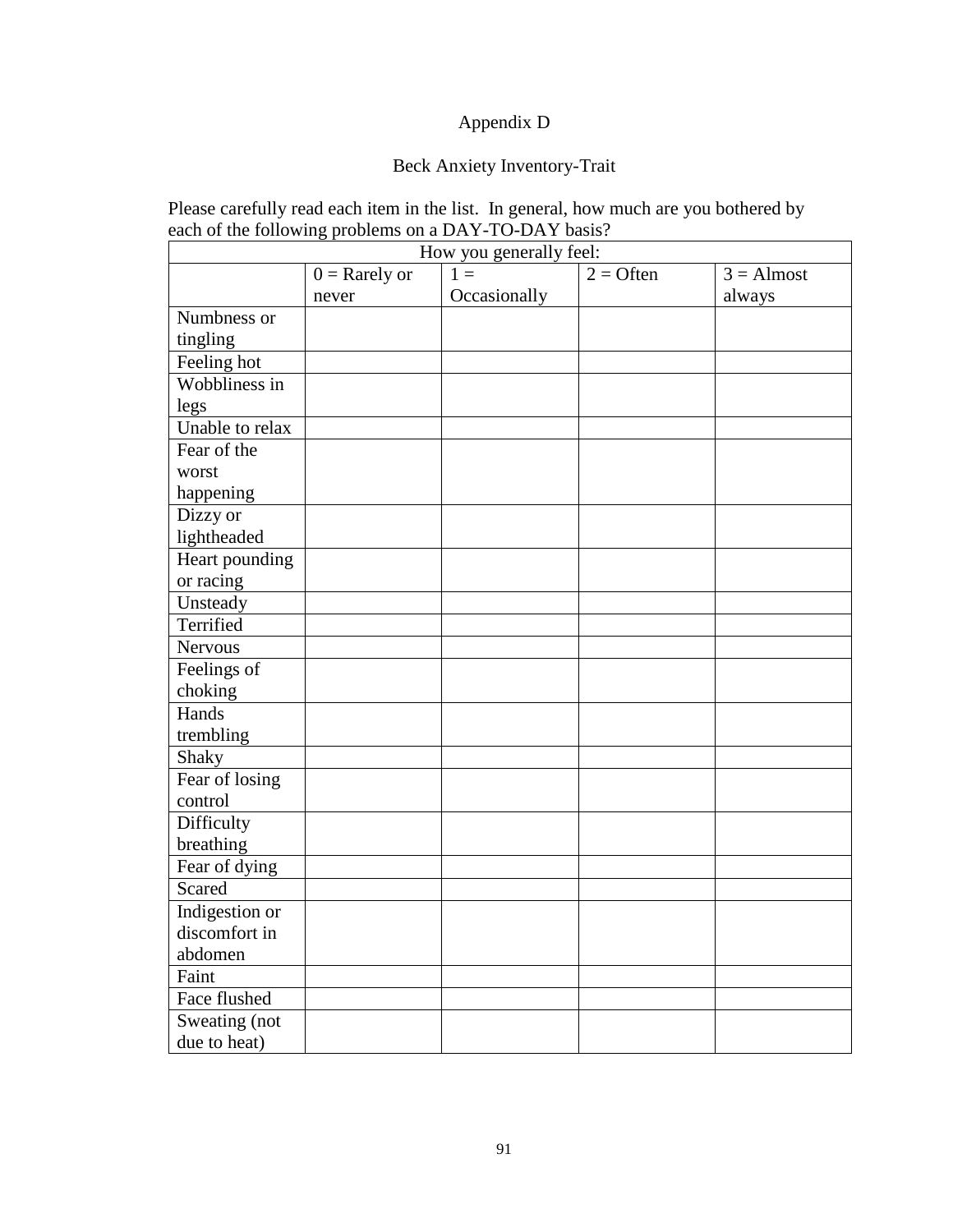## Appendix E

### Social Experiences Questionnaire

We are going to ask you about your personal experience with racial minorities. We are not concerned with occasions in which you observed a racial minority without their responding to you (such as in a public place). Rather, we are interested in those occasions in which you exchanged greetings, conversed, conducted business, asked for, gave, received information or services, or in some other way responded to each other. For example, looking at a racial minority in a restaurant is not an interaction unless she or he responds to your look in some way, like making direct eye contact with you. Likewise, if you find yourself being looked at, it is not an interaction unless you respond in some way.

We will ask you four sets of questions about your interactions with racial minorities. We will first ask you some general questions followed by questions about your interactions within intimate-personal settings, social-public settings, and the past couple weeks. We will ask you to think about the degree to which your interactions in the various were *pleasant* or *unpleasant*.

### General Information

- 1. How many friends did you have in elementary school that were considered to be racial minorities?  $(9 = 9 \text{ or more})$
- 1 2 3 4 5 6 7 8 9
- 2. How many friends did you have in middle school or junior high school that were considered to be racial minorities?  $(9 = 9 \text{ or more})$
- 1 2 3 4 5 6 7 8 9
- 3. How many friends did you have in high school that were considered to be racial minorities?  $(9 = 9 \text{ or more})$
- 1 2 3 4 5 6 7 8 9
- 4. Of your nine closest friends, how many are considered to be racial minorities?
- 1 2 3 4 5 6 7 8 9